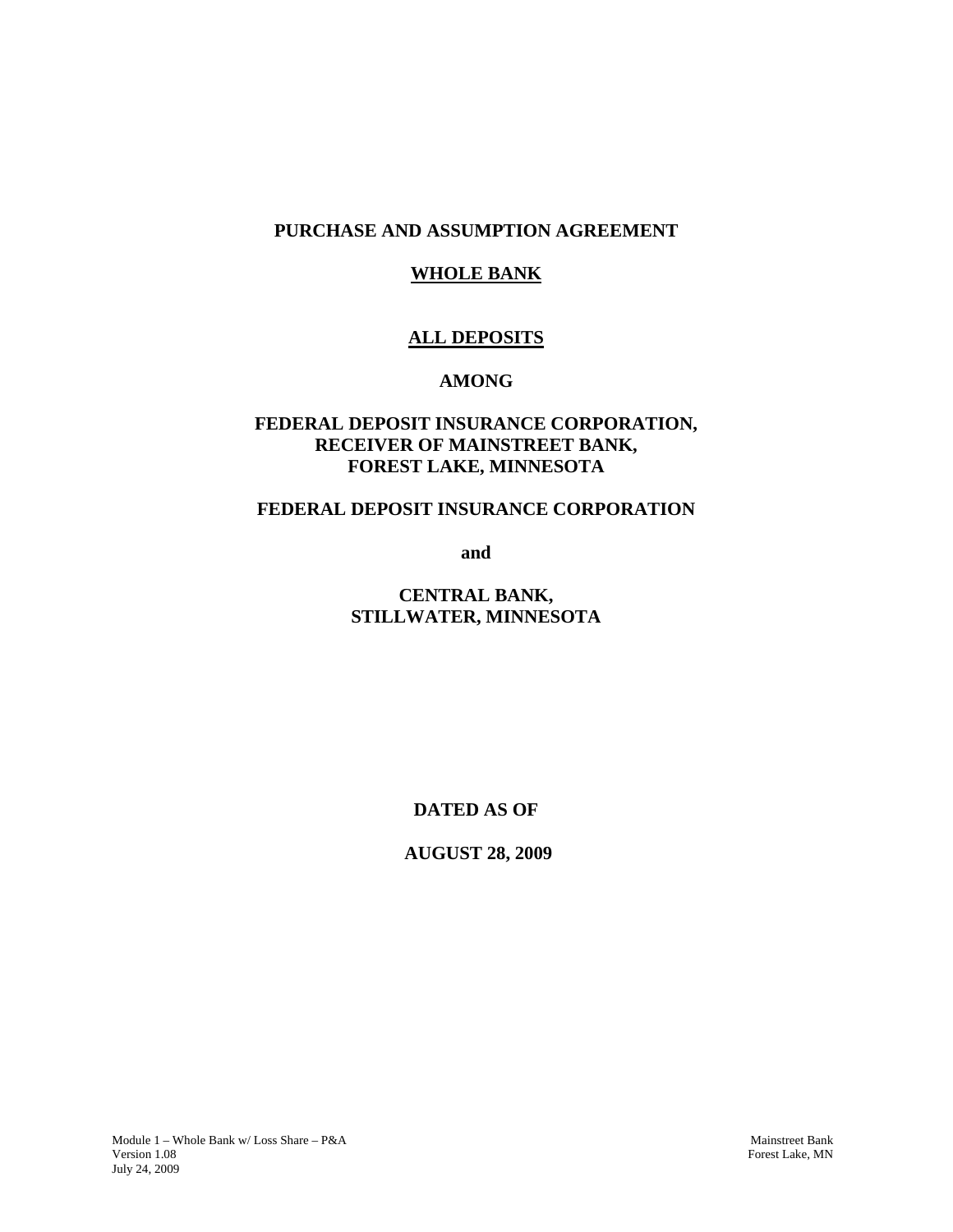# **TABLE OF CONTENTS**

| <b>ARTICLE I</b>   |                                                       |  |
|--------------------|-------------------------------------------------------|--|
| <b>ARTICLE II</b>  |                                                       |  |
| 2.1                |                                                       |  |
| 2.2                |                                                       |  |
| 2.3                |                                                       |  |
| 2.4                |                                                       |  |
| <b>ARTICLE III</b> |                                                       |  |
| 3.1                |                                                       |  |
| 3.2                |                                                       |  |
| 3.3                | Manner of Conveyance; Limited Warranty;               |  |
|                    |                                                       |  |
| 3.4                |                                                       |  |
| 3.5                |                                                       |  |
| 3.6                |                                                       |  |
| <b>ARTICLE IV</b>  | <b>ASSUMPTION OF CERTAIN DUTIES AND OBLIGATIONS15</b> |  |
| 4.1                |                                                       |  |
| 4.2                |                                                       |  |
| 4.3                |                                                       |  |
| 4.4                |                                                       |  |
| 4.5                |                                                       |  |
| 4.6                |                                                       |  |
| 4.7                | Agreement with Respect to Leased Data                 |  |
|                    |                                                       |  |
| 4.8                | Agreement with Respect to Certain                     |  |
|                    |                                                       |  |
| 4.9                |                                                       |  |
| 4.10               |                                                       |  |
| 4.11               |                                                       |  |
| 4.12               | Agreement with Respect to Continuation of Group       |  |
|                    |                                                       |  |
| 4.13               |                                                       |  |
| 4.14               |                                                       |  |
| 4.15               |                                                       |  |
| 4.16               |                                                       |  |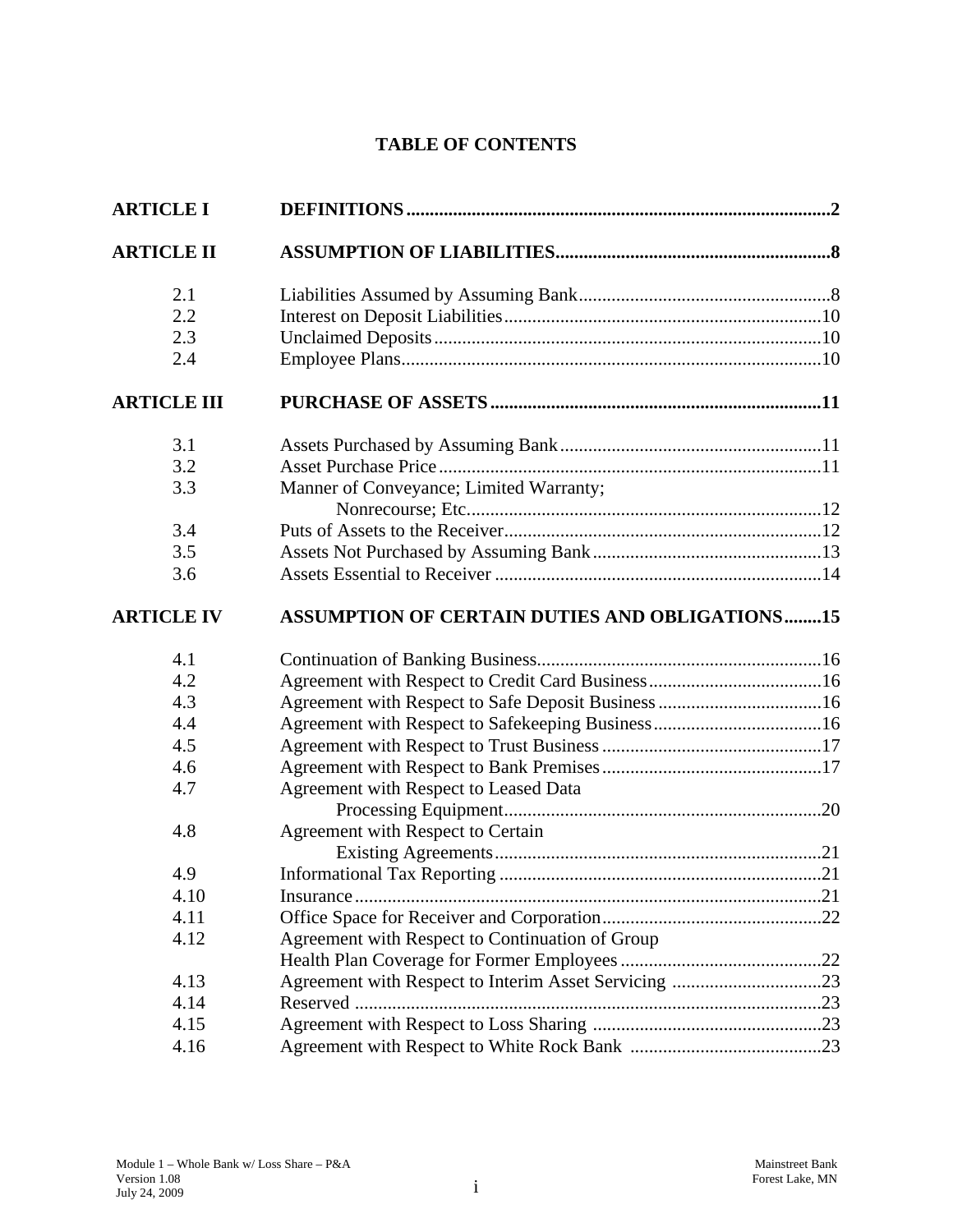| <b>ARTICLE V</b>    | DUTIES WITH RESPECT TO DEPOSITORS                     |  |
|---------------------|-------------------------------------------------------|--|
|                     |                                                       |  |
| 5.1                 |                                                       |  |
| 5.2                 |                                                       |  |
| 5.3                 |                                                       |  |
| <b>ARTICLE VI</b>   |                                                       |  |
| 6.1                 |                                                       |  |
| 6.2                 |                                                       |  |
| 6.3                 |                                                       |  |
| 6.4                 |                                                       |  |
| <b>ARTICLE VII</b>  |                                                       |  |
| <b>ARTICLE VIII</b> |                                                       |  |
| 8.1                 |                                                       |  |
| 8.2                 | Correction of Errors and Omissions; Other Liabilities |  |
| 8.3                 |                                                       |  |
| 8.4                 |                                                       |  |
| 8.5                 |                                                       |  |
| <b>ARTICLE IX</b>   |                                                       |  |
| 9.1                 |                                                       |  |
| 9.2                 |                                                       |  |
| 9.3                 |                                                       |  |
| 9.4                 |                                                       |  |
| 9.5                 |                                                       |  |
| 9.6                 | Proceedings with Respect to Certain Assets            |  |
|                     |                                                       |  |
| 9.7                 |                                                       |  |
| <b>ARTICLE X</b>    |                                                       |  |
| <b>ARTICLE XI</b>   | <b>REPRESENTATIONS AND WARRANTIES OF THE</b>          |  |
| <b>ARTICLE XII</b>  |                                                       |  |
| 12.1                |                                                       |  |
| 12.2                |                                                       |  |
| 12.3                |                                                       |  |
| 12.4                |                                                       |  |
| 12.5                |                                                       |  |
|                     |                                                       |  |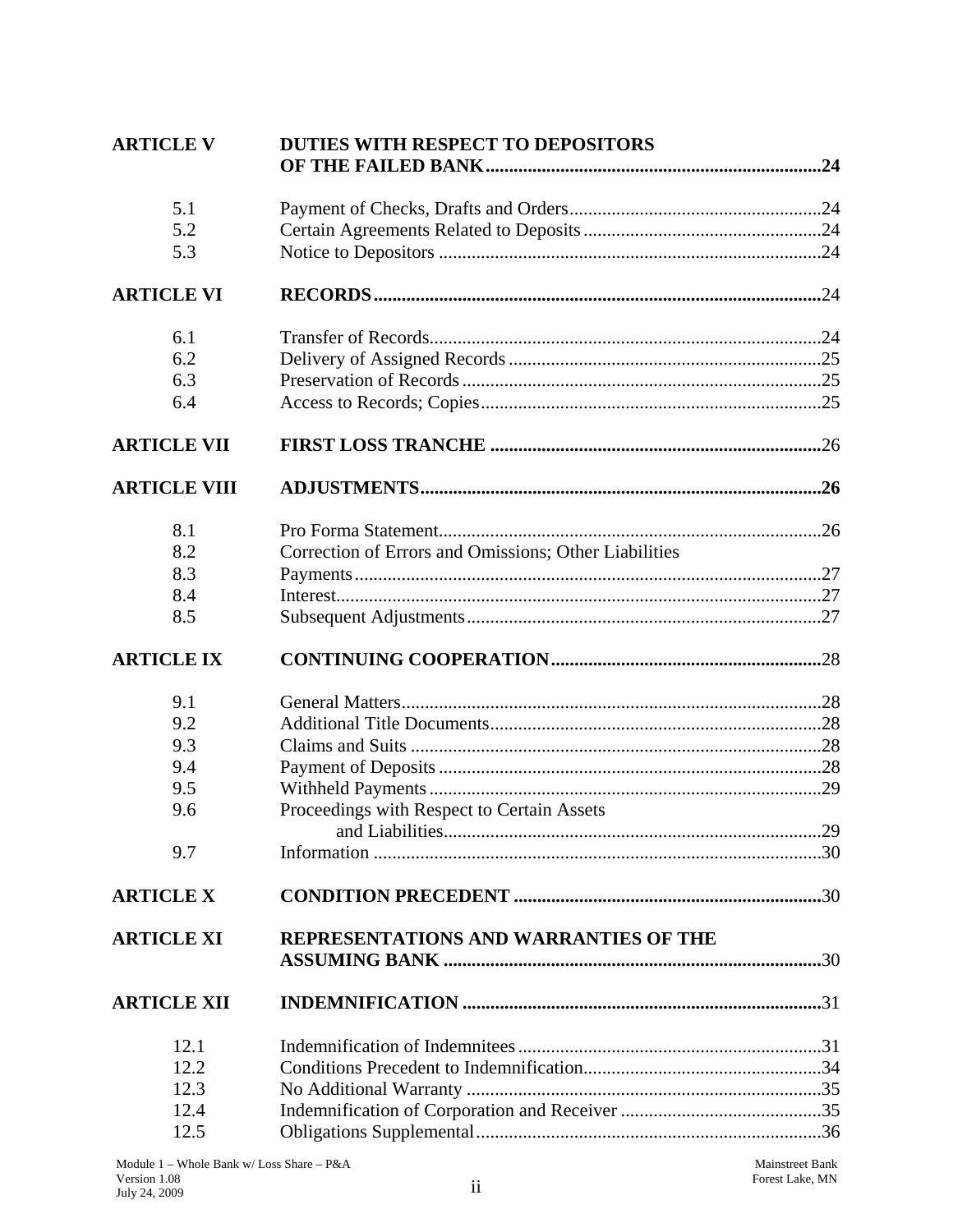| 12.6                |  |
|---------------------|--|
| 12.7                |  |
| 12.8                |  |
| <b>ARTICLE XIII</b> |  |
| 13.1                |  |
| 13.2                |  |
| 13.3                |  |
| 13.4                |  |
| 13.5                |  |
| 13.6                |  |
| 13.7                |  |
| 13.8                |  |
| 13.9                |  |
| 13.10               |  |
| 13.11               |  |
| 13.12               |  |
| 13.13               |  |
|                     |  |

### **SCHEDULES**

| 2.1    |  |
|--------|--|
| 2.1(a) |  |
| 3.1    |  |
| 3.2    |  |
| 3.5(l) |  |
| 4.15A  |  |
| 4.15B  |  |
| 7      |  |
|        |  |

## **EXHIBITS**

| 4.13  |  |
|-------|--|
| 4.15A |  |
| 4.15B |  |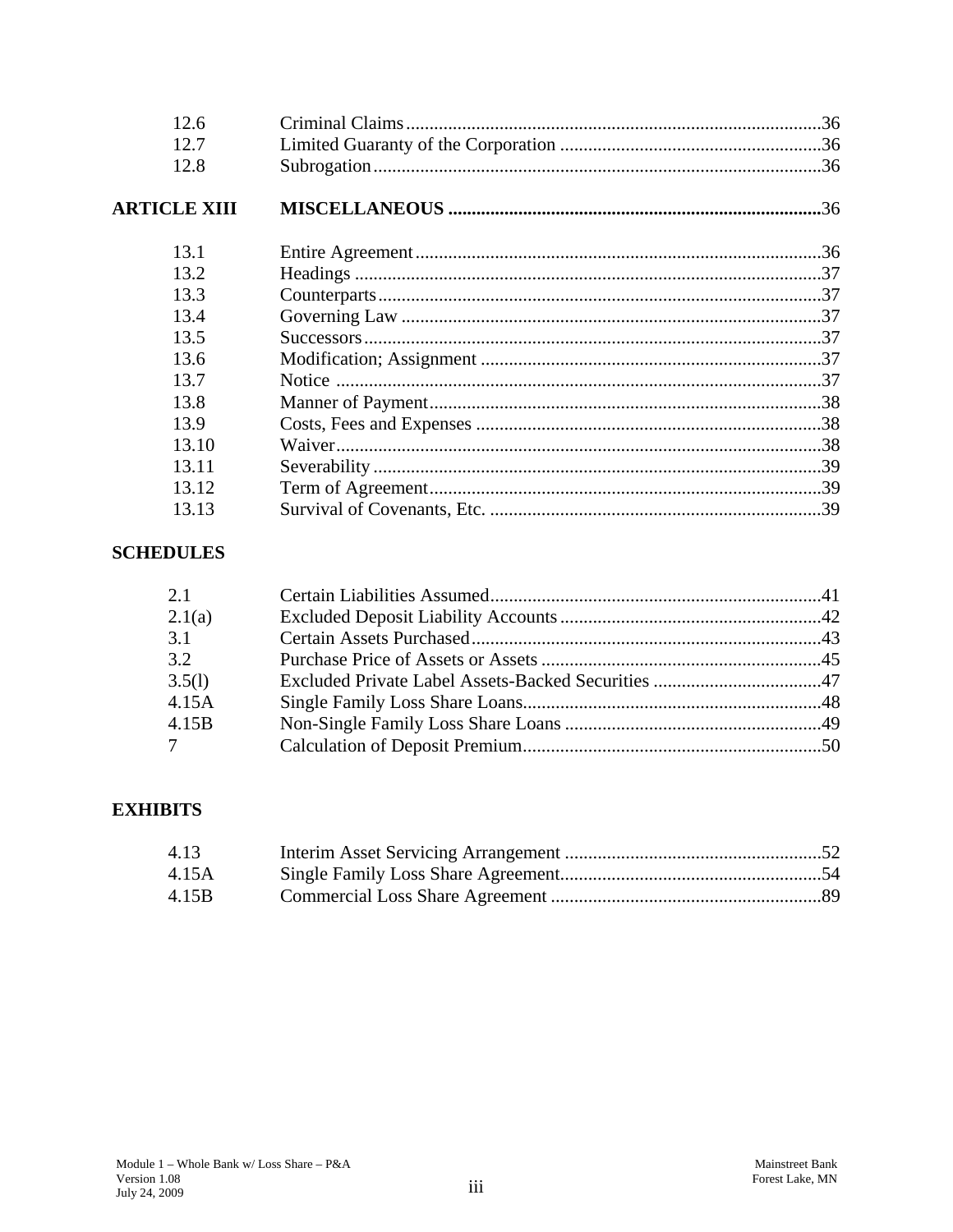### **PURCHASE AND ASSUMPTION AGREEMENT**

### **WHOLE BANK**

### **ALL DEPOSITS**

 **THIS AGREEMENT**, made and entered into as of the 28th day of August, 2009, by and among the **FEDERAL DEPOSIT INSURANCE CORPORATION, RECEIVER of MAINSTREET BANK, FOREST LAKE, MN** (the "Receiver"), **CENTRAL BANK**, **org**anized under the laws of Minnesota, and having its principal place of business in Stillwater, Minnesota (the "Assuming Bank"), and the **FEDERAL DEPOSIT INSURANCE CORPORATION**, organized under the laws of the United States of America and having its principal office in Washington, D.C., acting in its corporate capacity (the "Corporation").

#### **WITNESSETH**:

**WHEREAS**, on Bank Closing, the Chartering Authority closed **Mainstreet Bank** (the "Failed Bank") pursuant to applicable law and the Corporation was appointed Receiver thereof; and

**WHEREAS**, the Assuming Bank desires to purchase certain assets and assume certain deposit and other liabilities of the Failed Bank on the terms and conditions set forth in this Agreement; and

**WHEREAS**, pursuant to 12 U.S.C. Section 1823(c)(2)(A), the Corporation may provide assistance to the Assuming Bank to facilitate the transactions contemplated by this Agreement, which assistance may include indemnification pursuant to Article XII; and

**WHEREAS**, the Board of Directors of the Corporation (the "Board") has determined to provide assistance to the Assuming Bank on the terms and subject to the conditions set forth in this Agreement; and

**WHEREAS**, the Board has determined pursuant to 12 U.S.C. Section 1823(c)(4)(A) that such assistance is necessary to meet the obligation of the Corporation to provide insurance coverage for the insured deposits in the Failed Bank.

 **NOW THEREFORE**, in consideration of the mutual promises herein set forth and other valuable consideration, the parties hereto agree as follows: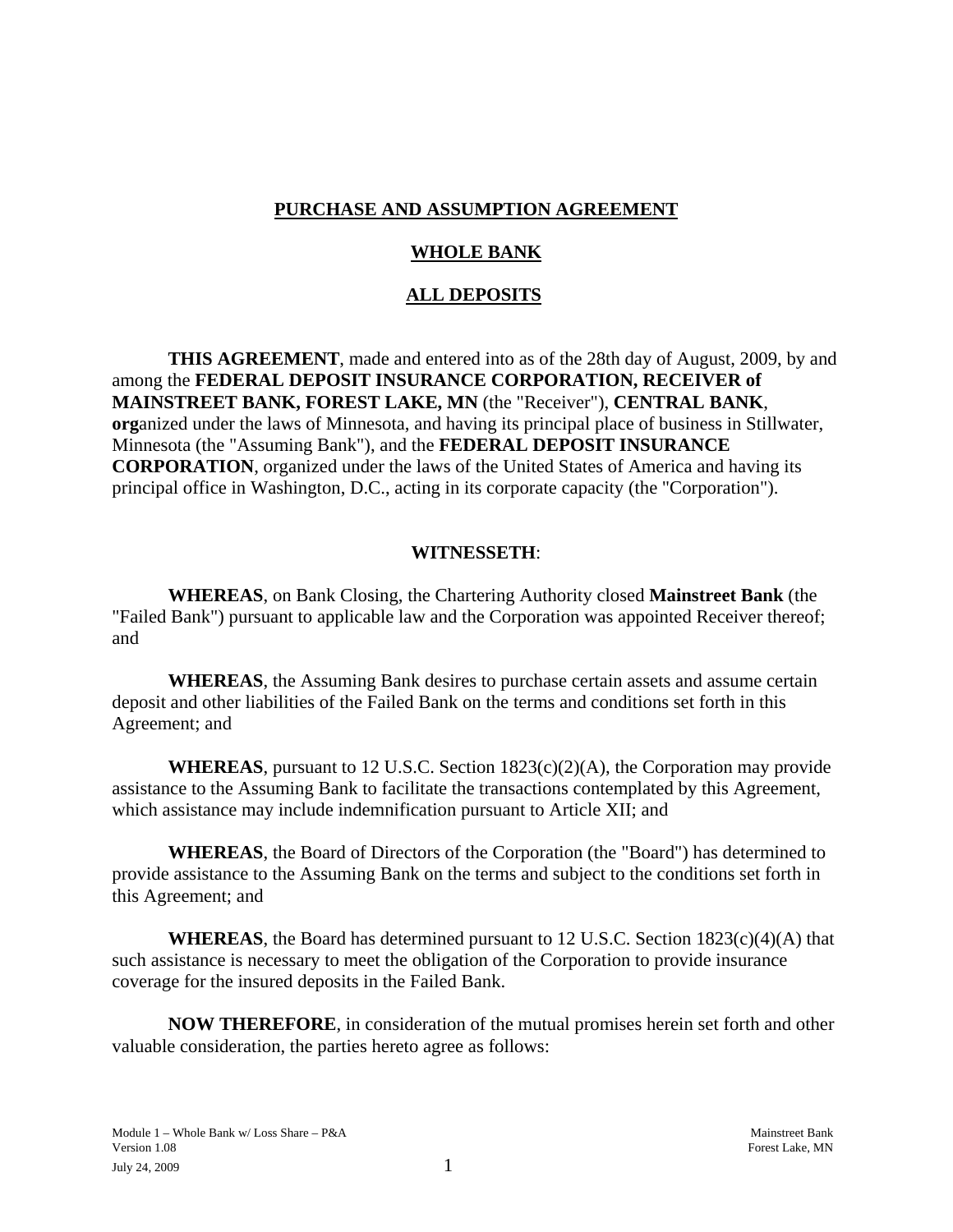#### **ARTICLE I DEFINITIONS**

<span id="page-5-0"></span>Capitalized terms used in this Agreement shall have the meanings set forth in this Article I, or elsewhere in this Agreement. As used herein, words imparting the singular include the plural and vice versa.

**"Accounting Records"** means the general ledger and subsidiary ledgers and supporting schedules which support the general ledger balances.

**"Acquired Subsidiaries"** means Subsidiaries of the Failed Bank acquired pursuant to Section 3.1.

**"Affiliate"** of any Person means any director, officer, or employee of that Person and any other Person (i) who is directly or indirectly controlling, or controlled by, or under direct or indirect common control with, such Person, or (ii) who is an affiliate of such Person as the term "affiliate" is defined in Section 2 of the Bank Holding Company Act of 1956, as amended, 12 U.S.C. Section 1841.

**"Agreement"** means this Purchase and Assumption Agreement by and among the Assuming Bank, the Corporation and the Receiver, as amended or otherwise modified from time to time.

**"Assets"** means all assets of the Failed Bank purchased pursuant to Section 3.1. Assets owned by Subsidiaries of the Failed Bank are not "Assets" within the meaning of this definition.

**"Assumed Deposits"** means Deposits.

**"Bank Closing"** means the close of business of the Failed Bank on the date on which the Chartering Authority closed such institution.

"Bank Premises" means the banking houses, drive-in banking facilities, and teller facilities (staffed or automated) together with appurtenant parking, storage and service facilities and structures connecting remote facilities to banking houses, and land on which the foregoing are located, that are owned or leased by the Failed Bank and that have formerly been utilized, are currently utilized, or are intended to be utilized in the future by the Failed Bank as shown on the Accounting Record of the Failed Bank as of Bank Closing.

**"Book Value"** means, with respect to any Asset and any Liability Assumed, the dollar amount thereof stated on the Accounting Records of the Failed Bank. The Book Value of any item shall be determined as of Bank Closing after adjustments made by the Receiver for differences in accounts, suspense items, unposted debits and credits, and other similar adjustments or corrections and for setoffs, whether voluntary or involuntary. The Book Value of a Subsidiary of the Failed Bank acquired by the Assuming Bank shall be determined from the investment in subsidiary and related accounts on the "bank only" (unconsolidated) balance sheet of the Failed Bank based on the equity method of accounting. Without limiting the generality of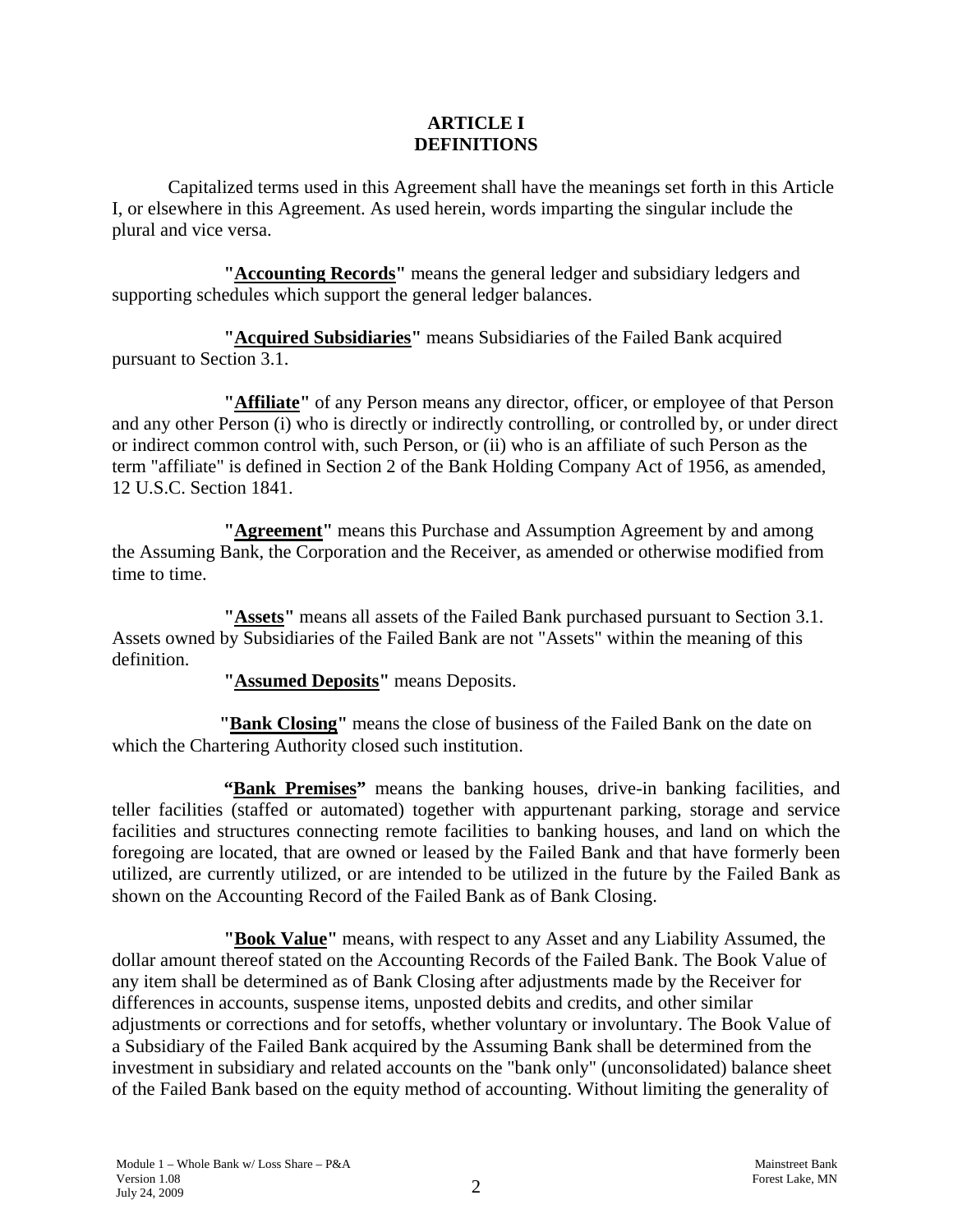the foregoing, (i) the Book Value of a Liability Assumed shall include all accrued and unpaid interest thereon as of Bank Closing, and (ii) the Book Value of a Loan shall reflect adjustments for earned interest, or unearned interest (as it relates to the "rule of 78s" or add-on-interest loans, as applicable), if any, as of Bank Closing, adjustments for the portion of earned or unearned loan-related credit life and/or disability insurance premiums, if any, attributable to the Failed Bank as of Bank Closing, and adjustments for Failed Bank Advances, if any, in each case as determined for financial reporting purposes. The Book Value of an Asset shall not include any adjustment for loan premiums, discounts or any related deferred income, fees or expenses, or general or specific reserves on the Accounting Records of the Failed Bank.

**"Business Day"** means a day other than a Saturday, Sunday, Federal legal holiday or legal holiday under the laws of the State where the Failed Bank is located, or a day on which the principal office of the Corporation is closed.

**"Chartering Authority"** means (i) with respect to a national bank, the Office of the Comptroller of the Currency, (ii) with respect to a Federal savings association or savings bank, the Office of Thrift Supervision, (iii) with respect to a bank or savings institution chartered by a State, the agency of such State charged with primary responsibility for regulating and/or closing banks or savings institutions, as the case may be, (iv) the Corporation in accordance with 12 U.S.C. Section 1821(c), with regard to self appointment, or (v) the appropriate Federal banking agency in accordance with 12 U.S.C. 1821(c)(9).

**"Commitment"** means the unfunded portion of a line of credit or other commitment reflected on the books and records of the Failed Bank to make an extension of credit (or additional advances with respect to a Loan) that was legally binding on the Failed Bank as of Bank Closing, other than extensions of credit pursuant to the credit card business and overdraft protection plans of the Failed Bank, if any.

**"Credit Documents"** mean the agreements, instruments, certificates or other documents at any time evidencing or otherwise relating to, governing or executed in connection with or as security for, a Loan, including without limitation notes, bonds, loan agreements, letter of credit applications, lease financing contracts, banker's acceptances, drafts, interest protection agreements, currency exchange agreements, repurchase agreements, reverse repurchase agreements, guarantees, deeds of trust, mortgages, assignments, security agreements, pledges, subordination or priority agreements, lien priority agreements, undertakings, security instruments, certificates, documents, legal opinions, participation agreements and intercreditor agreements, and all amendments, modifications, renewals, extensions, rearrangements, and substitutions with respect to any of the foregoing.

**"Credit File"** means all Credit Documents and all other credit, collateral, or insurance documents in the possession or custody of the Assuming Bank, or any of its Subsidiaries or Affiliates, relating to an Asset or a Loan included in a Put Notice, or copies of any thereof.

**"Data Processing Lease"** means any lease or licensing agreement, binding on the Failed Bank as of Bank Closing, the subject of which is data processing equipment or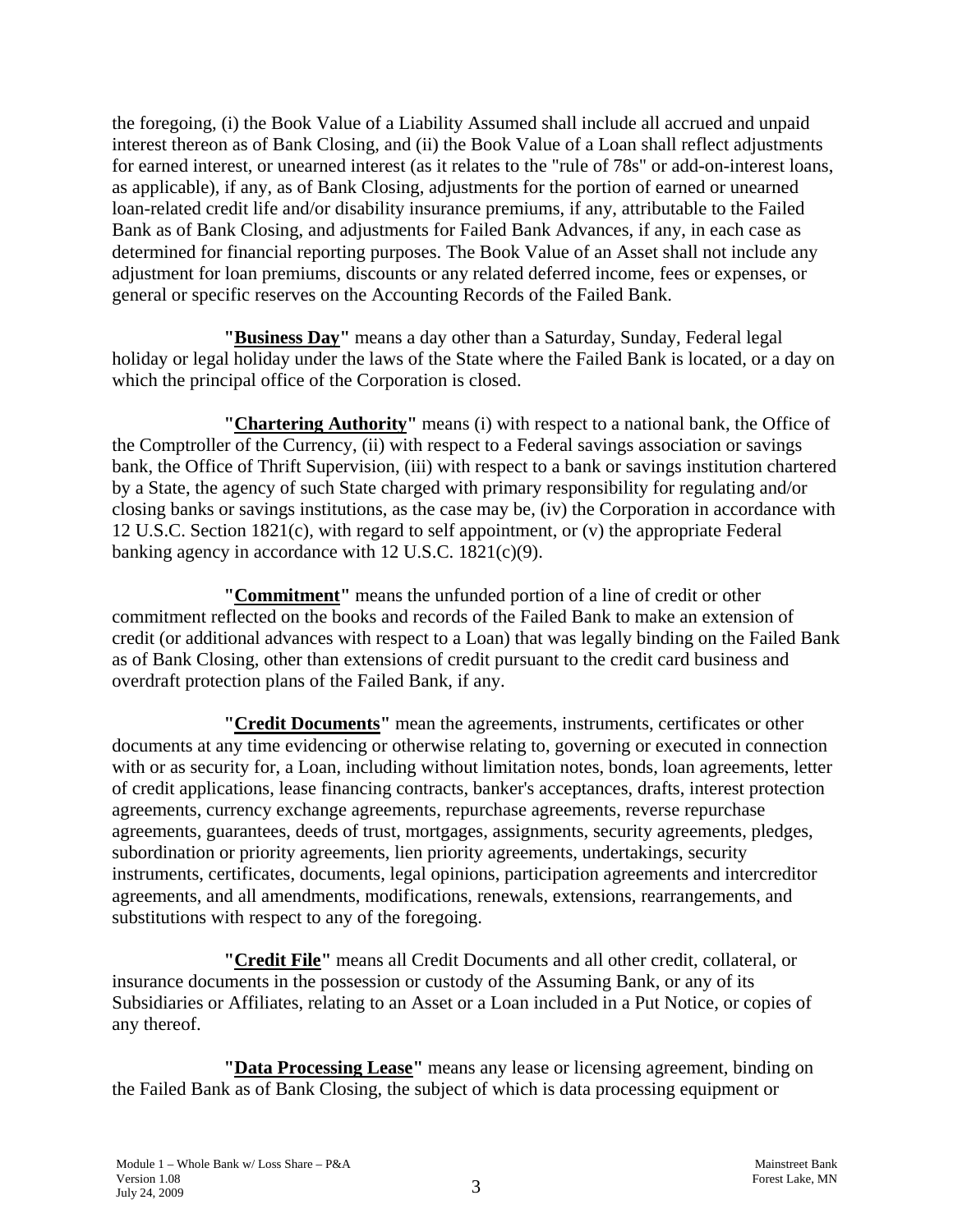computer hardware or software used in connection with data processing activities. A lease or licensing agreement for computer software used in connection with data processing activities shall constitute a Data Processing Lease regardless of whether such lease or licensing agreement also covers data processing equipment.

**"Deposit"** means a deposit as defined in 12 U.S.C. Section 1813(l), including without limitation, outstanding cashier's checks and other official checks and all uncollected items included in the depositors' balances and credited on the books and records of the Failed Bank; provided, that the term "Deposit" shall not include all or any portion of those deposit balances which, in the discretion of the Receiver or the Corporation, (i) may be required to satisfy it for any liquidated or contingent liability of any depositor arising from an unauthorized or unlawful transaction, or (ii) may be needed to provide payment of any liability of any depositor to the Failed Bank or the Receiver, including the liability of any depositor as a director or officer of the Failed Bank, whether or not the amount of the liability is or can be determined as of Bank Closing.

**"Equity Adjustment"** means the dollar amount resulting by subtracting the Book Value, as of Bank Closing, of all Liabilities Assumed under this Agreement by the Assuming Bank from the purchase price, as determined in accordance with this Agreement, as of Bank Closing, of all Assets acquired under this Agreement by the Assuming Bank, which may be a positive or a negative number.

**"Failed Bank Advances"** means the total sums paid by the Failed Bank to (i) protect its lien position, (ii) pay ad valorem taxes and hazard insurance, and (iii) pay credit life insurance, accident and health insurance, and vendor's single interest insurance.

**"Fair Market Value"** means (i)(a) "Market Value" as defined in the regulation prescribing the standards for real estate appraisals used in federally related transactions, 12 C.F.R. § 323.2(g), and accordingly shall mean the most probable price which a property should bring in a competitive and open market under all conditions requisite to a fair sale, the buyer and seller each acting prudently and knowledgeably, and assuming the price is not affected by undue stimulus. Implicit in this definition is the consummation of a sale as of a specified date and the passing of title from seller to buyer under conditions whereby:

(1) Buyer and seller are typically motivated;

(2) Both parties are well informed or well advised, and acting in what they consider their own best interests;

(3) A reasonable time is allowed for exposure in the open market;

(4) Payment is made in terms of cash in U.S. dollars or in terms of financial arrangements comparable thereto; and

(5) The price represents the normal consideration for the property sold unaffected by special or creative financing or sales concessions granted by anyone associated with the sale;

as determined as of Bank Closing by an appraiser chosen by the Assuming Bank from a list of acceptable appraisers provided by the Receiver; any costs and fees associated with such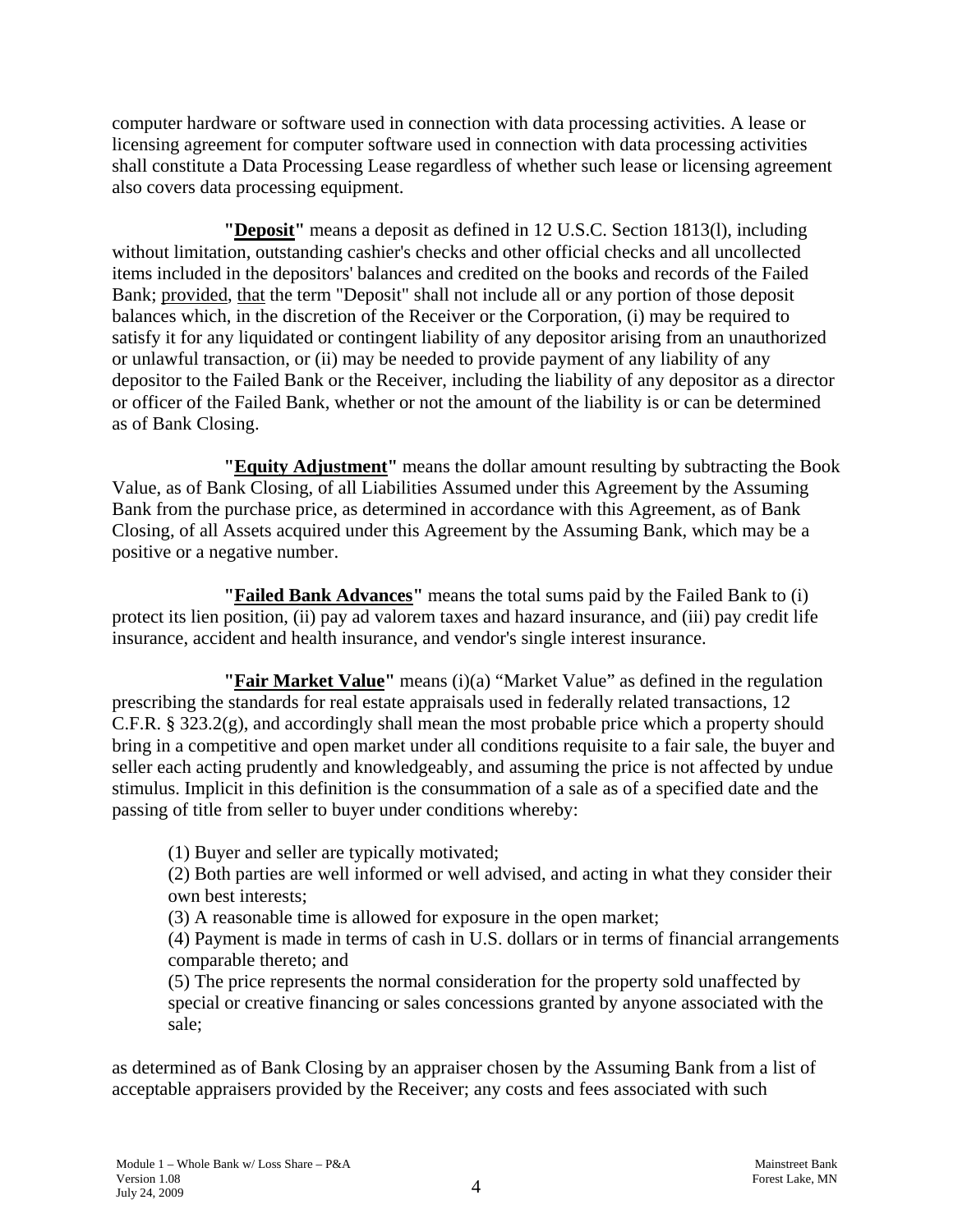determination shall be shared equally by the Receiver and the Assuming Bank, and (b) which, with respect to Bank Premises (to the extent, if any, that Bank Premises are purchased utilizing this valuation method), shall be determined not later than sixty (60) days after Bank Closing by an appraiser selected by the Receiver and the Assuming Bank within seven (7) days after Bank Closing; or (ii) with respect to property other than Bank Premises purchased utilizing this valuation method, the price therefore as established by the Receiver and agreed to by the Assuming Bank, or in the absence of such agreement, as determined in accordance with clause  $(i)(a)$  above.

"**First Loss Tranche**" means the dollar amount of liability that the Assuming Bank will incur prior to the commencement of loss sharing, which is the sum of (i) the Assuming Bank's asset premium (discount) bid, as reflected on the Assuming Bank's bid form, plus (ii) the Assuming Bank's Deposit premium bid, as reflected on the Assuming Bank's bid form, plus (iii) the Equity Adjustment. The First Loss Tranche may be a positive or negative number.

"**Fixtures**" means those leasehold improvements, additions, alterations and installations constituting all or a part of Bank Premises and which were acquired, added, built, installed or purchased at the expense of the Failed Bank, regardless of the holder of legal title thereto as of Bank Closing.

**"Furniture and Equipment"** means the furniture and equipment, other than motor vehicles, leased or owned by the Failed Bank and reflected on the books of the Failed Bank as of Bank Closing, including without limitation automated teller machines, carpeting, furniture, office machinery (including personal computers), shelving, office supplies, telephone, surveillance, security systems and artwork. Motor vehicles shall be considered other assets and pass at Book Value.

**"Indemnitees"** means, except as provided in paragraph (k) of Section 12.1, (i) the Assuming Bank, (ii) the Subsidiaries and Affiliates of the Assuming Bank other than any Subsidiaries or Affiliates of the Failed Bank that are or become Subsidiaries or Affiliates of the Assuming Bank, and (iii) the directors, officers, employees and agents of the Assuming Bank and its Subsidiaries and Affiliates who are not also present or former directors, officers, employees or agents of the Failed Bank or of any Subsidiary or Affiliate of the Failed Bank.

**"Information Package"** means the most recent compilation of financial and other data with respect to the Failed Bank, including any amendments or supplements thereto, provided to the Assuming Bank by the Corporation on the web site used by the Corporation to market the Failed Bank to potential acquirers.

**"Legal Balance"** means the amount of indebtedness legally owed by an Obligor with respect to a Loan, including principal and accrued and unpaid interest, late fees, attorneys' fees and expenses, taxes, insurance premiums, and similar charges, if any.

**"Liabilities Assumed"** has the meaning provided in Section 2.1.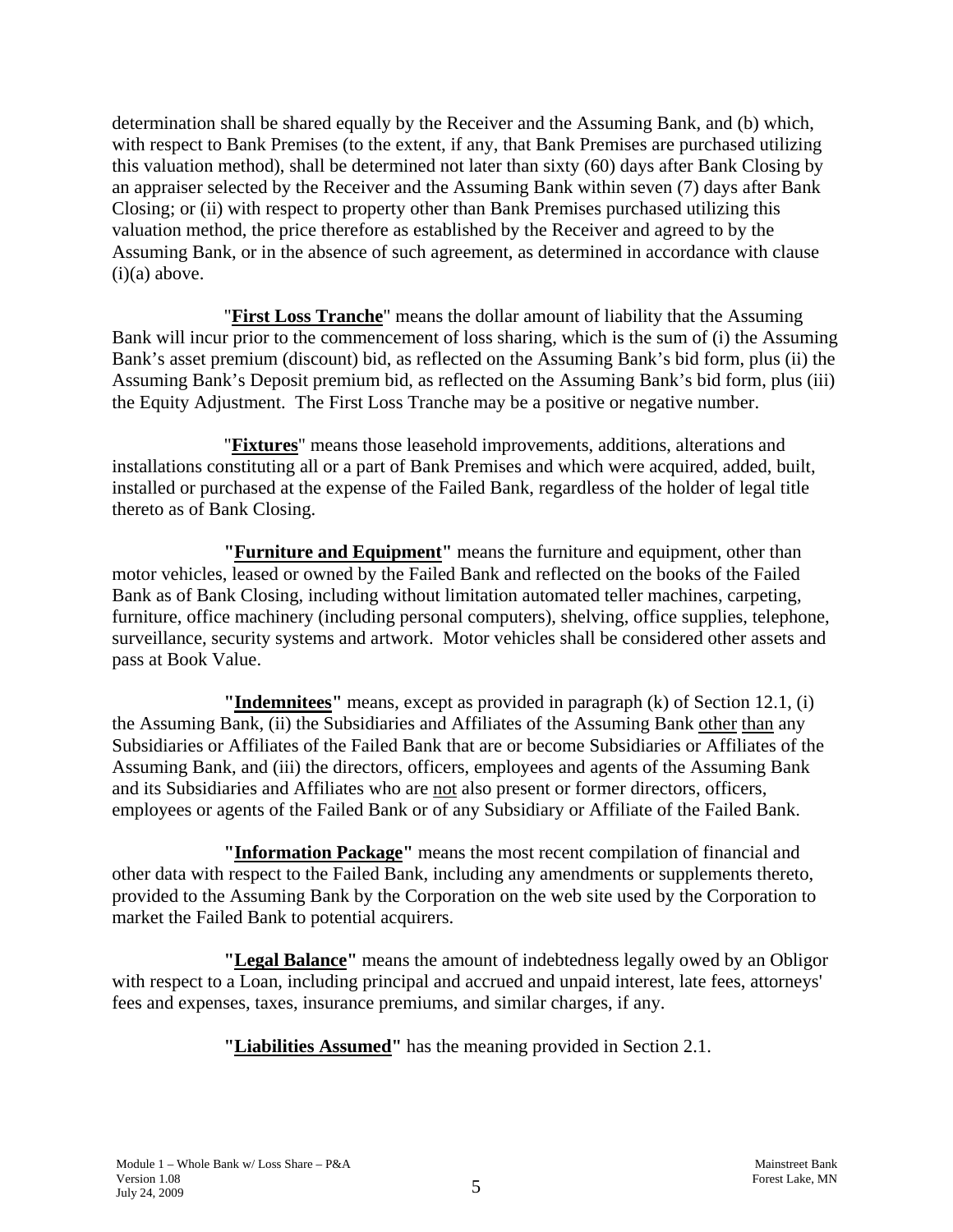**"Lien"** means any mortgage, lien, pledge, charge, assignment for security purposes, security interest, or encumbrance of any kind with respect to an Asset, including any conditional sale agreement or capital lease or other title retention agreement relating to such Asset.

**"Loans"** means all of the following owed to or held by the Failed Bank as of Bank Closing:

(i) loans (including loans which have been charged off the Accounting Records of the Failed Bank in whole or in part prior to June 30, 2009, participation agreements, interests in participations, overdrafts of customers (including but not limited to overdrafts made pursuant to an overdraft protection plan or similar extensions of credit in connection with a deposit account), revolving commercial lines of credit, home equity lines of credit, Commitments, United States and/or State-guaranteed student loans, and lease financing contracts;

(ii) all Liens, rights (including rights of set-off), remedies, powers, privileges, demands, claims, priorities, equities and benefits owned or held by, or accruing or to accrue to or for the benefit of, the holder of the obligations or instruments referred to in clause (i) above, including but not limited to those arising under or based upon Credit Documents, casualty insurance policies and binders, standby letters of credit, mortgagee title insurance policies and binders, payment bonds and performance bonds at any time and from time to time existing with respect to any of the obligations or instruments referred to in clause (i) above; and

(iii) all amendments, modifications, renewals, extensions, refinancings, and refundings of or for any of the foregoing.

**"Obligor"** means each Person liable for the full or partial payment or performance of any Loan, whether such Person is obligated directly, indirectly, primarily, secondarily, jointly, or severally.

**"Other Real Estate"** means all interests in real estate (other than Bank Premises and Fixtures), including but not limited to mineral rights, leasehold rights, condominium and cooperative interests, air rights and development rights that are owned by the Failed Bank.

**"Person"** means any individual, corporation, partnership, joint venture, association, joint-stock company, trust, unincorporated organization, or government or any agency or political subdivision thereof, excluding the Corporation.

**"Primary Indemnitor"** means any Person (other than the Assuming Bank or any of its Affiliates) who is obligated to indemnify or insure, or otherwise make payments (including payments on account of claims made against) to or on behalf of any Person in connection with the claims covered under Article XII, including without limitation any insurer issuing any directors and officers liability policy or any Person issuing a financial institution bond or banker's blanket bond.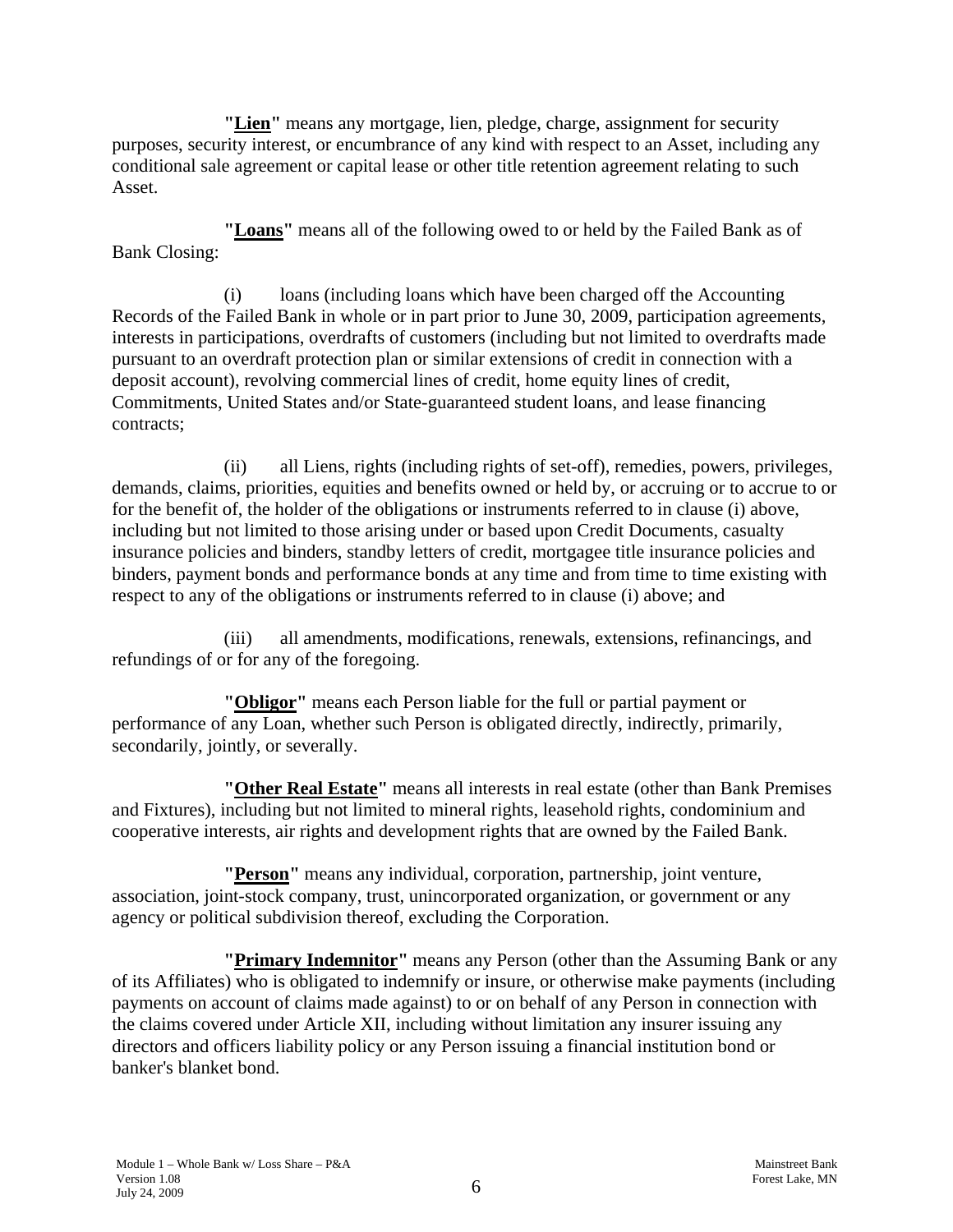<span id="page-10-0"></span> **"Proforma"** means producing a balance sheet that reflects a reasonably accurate financial statement of the Failed bank through the date of closing. The Proforma financial statements serve as a basis for the opening entries of both the Assuming Bank and the Receiver.

**"Put Date"** has the meaning provided in Section 3.4.

**"Put Notice"** has the meaning provided in Section 3.4.

**"Qualified Financial Contract"** means a qualified financial contract as defined in 12 U.S.C. Section 1821(e)(8)(D).

**"Record"** means any document, microfiche, microfilm and computer records (including but not limited to magnetic tape, disc storage, card forms and printed copy) of the Failed Bank generated or maintained by the Failed Bank that is owned by or in the possession of the Receiver at Bank Closing.

**"Related Liability"** with respect to any Asset means any liability existing and reflected on the Accounting Records of the Failed Bank as of Bank Closing for (i) indebtedness secured by mortgages, deeds of trust, chattel mortgages, security interests or other liens on or affecting such Asset, (ii) ad valorem taxes applicable to such Asset, and (iii) any other obligation determined by the Receiver to be directly related to such Asset.

**"Related Liability Amount"** with respect to any Related Liability on the books of the Assuming Bank, means the amount of such Related Liability as stated on the Accounting Records of the Assuming Bank (as maintained in accordance with generally accepted accounting principles) as of the date as of which the Related Liability Amount is being determined. With respect to a liability that relates to more than one asset, the amount of such Related Liability shall be allocated among such assets for the purpose of determining the Related Liability Amount with respect to any one of such assets. Such allocation shall be made by specific allocation, where determinable, and otherwise shall be pro rata based upon the dollar amount of such assets stated on the Accounting Records of the entity that owns such asset.

 **"Repurchase Price"** means, with respect to any Loan the Book Value, adjusted to reflect changes to Book Value after Bank Closing, plus (i) any advances and interest on such Loan after Bank Closing, minus (ii) the total of amounts received by the Assuming Bank for such Loan, regardless of how applied, after Bank Closing, plus (iii) advances made by Assuming Bank, plus (iv) total disbursements of principal made by Receiver that are not included in the Book Value.

**"Safe Deposit Boxes"** means the safe deposit boxes of the Failed Bank, if any, including the removable safe deposit boxes and safe deposit stacks in the Failed Bank's vault(s), all rights and benefits under rental agreements with respect to such safe deposit boxes, and all keys and combinations thereto.

**"Settlement Date"** means the first Business Day immediately prior to the day which is one hundred eighty (180) days after Bank Closing, or such other date prior thereto as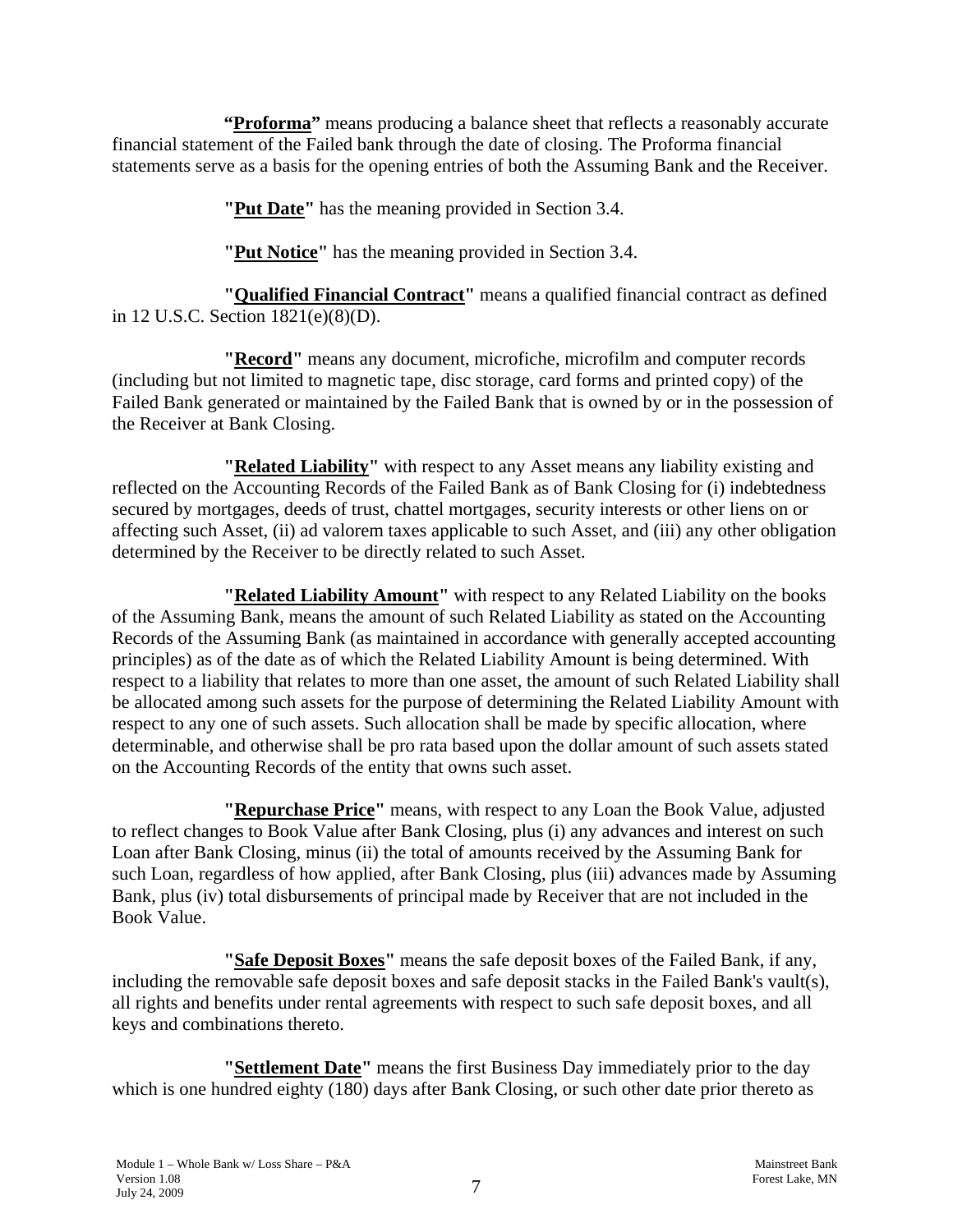<span id="page-11-0"></span>may be agreed upon by the Receiver and the Assuming Bank. The Receiver, in its discretion, may extend the Settlement Date.

**"Settlement Interest Rate"** means, for the first calendar quarter or portion thereof during which interest accrues, the rate determined by the Receiver to be equal to the equivalent coupon issue yield on twenty-six (26)-week United States Treasury Bills in effect as of Bank Closing as published in The Wall Street Journal; provided, that if no such equivalent coupon issue yield is available as of Bank Closing, the equivalent coupon issue yield for such Treasury Bills most recently published in The Wall Street Journal prior to Bank Closing shall be used. Thereafter, the rate shall be adjusted to the rate determined by the Receiver to be equal to the equivalent coupon issue yield on such Treasury Bills in effect as of the first day of each succeeding calendar quarter during which interest accrues as published in The Wall Street Journal.

**"Subsidiary"** has the meaning set forth in Section 3(w)(4) of the Federal Deposit Insurance Act, 12 U.S.C. Section 1813(w)(4), as amended.

## **ARTICLE II ASSUMPTION OF LIABILITIES**

 **2.1 Liabilities Assumed by Assuming Bank.** The Assuming Bank expressly assumes at Book Value (subject to adjustment pursuant to Article VIII) and agrees to pay, perform, and discharge all of the following liabilities of the Failed Bank as of Bank Closing, except as otherwise provided in this Agreement (such liabilities referred to as "Liabilities Assumed"):

> (a) Assumed Deposits, except those Deposits specifically listed on Schedule 2.1(a); provided, that as to any Deposits of public money which are Assumed Deposits, the Assuming Bank agrees to properly secure such Deposits with such of the Assets as appropriate which, prior to Bank Closing, were pledged as security therefor by the Failed Bank, or with assets of the Assuming Bank, if such securing Assets, if any, are insufficient to properly secure such Deposits;

(b) liabilities for indebtedness secured by mortgages, deeds of trust, chattel mortgages, security interests or other liens on or affecting any Assets, if any; provided, that the assumption of any liability pursuant to this paragraph shall be limited to the market value of the Assets securing such liability as determined by the Receiver;

(c) borrowings from Federal Reserve Banks and Federal Home Loan Banks, if any, provided, that the assumption of any liability pursuant to this paragraph shall be limited to the market value of the assets securing such liability as determined by the Receiver; and overdrafts, debit balances, service charges, reclamations, and adjustments to accounts with the Federal Reserve Banks as reflected on the books and records of any such Federal Reserve Bank within ninety (90) days after Bank Closing, if any;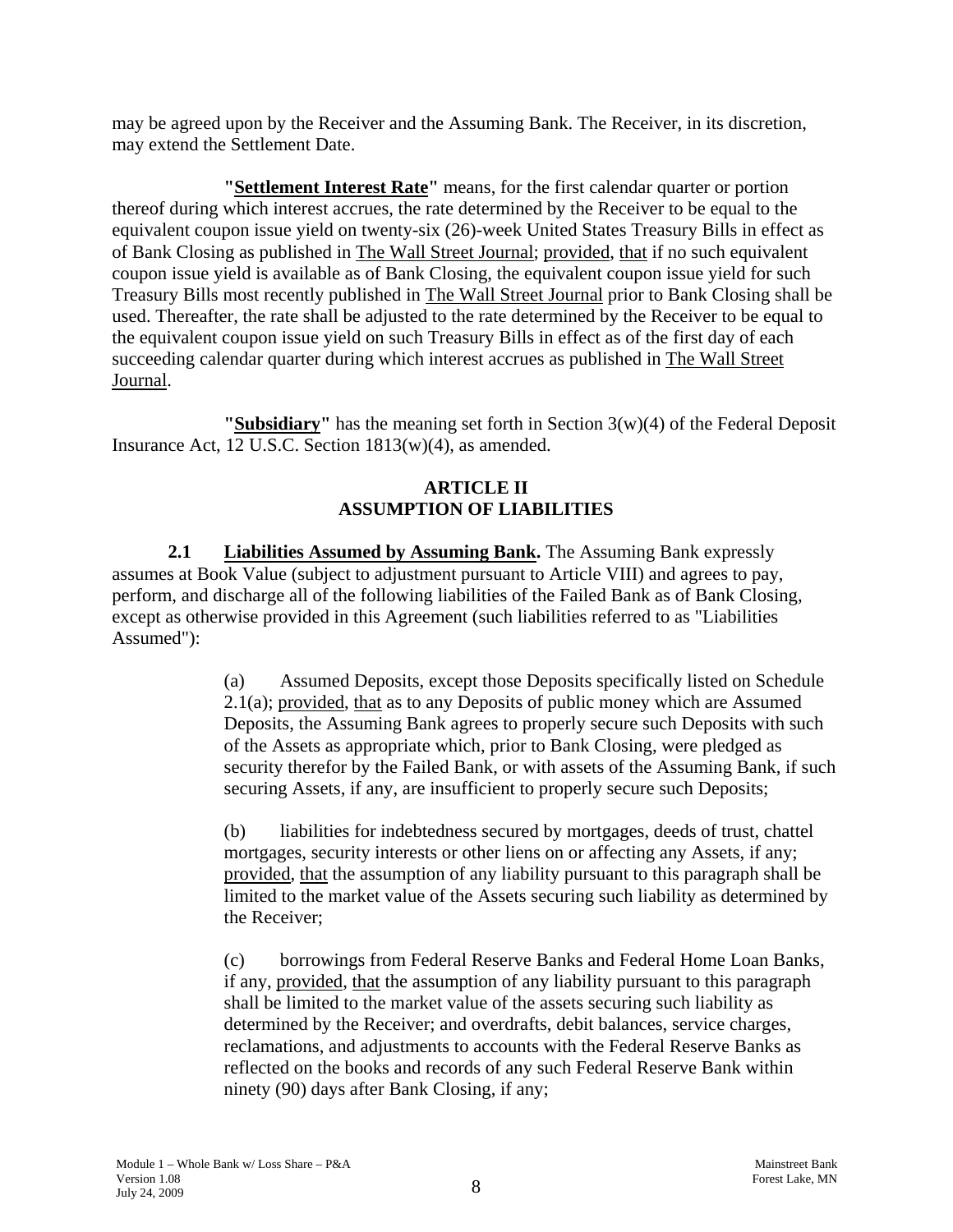(d) ad valorem taxes applicable to any Asset, if any; provided, that the assumption of any ad valorem taxes pursuant to this paragraph shall be limited to an amount equal to the market value of the Asset to which such taxes apply as determined by the Receiver;

(e) liabilities, if any, for federal funds purchased, repurchase agreements and overdrafts in accounts maintained with other depository institutions (including any accrued and unpaid interest thereon computed to and including Bank Closing); provided, that the assumption of any liability pursuant to this paragraph shall be limited to the market value of the Assets securing such liability as determined by the Receiver;

(f) United States Treasury tax and loan note option accounts, if any;

(g) liabilities for any acceptance or commercial letter of credit (other than "standby letters of credit" as defined in 12 C.F.R. Section 337.2(a)); provided, that the assumption of any liability pursuant to this paragraph shall be limited to the market value of the Assets securing such liability as determined by the Receiver;

(h) duties and obligations assumed pursuant to this Agreement including without limitation those relating to the Failed Bank's credit card business, overdraft protection plans, safe deposit business, safekeeping business or trust business, if any;

(i) liabilities, if any, for Commitments;

(j) liabilities, if any, for amounts owed to any Subsidiary of the Failed Bank acquired under Section 3.1;

(k) liabilities, if any, with respect to Qualified Financial Contracts;

(l) duties and obligations under any contract pursuant to which the Failed Bank provides mortgage servicing for others, or mortgage servicing is provided to the Failed Bank by others; and

(m) all asset-related offensive litigation liabilities and all asset-related defensive litigation liabilities, but only to the extent such liabilities relate to assets subject to a loss share agreement, and provided that all other defensive litigation and any class actions with respect to credit card business are retained by the Receiver.

**S**chedule 2.1 attached hereto and incorporated herein sets forth certain categories of Liabilities Assumed and the aggregate Book Value of the Liabilities Assumed in such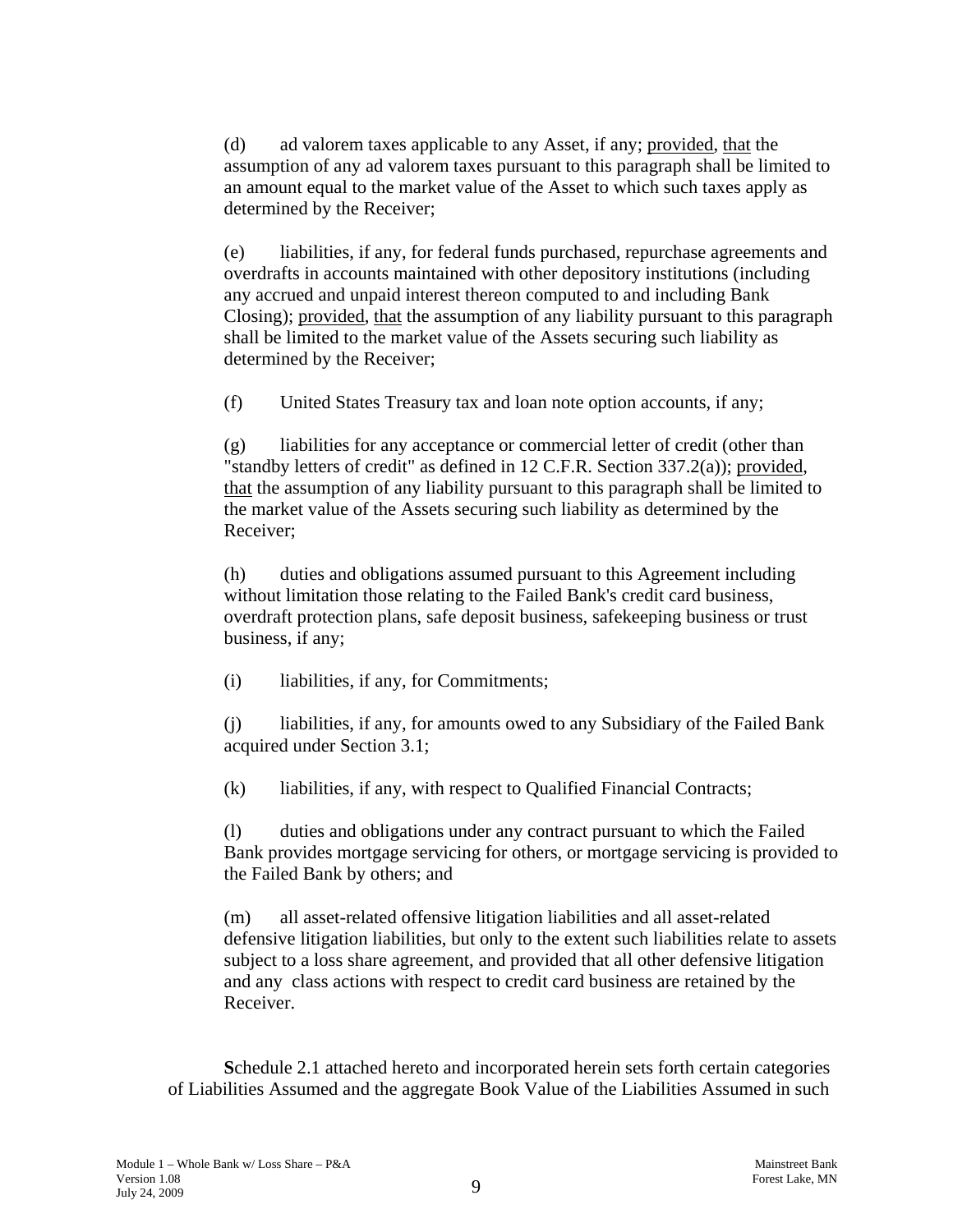<span id="page-13-0"></span>categories. Such schedule is based upon the best information available to the Receiver and may be adjusted as provided in Article VIII.

**2.2 Interest on Deposit Liabilities.** The Assuming Bank agrees that, from and after Bank Closing, it will accrue and pay interest on Deposit liabilities assumed pursuant to Section 2.1 at a rate(s) it shall determine; provided, that for non-transaction Deposit liabilities such rate(s) shall not be less than the lowest rate offered by the Assuming Bank to its depositors for non-transaction deposit accounts. The Assuming Bank shall permit each depositor to withdraw, without penalty for early withdrawal, all or any portion of such depositor's Deposit, whether or not the Assuming Bank elects to pay interest in accordance with any deposit agreement formerly existing between the Failed Bank and such depositor; and further provided, that if such Deposit has been pledged to secure an obligation of the depositor or other party, any withdrawal thereof shall be subject to the terms of the agreement governing such pledge. The Assuming Bank shall give notice to such depositors as provided in Section 5.3 of the rate(s) of interest which it has determined to pay and of such withdrawal rights.

**2.3 Unclaimed Deposits.** Fifteen (15) months following the Bank Closing Date, the Assuming Bank will provide the Receiver a listing of all deposit accounts, including the type of account, not claimed by the depositor. The Receiver will review the list and authorize the Assuming Bank to act on behalf of the Receiver to send a "Final Legal Notice" to the owner(s) of the unclaimed deposits reminding them of the need to claim or arrange to continue their account(s) with the Assuming Bank. The Assuming Bank will send the "Final Legal Notice" to the depositors within thirty (30) days following notification of the Receiver's authorization. The Assuming Bank will prepare an Affidavit of Mailing and will forward the Affidavit of Mailing to the Receiver after mailing out the "Final Legal Notice" to the owner(s) of unclaimed deposit accounts.

If, within eighteen (18) months after Bank Closing, any depositor of the Failed Bank does not claim or arrange to continue such depositor's Deposit assumed pursuant to Section 2.1 at the Assuming Bank, the Assuming Bank shall, within fifteen (15) Business Days after the end of such eighteen (18) month period, (i) refund to the Receiver the full amount of each such deposit (without reduction for service charges), (ii) provide to the Receiver a schedule of all such refunded Deposits in such form as may be prescribed by the Receiver, and (iii) assign, transfer, convey, and deliver to the Receiver, all right, title, and interest of the Assuming Bank in and to the Records previously transferred to the Assuming Bank and other records generated or maintained by the Assuming Bank pertaining to such Deposits. During such eighteen (18) month period, at the request of the Receiver, the Assuming Bank promptly shall provide to the Receiver schedules of unclaimed deposits in such form as may be prescribed by the Receiver.

2.4 Employee Plans. Except as provided in Section 4.12, the Assuming Bank shall have no liabilities, obligations or responsibilities under the Failed Bank's health care, bonus, vacation, pension, profit sharing, deferred compensation, 401K or stock purchase plans or similar plans, if any, unless the Receiver and the Assuming Bank agree otherwise subsequent to the date of this Agreement.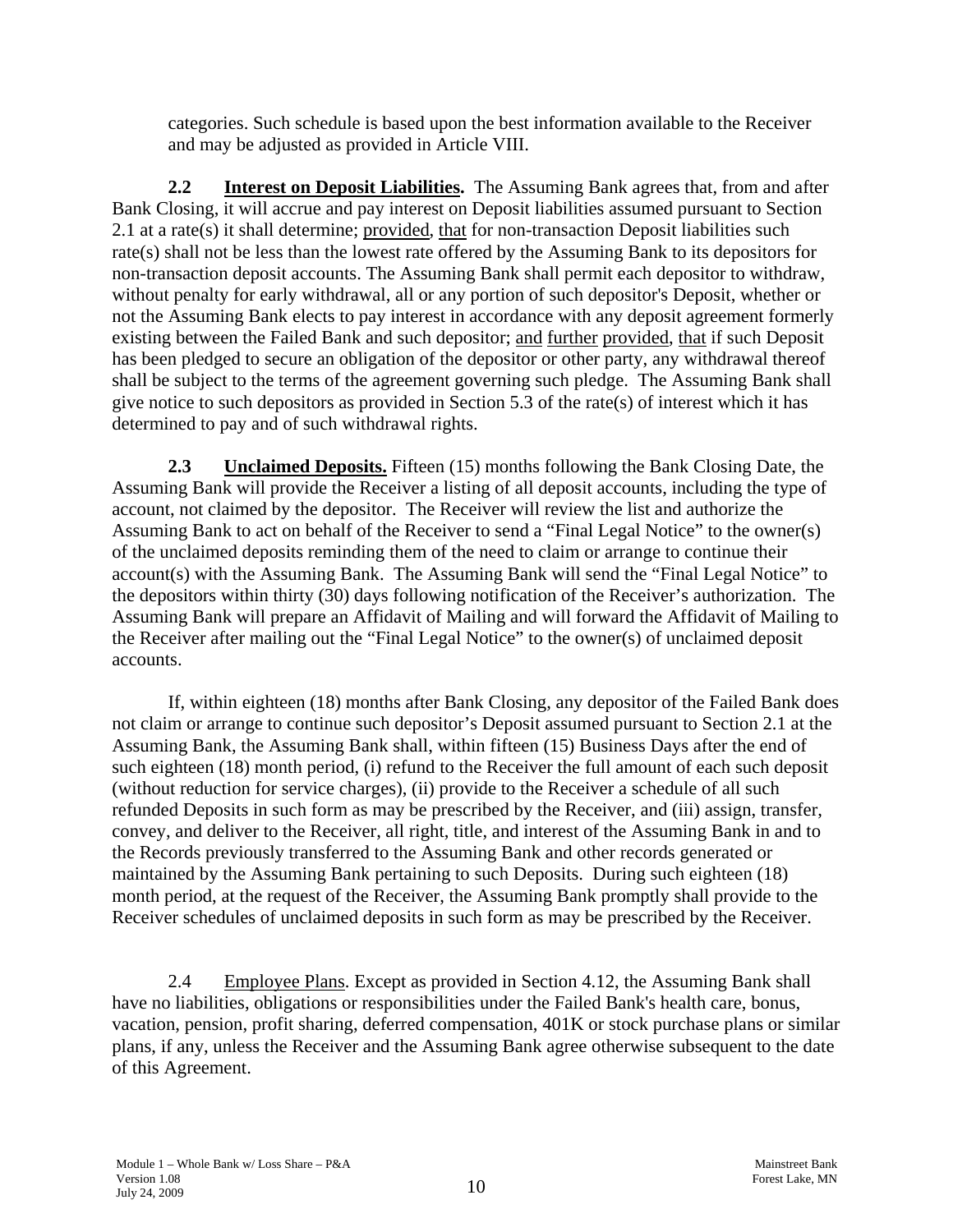### **ARTICLE III PURCHASE OF ASSETS**

<span id="page-14-0"></span>Assuming Bank includes, but is not limited to, the entities listed on Schedule 3.1a.  **3.1 Assets Purchased by Assuming Bank**. With the exception of certain assets expressly excluded in Sections 3.5 and 3.6, the Assuming Bank hereby purchases from the Receiver, and the Receiver hereby sells, assigns, transfers, conveys, and delivers to the Assuming Bank, all right, title, and interest of the Receiver in and to all of the assets (real, personal and mixed, wherever located and however acquired) including all subsidiaries, joint ventures, partnerships, and any and all other business combinations or arrangements, whether active, inactive, dissolved or terminated, of the Failed Bank whether or not reflected on the books of the Failed Bank as of Bank Closing. Schedules 3.1 and 3.1a attached hereto and incorporated herein sets forth certain categories of Assets purchased hereunder. Such schedule is based upon the best information available to the Receiver and may be adjusted as provided in Article VIII. Assets are purchased hereunder by the Assuming Bank subject to all liabilities for indebtedness collateralized by Liens affecting such Assets to the extent provided in Section 2.1. The subsidiaries, joint ventures, partnerships, and any and all other business combinations or arrangements, whether active, inactive, dissolved or terminated being purchased by the Notwithstanding Section 4.8, the Assuming Bank specifically purchases all mortgage servicing rights and obligations of the Failed Bank.

### **3.2 Asset Purchase Price**.

(a) All Assets and assets of the Failed Bank subject to an option to purchase by the Assuming Bank shall be purchased for the amount, or the amount resulting from the method specified for determining the amount, as specified on Schedule 3.2, except as otherwise may be provided herein. Any Asset, asset of the Failed Bank subject to an option to purchase or other asset purchased for which no purchase price is specified on Schedule 3.2 or otherwise herein shall be purchased at its Book Value. Loans or other assets charged off the Accounting Records of the Failed Bank prior to June 30, 2009 shall be purchased at a price of zero.

(b) The purchase price for securities (other than the capital stock of any Acquired Subsidiary) purchased under Section 3.1 by the Assuming Bank shall be the market value thereof as of Bank Closing, which market value shall be (i) the market price for each such security quoted at the close of the trading day effective on Bank Closing as published electronically by Bloomberg, L.P., or alternatively, at the discretion of the Receiver, IDC/Financial Times (FT) Interactive Data; (ii) provided, that if such market price is not available for any such security, the Assuming Bank will submit a bid for each such security within three days of notification/bid request by the Receiver (unless a different time period is agreed to by the Assuming Bank and the Receiver) and the Receiver, in its sole discretion will accept or reject each such bid; and (iii) further provided in the absence of an acceptable bid from the Assuming Bank, each such security shall not pass to the Assuming Bank and shall be deemed to be an excluded asset hereunder.

(c) Qualified Financial Contracts shall be purchased at book value.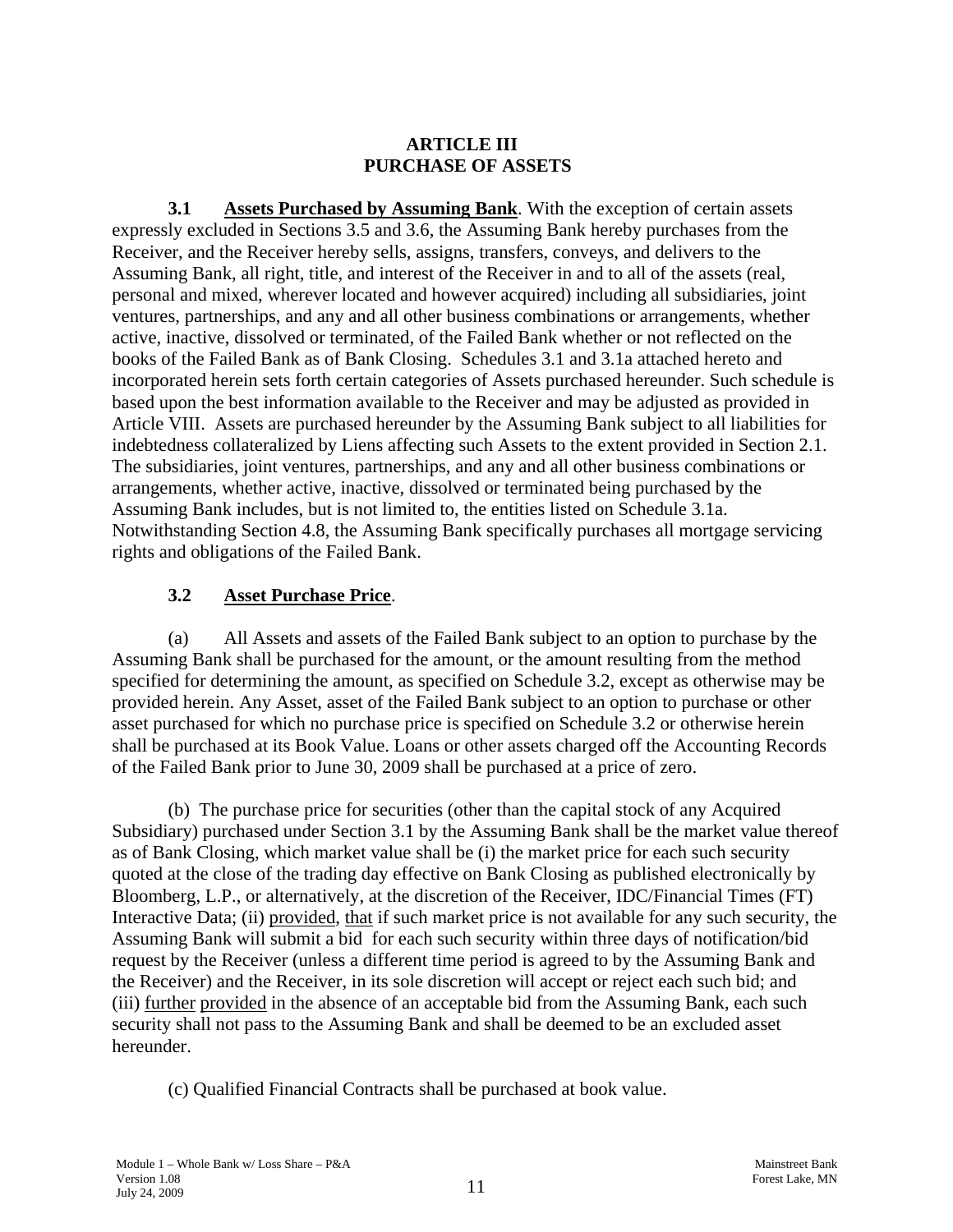<span id="page-15-0"></span> **3.3 Manner of Conveyance; Limited Warranty; Nonrecourse; Etc. THE CONVEYANCE OF ALL ASSETS, INCLUDING REAL AND PERSONAL PROPERTY INTERESTS, PURCHASED BY THE ASSUMING BANK UNDER THIS AGREEMENT SHALL BE MADE, AS NECESSARY, BY RECEIVER'S DEED OR RECEIVER'S BILL OF SALE, "AS IS", "WHERE IS", WITHOUT RECOURSE AND, EXCEPT AS OTHERWISE SPECIFICALLY PROVIDED IN THIS AGREEMENT, WITHOUT ANY WARRANTIES WHATSOEVER WITH RESPECT TO SUCH ASSETS, EXPRESS OR IMPLIED, WITH RESPECT TO TITLE, ENFORCEABILITY, COLLECTIBILITY, DOCUMENTATION OR FREEDOM FROM LIENS OR ENCUMBRANCES (IN WHOLE OR IN PART), OR ANY OTHER MATTERS.** 

### **3.4 Puts of Assets to the Receiver**.

### (a) **Puts Prior to the Settlement Date.**

(i) During the period from Bank Closing to and including the Business Day immediately preceding the Settlement Date, the Assuming Bank shall be entitled to require the Receiver to purchase any Asset which the Assuming Bank can establish is evidenced by forged or stolen instruments as of Bank Closing; provided, that, the Assuming Bank shall not have the right to require the Receiver to purchase any such Asset with respect to which the Assuming Bank has taken any action referred to in Section 3.4(a)(ii) with respect to such Asset.

(ii) At the end of the thirty (30)-day period following Bank Closing and at that time only, in accordance with this Section 3.4, the Assuming Bank shall be entitled to require the Receiver to purchase any remaining overdraft transferred to the Assuming Bank pursuant to 3.1 which both was made after June 30, 2009 and was not made pursuant to an overdraft protection plan or similar extension of credit.

The Assuming Bank shall transfer all such Assets to the Receiver without recourse, and shall indemnify the Receiver against any and all claims of any Person claiming by, through or under the Assuming Bank with respect to any such Asset, as provided in Section 12.4.

(b) **Notices to the Receiver**. In the event that the Assuming Bank elects to require the Receiver to purchase one or more Assets, the Assuming Bank shall deliver to the Receiver a notice (a "Put Notice") which shall include:

- (i) a list of all Assets that the Assuming Bank requires the Receiver to purchase;
- (ii) a list of all Related Liabilities with respect to the Assets identified pursuant to (i) above; and
- (iii) a statement of the estimated Repurchase Price of each Asset identified pursuant to (i) above as of the applicable Put Date.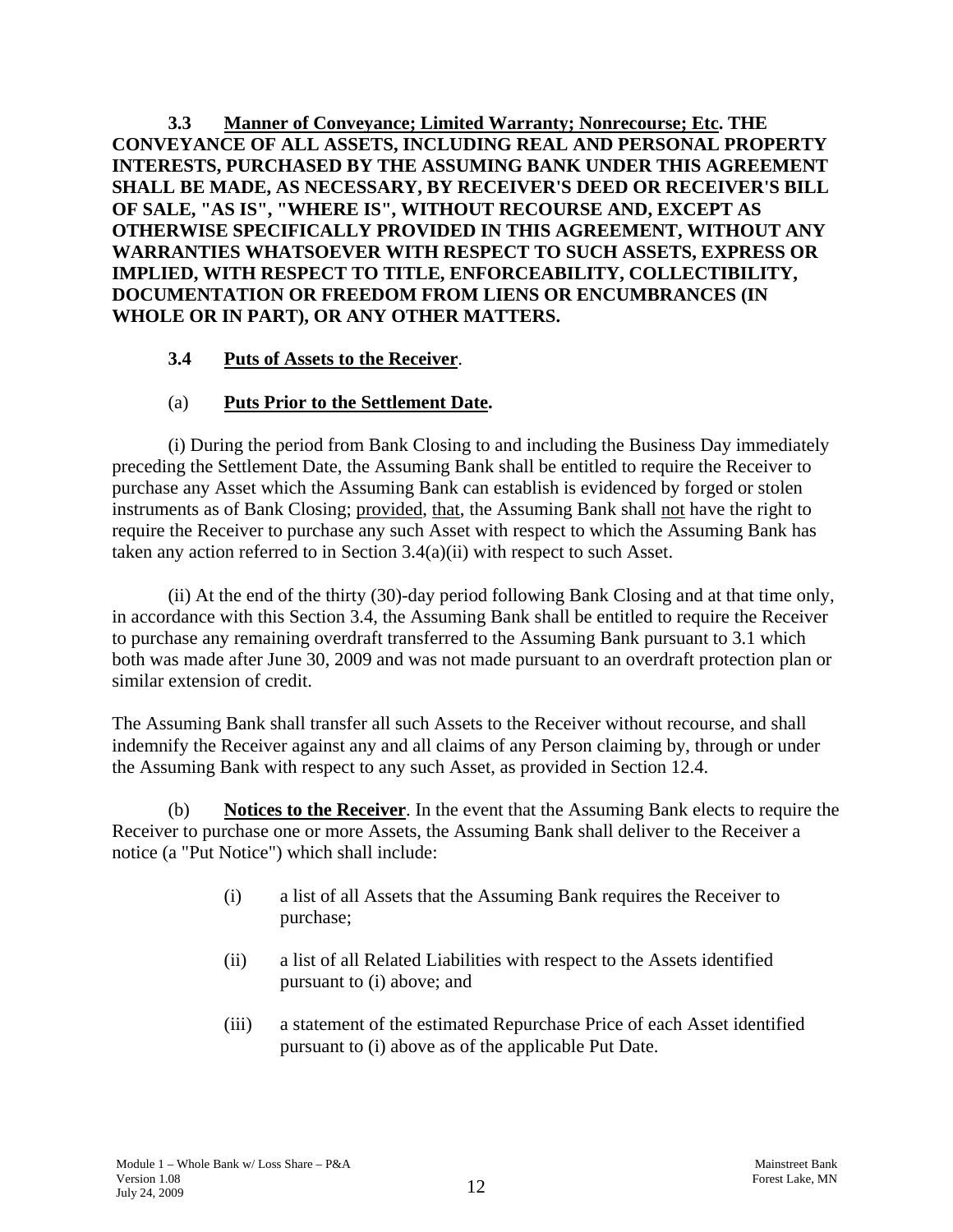<span id="page-16-0"></span>Such notice shall be in the form prescribed by the Receiver or such other form to which the Receiver shall consent. As provided in Section 9.6, the Assuming Bank shall deliver to the Receiver such documents, Credit Files and such additional information relating to the subject matter of the Put Notice as the Receiver may request and shall provide to the Receiver full access to all other relevant books and records.

(c) **Purchase by Receiver**. The Receiver shall purchase Assets that are specified in the Put Notice and shall assume Related Liabilities with respect to such Assets, and the transfer of such Assets and Related Liabilities shall be effective as of a date determined by the Receiver which date shall not be later than thirty (30) days after receipt by the Receiver of the Put Notice (the "Put Date").

(d) **Purchase Price and Payment Date**. Each Asset purchased by the Receiver pursuant to this Section 3.4 shall be purchased at a price equal to the Repurchase Price of such Asset less the Related Liability Amount applicable to such Asset, in each case determined as of the applicable Put Date. If the difference between such Repurchase Price and such Related Liability Amount is positive, then the Receiver shall pay to the Assuming Bank the amount of such difference; if the difference between such amounts is negative, then the Assuming Bank shall pay to the Receiver the amount of such difference. The Assuming Bank or the Receiver, as the case may be, shall pay the purchase price determined pursuant to this Section 3.4(d) not later than the twentieth (20th) Business Day following the applicable Put Date, together with interest on such amount at the Settlement Interest Rate for the period from and including such Put Date to and including the day preceding the date upon which payment is made.

(e) **Servicing.** The Assuming Bank shall administer and manage any Asset subject to purchase by the Receiver in accordance with usual and prudent banking standards and business practices until such time as such Asset is purchased by the Receiver.

(f) **Reversals**. In the event that the Receiver purchases an Asset (and assumes the Related Liability) that it is not required to purchase pursuant to this Section 3.4, the Assuming Bank shall repurchase such Asset (and assume such Related Liability) from the Receiver at a price computed so as to achieve the same economic result as would apply if the Receiver had never purchased such Asset pursuant to this Section 3.4.

**3.5 Assets Not Purchased by Assuming Bank**. The Assuming Bank does not purchase, acquire or assume, or (except as otherwise expressly provided in this Agreement) obtain an option to purchase, acquire or assume under this Agreement:

(a) any financial institution bonds, banker's blanket bonds, or public liability, fire, or extended coverage insurance policy or any other insurance policy of the Failed Bank, or premium refund, unearned premium derived from cancellation, or any proceeds payable with respect to any of the foregoing;

(b) any interest, right, action, claim, or judgment against (i) any officer, director, employee, accountant, attorney, or any other Person employed or retained by the Failed Bank or any Subsidiary of the Failed Bank on or prior to Bank Closing arising out of any act or omission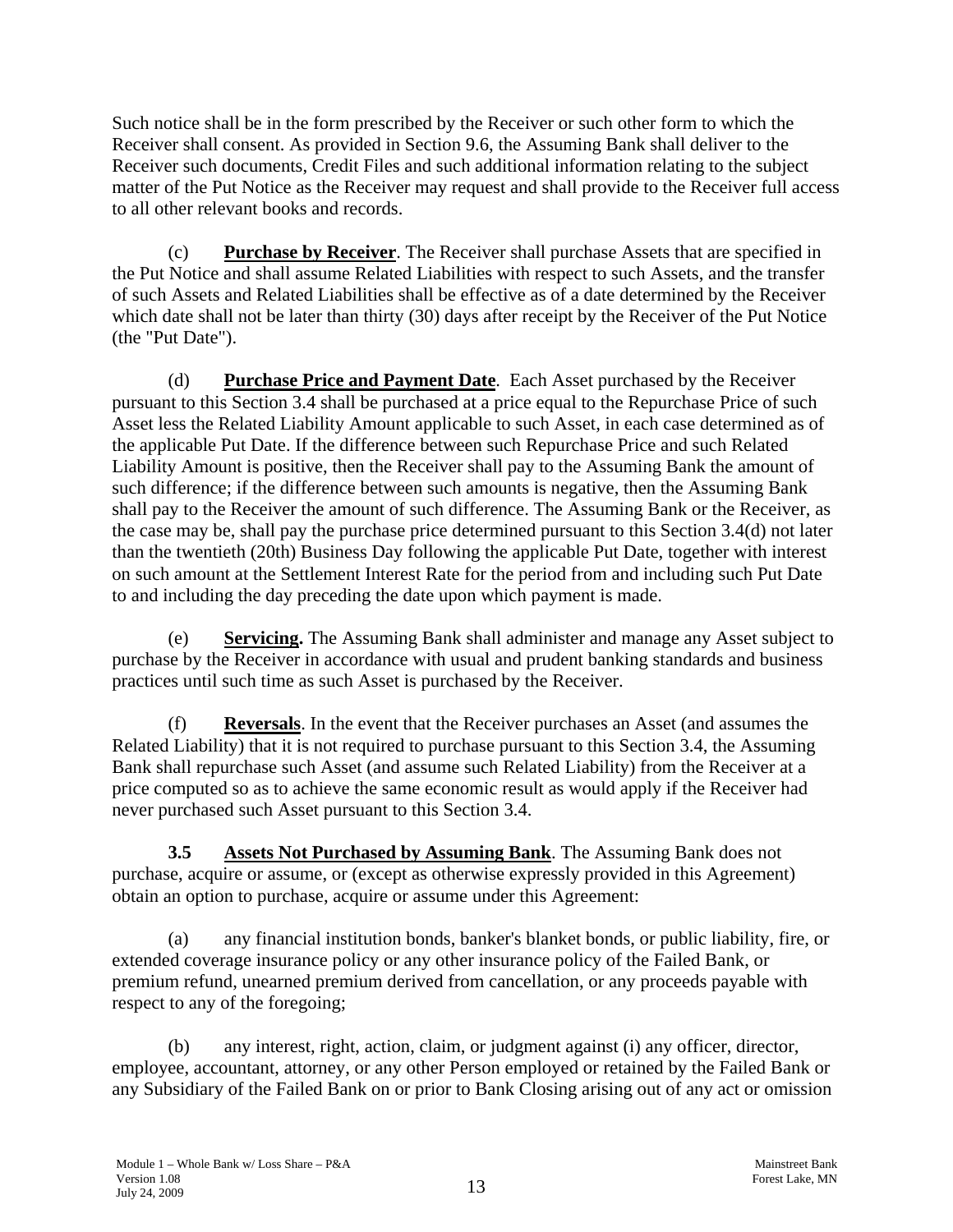<span id="page-17-0"></span>of such Person in such capacity, (ii) any underwriter of financial institution bonds, banker's blanket bonds or any other insurance policy of the Failed Bank, (iii) any shareholder or holding company of the Failed Bank, or (iv) any other Person whose action or inaction may be related to any loss (exclusive of any loss resulting from such Person's failure to pay on a Loan made by the Failed Bank) incurred by the Failed Bank; provided, that for the purposes hereof, the acts, omissions or other events giving rise to any such claim shall have occurred on or before Bank Closing, regardless of when any such claim is discovered and regardless of whether any such claim is made with respect to a financial institution bond, banker's blanket bond, or any other insurance policy of the Failed Bank in force as of Bank Closing;

(c) prepaid regulatory assessments of the Failed Bank, if any;

(d) legal or equitable interests in tax receivables of the Failed Bank, if any, including any claims arising as a result of the Failed Bank having entered into any agreement or otherwise being joined with another Person with respect to the filing of tax returns or the payment of taxes;

(e) amounts reflected on the Accounting Records of the Failed Bank as of Bank Closing as a general or specific loss reserve or contingency account, if any;

(f) leased or owned Bank Premises and leased or owned Furniture and Equipment and Fixtures and data processing equipment (including hardware and software) located on leased or owned Bank Premises, if any; provided, that the Assuming Bank does obtain an option under Section 4.6, Section 4.7 or Section 4.8, as the case may be, with respect thereto;

(g) owned Bank Premises which the Receiver, in its discretion, determines may contain environmentally hazardous substances;

(h) any "goodwill," as such term is defined in the instructions to the report of condition prepared by banks examined by the Corporation in accordance with 12 C.F.R. Section 304.4, and other intangibles;

(i) any criminal restitution or forfeiture orders issued in favor of the Failed Bank;

- (j) reserved;
- (k) assets essential to the Receiver in accordance with Section 3.6; and

(l) all private label asset-backed securities, including, but not limited to, those listed on the attached Schedule 3.5(l).

#### **3.6 Retention or Repurchase of Assets Essential to Receiver**.

(a) The Receiver may refuse to sell to the Assuming Bank, or the Assuming Bank agrees, at the request of the Receiver set forth in a written notice to the Assuming Bank, to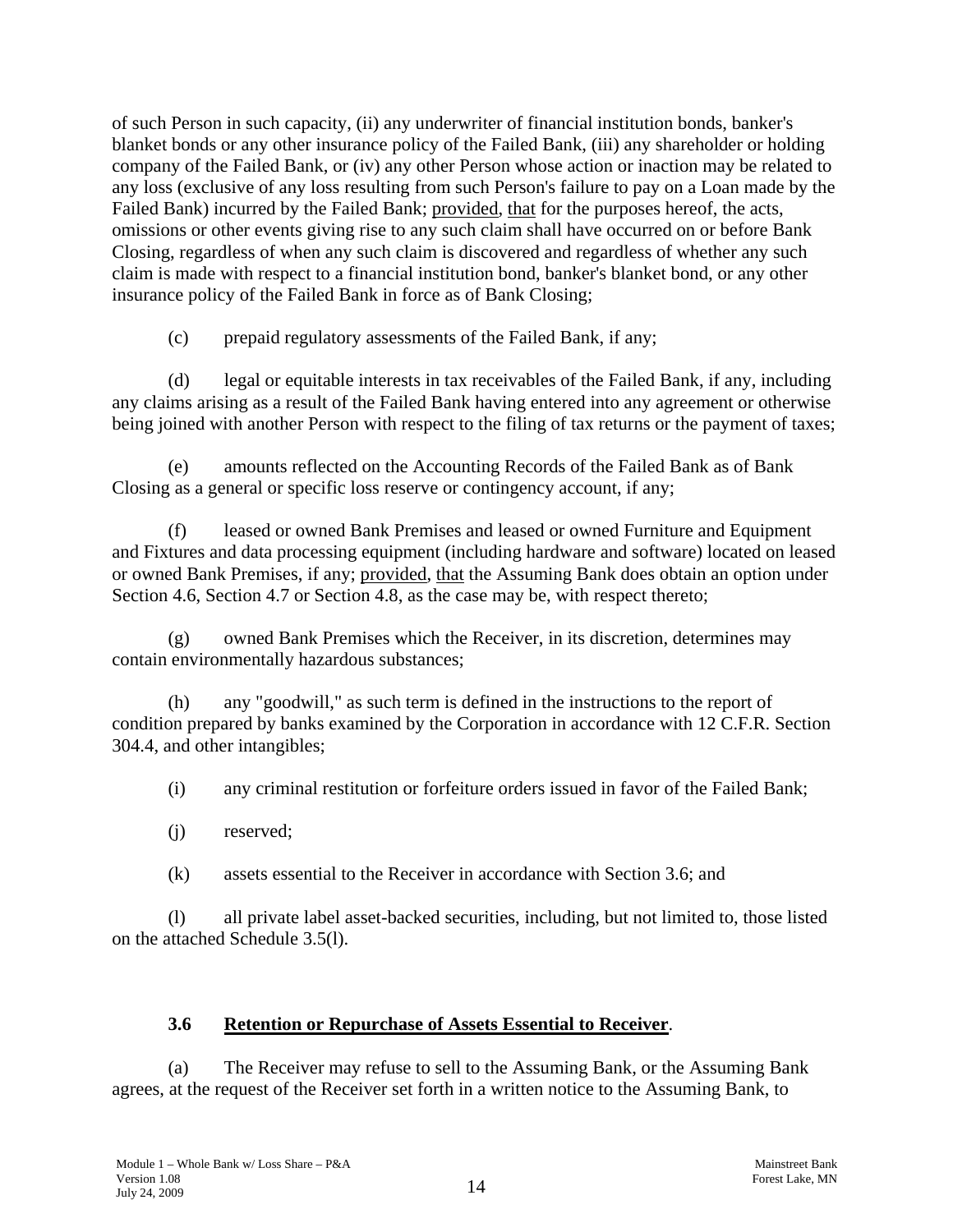<span id="page-18-0"></span>assign, transfer, convey, and deliver to the Receiver all of the Assuming Bank's right, title and interest in and to, any Asset or asset essential to the Receiver as determined by the Receiver in its discretion (together with all Credit Documents evidencing or pertaining thereto), which may include any Asset or asset that the Receiver determines to be:

- (i) made to an officer, director, or other Person engaging in the affairs of the Failed Bank, its Subsidiaries or Affiliates or any related entities of any of the foregoing;
- (ii) the subject of any investigation relating to any claim with respect to any item described in Section 3.5(a) or (b), or the subject of, or potentially the subject of, any legal proceedings;
- (iii) made to a Person who is an Obligor on a loan owned by the Receiver or the Corporation in its corporate capacity or its capacity as receiver of any institution;
- (iv) secured by collateral which also secures any asset owned by the Receiver; or
- (v) related to any asset of the Failed Bank not purchased by the Assuming Bank under this Article III or any liability of the Failed Bank not assumed by the Assuming Bank under Article II.

(b) Each such Asset or asset purchased by the Receiver shall be purchased at a price equal to the Repurchase Price thereof less the Related Liability Amount with respect to any Related Liabilities related to such Asset or asset, in each case determined as of the date of the notice provided by the Receiver pursuant to Section 3.6(a). The Receiver shall pay the Assuming Bank not later than the twentieth (20th) Business Day following receipt of related Credit Documents and Credit Files together with interest on such amount at the Settlement Interest Rate for the period from and including the date of receipt of such documents to and including the day preceding the day on which payment is made. The Assuming Bank agrees to administer and manage each such Asset or asset in accordance with usual and prudent banking standards and business practices until each such Asset or asset is purchased by the Receiver. All transfers with respect to Asset or assets under this Section 3.6 shall be made as provided in Section 9.6. The Assuming Bank shall transfer all such Asset or assets and Related Liabilities to the Receiver without recourse, and shall indemnify the Receiver against any and all claims of any Person claiming by, through or under the Assuming Bank with respect to any such Asset or asset, as provided in Section 12.4.

#### **ARTICLE IV ASSUMPTION OF CERTAIN DUTIES AND OBLIGATIONS**

The Assuming Bank agrees with the Receiver and the Corporation as follows: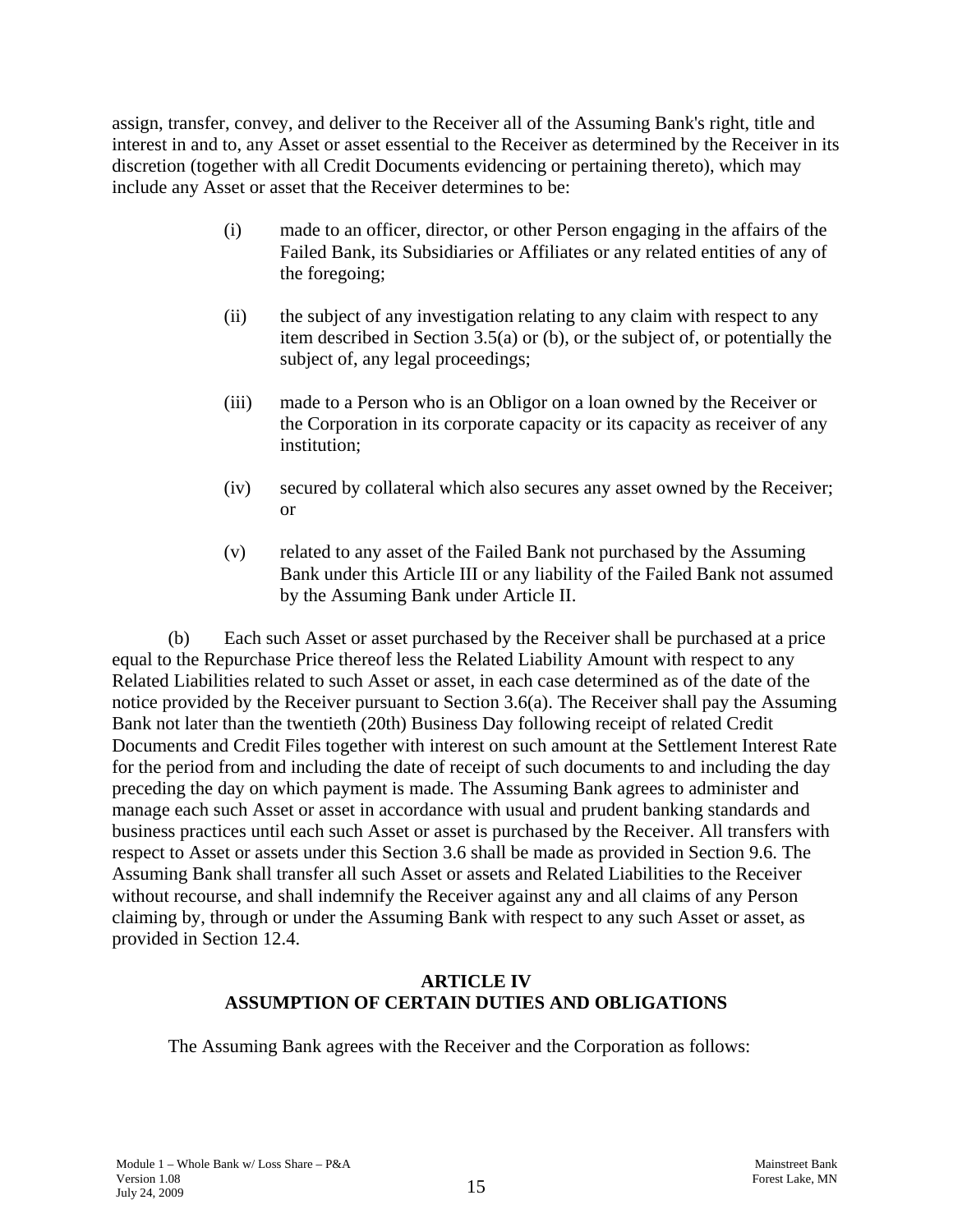<span id="page-19-0"></span> **4.1 Continuation of Banking Business**. For the period commencing the first banking Business Day after Bank Closing and ending no earlier than the first anniversary of Bank Closing, the Assuming Bank will provide full service banking in the trade area of the Failed Bank. Thereafter, the Assuming Bank may cease providing such banking services in the trade area of the Failed Bank, provided the Assuming Bank has received all necessary regulatory approvals. At the option of the Assuming Bank, such banking services may be provided at any or all of the Bank Premises, or at other premises within such trade area. The trade area shall be determined by the Receiver.

**4.2 Agreement with Respect to Credit Card Business**. The Assuming Bank agrees to honor and perform, from and after Bank Closing, all duties and obligations with respect to the Failed Bank's credit card business, and/or processing related to credit cards, if any, and assumes all outstanding extensions of credit with respect thereto.

**4.3 Agreement with Respect to Safe Deposit Business**. The Assuming Bank assumes and agrees to discharge, from and after Bank Closing, in the usual course of conducting a banking business, the duties and obligations of the Failed Bank with respect to all Safe Deposit Boxes, if any, of the Failed Bank and to maintain all of the necessary facilities for the use of such boxes by the renters thereof during the period for which such boxes have been rented and the rent therefore paid to the Failed Bank, subject to the provisions of the rental agreements between the Failed Bank and the respective renters of such boxes; provided, that the Assuming Bank may relocate the Safe Deposit Boxes of the Failed Bank to any office of the Assuming Bank located in the trade area of the Failed Bank. The Safe Deposit Boxes shall be located and maintained in the trade area of the Failed Bank for a minimum of one year from Bank Closing. The trade area shall be determined by the Receiver. Fees related to the safe deposit business earned prior to the Bank Closing Date shall be for the benefit of the Receiver and fees earned after the Bank Closing Date shall be for the benefit of the Assuming Bank.

**4.4 Agreement with Respect to Safekeeping Business**. The Receiver transfers, conveys and delivers to the Assuming Bank and the Assuming Bank accepts all securities and other items, if any, held by the Failed Bank in safekeeping for its customers as of Bank Closing. The Assuming Bank assumes and agrees to honor and discharge, from and after Bank Closing, the duties and obligations of the Failed Bank with respect to such securities and items held in safekeeping. The Assuming Bank shall be entitled to all rights and benefits heretofore accrued or hereafter accruing with respect thereto. The Assuming Bank shall provide to the Receiver written verification of all assets held by the Failed Bank for safekeeping within sixty (60) days after Bank Closing. The assets held for safekeeping by the Failed Bank shall be held and maintained by the Assuming Bank in the trade area of the Failed Bank for a minimum of one year from Bank Closing. At the option of the Assuming Bank, the safekeeping business may be provided at any or all of the Bank Premises, or at other premises within such trade area. The trade area shall be determined by the Receiver. Fees related to the safekeeping business earned prior to the Bank Closing Date shall be for the benefit of the Receiver and fees earned after the Bank Closing Date shall be for the benefit of the Assuming Bank.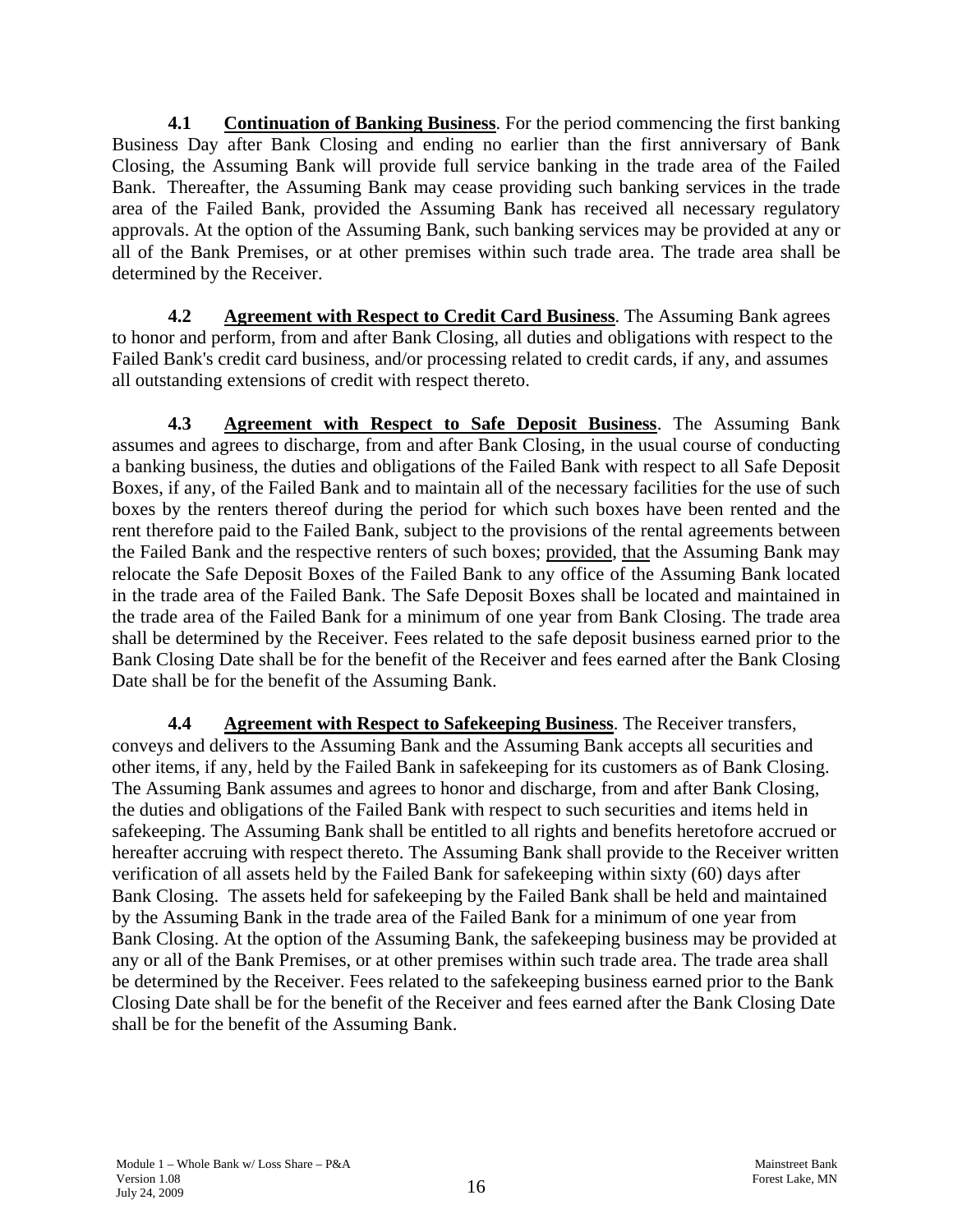## **4.5 Agreement with Respect to Trust Business**.

<span id="page-20-0"></span>(a) The Assuming Bank shall, without further transfer, substitution, act or deed, to the full extent permitted by law, succeed to the rights, obligations, properties, assets, investments, deposits, agreements, and trusts of the Failed Bank under trusts, executorships, administrations, guardianships, and agencies, and other fiduciary or representative capacities, all to the same extent as though the Assuming Bank had assumed the same from the Failed Bank prior to Bank Closing; provided, that any liability based on the misfeasance, malfeasance or nonfeasance of the Failed Bank, its directors, officers, employees or agents with respect to the trust business is not assumed hereunder.

(b) The Assuming Bank shall, to the full extent permitted by law, succeed to, and be entitled to take and execute, the appointment to all executorships, trusteeships, guardianships and other fiduciary or representative capacities to which the Failed Bank is or may be named in wills, whenever probated, or to which the Failed Bank is or may be named or appointed by any other instrument.

(c) In the event additional proceedings of any kind are necessary to accomplish the transfer of such trust business, the Assuming Bank agrees that, at its own expense, it will take whatever action is necessary to accomplish such transfer. The Receiver agrees to use reasonable efforts to assist the Assuming Bank in accomplishing such transfer.

(d) The Assuming Bank shall provide to the Receiver written verification of the assets held in connection with the Failed Bank's trust business within sixty (60) days after Bank Closing.

# **4.6 Agreement with Respect to Bank Premises**.

(a) **Option to Purchase.** Subject to Section 3.5, the Receiver hereby grants to the Assuming Bank an exclusive option for the period of ninety (90) days commencing the day after Bank Closing to purchase any or all owned Bank Premises, including all Furniture, Fixtures and Equipment located on the Bank Premises. The Assuming Bank shall give written notice to the Receiver within the option period of its election to purchase or not to purchase any of the owned Bank Premises. Any purchase of such premises shall be effective as of the date of Bank Closing and such purchase shall be consummated as soon as practicable thereafter, and in no event later than the Settlement Date.

(b) **Option to Lease.** The Receiver hereby grants to the Assuming Bank an exclusive option for the period of ninety (90) days commencing the day after Bank Closing to cause the Receiver to assign to the Assuming Bank any or all leases for leased Bank Premises, if any, which have been continuously occupied by the Assuming Bank from Bank Closing to the date it elects to accept an assignment of the leases with respect thereto to the extent such leases can be assigned; provided, that the exercise of this option with respect to any lease must be as to all premises or other property subject to the lease. If an assignment cannot be made of any such leases, the Receiver may, in its discretion, enter into subleases with the Assuming Bank containing the same terms and conditions provided under such existing leases for such leased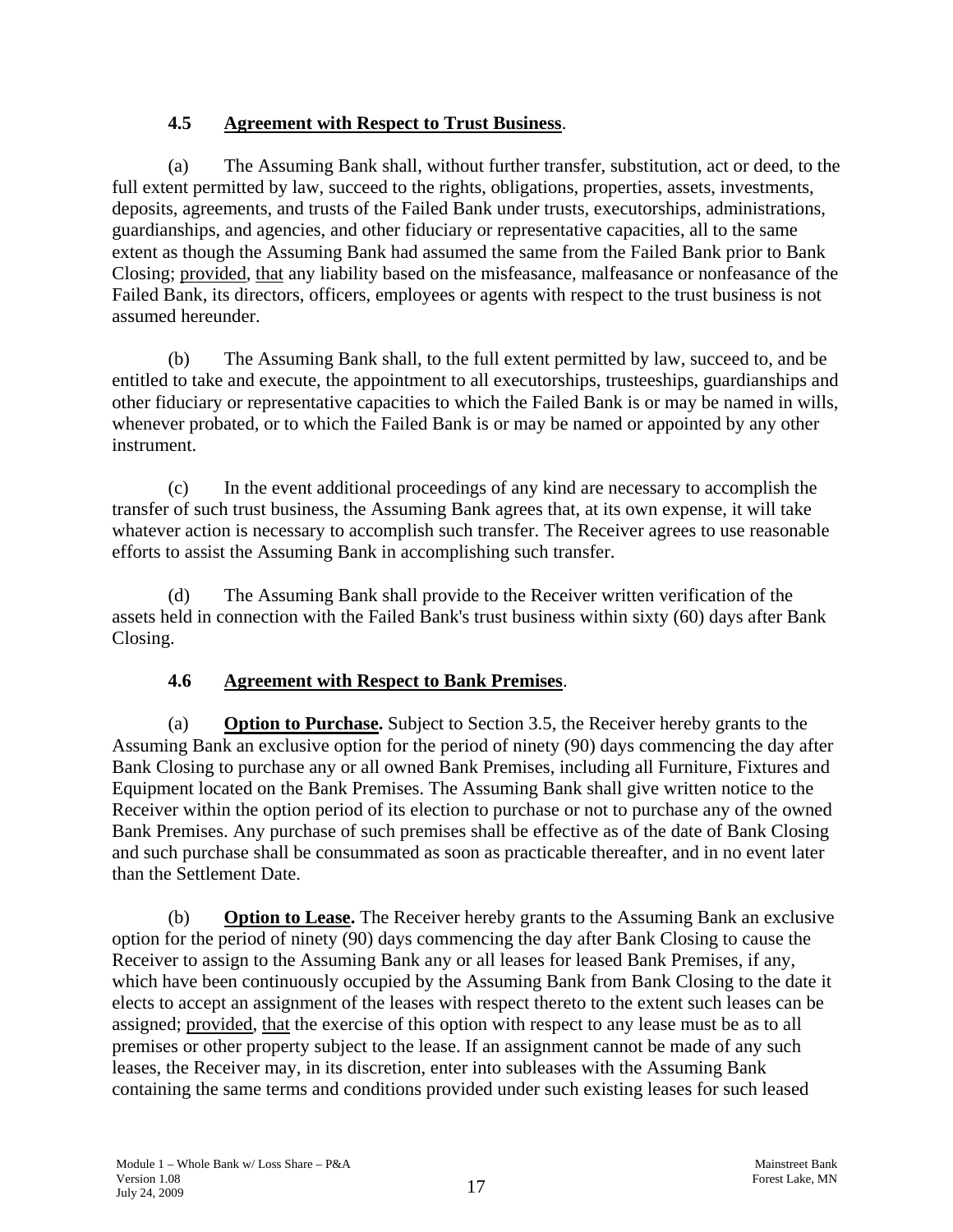Bank Premises or other property. The Assuming Bank shall give notice to the Receiver within the option period of its election to accept or not to accept an assignment of any or all leases (or enter into subleases or new leases in lieu thereof). The Assuming Bank agrees to assume all leases assigned (or enter into subleases or new leases in lieu thereof) pursuant to this Section 4.6.

(c) **Facilitation.** The Receiver agrees to facilitate the assumption, assignment or sublease of leases or the negotiation of new leases by the Assuming Bank; provided, that neither the Receiver nor the Corporation shall be obligated to engage in litigation, make payments to the Assuming Bank or to any third party in connection with facilitating any such assumption, assignment, sublease or negotiation or commit to any other obligations to third parties.

(d) **Occupancy.** The Assuming Bank shall give the Receiver fifteen (15) days' prior written notice of its intention to vacate prior to vacating any leased Bank Premises with respect to which the Assuming Bank has not exercised the option provided in Section 4.6(b). Any such notice shall be deemed to terminate the Assuming Bank's option with respect to such leased Bank Premises.

### (e) **Occupancy Costs.**

(i) The Assuming Bank agrees to pay to the Receiver, or to appropriate third parties at the direction of the Receiver, during and for the period of any occupancy by it of (x) owned Bank Premises the market rental value, as determined by the appraiser selected in accordance with the definition of Fair Market Value, and all operating costs, and (y) leased Bank Premises, all operating costs with respect thereto and to comply with all relevant terms of applicable leases entered into by the Failed Bank, including without limitation the timely payment of all rent. Operating costs include, without limitation all taxes, fees, charges, utilities, insurance and assessments, to the extent not included in the rental value or rent. If the Assuming Bank elects to purchase any owned Bank Premises in accordance with Section 4.6(a), the amount of any rent paid (and taxes paid to the Receiver which have not been paid to the taxing authority and for which the Assuming Bank assumes liability) by the Assuming Bank with respect thereto shall be applied as an offset against the purchase price thereof.

(ii) The Assuming Bank agrees during the period of occupancy by it of owned or leased Bank Premises, to pay to the Receiver rent for the use of all owned or leased Furniture and Equipment and all owned or leased Fixtures located on such Bank Premises for the period of such occupancy. Rent for such property owned by the Failed Bank shall be the market rental value thereof, as determined by the Receiver within sixty (60) days after Bank Closing. Rent for such leased property shall be an amount equal to any and all rent and other amounts which the Receiver incurs or accrues as an obligation or is obligated to pay for such period of occupancy pursuant to all leases and contracts with respect to such property. If the Assuming Bank purchases any owned Furniture and Equipment or owned Fixtures in accordance with Section 4.6(f) or 4.6(h), the amount of any rents paid by the Assuming Bank with respect thereto shall be applied as an offset against the purchase price thereof.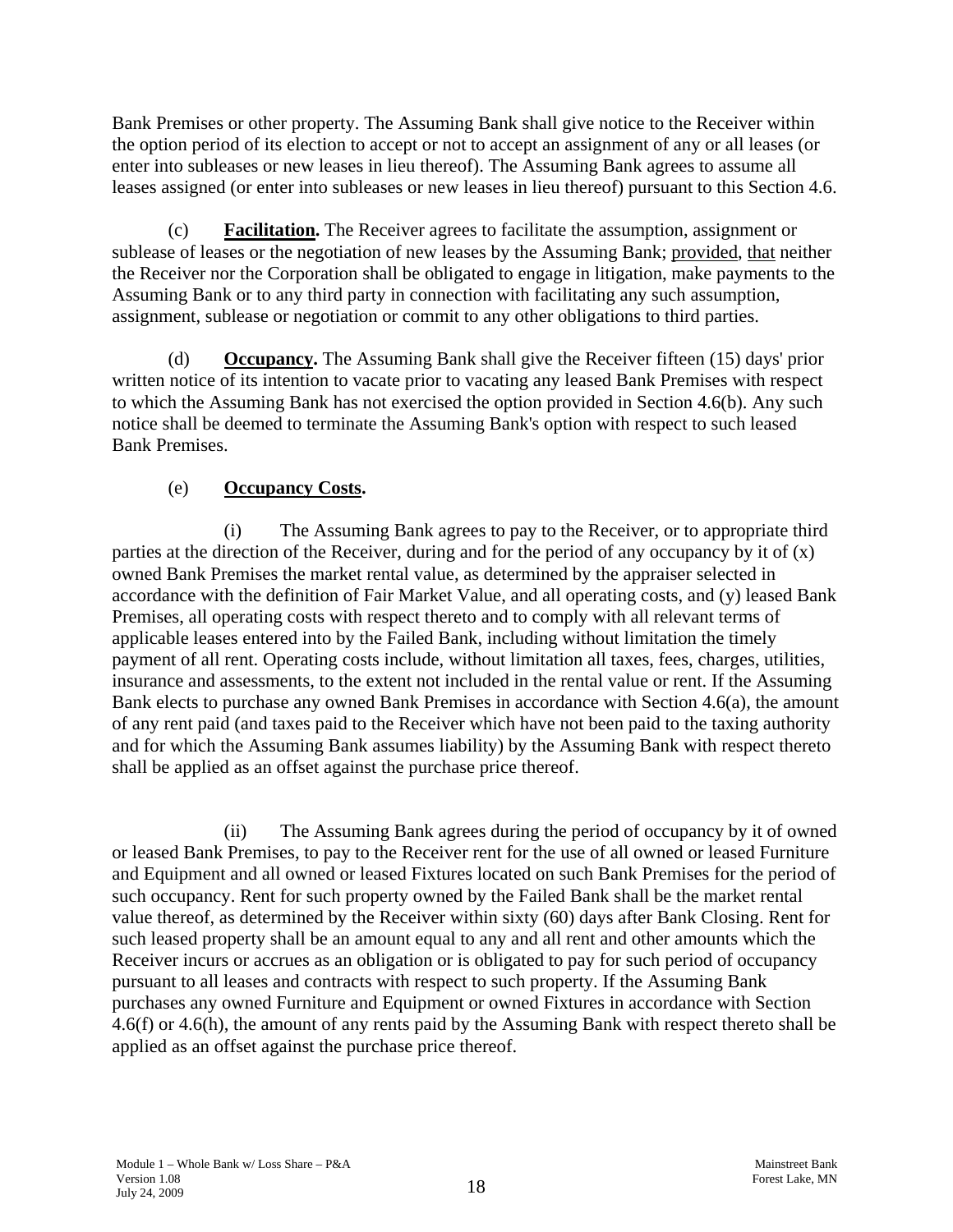(f) **Certain Requirements as to Furniture, Equipment and Fixtures.** If the Assuming Bank purchases owned Bank Premises or accepts an assignment of the lease (or enters into a sublease or a new lease in lieu thereof) for leased Bank Premises as provided in Section 4.6(a) or 4.6(b), or if the Assuming Bank does not exercise such option but within twelve (12) months following Bank Closing obtains the right to occupy such premises (whether by assignment, lease, sublease, purchase or otherwise), other than in accordance with Section 4.6(a) or (b), the Assuming Bank shall (i) effective as of the date of Bank Closing, purchase from the Receiver all Furniture and Equipment and Fixtures owned by the Failed Bank at Fair Market Value and located thereon as of Bank Closing, (ii) accept an assignment or a sublease of the leases or negotiate new leases for all Furniture and Equipment and Fixtures leased by the Failed Bank and located thereon, and (iii) if applicable, accept an assignment or a sublease of any ground lease or negotiate a new ground lease with respect to any land on which such Bank Premises are located; provided, that the Receiver shall not have disposed of such Furniture and Equipment and Fixtures or repudiated the leases specified in clause (ii) or (iii).

## (g) **Vacating Premises.**

(i) If the Assuming Bank elects not to purchase any owned Bank Premises, the notice of such election in accordance with Section 4.6(a) shall specify the date upon which the Assuming Bank's occupancy of such premises shall terminate, which date shall not be later than ninety (90) days after the date of the Assuming Bank's notice not to exercise such option. The Assuming Bank promptly shall relinquish and release to the Receiver such premises and the Furniture and Equipment and Fixtures located thereon in the same condition as at Bank Closing, normal wear and tear excepted. By occupying any such premises after the expiration of such ninety (90)-day period, the Assuming Bank shall, at the Receiver's option, (x) be deemed to have agreed to purchase such Bank Premises, and to assume all leases, obligations and liabilities with respect to leased Furniture and Equipment and leased Fixtures located thereon and any ground lease with respect to the land on which such premises are located, and (y) be required to purchase all Furniture and Equipment and Fixtures owned by the Failed Bank and located on such premises as of Bank Closing.

(ii) If the Assuming Bank elects not to accept an assignment of the lease or sublease any leased Bank Premises, the notice of such election in accordance with Section 4.6(b) shall specify the date upon which the Assuming Bank's occupancy of such leased Bank Premises shall terminate, which date shall not be later than the date which is one hundred eighty (180) days after Bank Closing. Upon vacating such premises, the Assuming Bank shall relinquish and release to the Receiver such premises and the Fixtures and the Furniture and Equipment located thereon in the same condition as at Bank Closing, normal wear and tear excepted. By failing to provide notice of its intention to vacate such premises prior to the expiration of the option period specified in Section 4.6(b), or by occupying such premises after the one hundred eighty (180) day period specified above in this paragraph (ii), the Assuming Bank shall, at the Receiver's option, (x) be deemed to have assumed all leases, obligations and liabilities with respect to such premises (including any ground lease with respect to the land on which premises are located), and leased Furniture and Equipment and leased Fixtures located thereon in accordance with this Section 4.6 (unless the Receiver previously repudiated any such lease), and (y) be required to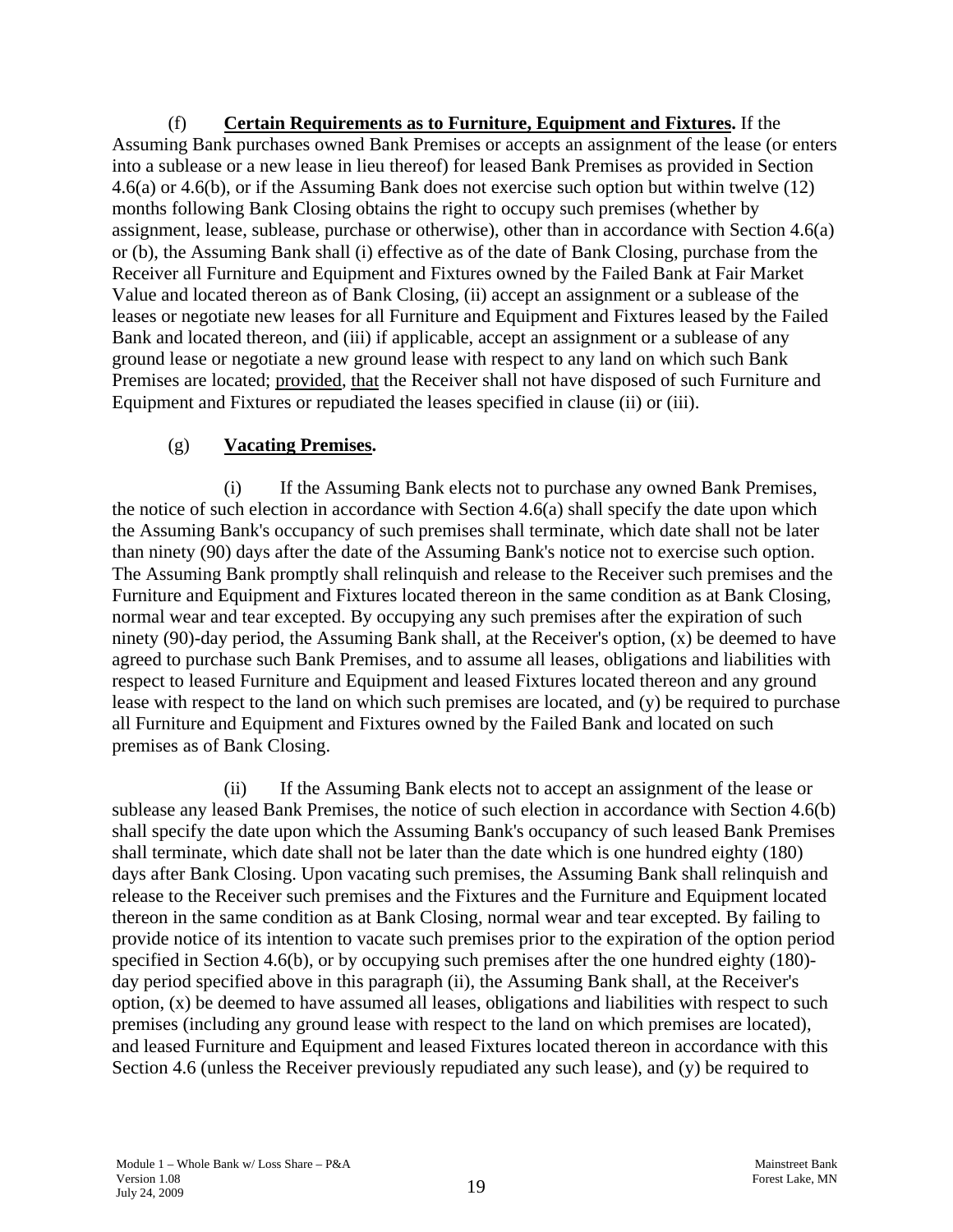<span id="page-23-0"></span>purchase all Furniture and Equipment and Fixtures owned by the Failed Bank at Fair Market Value and located on such premises as of Bank Closing.

(h) **Furniture and Equipment and Certain Other Equipment.** The Receiver hereby grants to the Assuming Bank an option to purchase all Furniture and Equipment or any telecommunications, data processing equipment (including hardware and software) and check processing and similar operating equipment owned by the Failed Bank at Fair Market Value and located at any leased Bank Premises that the Assuming Bank elects to vacate or which it could have, but did not occupy, pursuant to this Section 4.6; provided, that, the Assuming Bank shall give the Receiver notice of its election to purchase such property at the time it gives notice of its intention to vacate such Bank Premises or within ten (10) days after Bank Closing for Bank Premises it could have, but did not, occupy.

# **4.7 Agreement with Respect to Leased Data Processing Equipment**

(a) The Receiver hereby grants to the Assuming Bank an exclusive option for the period of ninety (90) days commencing the day after Bank Closing to accept an assignment from the Receiver of any or all Data Processing Leases to the extent that such Data Processing Leases can be assigned.

(b) The Assuming Bank shall (i) give written notice to the Receiver within the option period specified in Section 4.7(a) of its intent to accept or decline an assignment or sublease of any or all Data Processing Leases and promptly accept an assignment or sublease of such Data Processing Leases, and (ii) give written notice to the appropriate lessor(s) that it has accepted an assignment or sublease of any such Data Processing Leases.

(c) The Receiver agrees to facilitate the assignment or sublease of Data Processing Leases or the negotiation of new leases or license agreements by the Assuming Bank; provided, that neither the Receiver nor the Corporation shall be obligated to engage in litigation or make payments to the Assuming Bank or to any third party in connection with facilitating any such assumption, assignment, sublease or negotiation.

(d) The Assuming Bank agrees, during its period of use of any property subject to a Data Processing Lease, to pay to the Receiver or to appropriate third parties at the direction of the Receiver all operating costs with respect thereto and to comply with all relevant terms of the applicable Data Processing Leases entered into by the Failed Bank, including without limitation the timely payment of all rent, taxes, fees, charges, utilities, insurance and assessments.

(e) The Assuming Bank shall, not later than fifty (50) days after giving the notice provided in Section 4.7(b), (i) relinquish and release to the Receiver all property subject to the relevant Data Processing Lease, in the same condition as at Bank Closing, normal wear and tear excepted, or (ii) accept an assignment or a sublease thereof or negotiate a new lease or license agreement under this Section 4.7.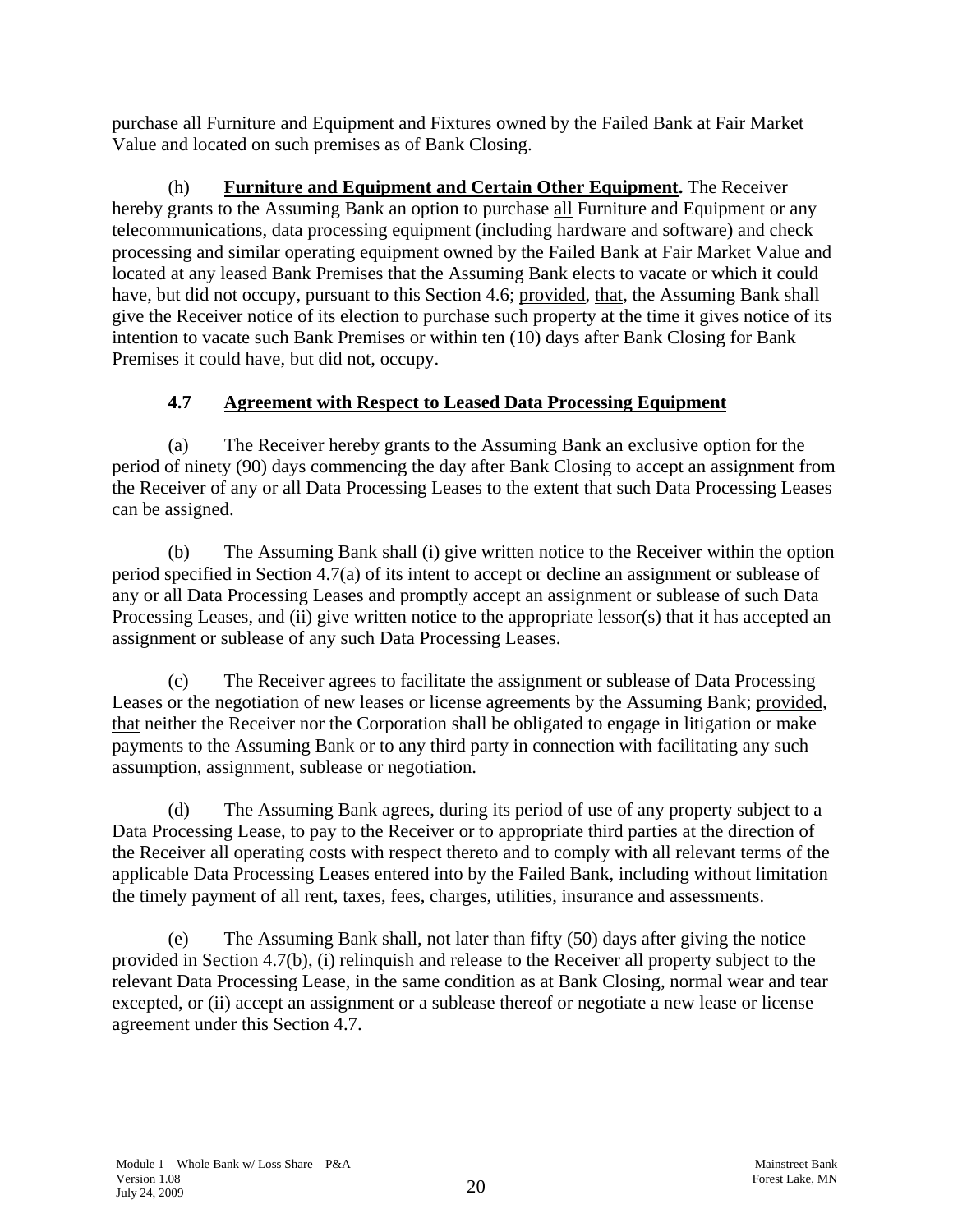### **4.8 Agreement with Respect to Certain Existing Agreements**.

<span id="page-24-0"></span>(a) Subject to the provisions of Section 4.8(b), with respect to agreements existing as of Bank Closing which provide for the rendering of services by or to the Failed Bank, within thirty (30) days after Bank Closing, the Assuming Bank shall give the Receiver written notice specifying whether it elects to assume or not to assume each such agreement. Except as may be otherwise provided in this Article IV, the Assuming Bank agrees to comply with the terms of each such agreement for a period commencing on the day after Bank Closing and ending on: (i) in the case of an agreement that provides for the rendering of services by the Failed Bank, the date which is ninety (90) days after Bank Closing, and (ii) in the case of an agreement that provides for the rendering of services to the Failed Bank, the date which is thirty (30) days after the Assuming Bank has given notice to the Receiver of its election not to assume such agreement; provided, that the Receiver can reasonably make such service agreements available to the Assuming Bank. The Assuming Bank shall be deemed by the Receiver to have assumed agreements for which no notification is timely given. The Receiver agrees to assign, transfer, convey, and deliver to the Assuming Bank all right, title and interest of the Receiver, if any, in and to agreements the Assuming Bank assumes hereunder. In the event the Assuming Bank elects not to accept an assignment of any lease (or sublease) or negotiate a new lease for leased Bank Premises under Section 4.6 and does not otherwise occupy such premises, the provisions of this Section 4.8(a) shall not apply to service agreements related to such premises. The Assuming Bank agrees, during the period it has the use or benefit of any such agreement, promptly to pay to the Receiver or to appropriate third parties at the direction of the Receiver all operating costs with respect thereto and to comply with all relevant terms of such agreement.

(b) The provisions of Section 4.8(a) regarding the Assuming Bank's election to assume or not assume certain agreements shall not apply to (i) agreements pursuant to which the Failed Bank provides mortgage servicing for others or mortgage servicing is provided to the Failed Bank by others, (ii) agreements that are subject to Sections 4.1 through 4.7 and any insurance policy or bond referred to in Section 3.5(a) or other agreement specified in Section 3.5, and (iii) consulting, management or employment agreements, if any, between the Failed Bank and its employees or other Persons. Except as otherwise expressly set forth elsewhere in this Agreement, the Assuming Bank does not assume any liabilities or acquire any rights under any of the agreements described in this Section 4.8(b).

**4.9 Informational Tax Reporting**. The Assuming Bank agrees to perform all obligations of the Failed Bank with respect to Federal and State income tax informational reporting related to (i) the Assets and the Liabilities Assumed, (ii) deposit accounts that were closed and loans that were paid off or collateral obtained with respect thereto prior to Bank Closing, (iii) miscellaneous payments made to vendors of the Failed Bank, and (iv) any other asset or liability of the Failed Bank, including, without limitation, loans not purchased and Deposits not assumed by the Assuming Bank, as may be required by the Receiver.

**4.10 Insurance**. The Assuming Bank agrees to obtain insurance coverage effective from and after Bank Closing, including public liability, fire and extended coverage insurance acceptable to the Receiver with respect to owned or leased Bank Premises that it occupies, and all owned or leased Furniture and Equipment and Fixtures and leased data processing equipment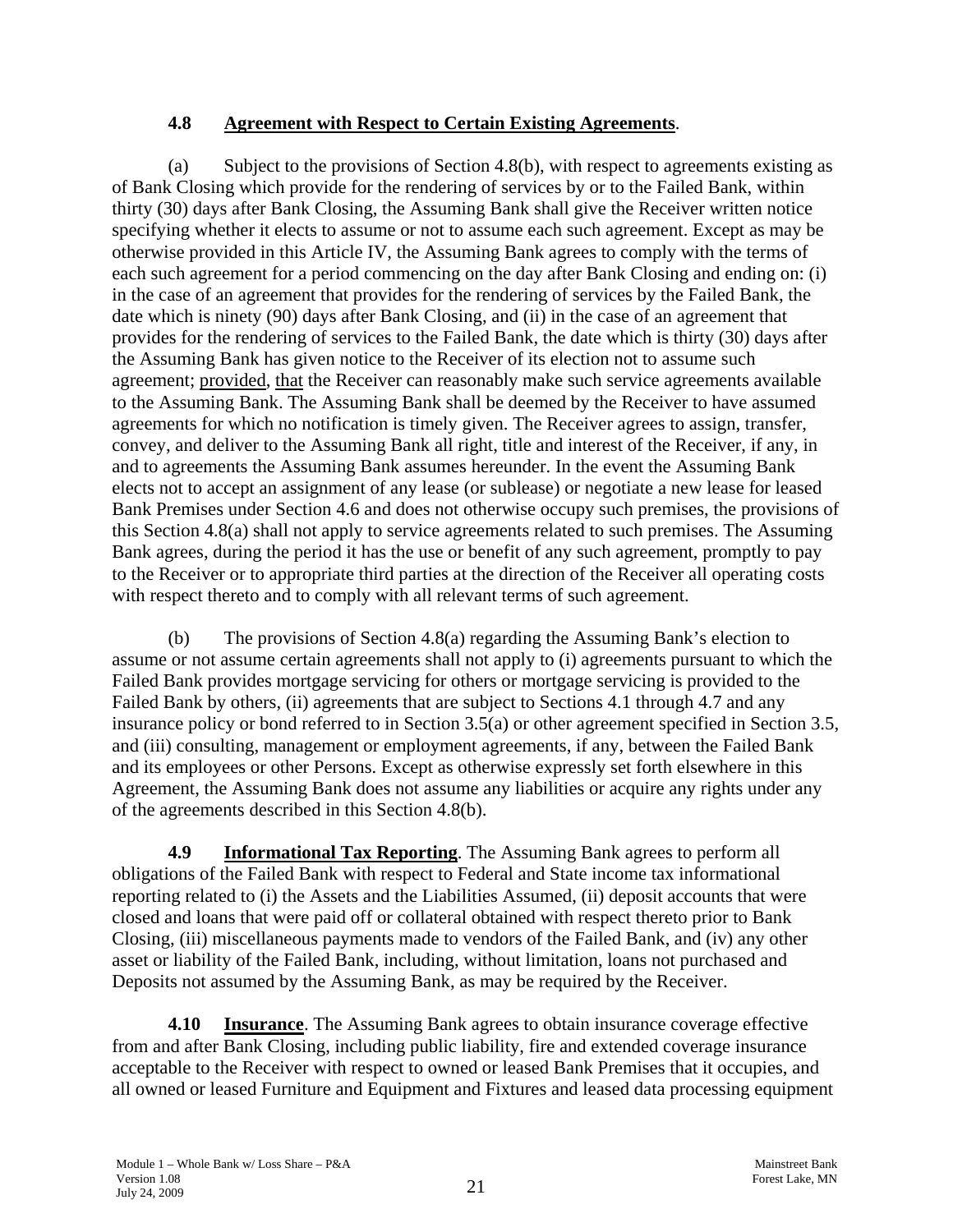<span id="page-25-0"></span>(including hardware and software) located thereon, in the event such insurance coverage is not already in force and effect with respect to the Assuming Bank as the insured as of Bank Closing. All such insurance shall, where appropriate (as determined by the Receiver), name the Receiver as an additional insured.

**4.11** Office Space for Receiver and Corporation. For the period commencing on the day following Bank Closing and ending on the one hundred eightieth (180th) day thereafter, the Assuming Bank agrees to provide to the Receiver and the Corporation, without charge, adequate and suitable office space (including parking facilities and vault space), furniture, equipment (including photocopying and telecopying machines), email accounts, network access and technology resources (such as shared drive) and utilities (including local telephone service and fax machines) at the Bank Premises occupied by the Assuming Bank for their use in the discharge of their respective functions with respect to the Failed Bank. In the event the Receiver and the Corporation determine that the space provided is inadequate or unsuitable, the Receiver and the Corporation may relocate to other quarters having adequate and suitable space and the costs of relocation and any rental and utility costs for the balance of the period of occupancy by the Receiver and the Corporation shall be borne by the Assuming Bank. Additionally, the Assuming Bank agrees to pay such bills and invoices on behalf of the Receiver and Corporation as the Receiver or Corporation may direct for the period beginning on the date of Bank Closing and ending on Settlement Date. Assuming Bank shall submit it requests for reimbursement of such expenditures pursuant to Article VIII of this Agreement.

### **4.12 Agreement with Respect to Continuation of Group Health Plan Coverage for Former Employees of the Failed Bank.**

(a) The Assuming Bank agrees to assist the Receiver, as provided in this Section 4.12, in offering individuals who were employees or former employees of the Failed Bank, or any of its Subsidiaries, and who, immediately prior to Bank Closing, were receiving, or were eligible to receive, health insurance coverage or health insurance continuation coverage from the Failed Bank ("Eligible Individuals"), the opportunity to obtain health insurance coverage in the Corporation's FIA Continuation Coverage Plan which provides for health insurance continuation coverage to such Eligible Individuals who are qualified beneficiaries of the Failed Bank as defined in Section 607 of the Employee Retirement Income Security Act of 1974, as amended (respectively, "qualified beneficiaries" and "ERISA"). The Assuming Bank shall consult with the Receiver and not later than five (5) Business Days after Bank Closing shall provide written notice to the Receiver of the number (if available), identity (if available) and addresses (if available) of the Eligible Individuals who are qualified beneficiaries of the Failed Bank and for whom a "qualifying event" (as defined in Section 603 of ERISA) has occurred and with respect to whom the Failed Bank's obligations under Part 6 of Subtitle B of Title I of ERISA have not been satisfied in full, and such other information as the Receiver may reasonably require. The Receiver shall cooperate with the Assuming Bank in order to permit it to prepare such notice and shall provide to the Assuming Bank such data in its possession as may be reasonably required for purposes of preparing such notice.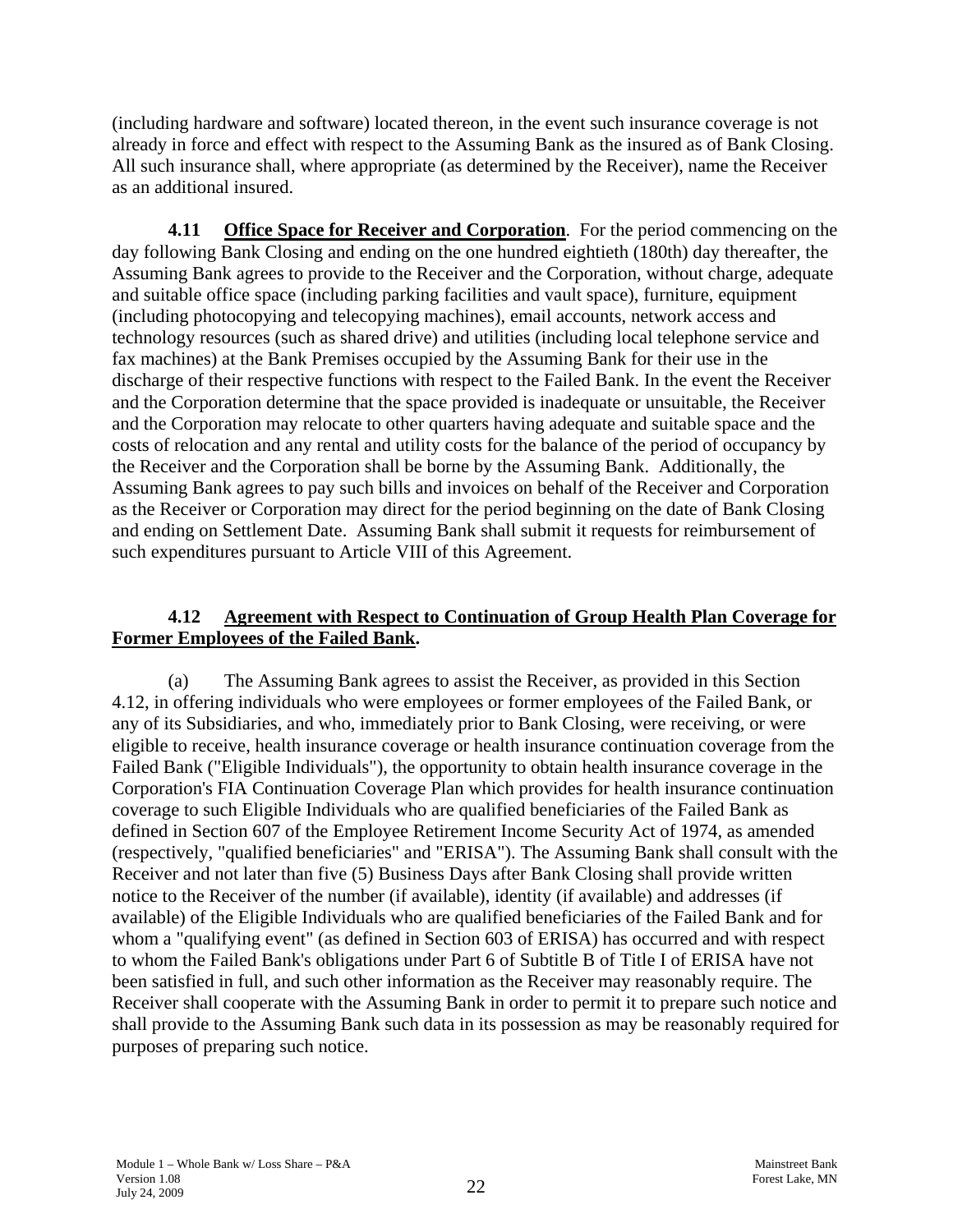<span id="page-26-0"></span>(b) The Assuming Bank shall take such further action to assist the Receiver in offering the Eligible Individuals who are qualified beneficiaries of the Failed Bank the opportunity to obtain health insurance coverage in the Corporation's FIA Continuation Coverage Plan as the Receiver may direct. All expenses incurred and paid by the Assuming Bank (i) in connection with the obligations of the Assuming Bank under this Section 4.12, and (ii) in providing health insurance continuation coverage to any Eligible Individuals who are hired by the Assuming Bank and such employees' qualified beneficiaries shall be borne by the Assuming Bank.

(c) This Section 4.12 is for the sole and exclusive benefit of the parties to this Agreement, and for the benefit of no other Person (including any former employee of the Failed Bank or any Subsidiary thereof or qualified beneficiary of such former employee). Nothing in this Section 4.12 is intended by the parties, or shall be construed, to give any Person (including any former employee of the Failed Bank or any Subsidiary thereof or qualified beneficiary of such former employee) other than the Corporation, the Receiver and the Assuming Bank any legal or equitable right, remedy or claim under or with respect to the provisions of this Section.

**4.13 Agreement with Respect to Interim Asset Servicing.** At any time after Bank Closing, the Receiver may establish on its books an asset pool(s) and may transfer to such asset pool(s) (by means of accounting entries on the books of the Receiver) all or any assets and liabilities of the Failed Bank which are not acquired by the Assuming Bank, including, without limitation, wholly unfunded Commitments and assets and liabilities which may be acquired, funded or originated by the Receiver subsequent to Bank Closing. The Receiver may remove assets (and liabilities) from or add assets (and liabilities) to such pool(s) at any time in its discretion. At the option of the Receiver, the Assuming Bank agrees to service, administer, and collect such pool assets in accordance with and for the term set forth in Exhibit 4.13 "Interim Asset Servicing Arrangement".

## **4.14** Reserved.

**4.15 Agreement with Respect to Loss Sharing.** The Assuming Bank shall be entitled to require reimbursement from the Receiver for loss sharing on certain loans in accordance with the Single Family Shared-Loss Agreement attached hereto as Exhibit 4.15A and the Non-SF Shared-Loss Agreement attached hereto as Exhibit 4.15B, collectively, the "Shared-Loss Agreements." The Loans that shall be subject to the Shared-Loss Agreements are identified on the Schedule of Loans 4.15A and 4.15B attached hereto.

**4.16 Agreement with Respect to White Rock Bank.** The Assuming Bank and its affiliates and subsidiaries, shall continue to provide operational support and other support under any agreements existing at the time of Bank Closing to White Rock Bank, a subsidiary of Bank Midwest Corporation, including support for core banking applications as well as other applications, as may be required to support infrastructure and other types of services in the normal course of business for a minimum of 180 days from Bank Closing, unless any such agreement is terminated at an earlier time by consent of all parties to the agreement.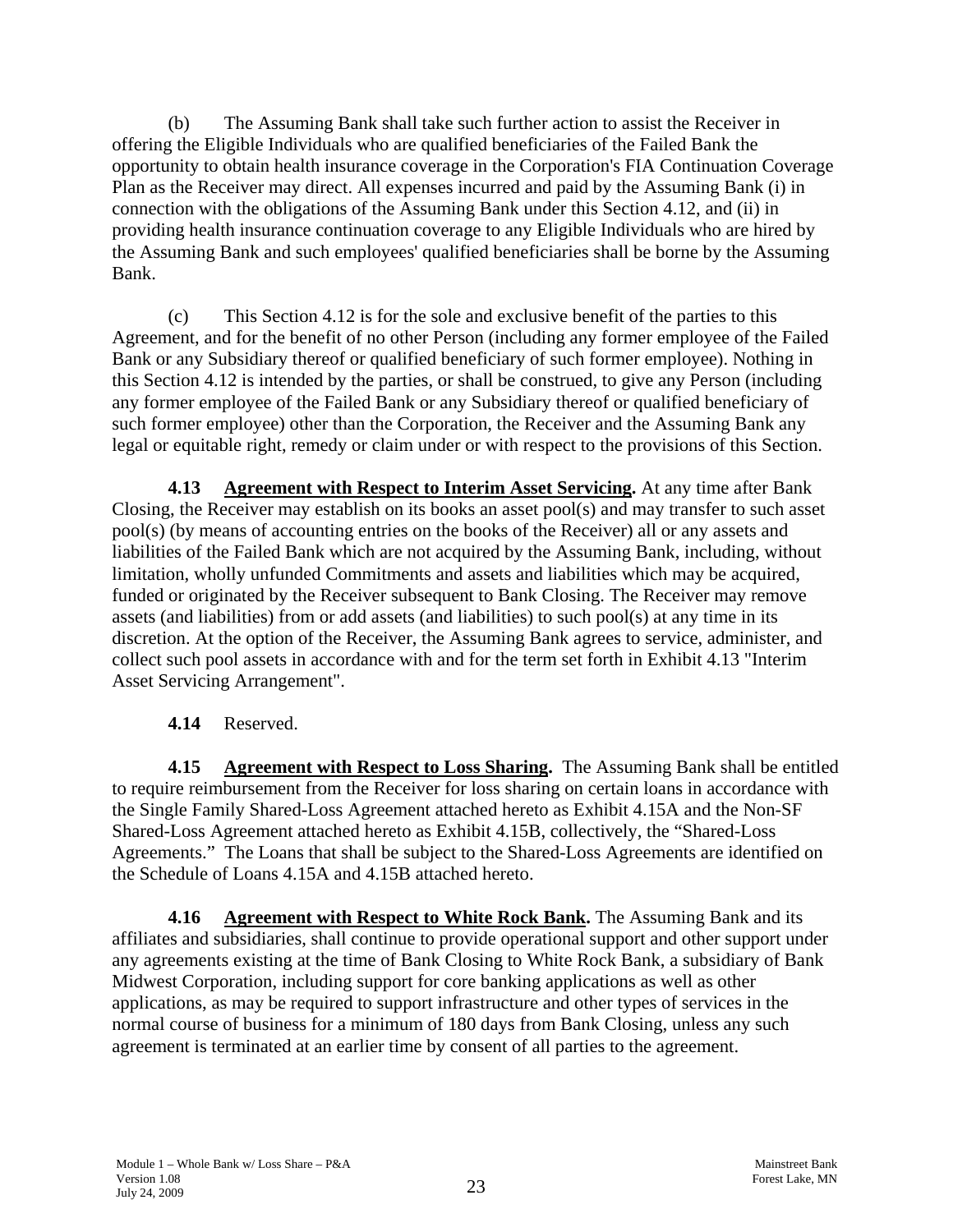## <span id="page-27-0"></span> **ARTICLE V DUTIES WITH RESPECT TO DEPOSITORS OF THE FAILED BANK**

 **5.1 Payment of Checks, Drafts and Orders.** Subject to Section 9.5, the Assuming Bank agrees to pay all properly drawn checks, drafts and withdrawal orders of depositors of the Failed Bank presented for payment, whether drawn on the check or draft forms provided by the Failed Bank or by the Assuming Bank, to the extent that the Deposit balances to the credit of the respective makers or drawers assumed by the Assuming Bank under this Agreement are sufficient to permit the payment thereof, and in all other respects to discharge, in the usual course of conducting a banking business, the duties and obligations of the Failed Bank with respect to the Deposit balances due and owing to the depositors of the Failed Bank assumed by the Assuming Bank under this Agreement.

**5.2 Certain Agreements Related to Deposits.** Subject to Section 2.2, the Assuming Bank agrees to honor the terms and conditions of any written escrow or mortgage servicing agreement or other similar agreement relating to a Deposit liability assumed by the Assuming Bank pursuant to this Agreement.

# **5.3 Notice to Depositors.**

(a) Within seven (7) days after Bank Closing, the Assuming Bank shall give (i) notice to depositors of the Failed Bank of its assumption of the Deposit liabilities of the Failed Bank, and (ii) any notice required under Section 2.2, by mailing to each such depositor a notice with respect to such assumption and by advertising in a newspaper of general circulation in the county or counties in which the Failed Bank was located. The Assuming Bank agrees that it will obtain prior approval of all such notices and advertisements from counsel for the Receiver and that such notices and advertisements shall not be mailed or published until such approval is received.

(b) The Assuming Bank shall give notice by mail to depositors of the Failed Bank concerning the procedures to claim their deposits, which notice shall be provided to the Assuming Bank by the Receiver or the Corporation. Such notice shall be included with the notice to depositors to be mailed by the Assuming Bank pursuant to Section 5.3(a).

(c) If the Assuming Bank proposes to charge fees different from those charged by the Failed Bank before it establishes new deposit account relationships with the depositors of the Failed Bank, the Assuming Bank shall give notice by mail of such changed fees to such depositors.

#### **ARTICLE VI RECORDS**

## **6.1 Transfer of Records**.

(a) In accordance with Section 3.1, the Receiver assigns, transfers, conveys and delivers to the Assuming Bank the following Records pertaining to the Deposit liabilities of the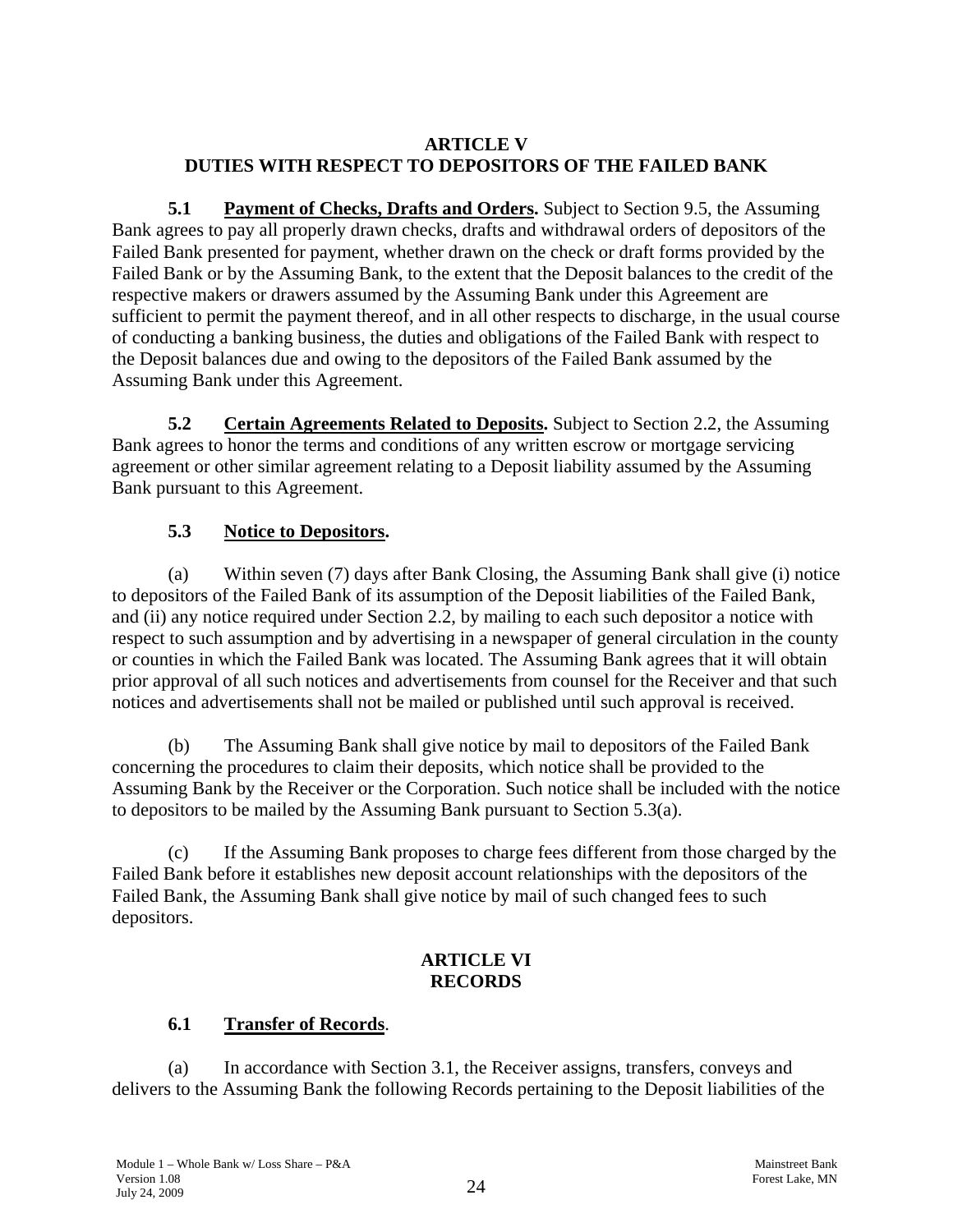<span id="page-28-0"></span>Failed Bank assumed by the Assuming Bank under this Agreement, except as provided in Section 6.4:

- (i) signature cards, orders, contracts between the Failed Bank and its depositors and Records of similar character;
- (ii) passbooks of depositors held by the Failed Bank, deposit slips, cancelled checks and withdrawal orders representing charges to accounts of depositors;

and the following Records pertaining to the Assets:

- (iii) records of deposit balances carried with other banks, bankers or trust companies;
- (iv) Loan and collateral records and Credit Files and other documents;
- (v) deeds, mortgages, abstracts, surveys, and other instruments or records of title pertaining to real estate or real estate mortgages;
- (vi) signature cards, agreements and records pertaining to Safe Deposit Boxes, if any; and
- (vii) records pertaining to the credit card business, trust business or safekeeping business of the Failed Bank, if any.

(b) The Receiver, at its option, may assign and transfer to the Assuming Bank by a single blanket assignment or otherwise, as soon as practicable after Bank Closing, any other Records not assigned and transferred to the Assuming Bank as provided in this Agreement, including but not limited to loan disbursement checks, general ledger tickets, official bank checks, proof transactions (including proof tapes) and paid out loan files.

**6.2 Delivery of Assigned Records**. The Receiver shall deliver to the Assuming Bank all Records described in (i) Section 6.1(a) as soon as practicable on or after the date of this Agreement, and (ii) Section 6.1(b) as soon as practicable after making any assignment described therein.

**6.3 Preservation of Records**. The Assuming Bank agrees that it will preserve and maintain for the joint benefit of the Receiver, the Corporation and the Assuming Bank, all Records of which it has custody for such period as either the Receiver or the Corporation in its discretion may require, until directed otherwise, in writing, by the Receiver or Corporation. The Assuming Bank shall have the primary responsibility to respond to subpoenas, discovery requests, and other similar official inquiries with respect to the Records of which it has custody.

**6.4** Access to Records; Copies. The Assuming Bank agrees to permit the Receiver and the Corporation access to all Records of which the Assuming Bank has custody, and to use,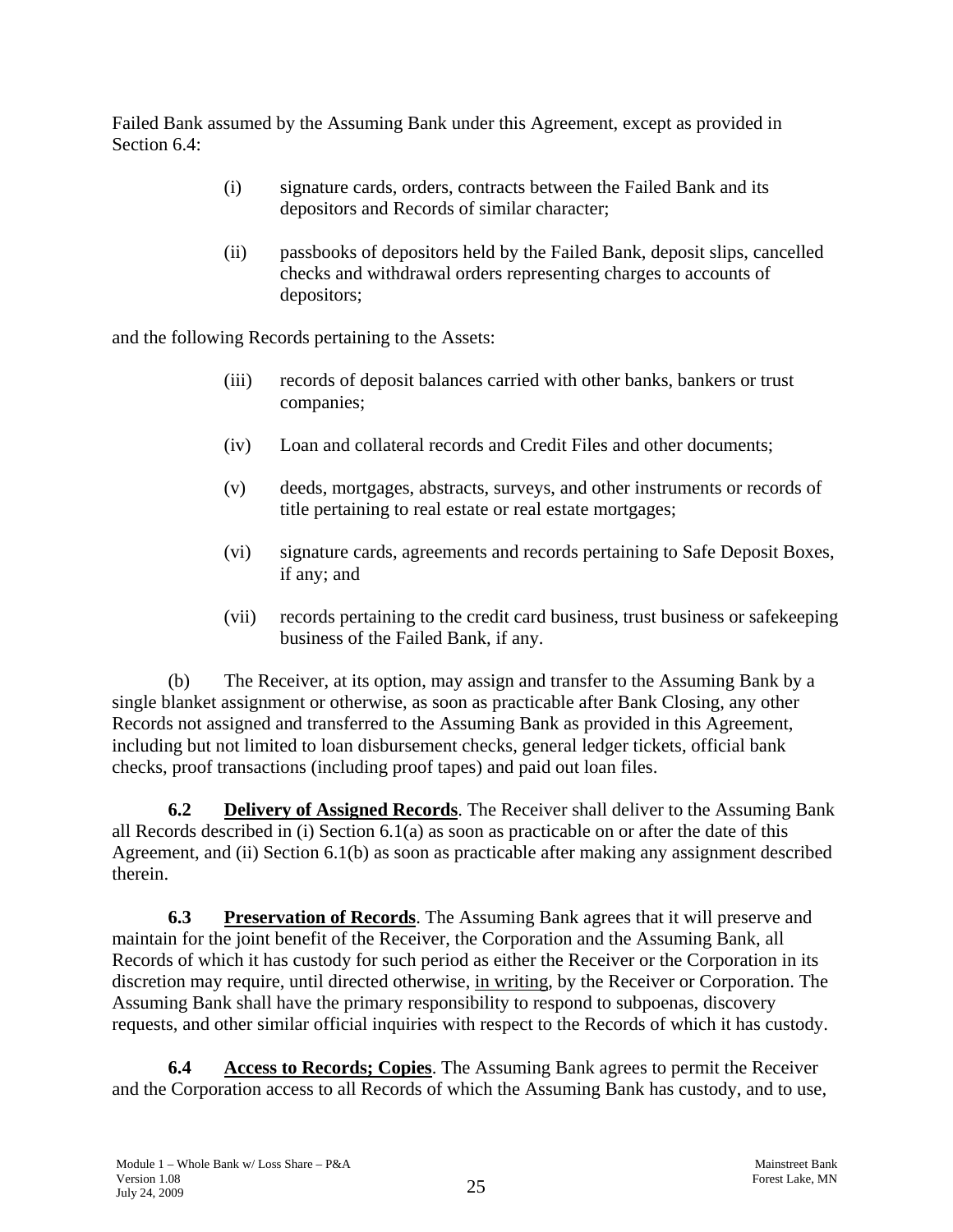<span id="page-29-0"></span>inspect, make extracts from or request copies of any such Records in the manner and to the extent requested, and to duplicate, in the discretion of the Receiver or the Corporation, any Record in the form of microfilm or microfiche pertaining to Deposit account relationships; provided, that in the event that the Failed Bank maintained one or more duplicate copies of such microfilm or microfiche Records, the Assuming Bank hereby assigns, transfers, and conveys to the Corporation one such duplicate copy of each such Record without cost to the Corporation, and agrees to deliver to the Corporation all Records assigned and transferred to the Corporation under this Article VI as soon as practicable on or after the date of this Agreement. The party requesting a copy of any Record shall bear the cost (based on standard accepted industry charges to the extent applicable, as determined by the Receiver) for providing such duplicate Records. A copy of each Record requested shall be provided as soon as practicable by the party having custody thereof.

#### **ARTICLE VII FIRST LOSS TRANCHE**

 The Assuming Bank has submitted to the Receiver an asset premium **(discount)** bid of (\$ 23, 980,000.00) and a Deposit premium bid of 0.10 %. The Deposit premium bid will be applied to the total of all Assumed Deposits except for brokered, CDARS, and any market place or similar subscription services Deposits. The First Loss Tranche shall be determined by adding (i) the asset premium (discount) bid, (ii) the Deposit premium bid, and (iii) the Equity Adjustment. If the First Loss Tranche is a positive number, then this is the Losses on Single Family Shared-Loss Loans and Net Charge-offs on Shared Loss Assets that the Assuming Bank will incur before loss-sharing commences under Exhibits 4.15A and 4.15B. If the First Loss Tranche is a negative number, the Corporation shall pay such amount by wire transfer to the Assuming Bank by the end of the first business day following Bank Closing and loss sharing shall commence immediately.

#### **ARTICLE VIII ADJUSTMENTS**

**8.1 Pro Forma Statement**. The Receiver, as soon as practicable after Bank Closing, in accordance with the best information then available, shall provide to the Assuming Bank a pro forma statement reflecting any adjustments of such liabilities and assets as may be necessary. Such pro forma statement shall take into account, to the extent possible, (i) liabilities and assets of a nature similar to those contemplated by Section 2.1 or Section 3.1, respectively, which at Bank Closing were carried in the Failed Bank's suspense accounts, (ii) accruals as of Bank Closing for all income related to the assets and business of the Failed Bank acquired by the Assuming Bank hereunder, whether or not such accruals were reflected on the Accounting Records of the Failed Bank in the normal course of its operations, and (iii) adjustments to determine the Book Value of any investment in an Acquired Subsidiary and related accounts on the "bank only" (unconsolidated) balance sheet of the Failed Bank based on the equity method of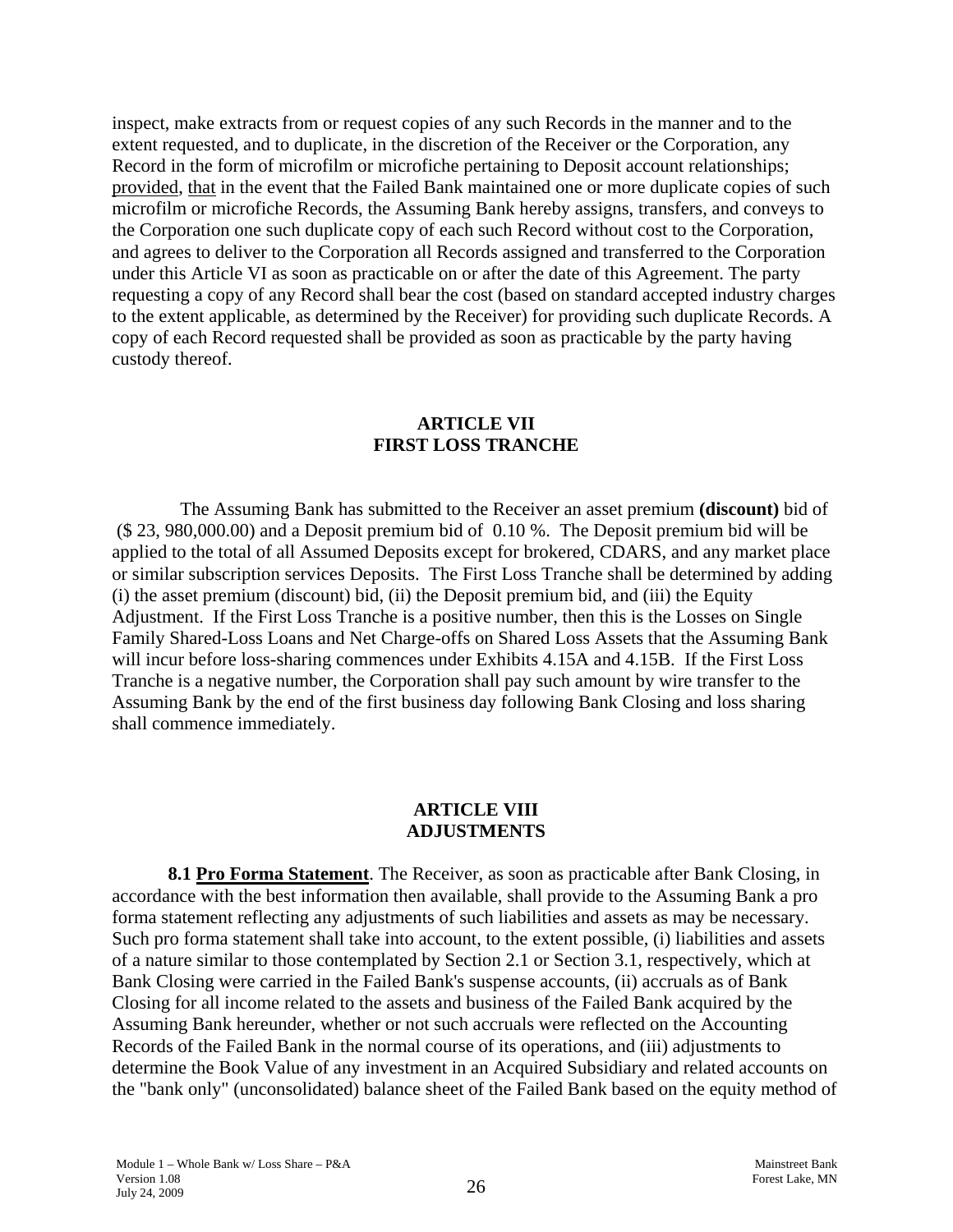<span id="page-30-0"></span>accounting, whether or not the Failed Bank used the equity method of accounting for investments in subsidiaries, except that the resulting amount cannot be less than the Acquired Subsidiary's recorded equity as of Bank Closing as reflected on the Accounting Records of the Acquired Subsidiary. Any Loan purchased by the Assuming Bank pursuant to Section 3.1 which the Failed Bank charged off during the period from June 30, 2009 to Bank Closing shall be deemed not to be charged off for the purposes of the pro forma statement, and the purchase price shall be determined pursuant to Section 3.2.

# **8.2 Correction of Errors and Omissions; Other Liabilities**.

(a) In the event any bookkeeping omissions or errors are discovered in preparing any pro forma statement or in completing the transfers and assumptions contemplated hereby, the parties hereto agree to correct such errors and omissions, it being understood that, as far as practicable, all adjustments will be made consistent with the judgments, methods, policies or accounting principles utilized by the Failed Bank in preparing and maintaining Accounting Records, except that adjustments made pursuant to this Section 8.2(a) are not intended to bring the Accounting Records of the Failed Bank into accordance with generally accepted accounting principles.

(b) If the Receiver discovers at any time subsequent to the date of this Agreement that any claim exists against the Failed Bank which is of such a nature that it would have been included in the liabilities assumed under Article II had the existence of such claim or the facts giving rise thereto been known as of Bank Closing, the Receiver may, in its discretion, at any time, require that such claim be assumed by the Assuming Bank in a manner consistent with the intent of this Agreement. The Receiver will make appropriate adjustments to the pro forma statement provided by the Receiver to the Assuming Bank pursuant to Section 8.1 as may be necessary.

**8.3 Payments**. The Receiver agrees to cause to be paid to the Assuming Bank, or the Assuming Bank agrees to pay to the Receiver, as the case may be, on the Settlement Date, a payment in an amount which reflects net adjustments (including any costs, expenses and fees associated with determinations of value as provided in this Agreement) made pursuant to Section 8.1 or Section 8.2, plus interest as provided in Section 8.4. The Receiver and the Assuming Bank agree to effect on the Settlement Date any further transfer of assets to or assumption of liabilities or claims by the Assuming Bank as may be necessary in accordance with Section 8.1 or Section 8.2.

**8.4 Interest**. Any amounts paid under Section 8.3 or Section 8.5, shall bear interest for the period from and including the day following Bank Closing to and including the day preceding the payment at the Settlement Interest Rate.

**8.5 Subsequent Adjustments.** In the event that the Assuming Bank or the Receiver discovers any errors or omissions as contemplated by Section 8.2 or any error with respect to the payment made under Section 8.3 after the Settlement Date, the Assuming Bank and the Receiver agree to promptly correct any such errors or omissions, make any payments and effect any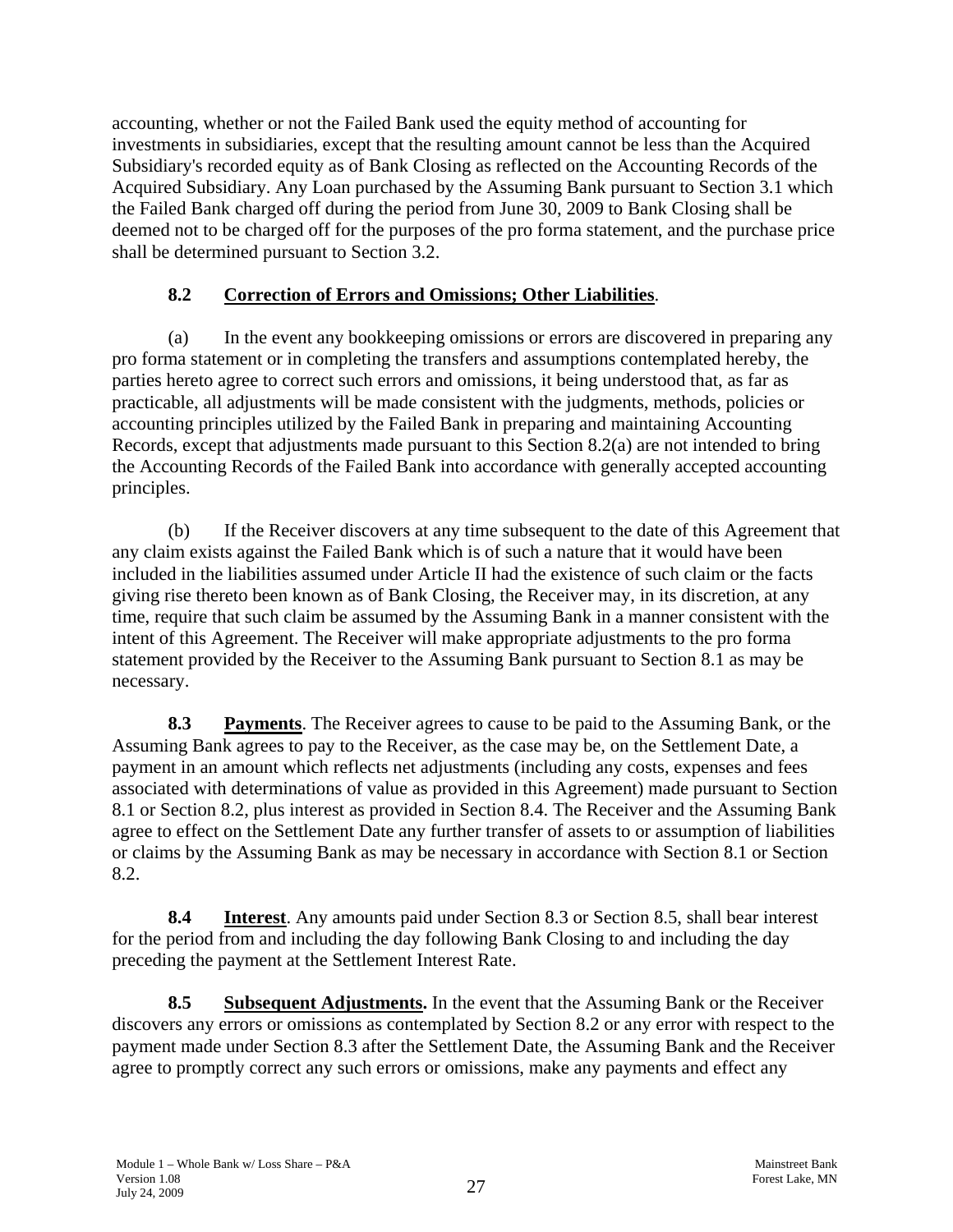<span id="page-31-0"></span>transfers or assumptions as may be necessary to reflect any such correction plus interest as provided in Section 8.4.

### **ARTICLE IX CONTINUING COOPERATION**

**9.1** General Matters. The parties hereto agree that they will, in good faith and with their best efforts, cooperate with each other to carry out the transactions contemplated by this Agreement and to effect the purposes hereof.

**9.2** Additional Title Documents. The Receiver, the Corporation and the Assuming Bank each agree, at any time, and from time to time, upon the request of any party hereto, to execute and deliver such additional instruments and documents of conveyance as shall be reasonably necessary to vest in the appropriate party its full legal or equitable title in and to the property transferred pursuant to this Agreement or to be transferred in accordance herewith. The Assuming Bank shall prepare such instruments and documents of conveyance (in form and substance satisfactory to the Receiver) as shall be necessary to vest title to the Assets in the Assuming Bank. The Assuming Bank shall be responsible for recording such instruments and documents of conveyance at its own expense.

# **9.3 Claims and Suits**.

(a) The Receiver shall have the right, in its discretion, to (i) defend or settle any claim or suit against the Assuming Bank with respect to which the Receiver has indemnified the Assuming Bank in the same manner and to the same extent as provided in Article XII, and (ii) defend or settle any claim or suit against the Assuming Bank with respect to any Liability Assumed, which claim or suit may result in a loss to the Receiver arising out of or related to this Agreement, or which existed against the Failed Bank on or before Bank Closing. The exercise by the Receiver of any rights under this Section 9.3(a) shall not release the Assuming Bank with respect to any of its obligations under this Agreement.

(b) In the event any action at law or in equity shall be instituted by any Person against the Receiver and the Corporation as codefendants with respect to any asset of the Failed Bank retained or acquired pursuant to this Agreement by the Receiver, the Receiver agrees, at the request of the Corporation, to join with the Corporation in a petition to remove the action to the United States District Court for the proper district. The Receiver agrees to institute, with or without joinder of the Corporation as coplaintiff, any action with respect to any such retained or acquired asset or any matter connected therewith whenever notice requiring such action shall be given by the Corporation to the Receiver.

**9.4 Payment of Deposits**. In the event any depositor does not accept the obligation of the Assuming Bank to pay any Deposit liability of the Failed Bank assumed by the Assuming Bank pursuant to this Agreement and asserts a claim against the Receiver for all or any portion of any such Deposit liability, the Assuming Bank agrees on demand to provide to the Receiver funds sufficient to pay such claim in an amount not in excess of the Deposit liability reflected on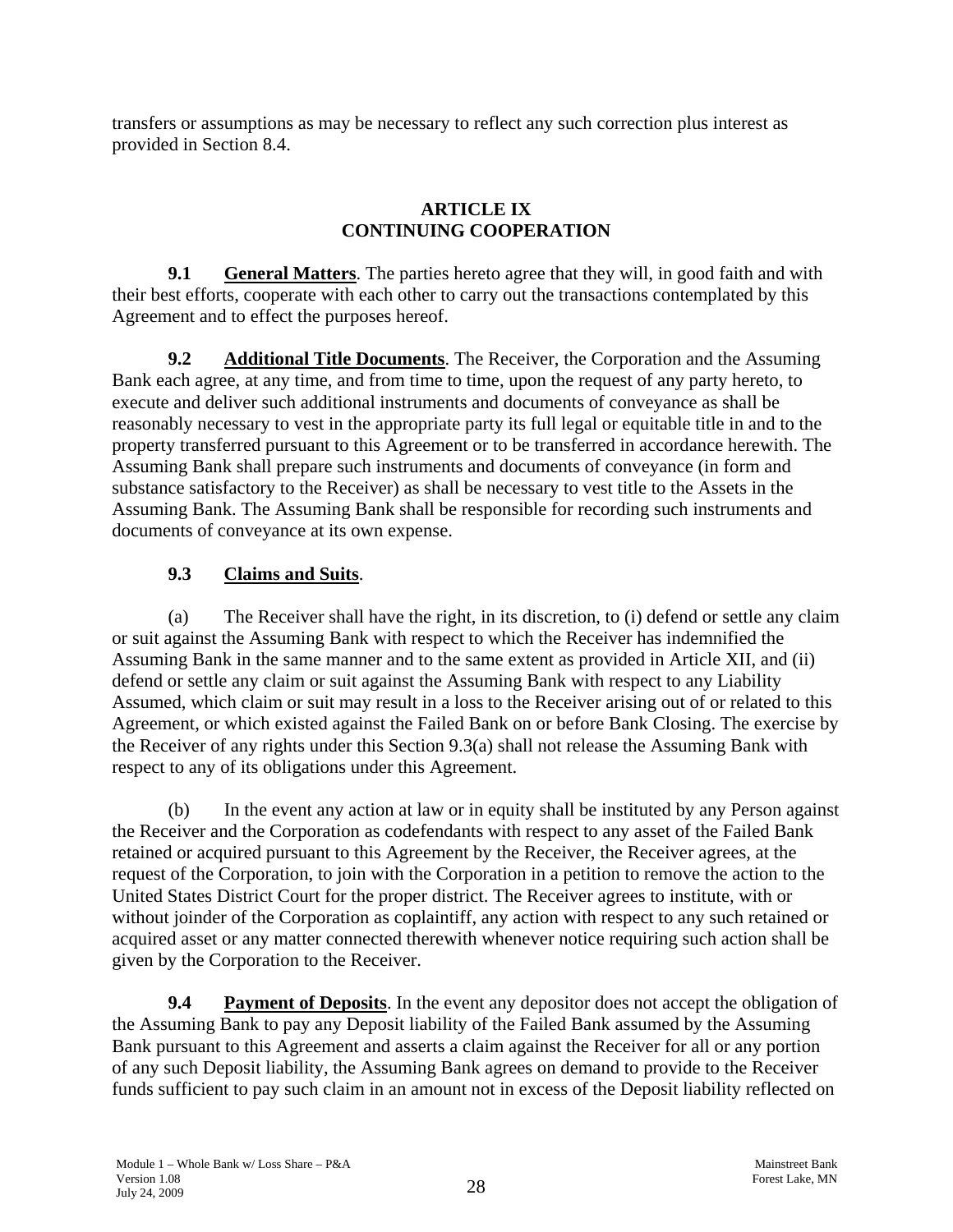<span id="page-32-0"></span>the books of the Assuming Bank at the time such claim is made. Upon payment by the Assuming Bank to the Receiver of such amount, the Assuming Bank shall be discharged from any further obligation under this Agreement to pay to any such depositor the amount of such Deposit liability paid to the Receiver.

**9.5** Withheld Payments. At any time, the Receiver or the Corporation may, in its discretion, determine that all or any portion of any deposit balance assumed by the Assuming Bank pursuant to this Agreement does not constitute a "Deposit" (or otherwise, in its discretion, determine that it is the best interest of the Receiver or Corporation to withhold all or any portion of any deposit), and may direct the Assuming Bank to withhold payment of all or any portion of any such deposit balance. Upon such direction, the Assuming Bank agrees to hold such deposit and not to make any payment of such deposit balance to or on behalf of the depositor, or to itself, whether by way of transfer, set-off, or otherwise. The Assuming Bank agrees to maintain the "withheld payment" status of any such deposit balance until directed in writing by the Receiver or the Corporation as to its disposition. At the direction of the Receiver or the Corporation, the Assuming Bank shall return all or any portion of such deposit balance to the Receiver or the Corporation, as appropriate, and thereupon the Assuming Bank shall be discharged from any further liability to such depositor with respect to such returned deposit balance. If such deposit balance has been paid to the depositor prior to a demand for return by the Corporation or the Receiver, and payment of such deposit balance had not been previously withheld pursuant to this Section, the Assuming Bank shall not be obligated to return such deposit balance to the Receiver or the Corporation. The Assuming Bank shall be obligated to reimburse the Corporation or the Receiver, as the case may be, for the amount of any deposit balance or portion thereof paid by the Assuming Bank in contravention of any previous direction to withhold payment of such deposit balance or return such deposit balance the payment of which was withheld pursuant to this Section.

# **9.6 Proceedings with Respect to Certain Assets and Liabilities**.

(a) In connection with any investigation, proceeding or other matter with respect to any asset or liability of the Failed Bank retained by the Receiver, or any asset of the Failed Bank acquired by the Receiver pursuant to this Agreement, the Assuming Bank shall cooperate to the extent reasonably required by the Receiver.

(b) In addition to its obligations under Section 6.4, the Assuming Bank shall provide representatives of the Receiver access at reasonable times and locations without other limitation or qualification to (i) its directors, officers, employees and agents and those of the Subsidiaries acquired by the Assuming Bank, and (ii) its books and records, the books and records of such Subsidiaries and all Credit Files, and copies thereof. Copies of books, records and Credit Files shall be provided by the Assuming Bank as requested by the Receiver and the costs of duplication thereof shall be borne by the Receiver.

(c) Not later than ten (10) days after the Put Notice pursuant to Section 3.4 or the date of the notice of transfer of any Loan by the Assuming Bank to the Receiver pursuant to Section 3.6, the Assuming Bank shall deliver to the Receiver such documents with respect to such Loan as the Receiver may request, including without limitation the following: (i) all related Credit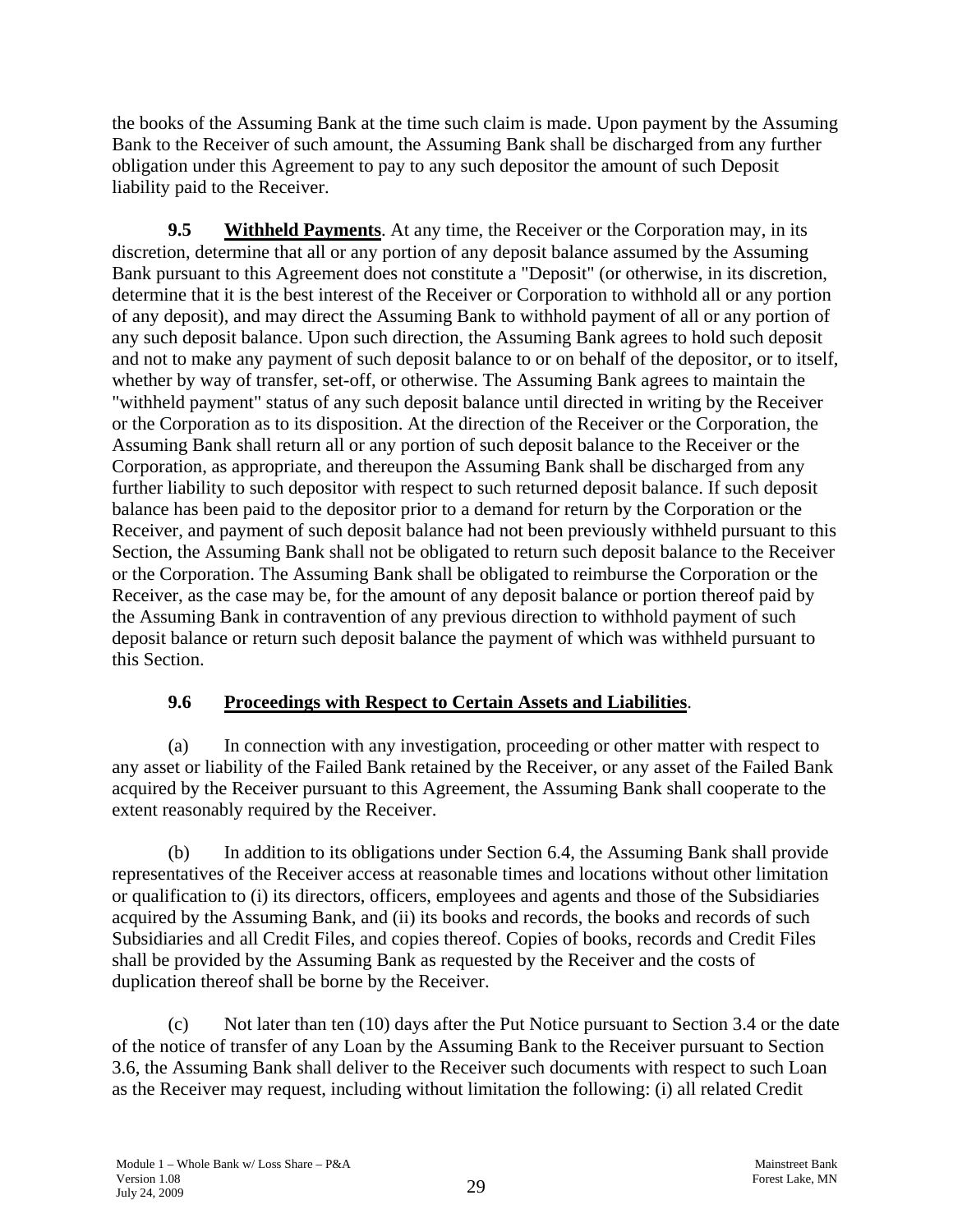<span id="page-33-0"></span>Documents (other than certificates, notices and other ancillary documents), (ii) a certificate setting forth the principal amount on the date of the transfer and the amount of interest, fees and other charges then accrued and unpaid thereon, and any restrictions on transfer to which any such Loan is subject, and (iii) all Credit Files, and all documents, microfiche, microfilm and computer records (including but not limited to magnetic tape, disc storage, card forms and printed copy) maintained by, owned by, or in the possession of the Assuming Bank or any Affiliate of the Assuming Bank relating to the transferred Loan.

**9.7 Information**. The Assuming Bank promptly shall provide to the Corporation such other information, including financial statements and computations, relating to the performance of the provisions of this Agreement as the Corporation or the Receiver may request from time to time, and, at the request of the Receiver, make available employees of the Failed Bank employed or retained by the Assuming Bank to assist in preparation of the pro forma statement pursuant to Section 8.1.

### **ARTICLE X CONDITION PRECEDENT**

The obligations of the parties to this Agreement are subject to the Receiver and the Corporation having received at or before Bank Closing evidence reasonably satisfactory to each of any necessary approval, waiver, or other action by any governmental authority, the board of directors of the Assuming Bank, or other third party, with respect to this Agreement and the transactions contemplated hereby, the closing of the Failed Bank and the appointment of the Receiver, the chartering of the Assuming Bank, and any agreements, documents, matters or proceedings contemplated hereby or thereby.

## **ARTICLE XI**

# **REPRESENTATIONS AND WARRANTIES OF THE ASSUMING BANK**

The Assuming Bank represents and warrants to the Corporation and the Receiver as follows:

(a) **Corporate Existence and Authority**. The Assuming Bank (i) is duly organized, validly existing and in good standing under the laws of its Chartering Authority and has full power and authority to own and operate its properties and to conduct its business as now conducted by it, and (ii) has full power and authority to execute and deliver this Agreement and to perform its obligations hereunder. The Assuming Bank has taken all necessary corporate action to authorize the execution, delivery and performance of this Agreement and the performance of the transactions contemplated hereby.

(b) **Third Party Consents**. No governmental authority or other third party consents (including but not limited to approvals, licenses, registrations or declarations) are required in connection with the execution, delivery or performance by the Assuming Bank of this Agreement, other than such consents as have been duly obtained and are in full force and effect.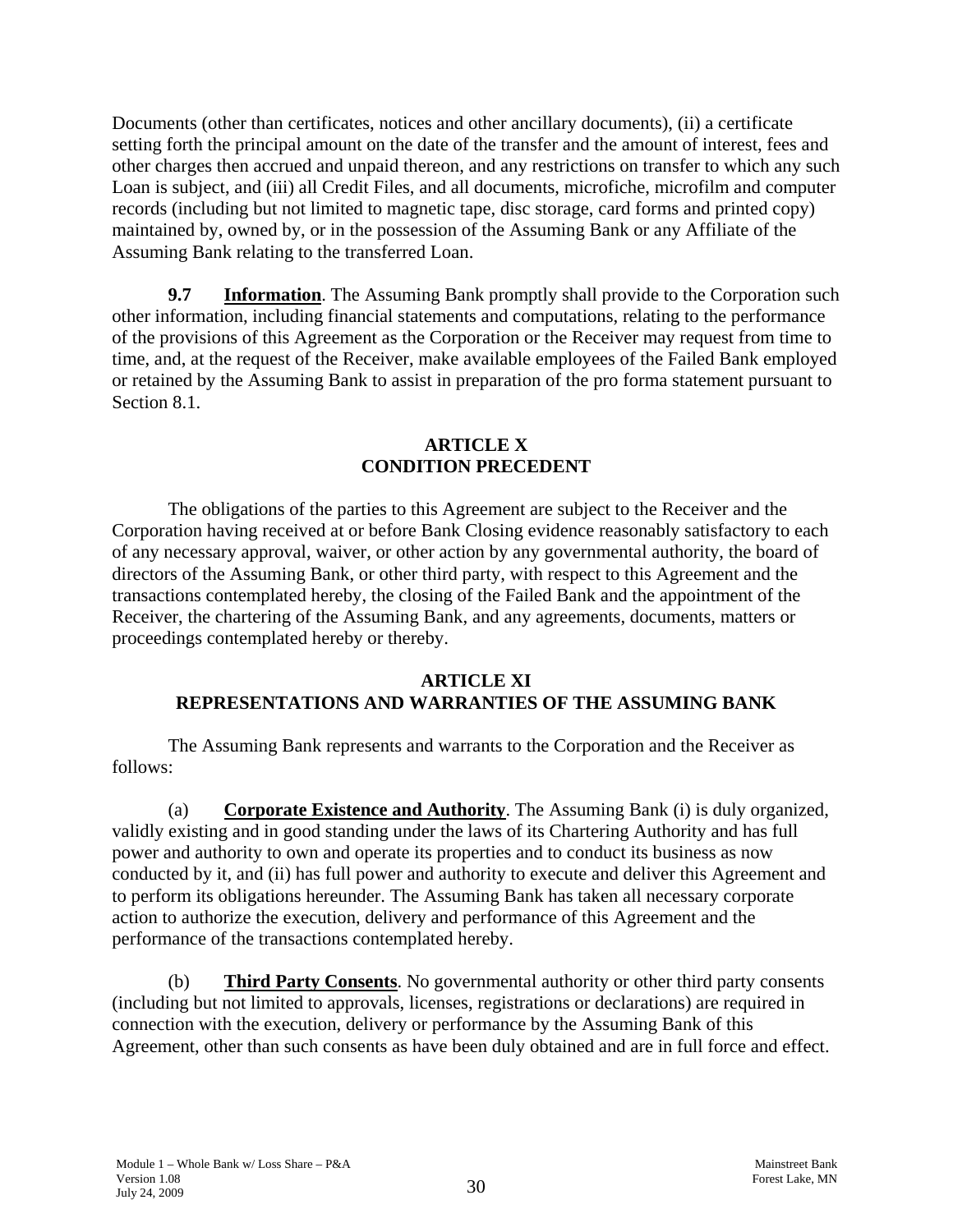<span id="page-34-0"></span> (c) **Execution and Enforceability**. This Agreement has been duly executed and delivered by the Assuming Bank and when this Agreement has been duly authorized, executed and delivered by the Corporation and the Receiver, this Agreement will constitute the legal, valid and binding obligation of the Assuming Bank, enforceable in accordance with its terms.

## (d) **Compliance with Law**.

(i) Neither the Assuming Bank nor any of its Subsidiaries is in violation of any statute, regulation, order, decision, judgment or decree of, or any restriction imposed by, the United States of America, any State, municipality or other political subdivision or any agency of any of the foregoing, or any court or other tribunal having jurisdiction over the Assuming Bank or any of its Subsidiaries or any assets of any such Person, or any foreign government or agency thereof having such jurisdiction, with respect to the conduct of the business of the Assuming Bank or of any of its Subsidiaries, or the ownership of the properties of the Assuming Bank or any of its Subsidiaries, which, either individually or in the aggregate with all other such violations, would materially and adversely affect the business, operations or condition (financial or otherwise) of the Assuming Bank or the ability of the Assuming Bank to perform, satisfy or observe any obligation or condition under this Agreement.

(ii) Neither the execution and delivery nor the performance by the Assuming Bank of this Agreement will result in any violation by the Assuming Bank of, or be in conflict with, any provision of any applicable law or regulation, or any order, writ or decree of any court or governmental authority.

e) **Representations Remain True**. The Assuming Bank represents and warrants that it has executed and delivered to the Corporation a Purchaser Eligibility Certification and Confidentiality Agreement and that all information provided and representations made by or on behalf of the Assuming Bank in connection with this Agreement and the transactions contemplated hereby, including, but not limited to, the Purchaser Eligibility Certification and Confidentiality Agreement (which are affirmed and ratified hereby) are and remain true and correct in all material respects and do not fail to state any fact required to make the information contained therein not misleading.

#### **ARTICLE XII INDEMNIFICATION**

**12.1 Indemnification of Indemnitees**. From and after Bank Closing and subject to the limitations set forth in this Section and Section 12.6 and compliance by the Indemnitees with Section 12.2, the Receiver agrees to indemnify and hold harmless the Indemnitees against any and all costs, losses, liabilities, expenses (including attorneys' fees) incurred prior to the assumption of defense by the Receiver pursuant to paragraph (d) of Section 12.2, judgments, fines and amounts paid in settlement actually and reasonably incurred in connection with claims against any Indemnitee based on liabilities of the Failed Bank that are not assumed by the Assuming Bank pursuant to this Agreement or subsequent to the execution hereof by the Assuming Bank or any Subsidiary or Affiliate of the Assuming Bank for which indemnification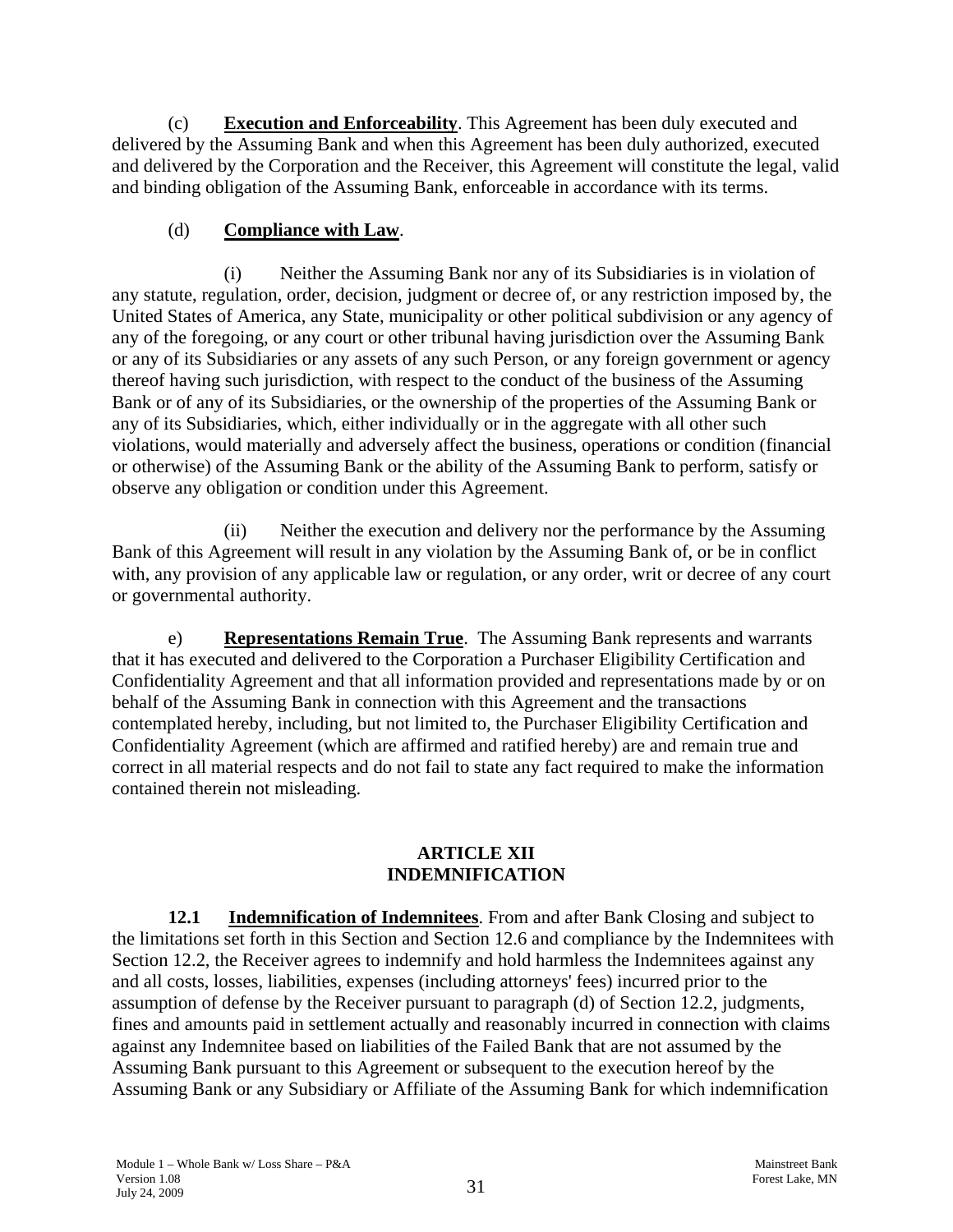is provided hereunder in (a) of this Section 12.1, subject to certain exclusions as provided in (b) of this Section 12.1:

(a)

(1) claims based on the rights of any shareholder or former shareholder as such of (x) the Failed Bank, or (y) any Subsidiary or Affiliate of the Failed Bank;

(2) claims based on the rights of any creditor as such of the Failed Bank, or any creditor as such of any director, officer, employee or agent of the Failed Bank, with respect to any indebtedness or other obligation of the Failed Bank arising prior to Bank Closing;

(3) claims based on the rights of any present or former director, officer, employee or agent as such of the Failed Bank or of any Subsidiary or Affiliate of the Failed Bank;

(4) claims based on any action or inaction prior to Bank Closing of the Failed Bank, its directors, officers, employees or agents as such, or any Subsidiary or Affiliate of the Failed Bank, or the directors, officers, employees or agents as such of such Subsidiary or Affiliate;

(5) claims based on any malfeasance, misfeasance or nonfeasance of the Failed Bank, its directors, officers, employees or agents with respect to the trust business of the Failed Bank, if any;

(6) claims based on any failure or alleged failure (not in violation of law) by the Assuming Bank to continue to perform any service or activity previously performed by the Failed Bank which the Assuming Bank is not required to perform pursuant to this Agreement or which arise under any contract to which the Failed Bank was a party which the Assuming Bank elected not to assume in accordance with this Agreement and which neither the Assuming Bank nor any Subsidiary or Affiliate of the Assuming Bank has assumed subsequent to the execution hereof;

(7) claims arising from any action or inaction of any Indemnitee, including for purposes of this Section 12.1(a)(7) the former officers or employees of the Failed Bank or of any Subsidiary or Affiliate of the Failed Bank that is taken upon the specific written direction of the Corporation or the Receiver, other than any action or inaction taken in a manner constituting bad faith, gross negligence or willful misconduct; and

(8) claims based on the rights of any depositor of the Failed Bank whose deposit has been accorded "withheld payment" status and/or returned to the Receiver or Corporation in accordance with Section 9.5 and/or has become an "unclaimed deposit" or has been returned to the Corporation or the Receiver in accordance with Section 2.3;

(b) provided, that, with respect to this Agreement, except for paragraphs (7) and (8) of Section 12.1(a), no indemnification will be provided under this Agreement for any: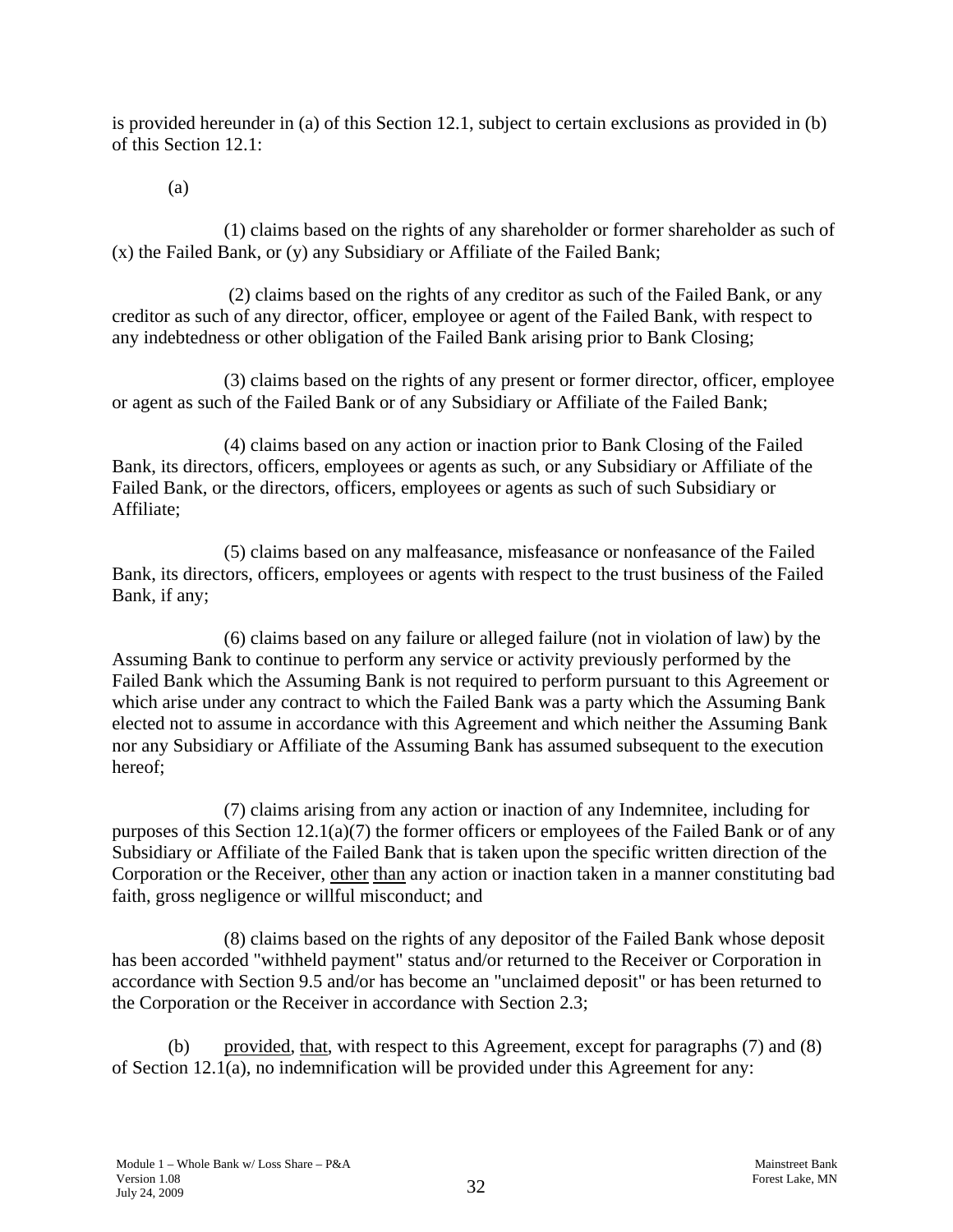(1) judgment or fine against, or any amount paid in settlement (without the written approval of the Receiver) by, any Indemnitee in connection with any action that seeks damages against any Indemnitee (a "counterclaim") arising with respect to any Asset and based on any action or inaction of either the Failed Bank, its directors, officers, employees or agents as such prior to Bank Closing, unless any such judgment, fine or amount paid in settlement exceeds the greater of (i) the Repurchase Price of such Asset, or (ii) the monetary recovery sought on such Asset by the Assuming Bank in the cause of action from which the counterclaim arises; and in such event the Receiver will provide indemnification only in the amount of such excess; and no indemnification will be provided for any costs or expenses other than any costs or expenses (including attorneys' fees) which, in the determination of the Receiver, have been actually and reasonably incurred by such Indemnitee in connection with the defense of any such counterclaim; and it is expressly agreed that the Receiver reserves the right to intervene, in its discretion, on its behalf and/or on behalf of the Receiver, in the defense of any such counterclaim;

(2) claims with respect to any liability or obligation of the Failed Bank that is expressly assumed by the Assuming Bank pursuant to this Agreement or subsequent to the execution hereof by the Assuming Bank or any Subsidiary or Affiliate of the Assuming Bank;

(3) claims with respect to any liability of the Failed Bank to any present or former employee as such of the Failed Bank or of any Subsidiary or Affiliate of the Failed Bank, which liability is expressly assumed by the Assuming Bank pursuant to this Agreement or subsequent to the execution hereof by the Assuming Bank or any Subsidiary or Affiliate of the Assuming Bank;

(4) claims based on the failure of any Indemnitee to seek recovery of damages from the Receiver for any claims based upon any action or inaction of the Failed Bank, its directors, officers, employees or agents as fiduciary, agent or custodian prior to Bank Closing;

(5) claims based on any violation or alleged violation by any Indemnitee of the antitrust, branching, banking or bank holding company or securities laws of the United States of America or any State thereof;

(6) claims based on the rights of any present or former creditor, customer, or supplier as such of the Assuming Bank or any Subsidiary or Affiliate of the Assuming Bank;

(7) claims based on the rights of any present or former shareholder as such of the Assuming Bank or any Subsidiary or Affiliate of the Assuming Bank regardless of whether any such present or former shareholder is also a present or former shareholder of the Failed Bank;

(8) claims, if the Receiver determines that the effect of providing such indemnification would be to (i) expand or alter the provisions of any warranty or disclaimer thereof provided in Section 3.3 or any other provision of this Agreement, or (ii) create any warranty not expressly provided under this Agreement;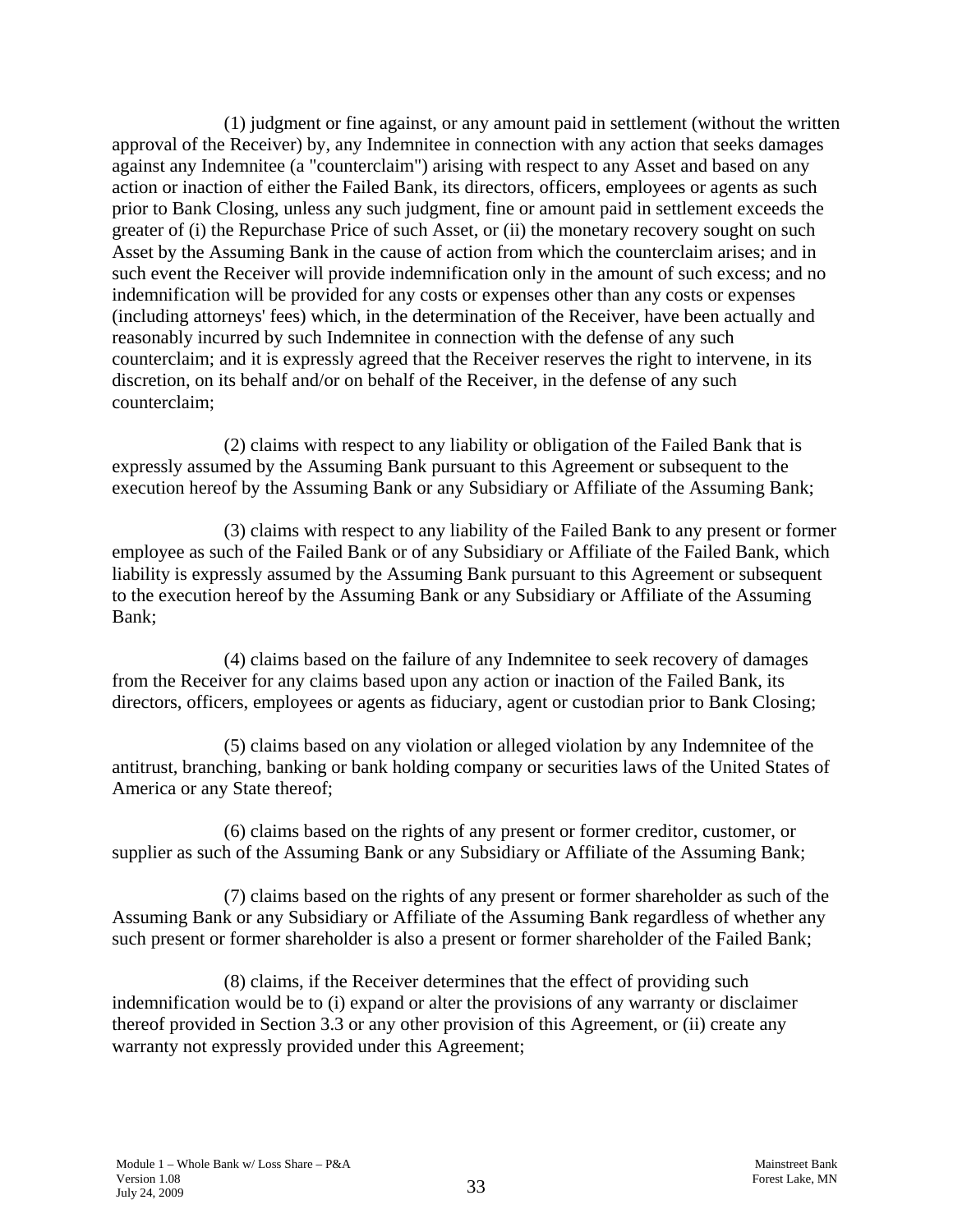(9) claims which could have been enforced against any Indemnitee had the Assuming Bank not entered into this Agreement;

(10) claims based on any liability for taxes or fees assessed with respect to the consummation of the transactions contemplated by this Agreement, including without limitation any subsequent transfer of any Assets or Liabilities Assumed to any Subsidiary or Affiliate of the Assuming Bank;

(11) except as expressly provided in this Article XII, claims based on any action or inaction of any Indemnitee, and nothing in this Agreement shall be construed to provide indemnification for (i) the Failed Bank, (ii) any Subsidiary or Affiliate of the Failed Bank, or (iii) any present or former director, officer, employee or agent of the Failed Bank or its Subsidiaries or Affiliates; provided, that the Receiver, in its discretion, may provide indemnification hereunder for any present or former director, officer, employee or agent of the Failed Bank or its Subsidiaries or Affiliates who is also or becomes a director, officer, employee or agent of the Assuming Bank or its Subsidiaries or Affiliates;

(12) claims or actions which constitute a breach by the Assuming Bank of the representations and warranties contained in Article XI;

(13) claims arising out of or relating to the condition of or generated by an Asset arising from or relating to the presence, storage or release of any hazardous or toxic substance, or any pollutant or contaminant, or condition of such Asset which violate any applicable Federal, State or local law or regulation concerning environmental protection; and

(14) claims based on, related to or arising from any asset, including a loan, acquired or liability assumed by the Assuming Bank, other than pursuant to this Agreement.

**12.2 Conditions Precedent to Indemnification**. It shall be a condition precedent to the obligation of the Receiver to indemnify any Person pursuant to this Article XII that such Person shall, with respect to any claim made or threatened against such Person for which such Person is or may be entitled to indemnification hereunder:

(a) give written notice to the Regional Counsel (Litigation Branch) of the Corporation in the manner and at the address provided in Section 13.7 of such claim as soon as practicable after such claim is made or threatened; provided, that notice must be given on or before the date which is six (6) years from the date of this Agreement;

(b) provide to the Receiver such information and cooperation with respect to such claim as the Receiver may reasonably require;

(c) cooperate and take all steps, as the Receiver may reasonably require, to preserve and protect any defense to such claim;

(d) in the event suit is brought with respect to such claim, upon reasonable prior notice, afford to the Receiver the right, which the Receiver may exercise in its sole discretion, to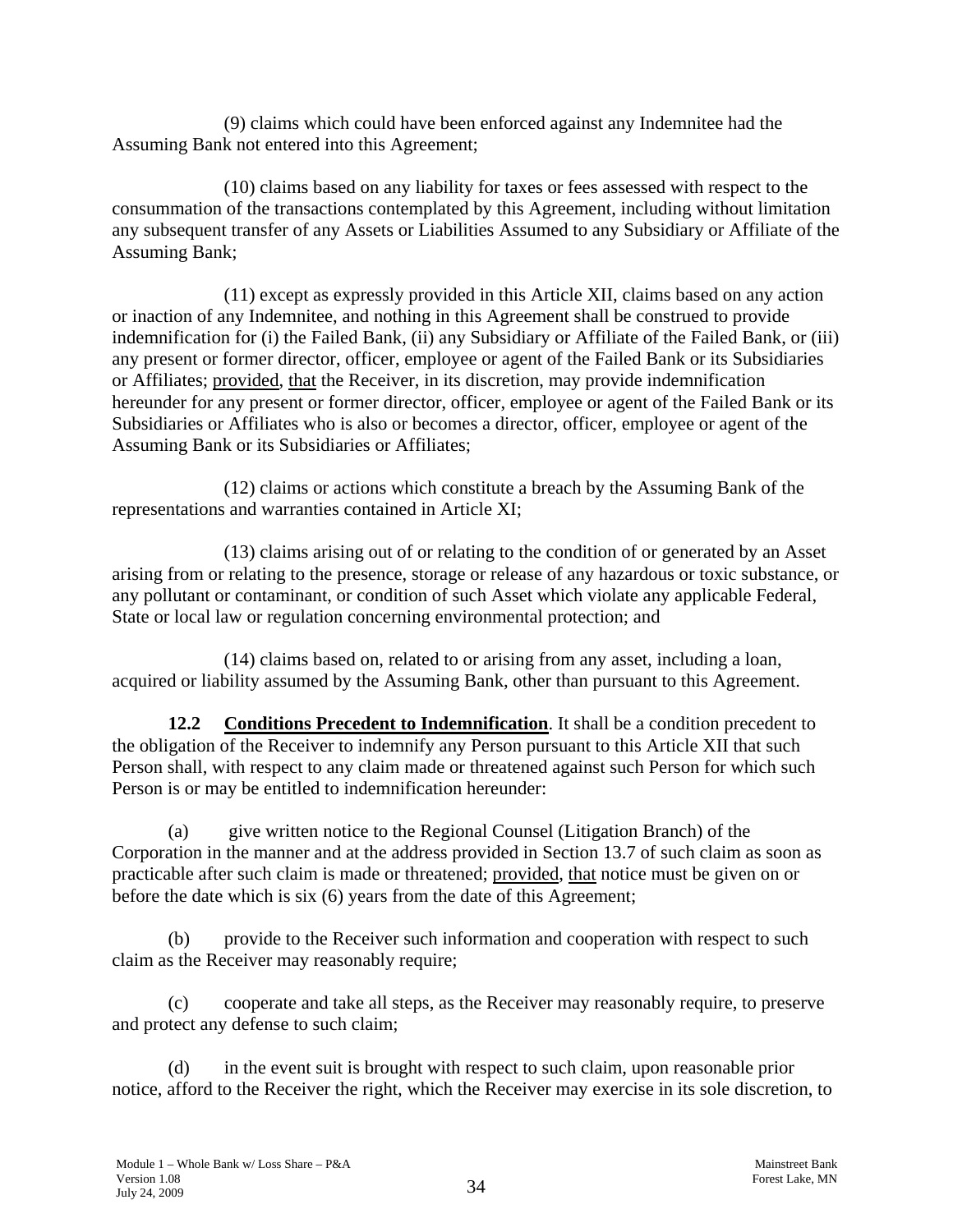conduct the investigation, control the defense and effect settlement of such claim, including without limitation the right to designate counsel and to control all negotiations, litigation, arbitration, settlements, compromises and appeals of any such claim, all of which shall be at the expense of the Receiver; provided, that the Receiver shall have notified the Person claiming indemnification in writing that such claim is a claim with respect to which the Person claiming indemnification is entitled to indemnification under this Article XII;

(e) not incur any costs or expenses in connection with any response or suit with respect to such claim, unless such costs or expenses were incurred upon the written direction of the Receiver; provided, that the Receiver shall not be obligated to reimburse the amount of any such costs or expenses unless such costs or expenses were incurred upon the written direction of the Receiver;

(f) not release or settle such claim or make any payment or admission with respect thereto, unless the Receiver consents in writing thereto, which consent shall not be unreasonably withheld; provided, that the Receiver shall not be obligated to reimburse the amount of any such settlement or payment unless such settlement or payment was effected upon the written direction of the Receiver; and

(g) take reasonable action as the Receiver may request in writing as necessary to preserve, protect or enforce the rights of the indemnified Person against any Primary Indemnitor.

**12.3** No Additional Warranty. Nothing in this Article XII shall be construed or deemed to (i) expand or otherwise alter any warranty or disclaimer thereof provided under Section 3.3 or any other provision of this Agreement with respect to, among other matters, the title, value, collectibility, genuineness, enforceability or condition of any (x) Asset, or (y) asset of the Failed Bank purchased by the Assuming Bank subsequent to the execution of this Agreement by the Assuming Bank or any Subsidiary or Affiliate of the Assuming Bank, or (ii) create any warranty not expressly provided under this Agreement with respect thereto.

**12.4 Indemnification of Receiver and Corporation**. From and after Bank Closing, the Assuming Bank agrees to indemnify and hold harmless the Corporation and the Receiver and their respective directors, officers, employees and agents from and against any and all costs, losses, liabilities, expenses (including attorneys' fees), judgments, fines and amounts paid in settlement actually and reasonably incurred in connection with any of the following:

(a) claims based on any and all liabilities or obligations of the Failed Bank assumed by the Assuming Bank pursuant to this Agreement or subsequent to the execution hereof by the Assuming Bank or any Subsidiary or Affiliate of the Assuming Bank, whether or not any such liabilities subsequently are sold and/or transferred, other than any claim based upon any action or inaction of any Indemnitee as provided in paragraph (7) or (8) of Section 12.1(a); and

(b) claims based on any act or omission of any Indemnitee (including but not limited to claims of any Person claiming any right or title by or through the Assuming Bank with respect to Assets transferred to the Receiver pursuant to Section 3.4 or 3.6), other than any action or inaction of any Indemnitee as provided in paragraph (7) or (8) of Section 12.1(a).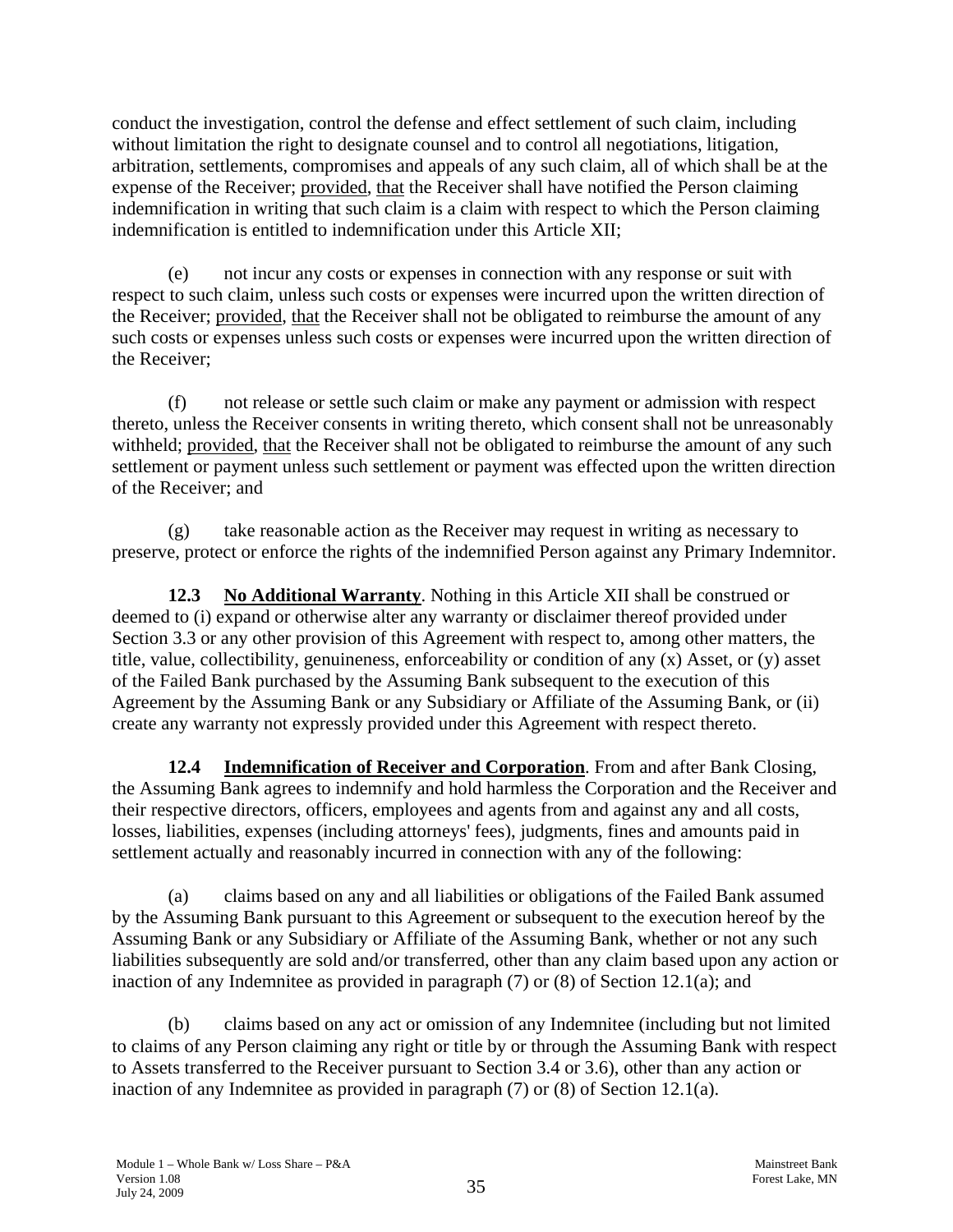**12.5 Obligations Supplemental**. The obligations of the Receiver, and the Corporation as guarantor in accordance with Section 12.7, to provide indemnification under this Article XII are to supplement any amount payable by any Primary Indemnitor to the Person indemnified under this Article XII. Consistent with that intent, the Receiver agrees only to make payments pursuant to such indemnification to the extent not payable by a Primary Indemnitor. If the aggregate amount of payments by the Receiver, or the Corporation as guarantor in accordance with Section 12.7, and all Primary Indemnitors with respect to any item of indemnification under this Article XII exceeds the amount payable with respect to such item, such Person being indemnified shall notify the Receiver thereof and, upon the request of the Receiver, shall promptly pay to the Receiver, or the Corporation as appropriate, the amount of the Receiver's (or Corporation's) payments to the extent of such excess.

**12.6 Criminal Claims**. Notwithstanding any provision of this Article XII to the contrary, in the event that any Person being indemnified under this Article XII shall become involved in any criminal action, suit or proceeding, whether judicial, administrative or investigative, the Receiver shall have no obligation hereunder to indemnify such Person for liability with respect to any criminal act or to the extent any costs or expenses are attributable to the defense against the allegation of any criminal act, unless (i) the Person is successful on the merits or otherwise in the defense against any such action, suit or proceeding, or (ii) such action, suit or proceeding is terminated without the imposition of liability on such Person.

**12.7** Limited Guaranty of the Corporation. The Corporation hereby guarantees performance of the Receiver's obligation to indemnify the Assuming Bank as set forth in this Article XII. It is a condition to the Corporation's obligation hereunder that the Assuming Bank shall comply in all respects with the applicable provisions of this Article XII. The Corporation shall be liable hereunder only for such amounts, if any, as the Receiver is obligated to pay under the terms of this Article XII but shall fail to pay. Except as otherwise provided above in this Section 12.7, nothing in this Article XII is intended or shall be construed to create any liability or obligation on the part of the Corporation, the United States of America or any department or agency thereof under or with respect to this Article XII, or any provision hereof, it being the intention of the parties hereto that the obligations undertaken by the Receiver under this Article XII are the sole and exclusive responsibility of the Receiver and no other Person or entity.

**12.8 Subrogation.** Upon payment by the Receiver, or the Corporation as guarantor in accordance with Section 12.7, to any Indemnitee for any claims indemnified by the Receiver under this Article XII, the Receiver, or the Corporation as appropriate, shall become subrogated to all rights of the Indemnitee against any other Person to the extent of such payment.

### **ARTICLE XIII MISCELLANEOUS**

**13.1 Entire Agreement**. This Agreement embodies the entire agreement of the parties hereto in relation to the subject matter herein and supersedes all prior understandings or agreements, oral or written, between the parties.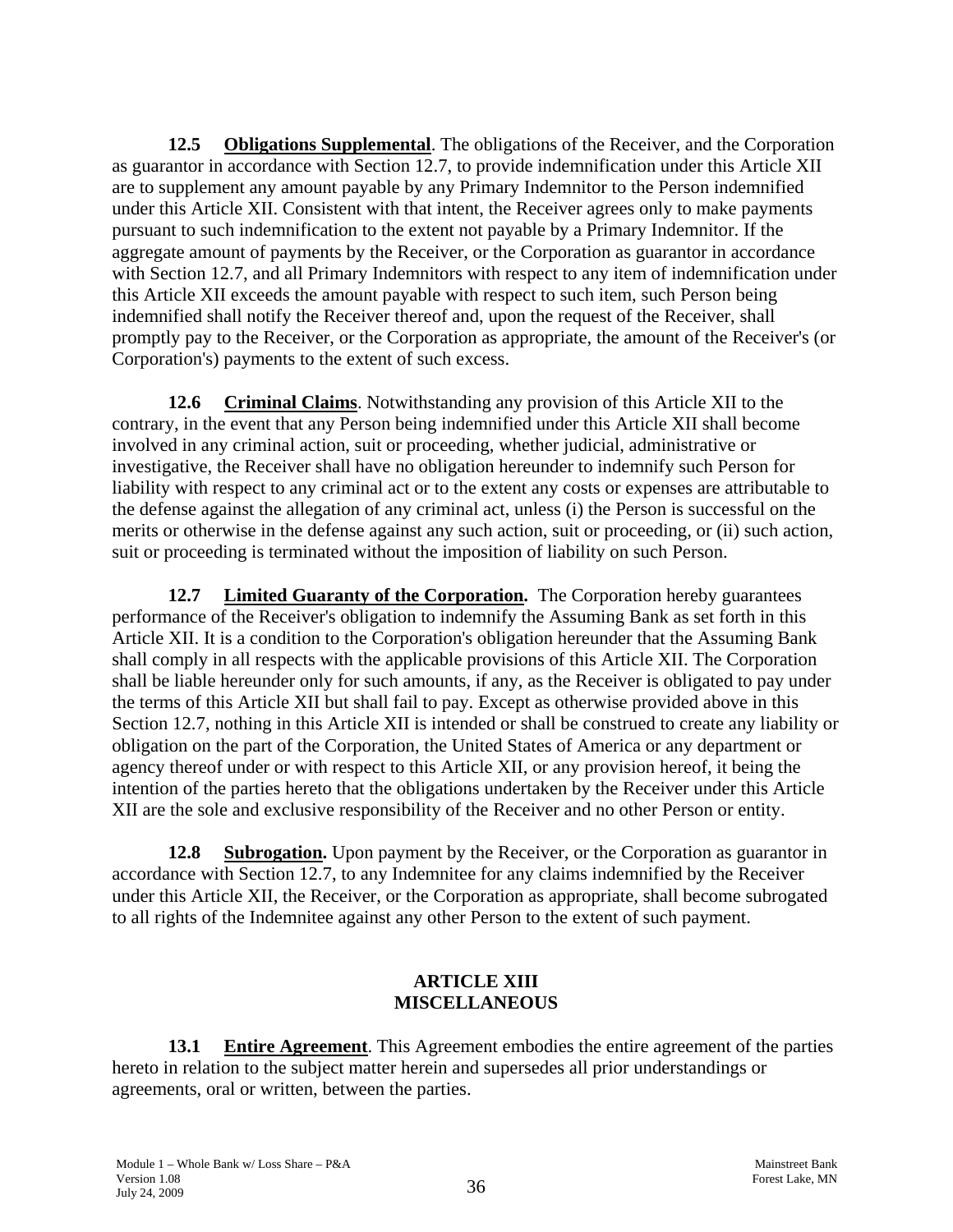**13.2 Headings**. The headings and subheadings of the Table of Contents, Articles and Sections contained in this Agreement, except the terms identified for definition in Article I and elsewhere in this Agreement, are inserted for convenience only and shall not affect the meaning or interpretation of this Agreement or any provision hereof.

**13.3 Counterparts**. This Agreement may be executed in any number of counterparts and by the duly authorized representative of a different party hereto on separate counterparts, each of which when so executed shall be deemed to be an original and all of which when taken together shall constitute one and the same Agreement.

13.4 GOVERNING LAW. THIS AGREEMENT AND THE RIGHTS AND OBLIGATIONS HEREUNDER SHALL BE GOVERNED BY AND CONSTRUED IN ACCORDANCE WITH THE FEDERAL LAW OF THE UNITED STATES OF AMERICA, AND IN THE ABSENCE OF CONTROLLING FEDERAL LAW, IN ACCORDANCE WITH THE LAWS OF THE STATE IN WHICH THE MAIN OFFICE OF THE FAILED BANK IS LOCATED.

**13.5 Successors.** All terms and conditions of this Agreement shall be binding on the successors and assigns of the Receiver, the Corporation and the Assuming Bank. Except as otherwise specifically provided in this Agreement, nothing expressed or referred to in this Agreement is intended or shall be construed to give any Person other than the Receiver, the Corporation and the Assuming Bank any legal or equitable right, remedy or claim under or with respect to this Agreement or any provisions contained herein, it being the intention of the parties hereto that this Agreement, the obligations and statements of responsibilities hereunder, and all other conditions and provisions hereof are for the sole and exclusive benefit of the Receiver, the Corporation and the Assuming Bank and for the benefit of no other Person.

**13.6 Modification; Assignment**. No amendment or other modification, rescission, release, or assignment of any part of this Agreement shall be effective except pursuant to a written agreement subscribed by the duly authorized representatives of the parties hereto.

**13.7 Notice**. Any notice, request, demand, consent, approval or other communication to any party hereto shall be effective when received and shall be given in writing, and delivered in person against receipt therefore, or sent by certified mail, postage prepaid, courier service, telex, facsimile transmission or email to such party (with copies as indicated below) at its address set forth below or at such other address as it shall hereafter furnish in writing to the other parties. All such notices and other communications shall be deemed given on the date received by the addressee.

# **Central Bank**

### **945 Winnetka Avenue North, Suite 145 Golden Valley, Minnesota 55427**  Attention: **Kurt R. Weise, Chairman**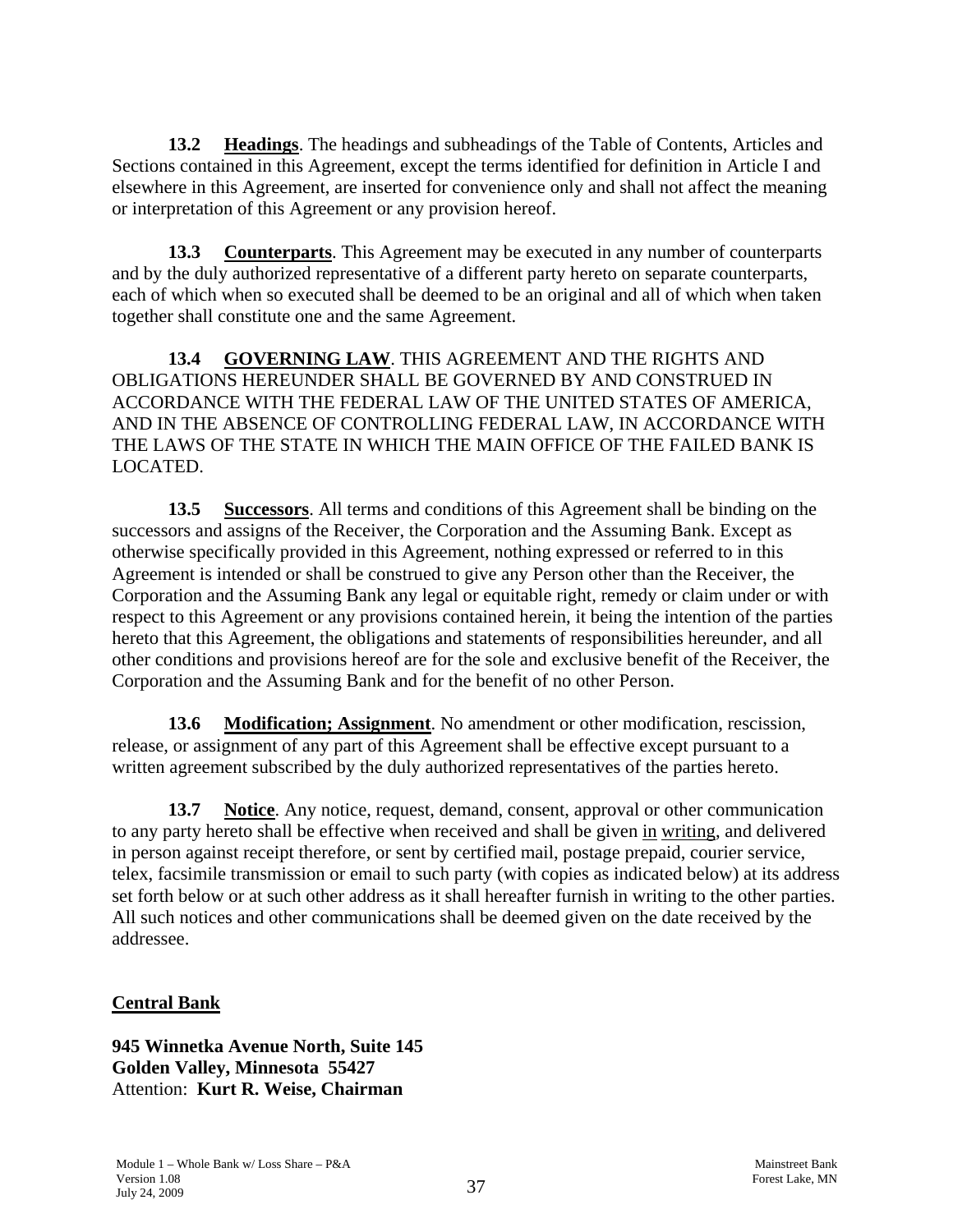**763-542-8617 Office: 763- 512 -5299** 

### **Receiver and Corporation**

Federal Deposit Insurance Corporation, Receiver of **Mainstreet Bank, Forest Lake, Minnesota**  1601 Bryan Street, Suite 1700 Dallas, Texas 75201

Attention: Settlement Manager

with copy to: Regional Counsel (Litigation Branch)

### **and with respect to notice under Article XII:**

Federal Deposit Insurance Corporation Receiver of **Mainstreet Bank, Forest Lake, Minnesota**  1601 Bryan Street, Suite 1700 Dallas, Texas 75201 Attention: Regional Counsel (Litigation Branch)

 **13.8 Manner of Payment**. All payments due under this Agreement shall be in lawful money of the United States of America in immediately available funds as each party hereto may specify to the other parties; provided, that in the event the Receiver or the Corporation is obligated to make any payment hereunder in the amount of \$25,000.00 or less, such payment may be made by check.

**13.9 Costs, Fees and Expenses**. Except as otherwise specifically provided herein, each party hereto agrees to pay all costs, fees and expenses which it has incurred in connection with or incidental to the matters contained in this Agreement, including without limitation any fees and disbursements to its accountants and counsel; provided, that the Assuming Bank shall pay all fees, costs and expenses (other than attorneys' fees incurred by the Receiver) incurred in connection with the transfer to it of any Assets or Liabilities Assumed hereunder or in accordance herewith.

**13.10 Waiver**. Each of the Receiver, the Corporation and the Assuming Bank may waive its respective rights, powers or privileges under this Agreement; provided, that such waiver shall be in writing; and further provided, that no failure or delay on the part of the Receiver, the Corporation or the Assuming Bank to exercise any right, power or privilege under this Agreement shall operate as a waiver thereof, nor will any single or partial exercise of any right, power or privilege under this Agreement preclude any other or further exercise thereof or the exercise of any other right, power or privilege by the Receiver, the Corporation, or the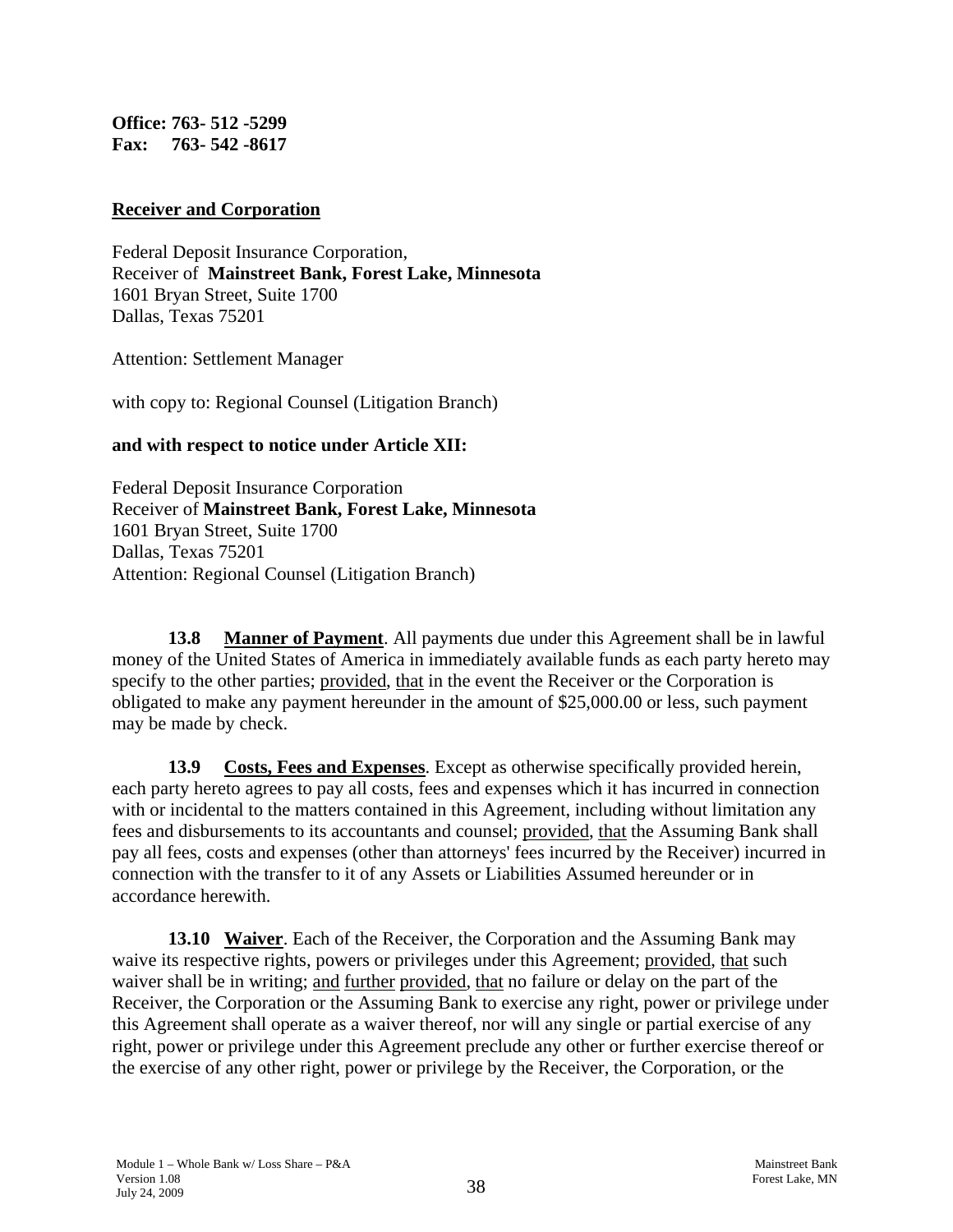Assuming Bank under this Agreement, nor will any such waiver operate or be construed as a future waiver of such right, power or privilege under this Agreement.

**13.11 Severability**. If any provision of this Agreement is declared invalid or unenforceable, then, to the extent possible, all of the remaining provisions of this Agreement shall remain in full force and effect and shall be binding upon the parties hereto.

**13.12 Term of Agreement**. This Agreement shall continue in full force and effect until the sixth (6th) anniversary of Bank Closing; provided, that the provisions of Section 6.3 and 6.4 shall survive the expiration of the term of this Agreement. Provided, however, the receivership of the Failed Bank may be terminated prior to the expiration of the term of this Agreement; in such event, the guaranty of the Corporation, as provided in and in accordance with the provisions of Section 12.7 shall be in effect for the remainder of the term. Expiration of the term of this Agreement shall not affect any claim or liability of any party with respect to any (i) amount which is owing at the time of such expiration, regardless of when such amount becomes payable, and (ii) breach of this Agreement occurring prior to such expiration, regardless of when such breach is discovered.

**13.13 Survival of Covenants, Etc.** The covenants, representations, and warranties in this Agreement shall survive the execution of this Agreement and the consummation of the transactions contemplated hereunder.

# **[Signature Page Follows]**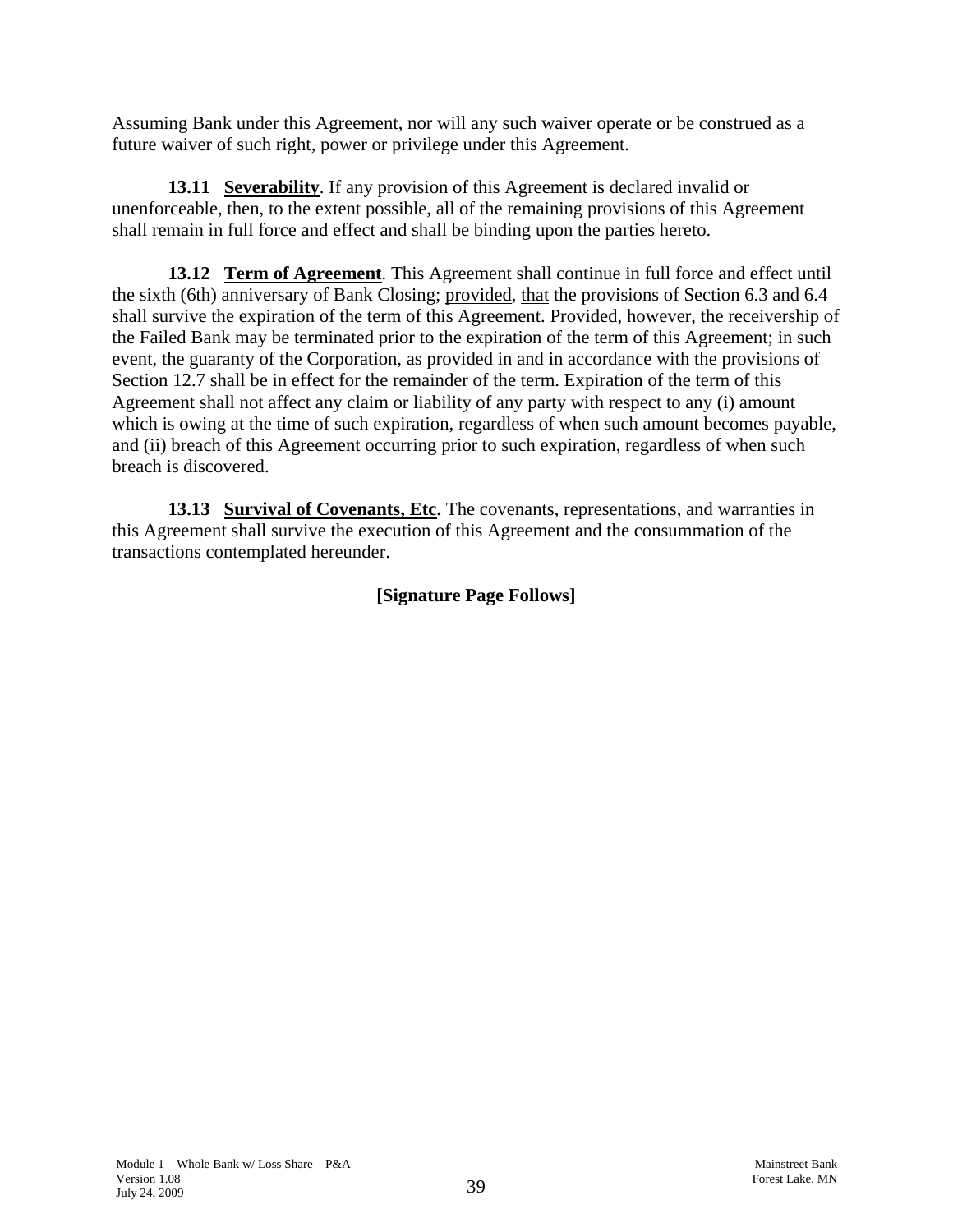**IN WITNESS WHEREOF,** the parties hereto have caused this Agreement to be executed by their duly authorized representatives as of the date first above written.



Module 1 -Whole Bank **w/ Loss** Share - **P&A**  Version 1.08 **July** 24,2009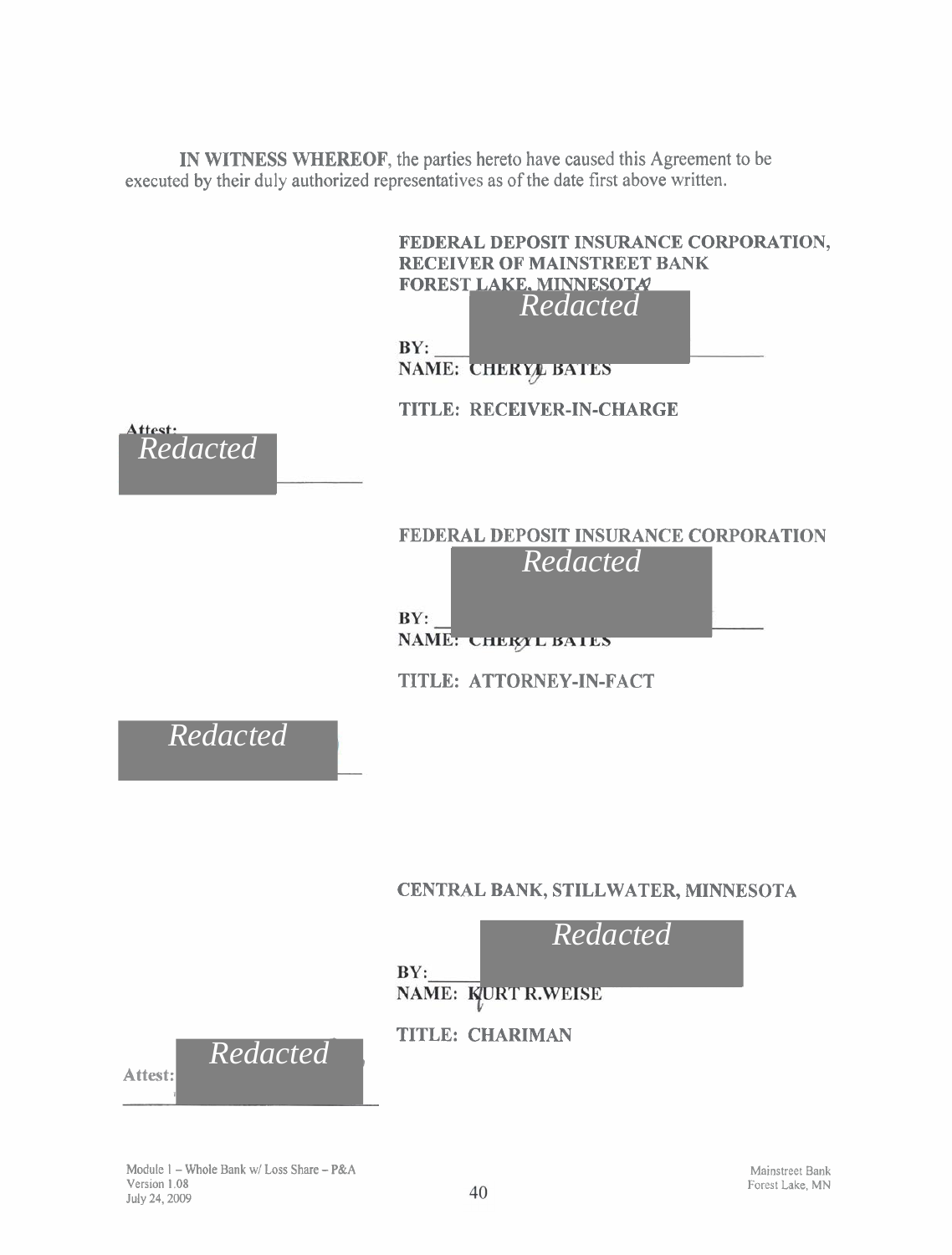**SCHEDULE 2.1 - Certain Liabilities Assumed by the Assuming Bank**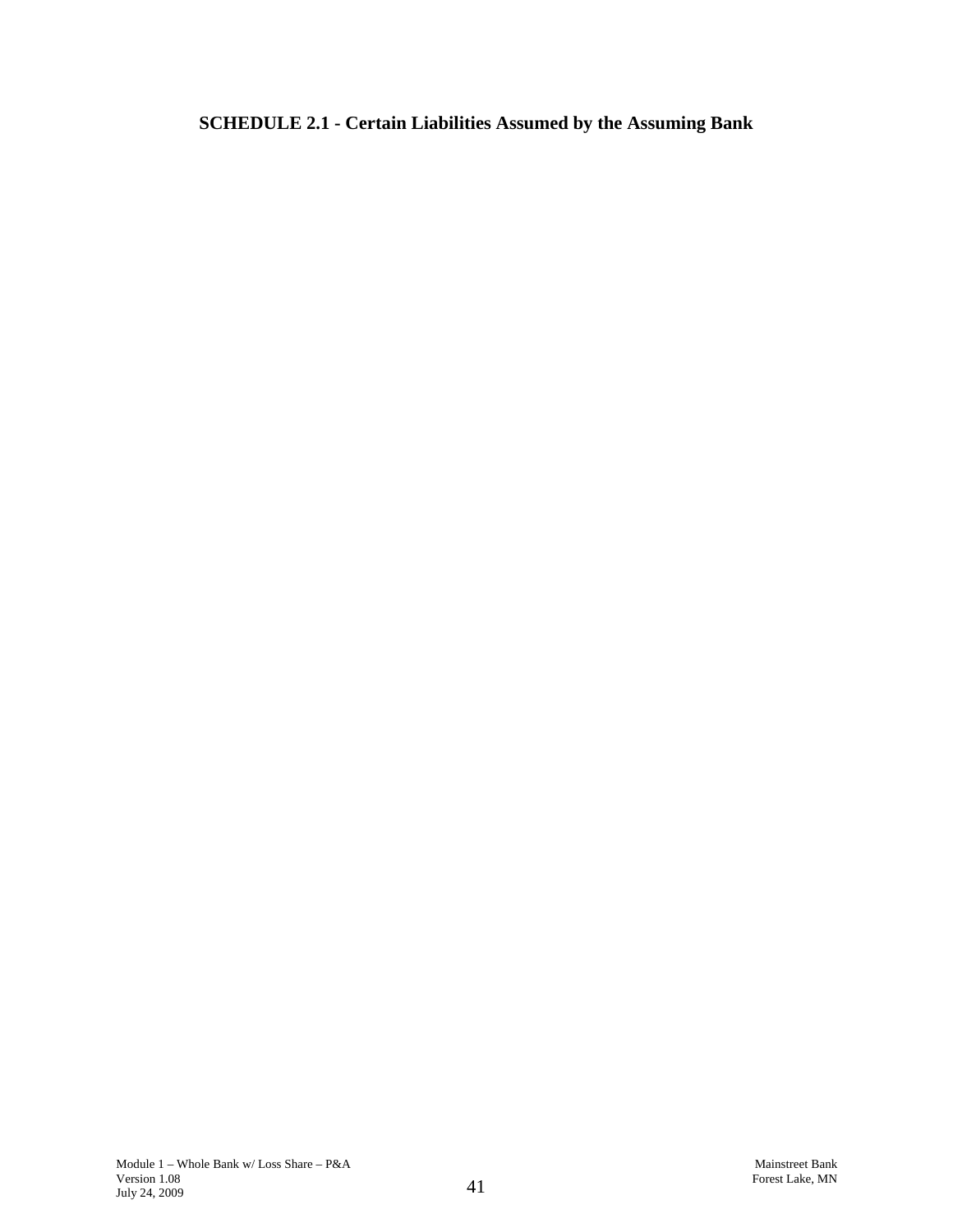# SCHEDULE 2.1(a) - Excluded Deposit Liabilty Accounts

### Accounts Excluded from P&A Transaction Mainstreet Bank, Forest Lake, Minnesota

Mainstreet Bank has deposits associated with the Depository Organization (DO) Cede & Co as Nominee for DTC. The DO accounts do not pass to the Assuming Bank and are excluded from the transaction as described in section 2.1 of the P&A Agreement. The below Schedule 2.1.a DO Detail Report identifies the DO accounts as of the date of the deposit download. The schedule will be updated post closing with data as of Bank Closing date.

# (Omitted from this disclosure)

tl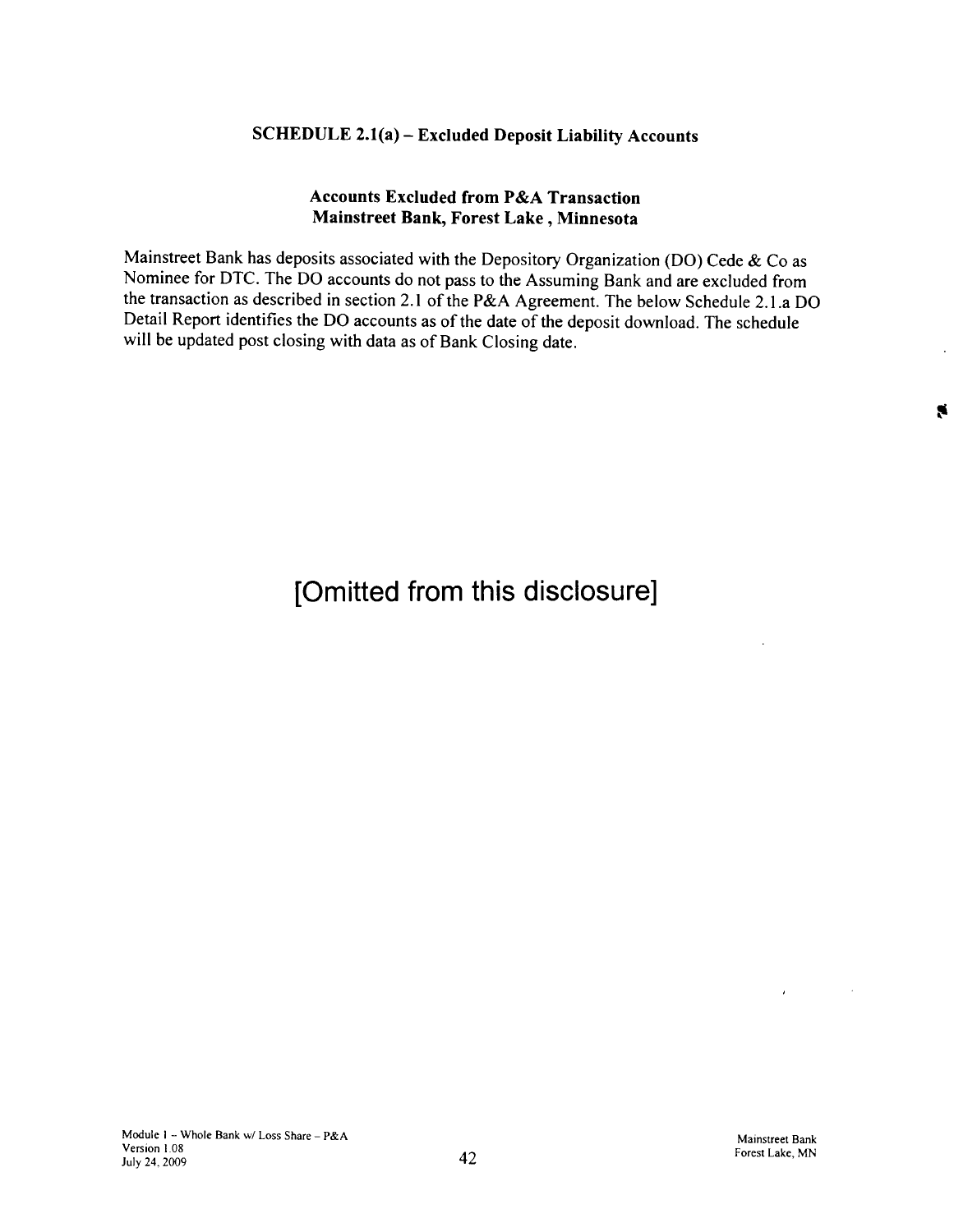### **SCHEDULE 3.1 - Certain Assets Purchased**

### **SEE ATTACHED LIST**

THE LIST(S) ATTACHED TO THIS SCHEDULE (OR SUBSCHEDULE(S)) AND THE **INFORMATION THEREIN, IS AS OF THE DATE OF THE MOST RECENT PERTINENT DATA MADE AVAILABLE TO THE ASSUMING BANK AS PART OF THE INFORMATION PACKAGE. IT WILL BE ADJUSTED TO REFLECT THE COMPOSITION AND BOOK VALUE OF THE LOANS AND ASSETS AS OF THE DATE OF BANK CLOSING. THE LIST(S) MAY NOT INCLUDE ALL LOANS AND ASSETS (E.G., CHARGED OFF LOANS). THE LIST(S) MAY BE REPLACED WITH A MORE ACCURATE LIST POST CLOSING.**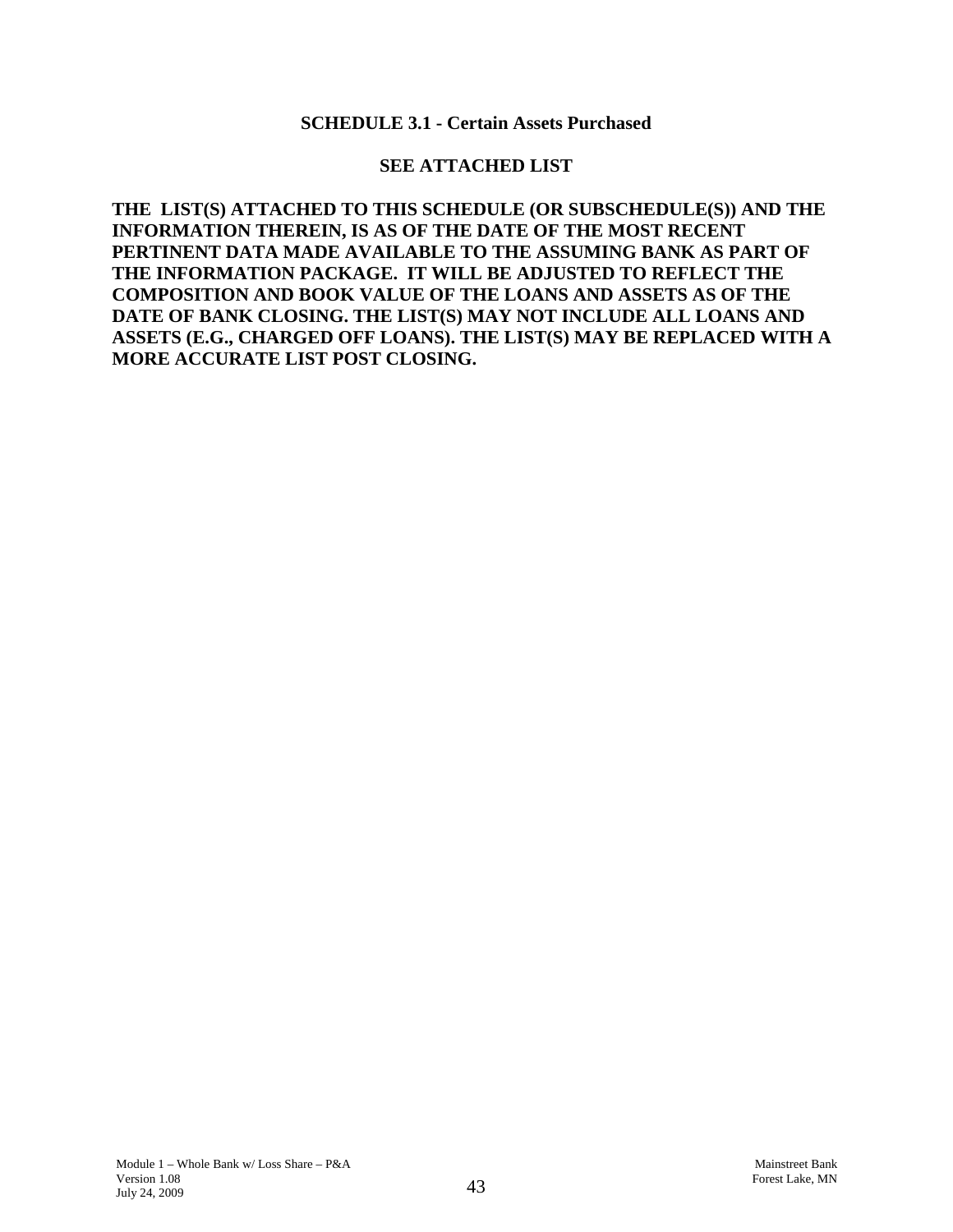### **SCHEDULE 3.1a – Subsidiary and Other Business Combination Entities Acquired INCLUDING BUT NOT LIMITED TO:**

### **BANCMIDWEST SERVICES CORPORATION**

# **THIS SCHEDULE WILL BE UPDATE AT CLOSING**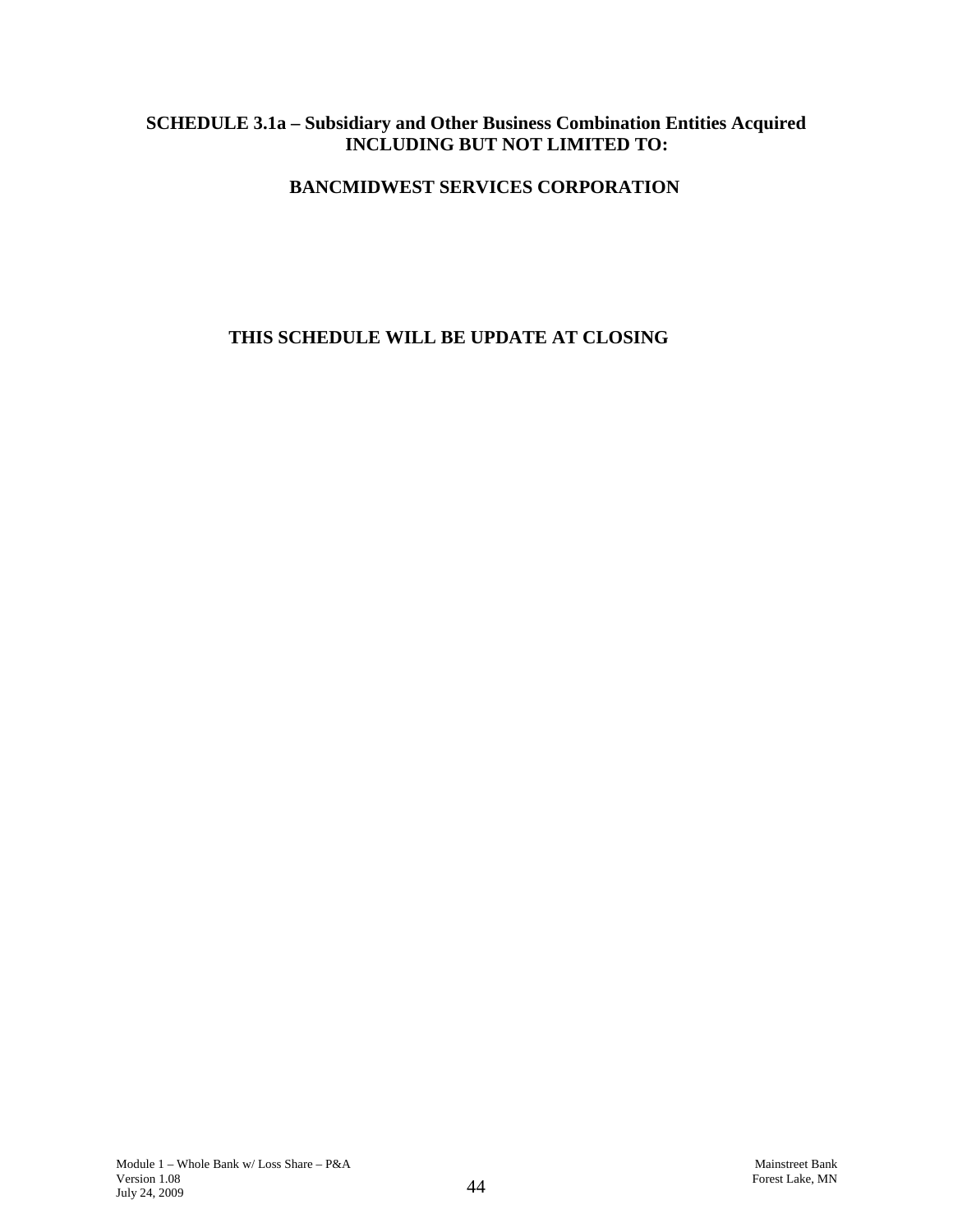# **SCHEDULE 3.2 - Purchase Price of Assets or assets**

| (a) | cash and receivables from depository<br>institutions, including cash items in the<br>process of collection, plus<br>interest thereon:                                                           | <b>Book Value</b>               |
|-----|-------------------------------------------------------------------------------------------------------------------------------------------------------------------------------------------------|---------------------------------|
| (b) | securities (exclusive of the capital stock of<br>Acquired Subsidiaries), plus interest<br>thereon:                                                                                              | As provided in Section $3.2(b)$ |
| (c) | federal funds sold and repurchase<br>agreements, if any, including interest<br>thereon:                                                                                                         | <b>Book Value</b>               |
| (d) | Loans:                                                                                                                                                                                          | <b>Book Value</b>               |
| (e) | credit card business, if any, including all<br>outstanding extensions of credit and<br>offensive litigation, but excluding any class<br>action lawsuits related to the credit card<br>business: | <b>Book Value</b>               |
| (f) | Safe Deposit Boxes and related business,<br>safekeeping business and trust business, if<br>any:                                                                                                 | <b>Book Value</b>               |
| (g) | Records and other documents:                                                                                                                                                                    | <b>Book Value</b>               |
| (h) | capital stock of any Acquired Subsidiaries:                                                                                                                                                     | <b>Book Value</b>               |
| (i) | amounts owed to the Failed Bank by any                                                                                                                                                          | <b>Book Value</b>               |
| (j) | <b>Acquired Subsidiary:</b><br>assets securing Deposits of public money,<br>to the extent not otherwise purchased<br>hereunder:                                                                 | <b>Book Value</b>               |
| (k) | Overdrafts of customers:                                                                                                                                                                        | <b>Book Value</b>               |
| (1) | rights, if any, with respect to Qualified<br>Financial Contracts.                                                                                                                               | As provided in Section $3.2(c)$ |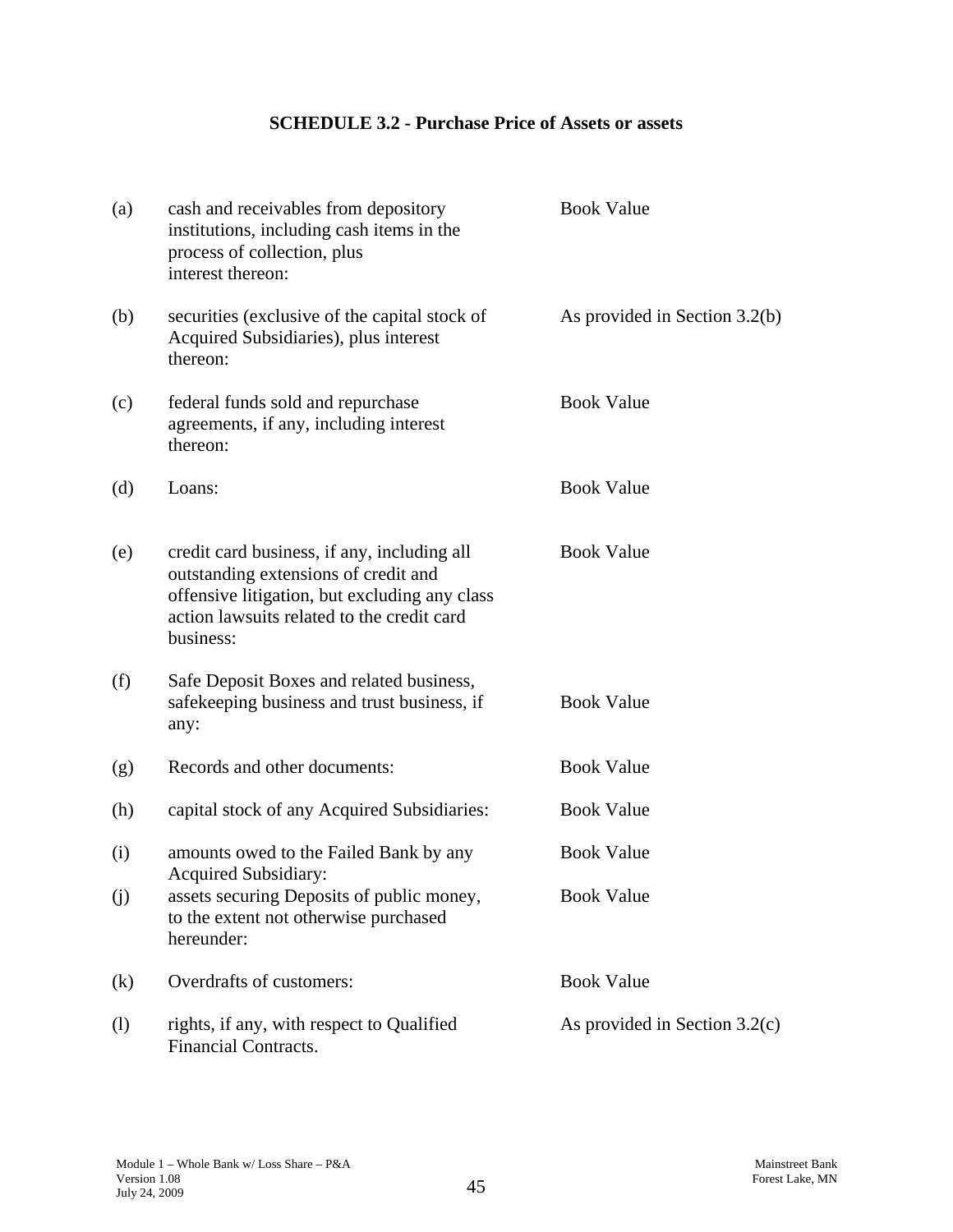(m) rights of the Failed Bank to provide Book Value mortgage servicing for others and to have mortgage servicing provided to the Failed Bank by others and related contracts.

# **assets subject to an option to purchase:**

| (a) | <b>Bank Premises:</b>    | Fair Market Value |
|-----|--------------------------|-------------------|
| (b) | Furniture and Equipment: | Fair Market Value |
| (c) | Fixtures:                | Fair Market Value |
| (d) | Other Equipment:         | Fair Market Value |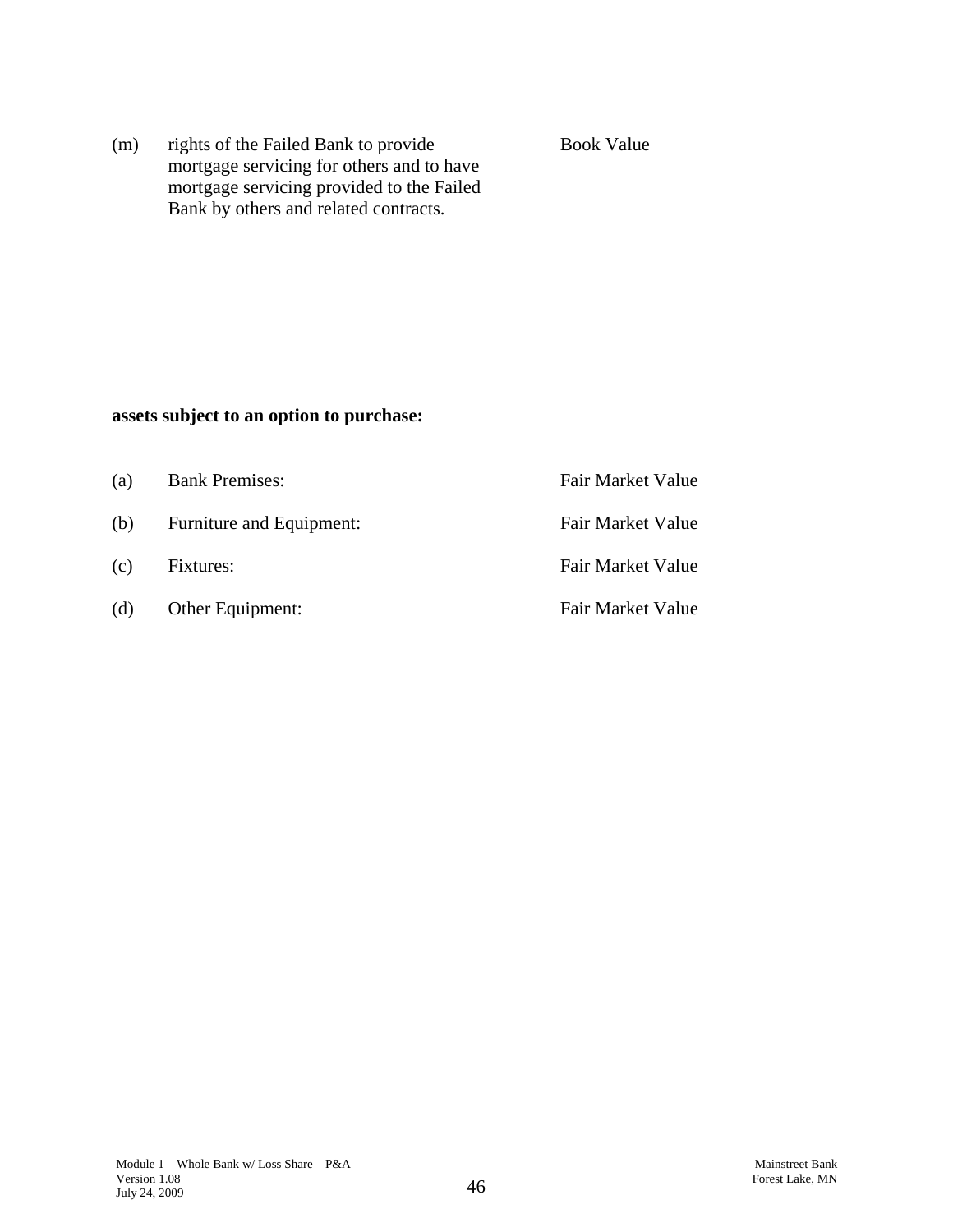# **SCHEDULE 3.5(l) – Excluded Private Label Asset-Backed Securities**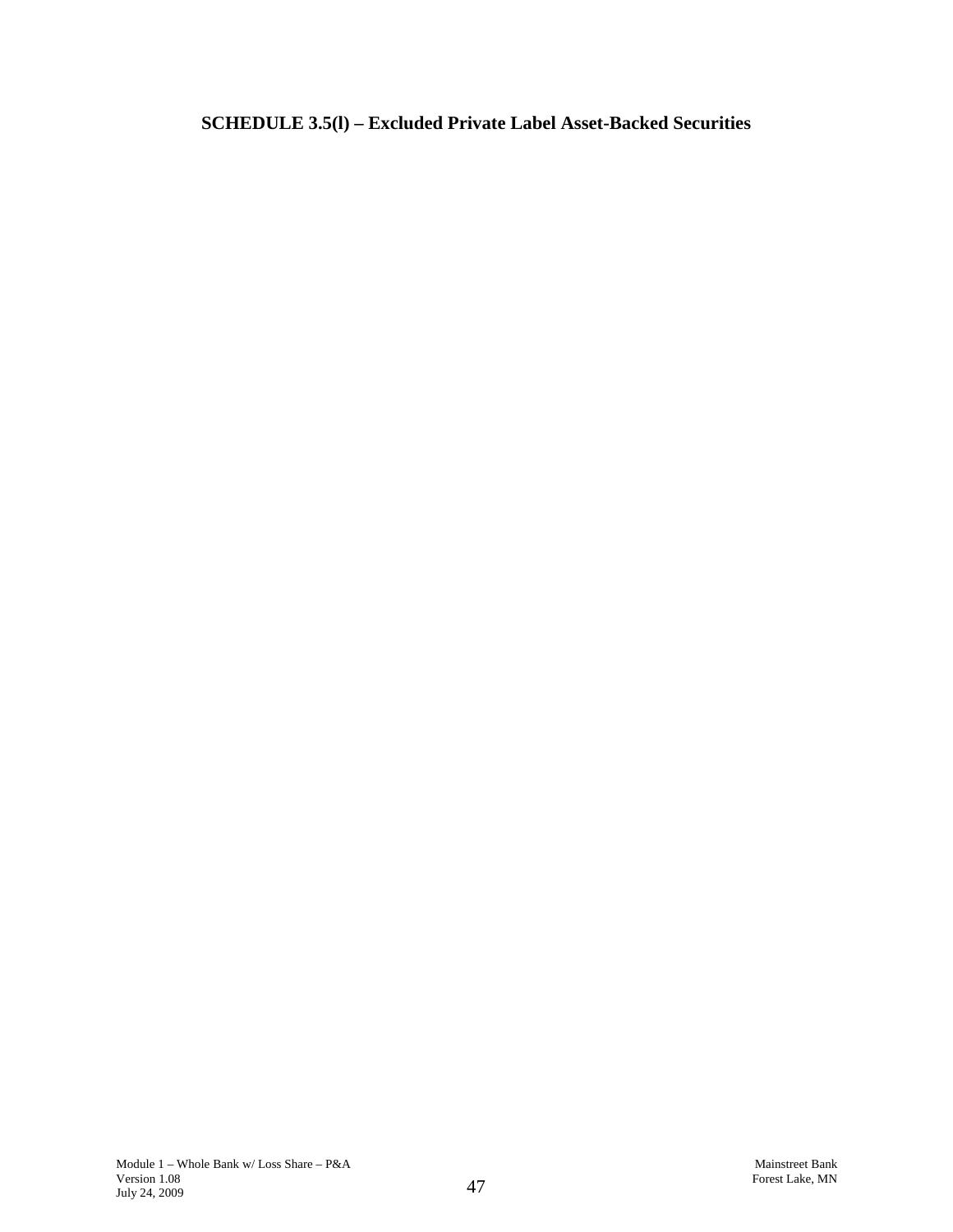# **SCHEDULE 4.15A**

# **LOANS SUBJECT TO LOSS SHARING UNDER THE SINGLE FAMILY SHARED-LOSS AGREEMENT**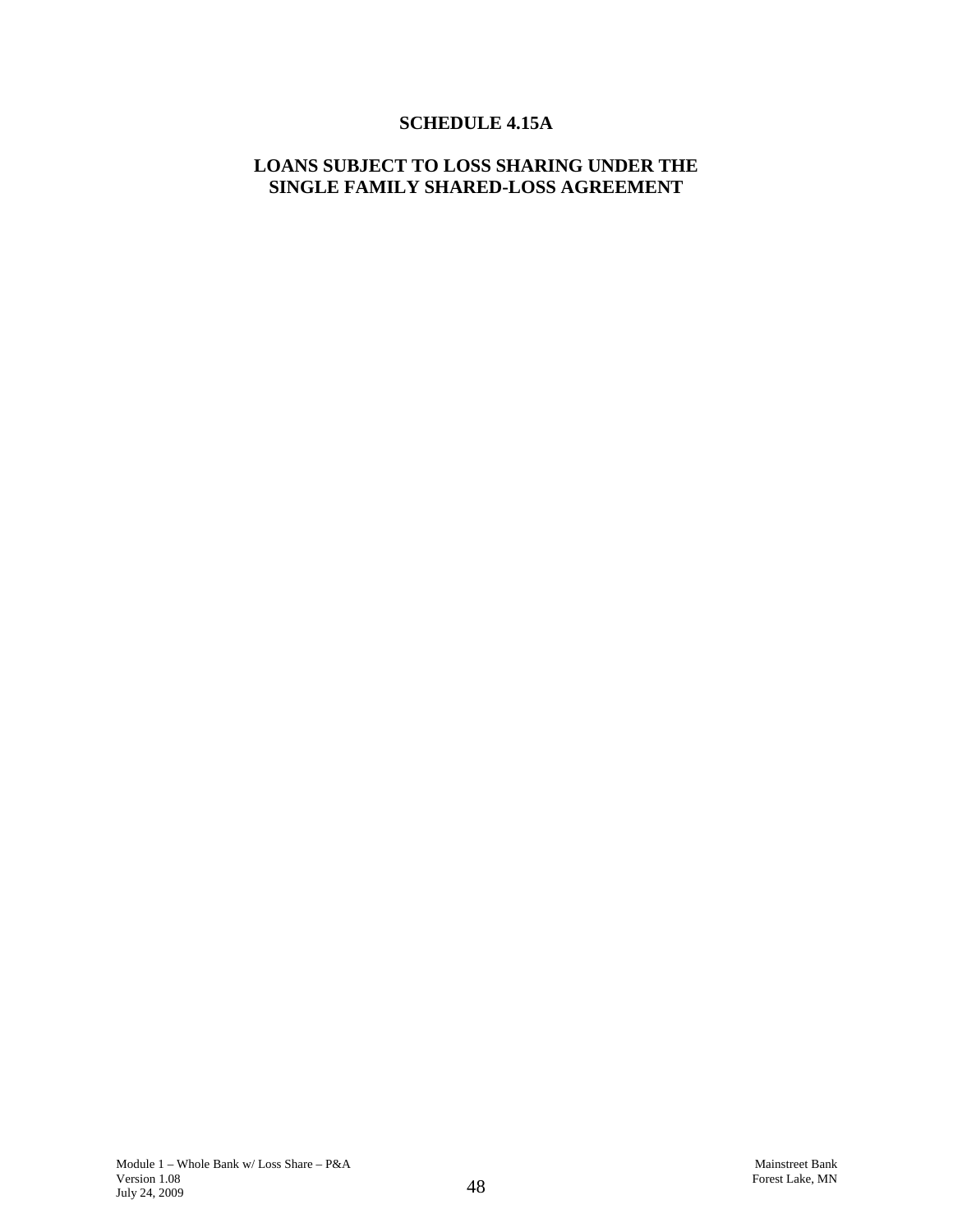### **SCHEDULE 4.15B**

### **LOANS SUBJECT TO LOSS SHARING UNDER THE NON-SINGLE FAMILY SHARED-LOSS AGREEMENT**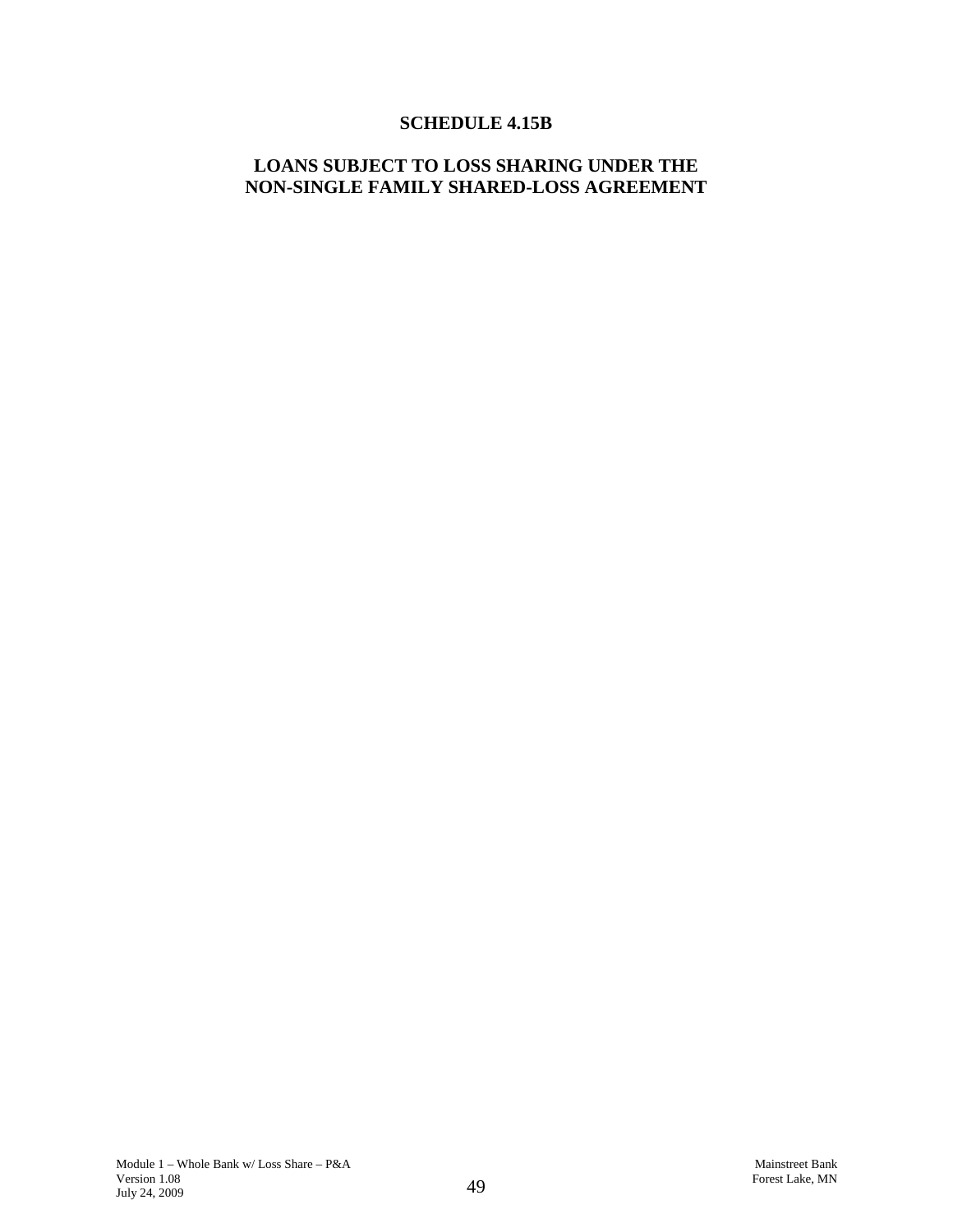### **SCHEDULE 7 -Accounts Excluded from Calculation of Deposit Franchise Bid Premium**

### Accounts Excluded from Calculation of Deposit Franchise Bid Premium

#### **Mainstreet Bank Forest Lake, MN**

The accounts identified below will pass to the Assuming Bank (unless otherwise noted). When calculating the premium to be paid on Assumed Deposits in a P&A transaction, the FDIC will exclude the following categories of deposit accounts:

|              | <b>Category Description</b>                         | Amount          |
|--------------|-----------------------------------------------------|-----------------|
|              | Non-DO Brokered Deposits<br>(as of 6/30/09)         | \$1,09,0671.15  |
| $\mathsf{I}$ | CDARS (as of 6/30/09)                               | \$3,107,375.46  |
| Ш            | <b>Market Place Deposits</b><br>(as of 6/30/09)     | \$55,403,843.50 |
|              | Total deposits excluded from Calculation of premium | \$58,511,218.96 |

#### **Category Description**

#### **I** Brokered Deposits

Brokered deposit accounts are accounts for which the "depositor of record" is an agent, nominee, or custodian who deposits funds for a principal or principals to whom "pass-through" deposit insurance coverage may be extended. The FDIC separates brokered deposit accounts into 2 categories: 1) Depository Organization (DO) Brokered Deposits and 2) Non-Depository Organization (Non-DO) Brokered Deposits. This distinction is made by the FDIC to facilitate our role as Receiver and Insurer. These terms will not appear on other "brokered deposit" reports generated by the institution.

Non-DO Brokered Deposits pass to the Assuming Bank, but are excluded from Assumed Deposits when the deposit premium is calculated. Please see the attached "Schedule 7 Non-DO Broker Deposit Detail Report" for a listing of these accounts. This list will be updated post closing with balances as of Bank Closing date.

If this institution had any DO Brokered Deposits (Cede & Co as Nominee for DTC), they are excluded from Assumed Deposits in the P&A transaction. A list of these accounts is provided on "Schedule 2.1 DO Brokered Deposit Detail Report".

#### **II CDARS**

CDARS deposits pass to the Assuming Bank, but are excluded from Assumed Deposits when the deposit premium is calculated.

Mainstreet Bank did participate in the CDARS program as of the date of the deposit download. If CDARS deposits are taken between the date of the deposit download and the Bank Closing Date, they will be identified post closing and made part of Schedule 7 to the P&A Agreement.

#### **III Market Place Deposits**

"Market Place Deposits" is a description given to deposits that may have been solicited via a money desk, internet subscription service (for example, Qwickrate), or similar programs.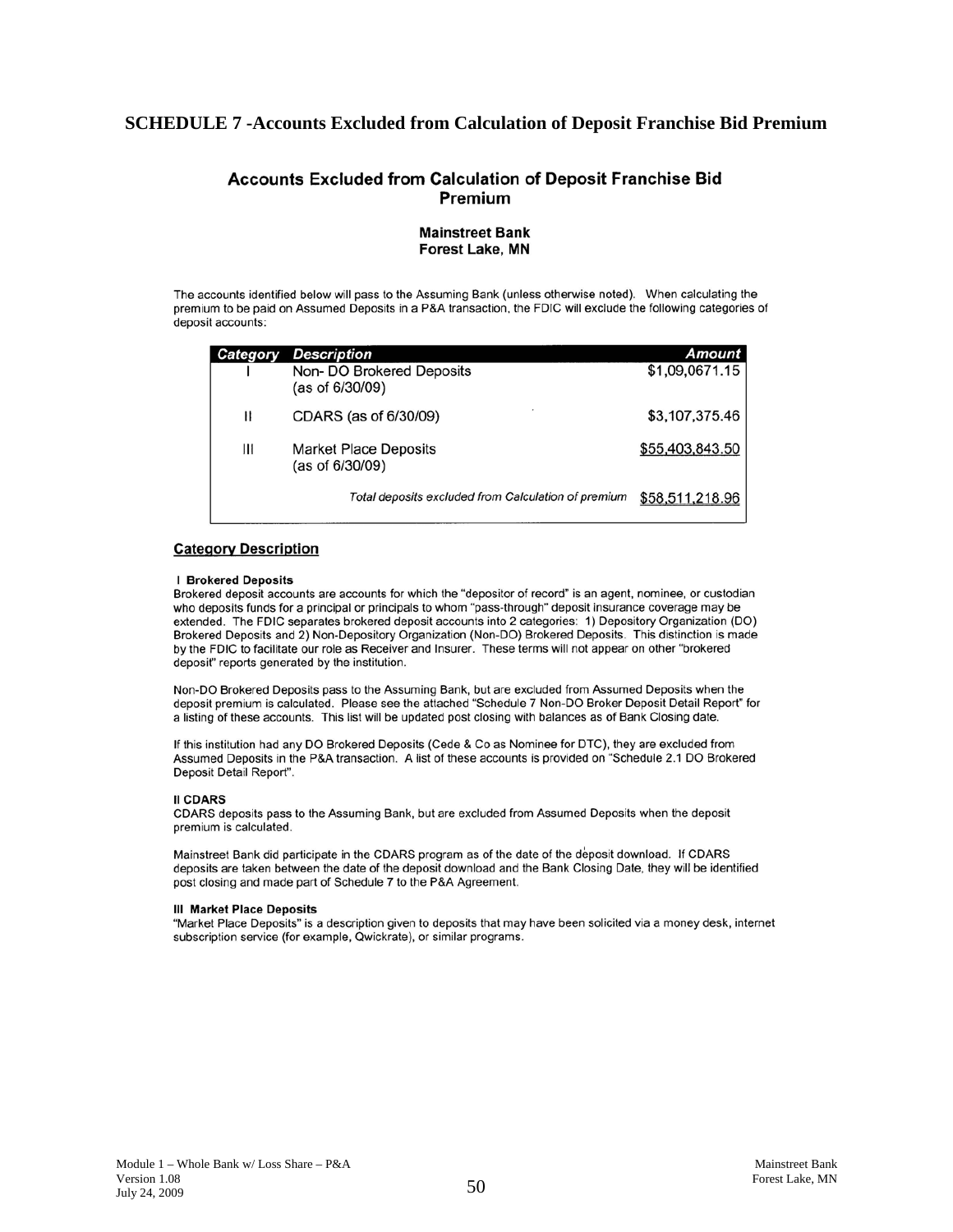### Schedule 7 **Exhibit to P&A Agreement**

Mainstreet Bank does have Market Place Deposits as identified above. They are identified on the bank's books as Certificate of Deposits with their own class code and GL account. The class code assigned to these accounts is 26. The GL number is 220269901 and it titled "National COD Program". All of these deposits are held within branch 99 which is the Admin Branch.

Please see the attached Market Place Deposit Detail Report for a listing of these accounts as of 6/30//09. This list will be updated post closing with balances as of Bank Closing date.

This schedule provides account categories and balances as of the date of the deposit download, or as indicated. The deposit franchise bid premium will be calculated using account categories and balances as of Bank Closing Date that are reflected in the general ledger or subsystem as described above. The final numbers for Schedule 7 will be provided post closing.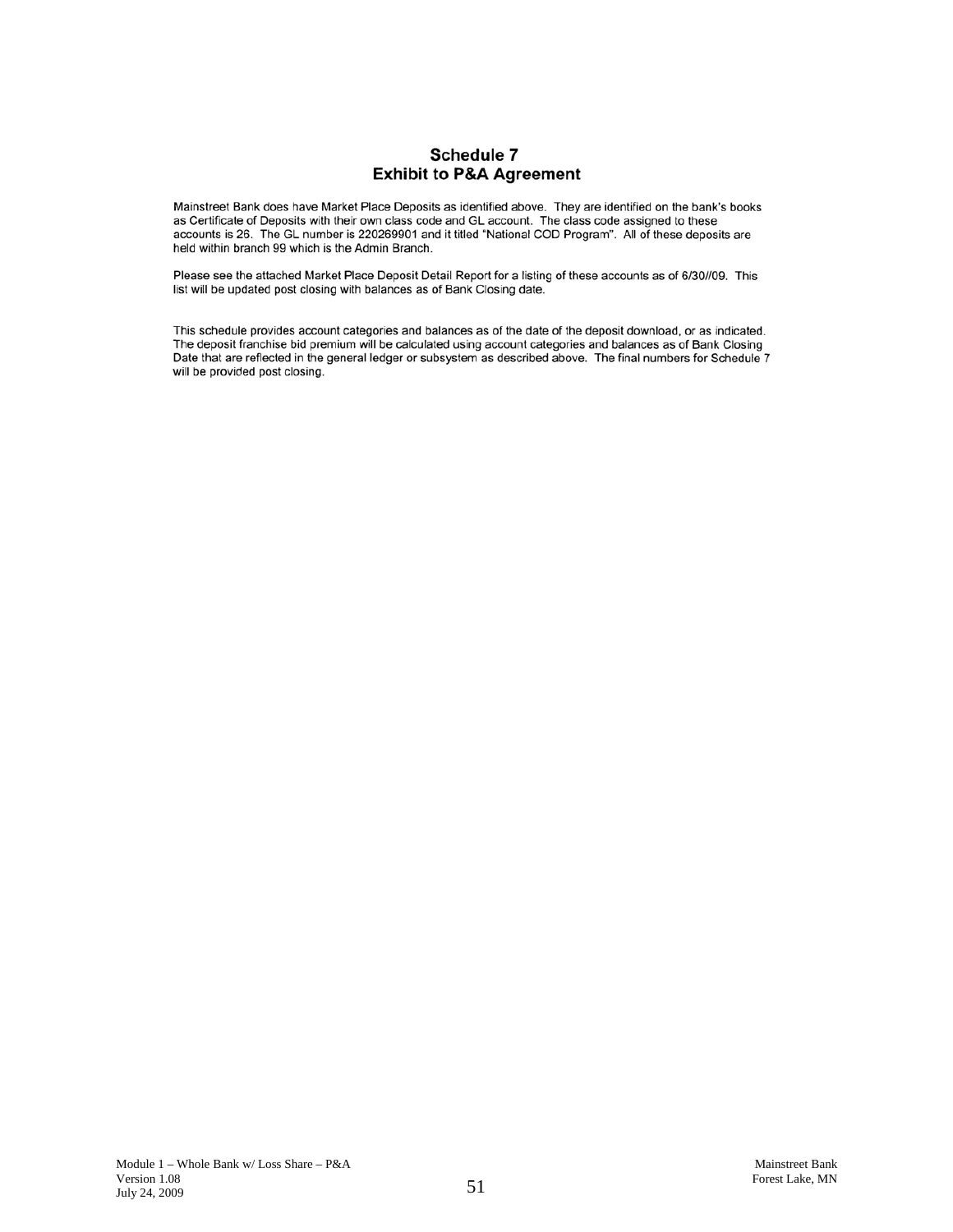### **EXHIBIT 4.13 INTERIM ASSET SERVICING ARRANGEMENT**

(a) With respect to each asset (or liability) designated from time to time by the Receiver to be serviced by the Assuming Bank pursuant to this Arrangement (such being designated as "Pool Assets"), during the term of this Arrangement, the Assuming Bank shall:

(i) Promptly apply payments received with respect to any Pool Assets;

(ii) Reverse and return insufficient funds checks;

(iii) Pay (A) participation payments to participants in Loans, as and when received; and (B) tax and insurance bills on Pool Assets as they come due, out of escrow funds maintained for purposes;

(iv) Maintain accurate records reflecting (A) the payment history of Pool Assets, with updated information received concerning changes in the address or identity of the obligors and (B) usage of data processing equipment and employee services with respect to servicing duties;

 (v) Send billing statements to obligors on Pool Assets to the extent that such statements were sent by the Failed Bank;

(vi) Send notices to obligors who are in default on Loans (in the same manner as the Failed Bank);

(vii) Send to the Receiver, Attn: Managing Liquidator, at the address provided in Section 13.7 of the Agreement, via overnight delivery: (A) on a weekly basis, weekly reports for the Pool Assets, including, without limitation, reports reflecting collections and the trial balances, transaction journals and loan histories for Pool Assets having activity, together with copies of (1) checks received, (2) insufficient funds checks returned, (3) checks for payment to participants or for taxes and insurance, (4) pay-off requests, (5) notices to defaulted obligors, and (6) data processing and employee logs and (B) any other reports, copies or information as may be periodically or from time to time requested;

(viii) Remit on a weekly basis to the Receiver, Attn: Division of Finance, Cashier Unit, Operations, at the address in (vii), via wire transfer to the account designated by the Receiver, all payments received on Pool Assets managed by the Assuming Bank or at such time and place and in such manner as may be directed by the Receiver;

(ix) prepare and timely file all information reports with appropriate tax authorities, and, if required by the Receiver, prepare and file tax returns and pay taxes due on or before the due date, relating to the Pool Assets; and

(x) provide and furnish such other services, operations or functions as may be required with regard to Pool Assets, including, without limitation, as may be required with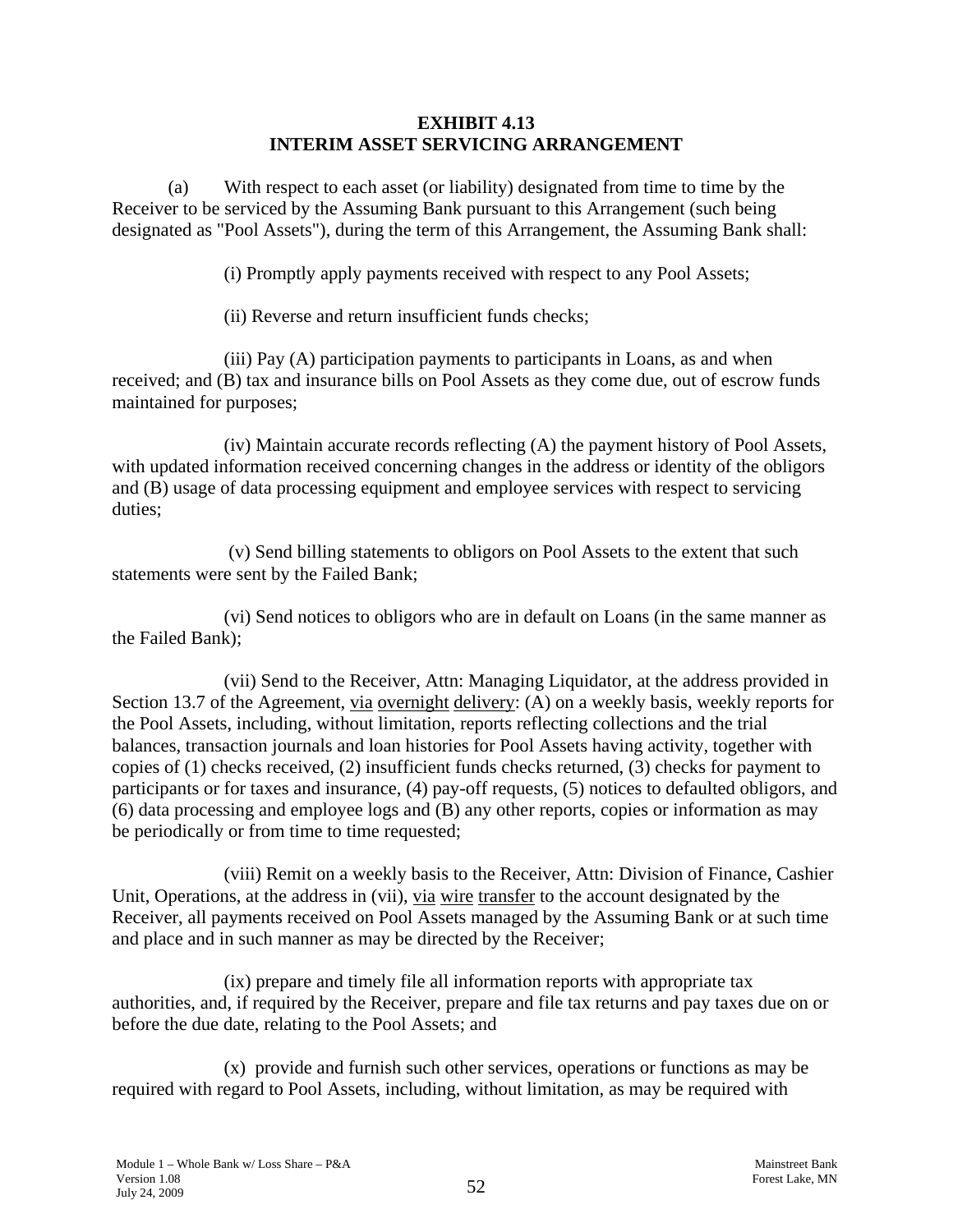regard to any business, enterprise or agreement which is a Pool Asset, all as may be required by the Receiver.

Notwithstanding anything to the contrary in this Section, the Assuming Bank shall not be required to initiate litigation or other collection proceedings against any obligor or any collateral with respect to any defaulted Loan. The Assuming Bank shall promptly notify the Receiver, at the address provided above in subparagraph (a)(vii), of any claims or legal actions regarding any Pool Asset.

(b) The Receiver agrees to reimburse the Assuming Bank for actual, reasonable and necessary expenses incurred in connection with the performance of duties pursuant to this Arrangement, including expenses of photocopying, postage and express mail, and data processing and employee services (based upon the number of hours spent performing servicing duties).

(c) The Assuming Bank shall provide the services described herein for an initial period of ninety (90) days after Bank Closing. At the option of the Receiver, exercisable by notice given not later than ten (10) days prior to the end of such initial period or a renewal period, the Assuming Bank shall continue to provide such services for such renewal period(s) as designated by the Receiver, up to the Settlement Date.

(d) At any time during the term of this Arrangement, the Receiver may, upon written notice to the Assuming Bank, remove one or more Pool Assets from the Pool, at which time the Assuming Bank's responsibility with respect thereto shall terminate.

(e) At the expiration of this Agreement or upon the termination of the Assuming Bank's responsibility with respect to any Pool Asset pursuant to paragraph (d) hereof, the Assuming Bank shall:

(i) deliver to the Receiver (or its designee) all of the Credit Documents and Pool Records relating to the Pool Assets; and

(ii) cooperate with the Receiver to facilitate the orderly transition of managing the Pool Assets to the Receiver (or its designee).

(f) At the request of the Receiver, the Assuming Bank shall perform such transitional services with regard to the Pool Assets as the Receiver may request. Transitional services may include, without limitation, assisting in any due diligence process deemed necessary by the Receiver and providing to the Receiver or its designee(s) (x) information and data regarding the Pool Assets, including, without limitation, system reports and data downloads sufficient to transfer the Pool Assets to another system or systems, and (y) access to employees of the Assuming Bank involved in the management of, or otherwise familiar with, the Pool Assets.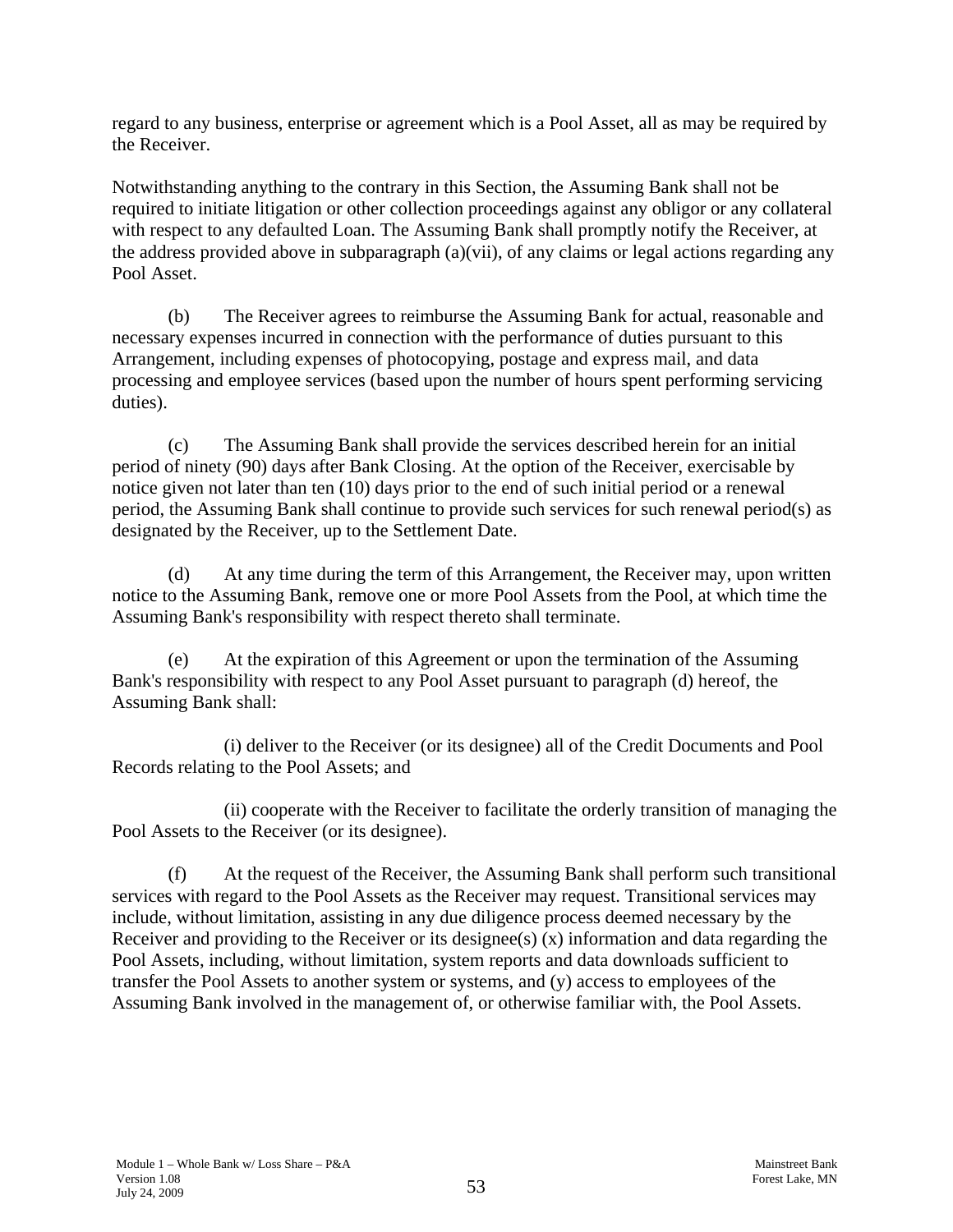### **EXHIBIT 4.15A**

### **SINGLE FAMILY SHARED-LOSS AGREEMENT**

This agreement for the reimbursement of loss sharing on certain single family residential mortgage loans (the "Single Family Shared-Loss Agreement") shall apply when the Assuming Bank purchases Single Family Shared-Loss Loans as that term is defined herein. The terms hereof shall modify and supplement, as necessary, the terms of the Purchase and Assumption Agreement to which this Single Family Shared-Loss Agreement is attached as Exhibit 4.15A and incorporated therein. To the extent any inconsistencies may arise between the terms of the Purchase and Assumption Agreement and this Single Family Shared-Loss Agreement with respect to the subject matter of this Single Family Shared-Loss Agreement, the terms of this Single Family Shared-Loss Agreement shall control. References in this Single Family Shared-Loss Agreement to a particular Section shall be deemed to refer to a Section in this Single Family Shared-Loss Agreement, unless the context indicates that it is intended to be a reference to a Section of the Purchase and Assumption Agreement.

### **ARTICLE I -- DEFINITIONS**

The capitalized terms used in this Single Family Shared-Loss Agreement that are not defined in this Single Family Shared-Loss Agreement are defined in the Purchase and Assumption Agreement. In addition to the terms defined above, defined below are certain additional terms relating to loss-sharing, as used in this Single Family Shared-Loss Agreement.

"**Accounting Records**" means the subsidiary system of record on which the loan history and balance of each Single Family Shared-Loss Loan is maintained; individual loan files containing either an original or copies of documents that are customary and reasonable with respect to loan servicing, including management and disposition of Other Real Estate; the records documenting alternatives considered with respect to loans in default or for which a default is reasonably foreseeable; records of loss calculations and supporting documentation with respect to line items on the loss calculations; and, monthly delinquency reports and other performance reports customarily utilized by the Assuming Bank in management of loan portfolios.

"**Accrued Interest**" means, with respect to Single Family Shared-Loss Loans, the amount of earned and unpaid interest at the note rate specified in the applicable loan documents, limited to 90 days.

**"Affiliate"** shall have the meaning set forth in the Purchase and Assumption Agreement; provided, that, for purposes of this Single Family Shared-Loss Agreement, no Third Party Servicer shall be deemed to be an Affiliate of the Assuming Bank.

"**Commencement Date**" means the first calendar day following the Bank

Closing.

**"Commercial Shared-Loss Agreement**" means the Commercial and Other Assets Shared-Loss Agreement attached to the Purchase and Assumption Agreement as Exhibit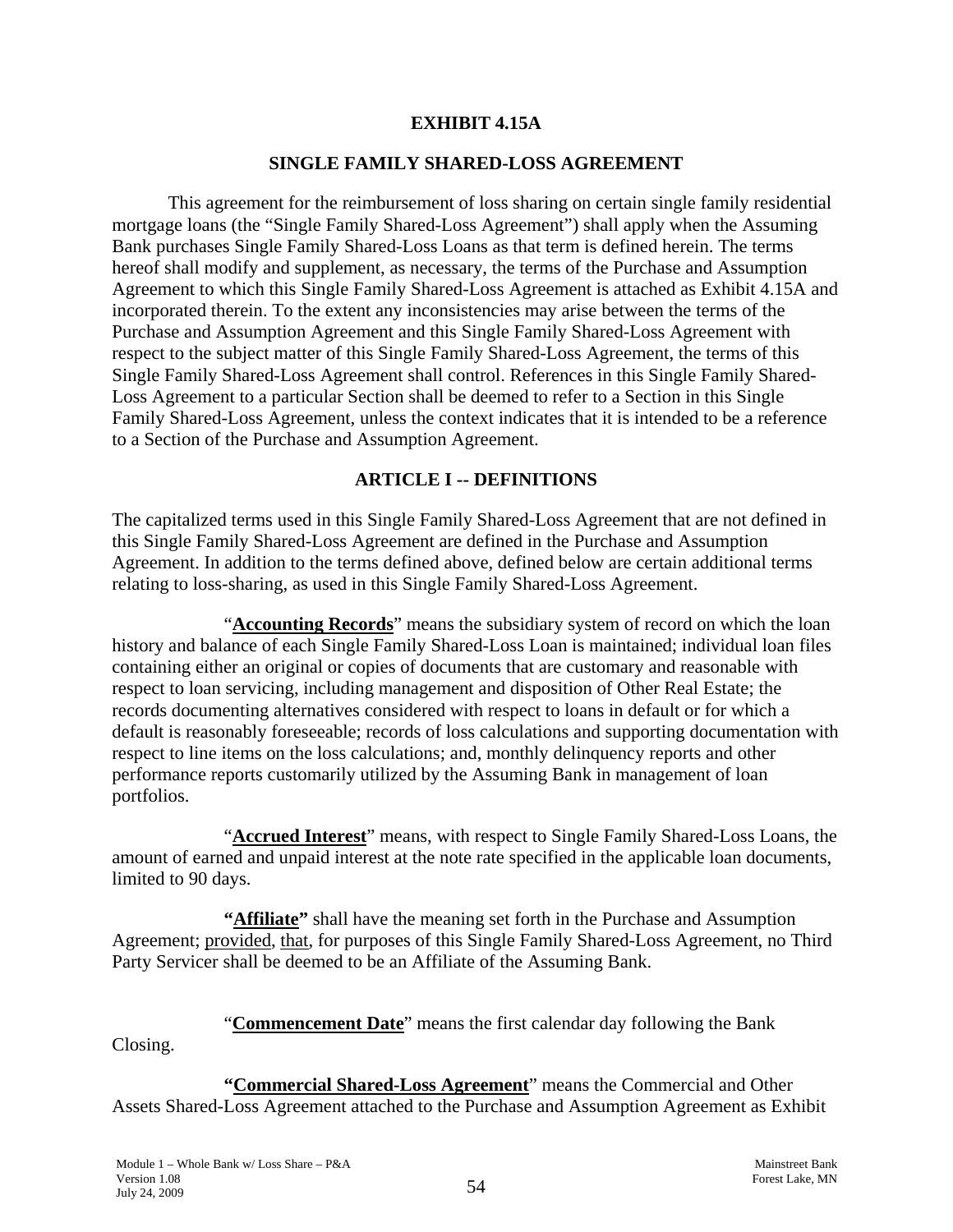4.15B.

"**Cumulative Loss Amount**" means the sum of the Monthly Loss Amounts less the sum of all Recovery Amounts.

"**Cumulative Shared-Loss Amount**" means the excess, if any, of the Cumulative Loss Amount over the First Loss Tranche.

"**Customary Servicing Procedures**" means procedures (including collection procedures) that the Assuming Bank (or, to the extent a Third Party Servicer is engaged, the Third Party Servicer) customarily employs and exercises in servicing and administering mortgage loans for its own accounts and the servicing procedures established by FNMA or FHLMC (as in effect from time to time), which are in accordance with accepted mortgage servicing practices of prudent lending institutions.

"**Deficient Valuation"** means the determination by a court in a bankruptcy proceeding that the value of the collateral is less than the amount of the loan in which case the loss will be the difference between the then unpaid principal balance (or the NPV of a modified loan that defaults) and the value of the collateral so established.

**"Examination Criteria"** means the loan classification criteria employed by, or any applicable regulations of, the Assuming Bank's Chartering Authority at the time such action is taken, as such criteria may be amended from time to time.

"**Home Equity Loans**" means loans or funded portions of lines of credit secured by mortgages on one-to four-family residences or stock of cooperative housing associations, where the Failed Bank did not have a first lien on the same property as collateral.

"**Final Shared-Loss Month**" means the calendar month in which the tenth anniversary of the Commencement Date occurs.

"**Final Shared-Loss Recovery Month**" means the calendar month in which the tenth anniversary of the Commencement Date occurs.

"**Foreclosure Loss**" means the loss realized when the Assuming Bank has completed the foreclosure on a Single Family Shared-Loss Loan and realized final recovery on the collateral through liquidation and recovery of all insurance proceeds. Each Foreclosure Loss shall be calculated in accordance with the form and methodology specified in Exhibit 2a or Exhibit 2a(1).

"**Investor-Owned Residential Loans**" means Loans, excluding advances made pursuant to Home Equity Loans, that are secured by mortgages on one- to four family residences or stock of cooperative housing associations that are not owner-occupied. These loans can be treated as Restructured Loans on a commercially reasonable basis and can be a restructured under terms separate from the Exhibit 5 standards. Please refer to Exhibit 2b for guidance in Calculation of Loss for Restructured Loans.

"**Loss**" means a Foreclosure Loss, Restructuring Loss, Short Sale Loss, Portfolio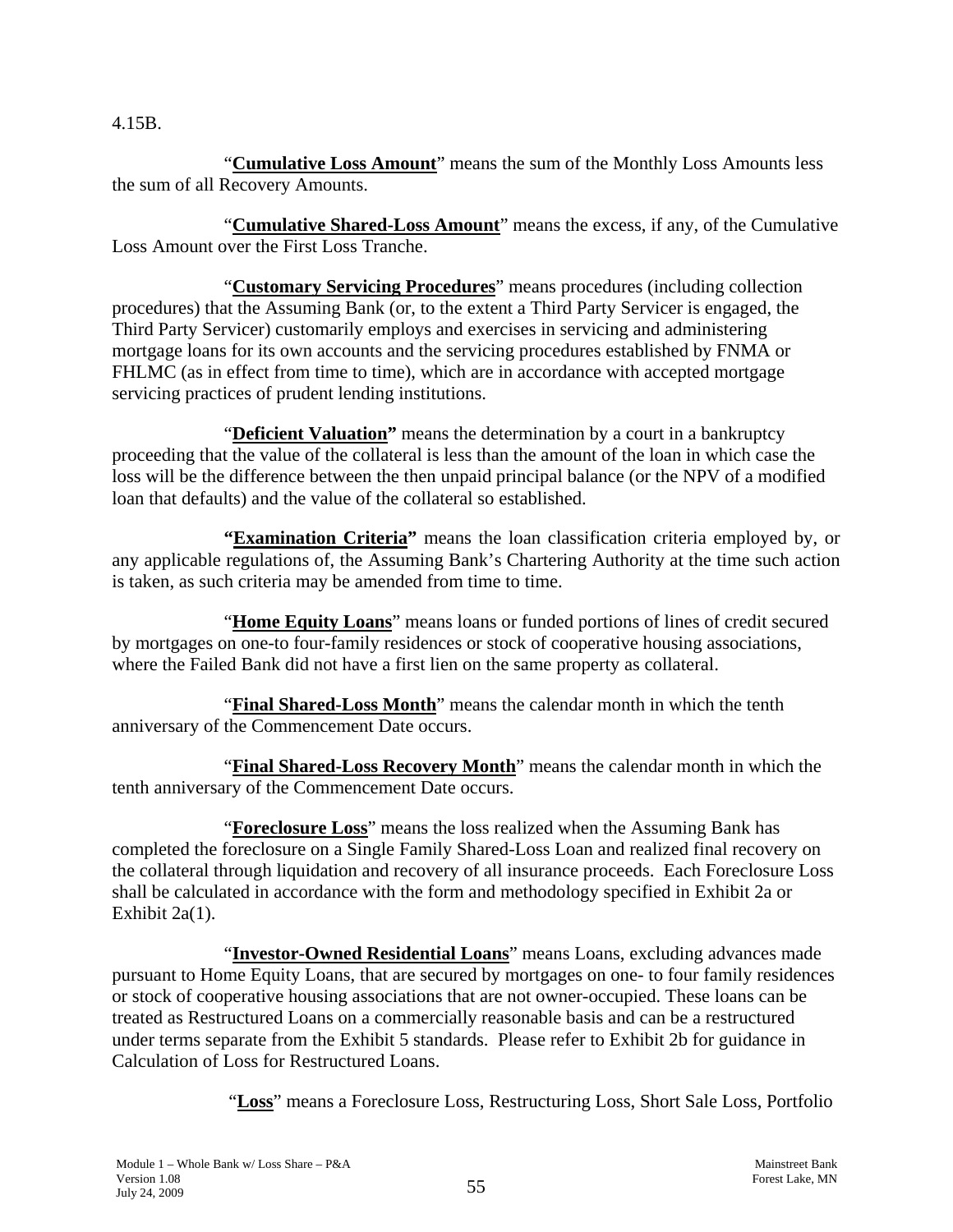Loss, Modification Default Loss or Deficient Valuation.

"**Loss Amount**" means the dollar amount of loss incurred and reported on the Monthly Certificate for a Single Family Shared-Loss Loan.

"**Modification Default Loss**" means the loss calculated in Exhibits 2a(1) and 2c(1) for single family loans modified under this part of the agreement that default and result in a foreclosure or short sale.

"**Modification Guidelines**" has the meaning provided in Section 2.1(a) of this Single Family Shared-Loss Agreement.

"**Monthly Certificate**" has the meaning provided in Section 2.1(b) of this Single Family Shared-Loss Agreement.

"**Monthly Loss Amount**" means the sum of all Foreclosure Losses, Restructuring Losses, Short Sale Losses, Portfolio Losses, Modification Default Losses and losses in connection with Deficient Valuations realized by the Assuming Bank for any Shared Loss Month.

"**Monthly Shared-Loss Amount**" means the change in the Cumulative Shared-Loss Amount from the beginning of each month to the end of each month.

**"Neutral Member**" has the meaning provided in Section 2. 1(f)(ii) of this Single Family Shared-Loss Agreement.

"**Portfolio Loss**" means the loss realized on either (i) a portfolio sale of Single Family Shared-Loss Loans in accordance with the terms of Article IV or (ii) the sale of a loan with the consent of the Receiver as provided in Section 2.7.

"**Recovery Amount**" means, with respect to any period prior to the Termination Date, the amount of collected funds received by the Assuming Bank that (i) are applicable against a Foreclosure Loss which has previously been paid to the Assuming Bank by the Receiver or (ii) gains realized from a Section 4.1 sale of Single Family Shared-Loss Loans for which the Assuming Bank has previously received a Restructuring Loss payment from the Receiver (iii) or any incentive payments from national programs paid to an investor or borrower on loans that have been modified or otherwise treated (short sale or foreclosure) in accordance with Exhibit 5.

"**Restructuring Loss**" means the loss on a modified or restructured loan measured by the difference between (a) the principal, Accrued Interest, tax and insurance advances, third party or other fees due on a loan prior to the modification or restructuring, and (b) the net present value of estimated cash flows on the modified or restructured loan, discounted at the Then-Current Interest Rate. Each Restructuring Loss shall be calculated in accordance with the form and methodology attached as Exhibit 2b, as applicable.

"**Restructured Loan**" means a Single Family Shared-Loss Loan for which the Assuming Bank has received a Restructuring Loss payment from the Receiver. This applies to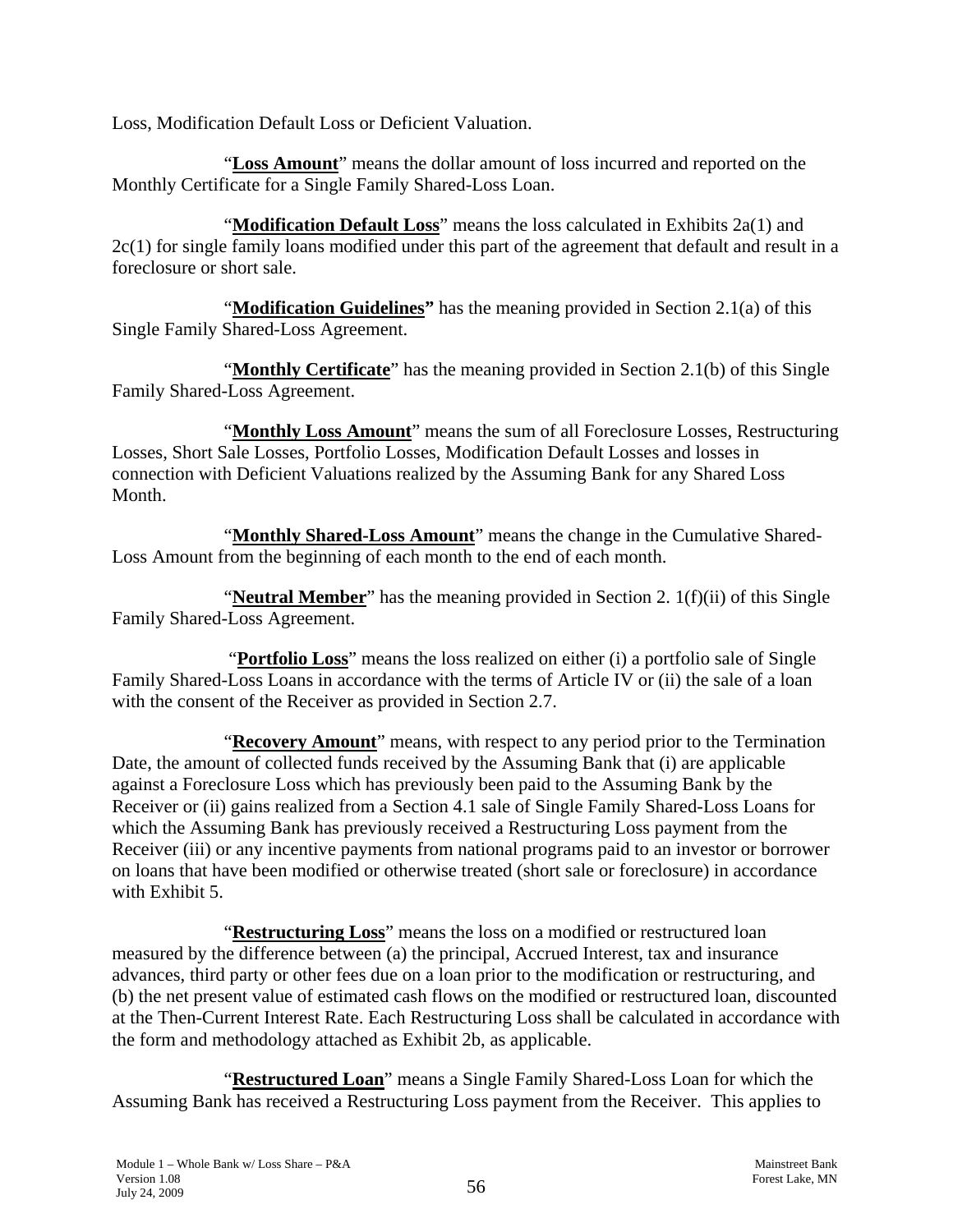owner occupied and investor owned residences.

"**Servicing Officer**" has the meaning provided in Section 2.1(b) of this Single Family Shared-Loss Agreement.

"**Shared Loss Payment Trigger**" means when the sum of the Cumulative Loss Amount under this Single Family Shared-Loss Agreement and the Shared-Loss Amount under the Commercial and Other Assets Shared-Loss Agreement, exceeds the First Loss Tranche. If the First Loss Tranche is zero or a negative number, the Shared Loss Payment Trigger shall be deemed to have been reached upon Bank Closing.

"**Shared-Loss Month**" means each calendar month between the Commencement Date and the last day of the month in which the tenth anniversary of the Commencement Date occurs, provided that, the first Shared-Loss Month shall begin on the Commencement Date and end on the last day of that month.

"**Short-Sale Loss**" means the loss resulting from the Assuming Bank's agreement with the mortgagor to accept a payoff in an amount less than the balance due on the loan (including the costs of any cash incentives to borrower to agree to such sale or to maintain the property pending such sale), further provided, that each Short-Sale Loss shall be calculated in accordance with the form and methodology specified in Exhibit 2c or Exhibit  $2c(1)$ .

"**Single Family Shared-Loss Loans**" means the single family one-to-four residential mortgage loans (whether owned by the Assuming Bank or any Subsidiary) identified on Schedule 4.15A of the Purchase and Assumption Agreement.

"**Stated Threshold**" means total losses under the shared loss agreements in the amount of \$ 90,000,000.00.

"**Termination Date**" means the last day of the Final Shared-Loss Recovery Month.

"**Then-Current Interest Rate**" means the most recently published Freddie Mac survey rate for 30-year fixed-rate loans.

"**Third Party Servicer**" means any servicer appointed from time to time by the Assuming Bank or any Affiliate of the Assuming Bank to service the Shared-Loss Loans on behalf of the Assuming Bank, the identity of which shall be given to the Receiver prior to or concurrent with the appointment thereof.

# **ARTICLE II -- SHARED-LOSS ARRANGEMENT**

# **2.1 Shared-Loss Arrangement.**

(a) **Loss Mitigation and Consideration of Alternatives**. For each Single Family Shared-Loss Loan in default or for which a default is reasonably foreseeable, the Assuming Bank shall undertake reasonable and customary loss mitigation efforts, in accordance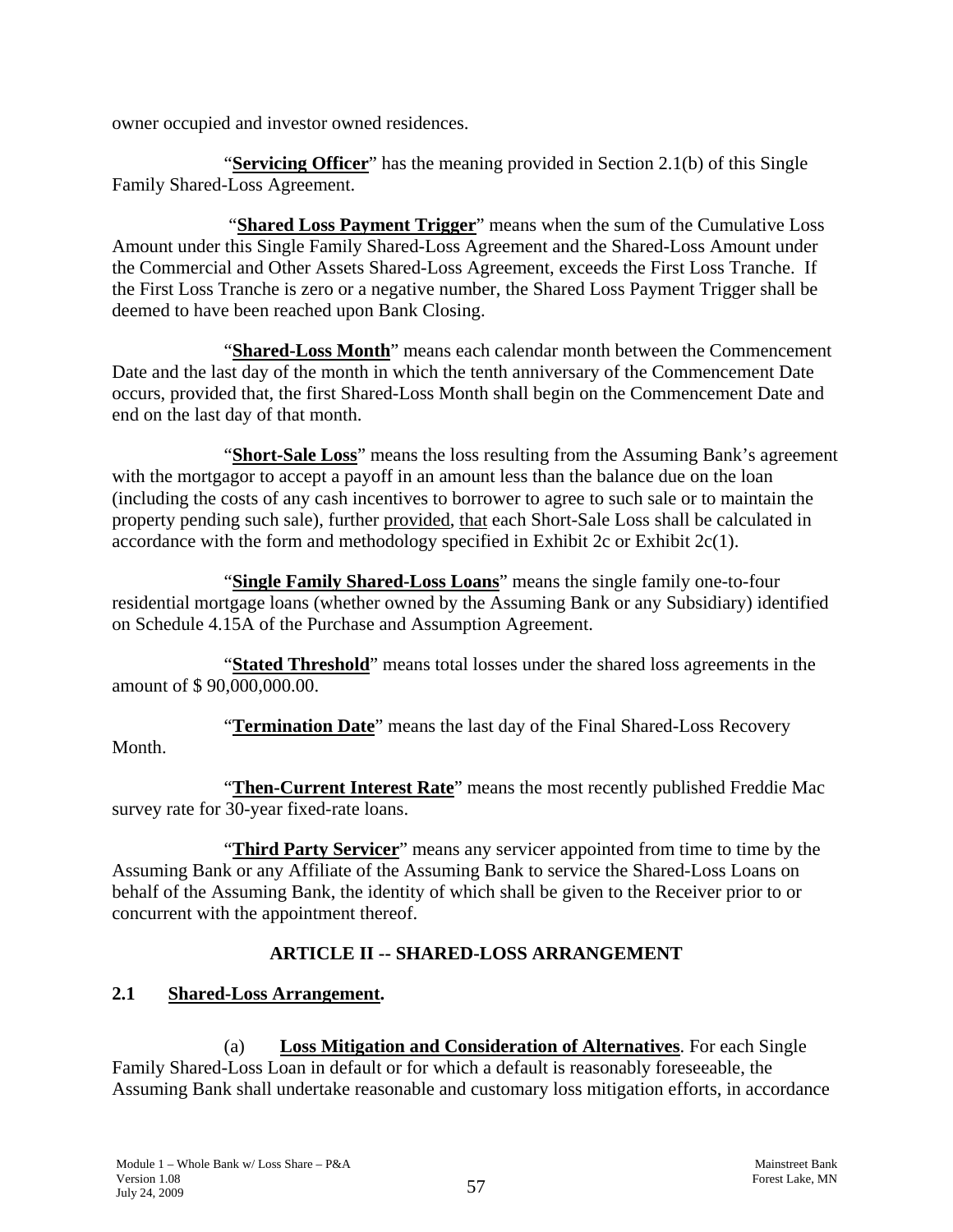with any of the following programs selected by Assuming Bank in its sole discretion, Exhibit 5 (FDIC Mortgage Loan Modification Program), the United States Treasury's Home Affordable Modification Program Guidelines or any other modification program approved by the United States Treasury Department, the Corporation, the Board of Governors of the Federal Reserve System or any other governmental agency (it being understood that the Assuming Bank can select different programs for the various Single Family Shared-Loss Loans) (such program chosen, the "Modification Guidelines"). After selecting the applicable Modification Guideline for any such Single Family Shared-Loss Loan, the Assuming Bank shall document its consideration of foreclosure, loan restructuring under such Modification Guideline chosen, and short-sale (if short-sale is a viable option) alternatives and shall select the alternative the Assuming Bank believes, based on its estimated calculations, will result in the least Loss. Losses on Home Equity Loans shall be shared under the charge-off policies of the Assuming Bank's Examination Criteria as if they were Single Family Shared-Loss Loans with respect to the calculation of the Stated Threshold. Assuming Bank shall retain its calculations of the estimated loss under each alternative, such calculations to be provided to the Receiver upon request. For the avoidance of doubt and notwithstanding anything herein to the contrary, (i) the Assuming Bank is not required to modify or restructure any Single Family Shared-Loss Loan on more than one occasion and (ii) the Assuming Bank is not required to consider any alternatives with respect to any Shared-Loss Loan in the process of foreclosure as of the Bank Closing and shall be entitled to continue such foreclosure measures and recover the Foreclosure Loss as provided herein, and (iii) the Assuming Bank shall have a transition period of up to 90 days after Bank Closing to implement the Modification Guidelines, during which time, the Assuming Bank may submit claims under such guidelines as may be in place at the Failed Bank.

### (b) **Monthly Certificates**.

Not later than fifteen (15) days after the end of each Shared-Loss Month, beginning with the month in which the Commencement Date occurs and ending in the month in which the tenth anniversary of the Commencement Date occurs, the Assuming Bank shall deliver to the Receiver a certificate, signed by an officer of the Assuming Bank involved in, or responsible for, the administration and servicing of the Single Family Shared-Loss Loans whose name appears on a list of servicing officers furnished by the Assuming Bank to the Receiver, (a "Servicing Officer") setting forth in such form and detail as the Receiver may reasonably specify (a "Monthly Certificate"):

 $(i)$  (A) a schedule substantially in the form of Exhibit 1 listing:

(i) each Single Family Shared-Loss Loan for which a Loss Amount (calculated in accordance with the applicable Exhibit) is being claimed, the related Loss Amount for each Single Family Shared-Loss Loan, and the total Monthly Loss Amount for all Single Family Shared-Loss Loans;

(ii) each Single Family Shared-Loss Loan for which a Recovery Amount was received, the Recovery Amount for each Single Family Shared-Loss Loan, and the total Recovery Amount for all Single Family Shared-Loss Loans;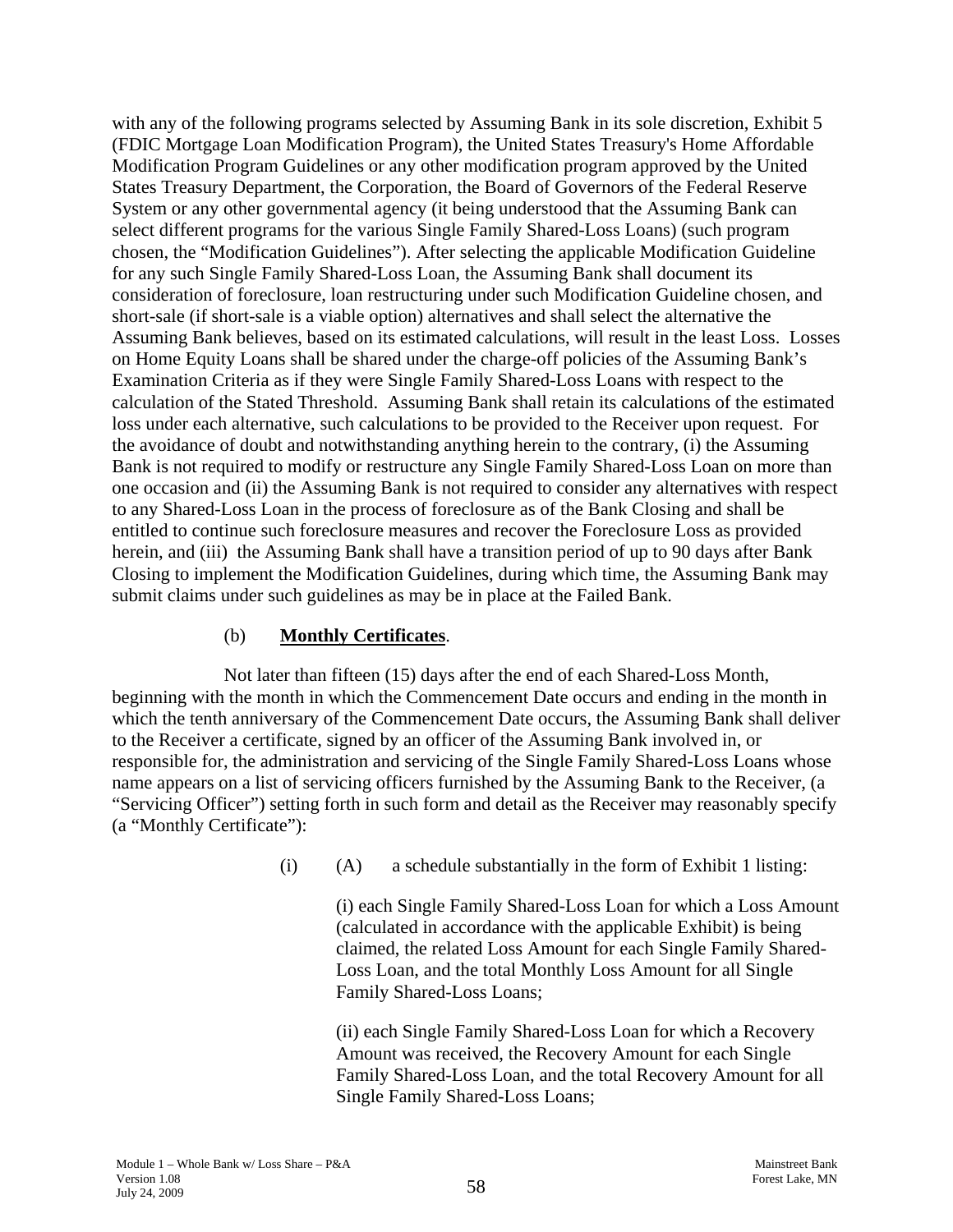(iii) the total Monthly Loss Amount for all Single Family Shared-Loss Loans minus the total monthly Recovery Amount for all Single Family Shared-Loss Loans;

(iv) the Cumulative Shared-Loss Amount as of the beginning and end of the month;

(v) the Monthly Shared Loss Amount;

(vi) the result obtained in (v) times 80%, or times 95% if the Stated Threshold has been reached, which in either case is the amount to be paid under Section 2.1(d) of this Single Family Shared-Loss Agreement by the Receiver to the Assuming Bank if the amount is a positive number, or by the Assuming Bank to the Receiver if the amount is a negative number;

- (ii) (B) for each of the Single Family Shared-Loss Loans for which a Loss is claimed for that Shared-Loss Month, a schedule showing the calculation of the Loss Amount using the form and methodology shown in Exhibit 2a, Exhibit 2b, or Exhibit 2c, as applicable.
- (iii) (C) For each of the Restructured Loans where a gain or loss is realized in a sale under Section 4.1 or 4.2, a schedule showing the calculation using the form and methodology shown in Exhibit 2d.
- (iv) (D) a portfolio performance and summary schedule substantially in the form shown in Exhibit 3.

(c) **Monthly Data Download**. Not later than fifteen (15) days after the end of each month, beginning with the month in which the Commencement Date occurs and ending with the Final Shared-Loss Recovery Month, Assuming Bank shall provide Receiver:

- $(v)$  (i) the servicing file in machine-readable format including but not limited to the following fields for each outstanding Single Family Shared-Loss Loan, as applicable:
	- (A) Loan number
	- (B) FICO score
	- (C) Origination date
	- (D) Original principal amount
	- (E) Maturity date
	- (F) Paid-to date
	- (G) Last payment date
	- (H) Loan status (bankruptcy, in foreclosure, etc.)
	- (I) Delinquency counters
	- (J) Current principal balance
	- (K) Current escrow account balance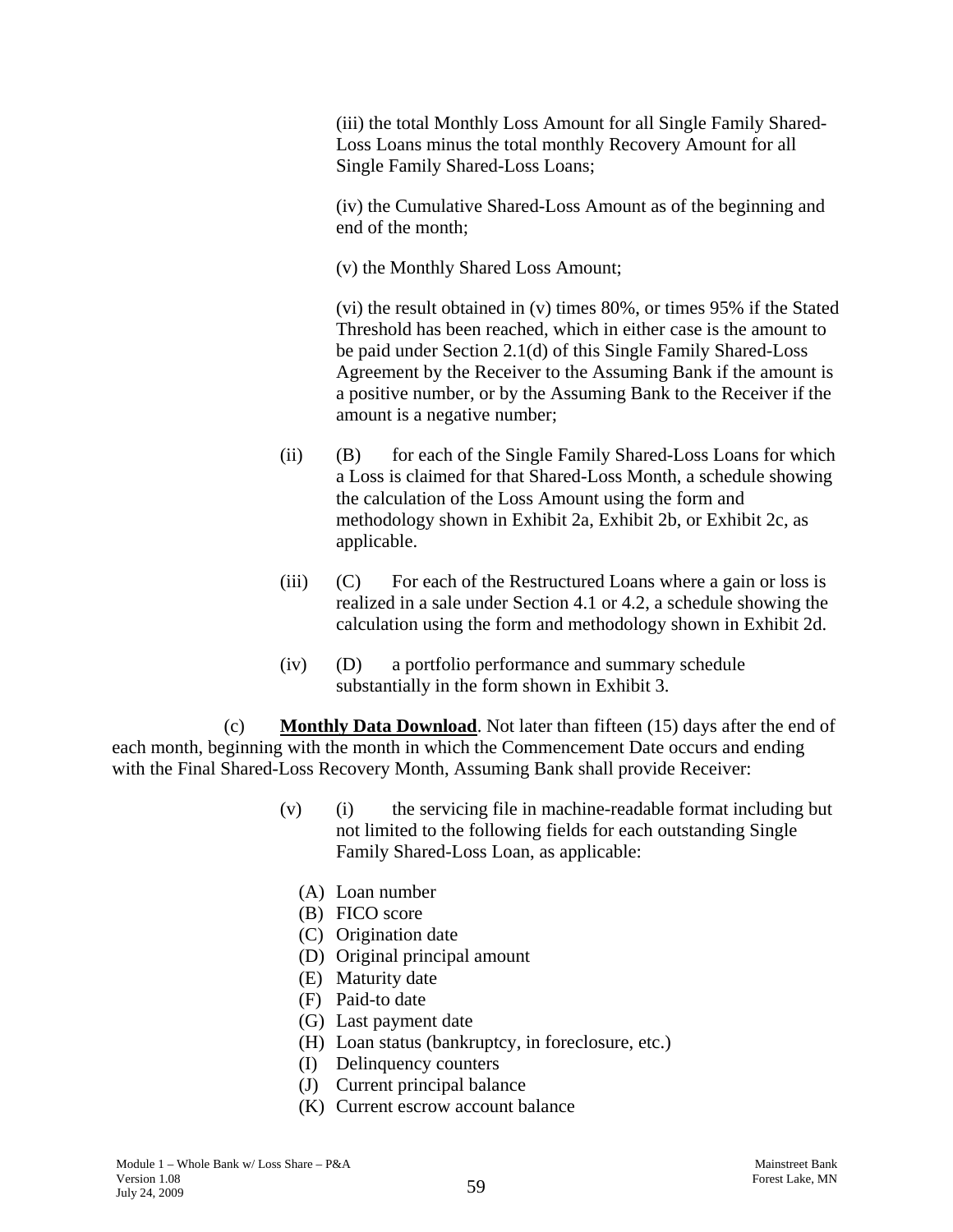- (L) Current Appraisal/BPO value
- (M) Current Appraisal/BPO date
- (N) Interest rate
- (O) Monthly principal and interest payment amount
- (P) Monthly escrow payment for taxes and insurance
- (Q) Interest rate type (fixed or adjustable)
- (R) If adjustable: index, margin, next interest rate reset date
- (S) Payment/Interest rate cap and/or floor
- (T) Underwriting type (Full doc, Alt Doc, No Doc)
- (U) Lien type  $(1<sup>st</sup>, 2<sup>nd</sup>)$
- (V) Amortization type (amortizing or I/O)
- (W) Property address, including city, state, zip code
- (X) A code indicating whether the Mortgaged Property is owner occupied
- (Y) Property type (single-family detached, condominium, duplex, etc.)
- (vi) (ii) An Excel file for ORE held as a result of foreclosure on a Single Family Shared-Loss Loan listing:
	- (A) Foreclosure date
	- (B) Unpaid loan principal balance
	- (C) Appraised value or BPO value, as applicable
	- (D) Projected liquidation date

Notwithstanding the foregoing, the Assuming Bank shall not be required to provide any of the foregoing information to the extent it is unable to do so as a result of the Failed Bank's or Receiver's failure to provide information required to produce the information set forth in this Section 2.1(c); provided, that the Assuming Bank shall, consistent with Customary Servicing Procedures seek to produce any such missing information or improve any inaccurate information previously provided to it.

### (d) **Payments With Respect to Shared-Loss Assets**.

(i) **Losses Under the Stated Threshold**. After the Shared Loss Payment Trigger is reached, not later than fifteen (15) days after the date on which the Receiver receives the Monthly Certificate, the Receiver shall pay to the Assuming Bank, in immediately available funds, an amount equal to eighty percent (80%) of the Monthly Shared-Loss Amount reported on the Monthly Certificate. If the total Monthly Shared-Loss Amount reported on the Monthly Certificate is a negative number, the Assuming Bank shall pay to the Receiver in immediately available funds eighty percent (80%) of that amount.

(ii) **Losses in Excess of the Stated Threshold**. In the event that the sum of the Cumulative Loss Amount under this Single Family Shared-Loss Agreement and the Stated Loss Amount under the Commercial Shared-Loss Agreement meets or exceeds the Stated Threshold, the loss/recovery sharing percentages set forth herein shall change from 80/20 to 95/5 and thereafter the Receiver shall pay to the Assuming Bank, in immediately available funds, an amount equal to ninety-five percent (95%) of the Monthly Shared-Loss Amount reported on the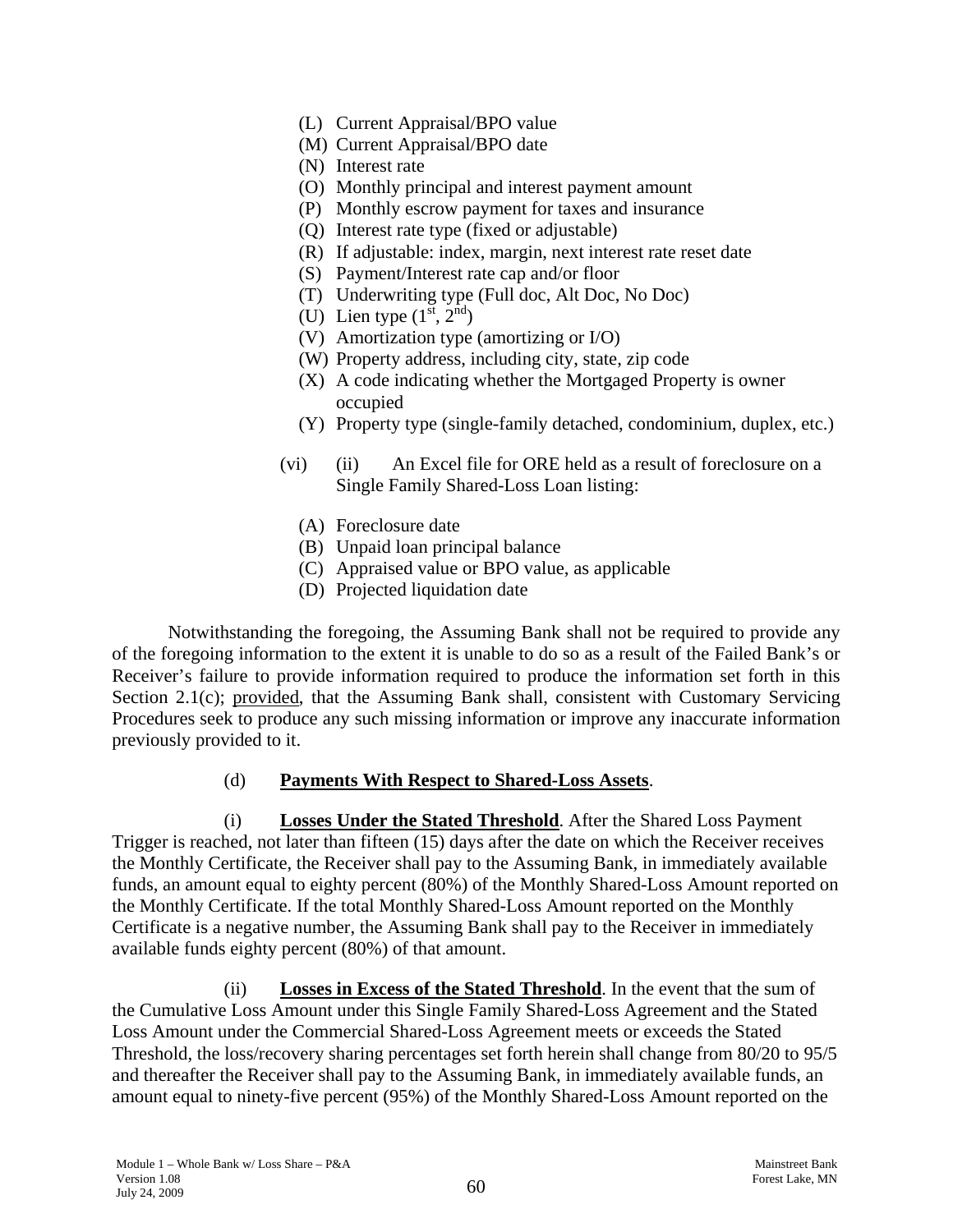Monthly Certificate. If the Monthly Shared-Loss Amount reported on the Monthly Certificate is a negative number, the Assuming Bank shall pay to the Receiver in immediately available funds ninety-five percent (95%) of that amount.

(e) **Limitations on Shared-Loss Payment**. The Receiver shall not be required to make any payments pursuant to Section 2.1(d) with respect to any Foreclosure Loss, Restructuring Loss, Short Sale Loss or Portfolio Loss that the Receiver determines, based upon the criteria set forth in this Single Family Shared-Loss Agreement (including the analysis and documentation requirements of Section 2.1(a)) or Customary Servicing Procedures, should not have been effected by the Assuming Bank; provided, however, (x) the Receiver must provide notice to the Assuming Bank detailing the grounds for not making such payment, (y) the Receiver must provide the Assuming Bank with a reasonable opportunity to cure any such deficiency and (z) (1) to the extent curable, if cured, the Receiver shall make payment with respect to the properly effected Loss, and (2) to the extent not curable, notwithstanding the foregoing, the Receiver shall make a payment as to all Losses (or portion of Losses) that were effected which would have been payable as a Loss if the Assuming Bank had properly effected such Loss. In the event that the Receiver does not make any payment with respect to Losses claimed pursuant to Section 2.1(d), the Receiver and Assuming Bank shall, upon final resolution, make the necessary adjustments to the Monthly Shared-Loss Amount for that Monthly Certificate and the payment pursuant to Section 2.1(d) above shall be adjusted accordingly.

(f) **Payments by Wire-Transfer**. All payments under this Single Family Shared-Loss Agreement shall be made by wire-transfer in accordance with the wire-transfer instructions on Exhibit 4.

# **2.2 Auditor Report; Right to Audit.**

(a) Within ninety (90) days after the end of each fiscal year during which the Receiver makes any payment to the Assuming Bank under this Single Family Shared-Loss Agreement, the Assuming Bank shall deliver to the Corporation and to the Receiver a report signed by its independent public accountants stating that they have reviewed the terms of this Single Family Shared-Loss Agreement and that, in the course of their annual audit of the Assuming Bank's books and records, nothing has come to their attention suggesting that any computations required to be made by the Assuming Bank during such year pursuant to this Article II were not made by the Assuming Bank in accordance herewith. In the event that the Assuming Bank cannot comply with the preceding sentence, it shall promptly submit to the Receiver corrected computations together with a report signed by its independent public accountants stating that, after giving effect to such corrected computations, nothing has come to their attention suggesting that any computations required to be made by the Assuming Bank during such year pursuant to this Article II were not made by the Assuming Bank in accordance herewith. In such event, the Assuming Bank and the Receiver shall make all such accounting adjustments and payments as may be necessary to give effect to each correction reflected in such corrected computations, retroactive to the date on which the corresponding incorrect computation was made. It is the intention of this provision to align the timing of the audit required under this Single-Family Shared-Loss Agreement with the examination audit required pursuant to 12 CFR Section 363.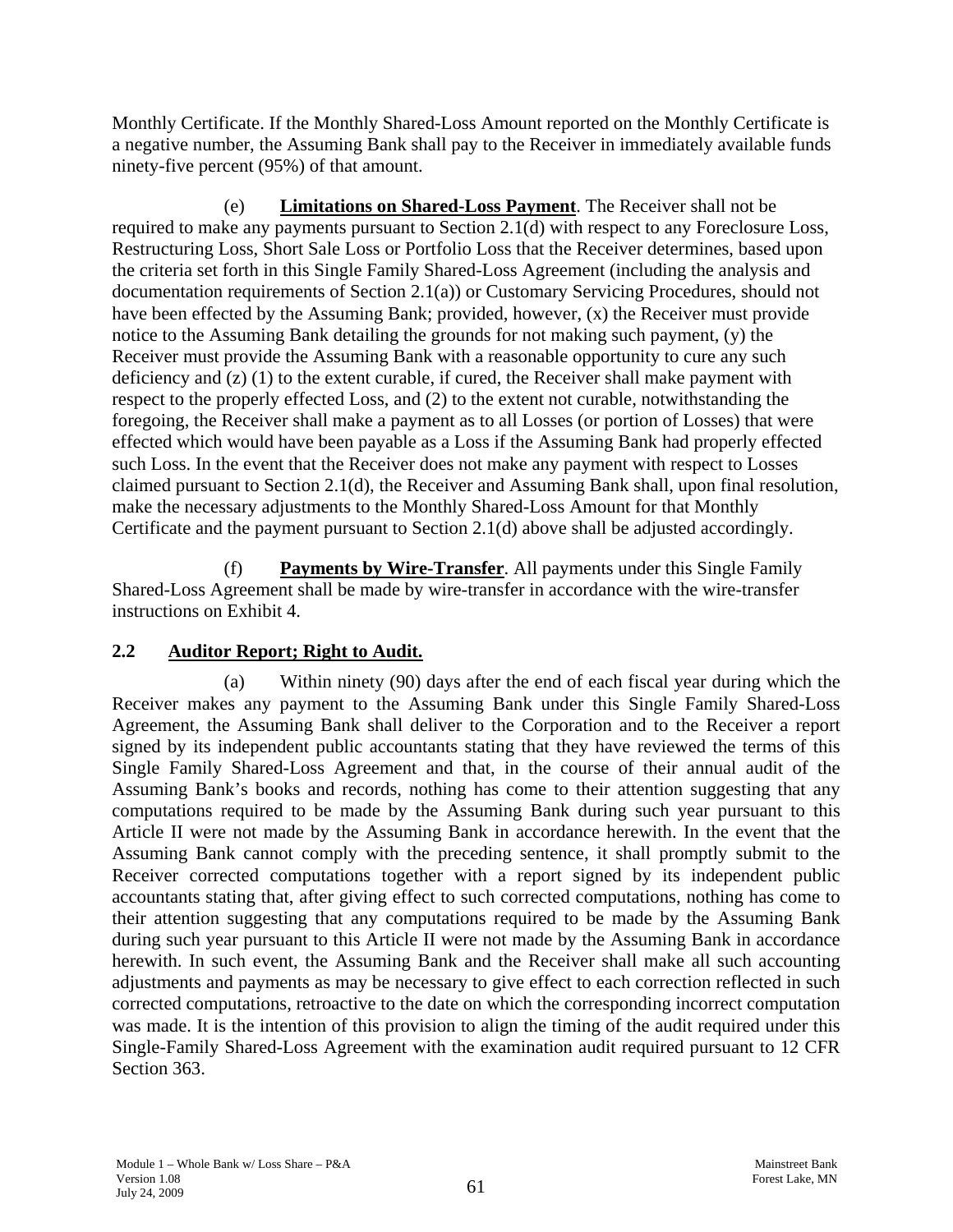(b) The Receiver or the FDIC in its corporate capacity ("Corporation") may perform an audit or audits to determine the Assuming Bank's compliance with the provisions of this Single Family Shared-Loss Agreement, including this Article II, by providing not less than ten (10) Business Days' prior written notice. Assuming Bank shall provide access to pertinent records and proximate working space in Assuming Bank's facilities. The scope and duration of any such audit shall be within the reasonable discretion of the Receiver or the Corporation, but shall in no event be administered in a manner that unreasonably interferes with the operation of the Assuming Bank's business. The Receiver or the Corporation, as the case may be, shall bear the expense of any such audit. In the event that any corrections are necessary as a result of such an audit or audits, the Assuming Bank and the Receiver shall make such accounting adjustments and payments as may be necessary to give retroactive effect to such corrections.

**2.3 Withholdings**. Notwithstanding any other provision in this Article II, the Receiver, upon the direction of the Director (or designee) of the Federal Deposit Insurance Corporation's Division of Resolutions and Receiverships, may withhold payment for any amounts included in a Monthly Certificate delivered pursuant to Section 2.1, if in its good faith and reasonable judgment there is a reasonable basis under the requirements of this Single Family Shared-Loss Agreement for denying the eligibility of an item for which reimbursement or payment is sought under such Section. In such event, the Receiver shall provide a written notice to the Assuming Bank detailing the grounds for withholding such payment. At such time as the Assuming Bank demonstrates to the satisfaction of the Receiver, in its reasonable judgment, that the grounds for such withholding of payment, or portion of payment, no longer exist or have been cured, then the Receiver shall pay the Assuming Bank the amount withheld which the Receiver determines is eligible for payment, within fifteen (15) Business Days.

**2.4 Books and Records**. The Assuming Bank shall at all times during the term of this Single Family Shared-Loss Agreement keep books and records sufficient to ensure and document compliance with the terms of this Single Family Shared-Loss Agreement, including but not limited to (a) documentation of alternatives considered with respect to defaulted loans or loans for which default is reasonably foreseeable, (b) documentation showing the calculation of loss for claims submitted to the Receiver, (c) retention of documents that support each line item on the loss claim forms, and (d) documentation with respect to the Recovery Amount on loans for which the Receiver has made a loss-share payment

**2.5 Information**. The Assuming Bank shall promptly provide to the Receiver such other information, including but not limited to, financial statements, computations, and bank policies and procedures, relating to the performance of the provisions of this Single Family Shared-Loss Agreement, as the Receiver may reasonably request from time to time.

**2.6** Tax Ruling. The Assuming Bank shall not at any time, without the Receiver's prior written consent, seek a private letter ruling or other determination from the Internal Revenue Service or otherwise seek to qualify for any special tax treatment or benefits associated with any payments made by the Receiver pursuant to this Single Family Shared-Loss Agreement.

**2.7 Sale of Single Family Shared-Loss Loans**. The Receiver shall be relieved of its obligations with respect to a Single Family Shared-Loss Loan upon payment of a Foreclosure Loss amount or a Short Sale Loss amount with respect to such Single Family Shared-Loss Loan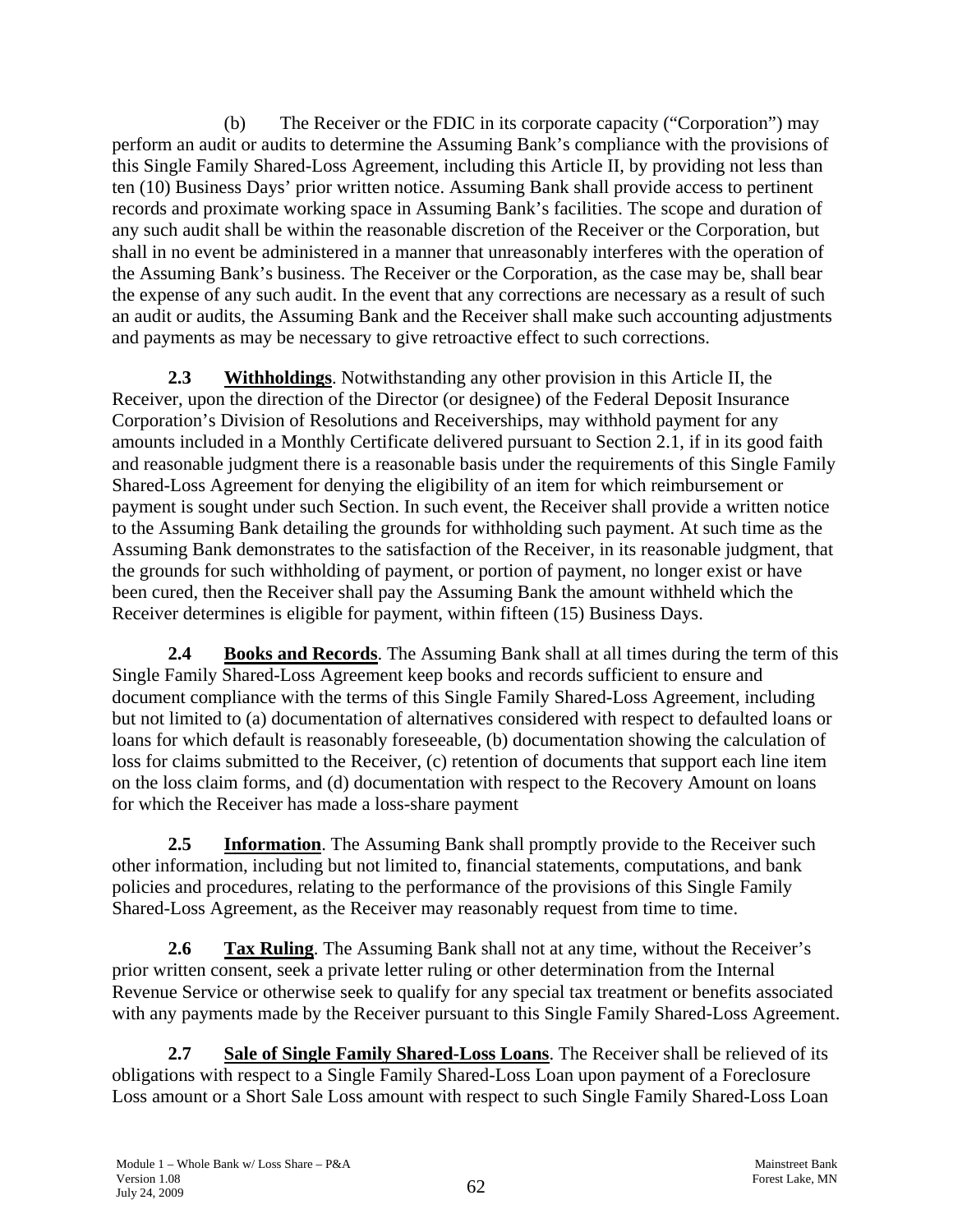or upon the sale of a Single Family Shared-Loss Loan by Assuming Bank to a person or entity that is not an Affiliate; provided, however, that if the Receiver consents to the sale of any such Single Family Shared-Loss Loan, any loss on such sale shall be a Portfolio Loss. The Assuming Bank shall provide the Receiver with timely notice of any such sale. Notwithstanding the foregoing, a sale of the Single Family Shared-Loss Loan, for purposes of this Section 2.7, shall not be deemed to have occurred as the result of (i) any change in the ownership or control of Assuming Bank or the transfer of any or all of the Single Family Shared-Loss Loan(s) to any Affiliate of Assuming Bank, (ii) a merger by Assuming Bank with or into any other entity, or (iii) a sale by Assuming Bank of all or substantially all of its assets.

## **ARTICLE III - RULES REGARDING THE ADMINISTRATION OF SINGLE FAMILY SHARED-LOSS LOANS**

**3.1 Agreement with Respect to Administration**. The Assuming Bank shall (and shall cause any of its Affiliates to which the Assuming Bank transfers any Single Family Shared-Loss Loans to) manage, administer, and collect the Single Family Shared-Loss Loans while owned by the Assuming Bank or any Affiliate thereof during the term of this Single Family Shared-Loss Agreement in accordance with the rules set forth in this Article III. The Assuming Bank shall be responsible to the Receiver in the performance of its duties hereunder and shall provide to the Receiver such reports as the Receiver reasonably deems advisable, including but not limited to the reports required by Sections 2.1, 2.2 and 3.3 hereof, and shall permit the Receiver to monitor the Assuming Bank's performance of its duties hereunder.

**3.2** Duties of the Assuming Bank. (a) In performance of its duties under this Article III, the Assuming Bank shall:

(i) manage and administer each Single Family Shared-Loss Loan in accordance with Assuming Bank's usual and prudent business and banking practices and Customary Servicing Procedures;

(ii) exercise its best business judgment in managing, administering and collecting amounts owed on the Single Family Shared-Loss Loans;

(iii) use commercially reasonable efforts to maximize Recoveries with respect to Losses on Single Family Shared-Loss Loans without regard to the effect of maximizing collections on assets held by the Assuming Bank or any of its Affiliates that are not Single Family Shared-Loss Loans;

(iv) retain sufficient staff (in Assuming Bank's discretion) to perform its duties hereunder; and

(v) other than as provided in Section 2.1(a), comply with the terms of the Modification Guidelines for any Single Family Shared-Loss Loans meeting the requirements set forth therein. For the avoidance of doubt, the Assuming Bank may propose exceptions to Exhibit 5 (the FDIC Loan Modification Program) for a group of Loans with similar characteristics, with the objectives of (1) minimizing the loss to the Assuming Bank and the FDIC and (2) maximizing the opportunity for qualified homeowners to remain in their homes with affordable mortgage payments.

(b) Any transaction with or between any Affiliate of the Assuming Bank with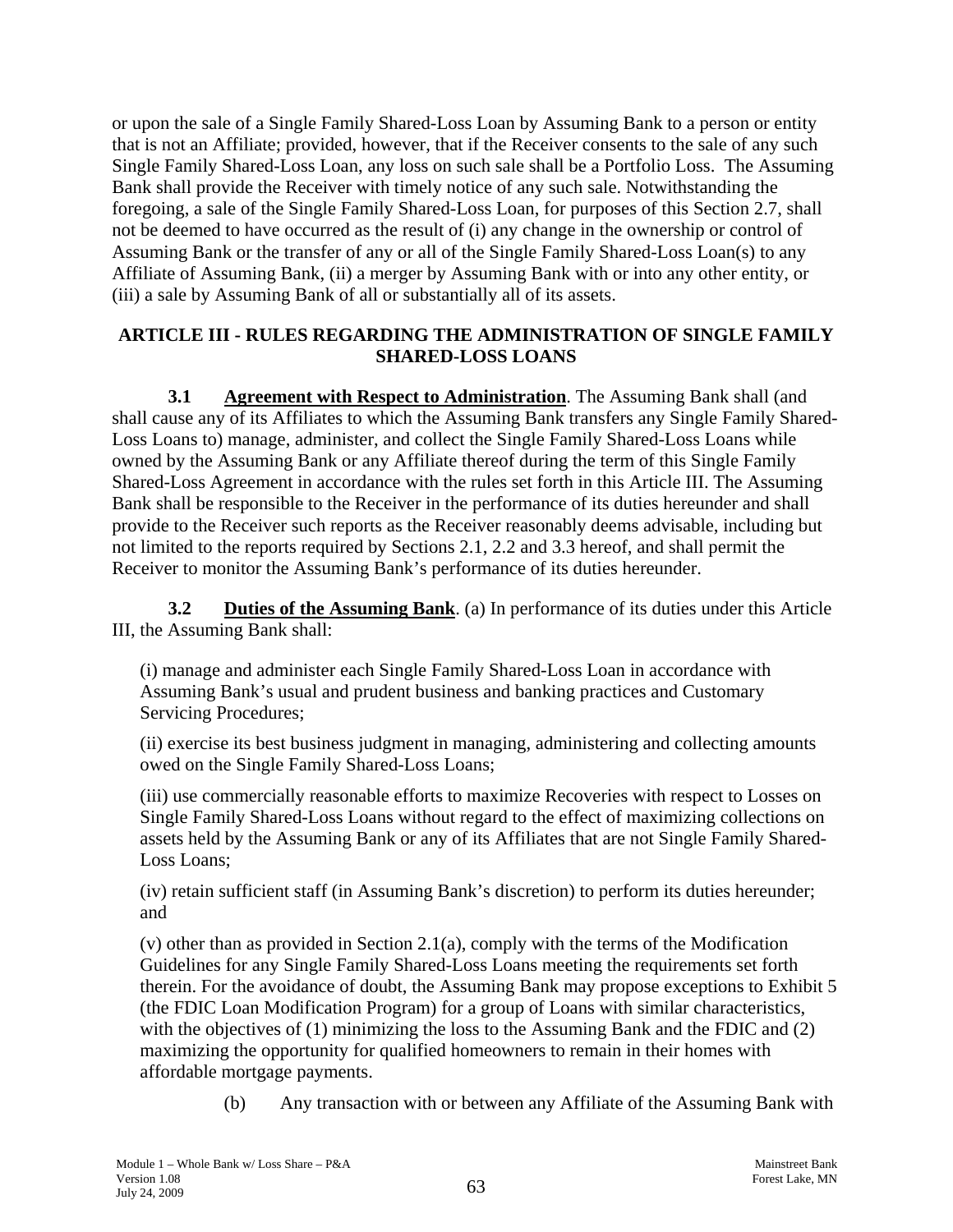respect to any Single Family Shared-Loss Loan including, without limitation, the execution of any contract pursuant to which any Affiliate of the Assuming Bank will manage, administer or collect any of the Single Family Shared-Loss Loans will be provided to FDIC for informational purposes and if such transaction is not entered into on an arm's length basis on commercially reasonable terms such transaction shall be subject to the prior written approval of the Receiver.

**3.3 Shared-Loss Asset Records and Reports**. The Assuming Bank shall establish and maintain such records as may be appropriate to account for the Single Family Shared-Loss Loans in such form and detail as the Receiver may reasonably require, and to enable the Assuming Bank to prepare and deliver to the Receiver such reports as the Receiver may from time to time request regarding the Single Family Shared-Loss Loans and the Monthly Certificates required by Section 2.1 of this Single Family Shared-Loss Agreement.

# **3.4 Related Loans**.

(a) Assuming Bank shall use its best efforts to determine which loans are "Related Loans", as hereinafter defined. The Assuming Bank shall not manage, administer or collect any "Related Loan" in any manner that would have the effect of increasing the amount of any collections with respect to the Related Loan to the detriment of the Single Family Shared-Loss Loan to which such loan is related. A "Related Loan" means any loan or extension of credit held by the Assuming Bank at any time on or prior to the end of the Final Shared-Loss Month that is made to an Obligor of a Single Family Shared-Loss Loan.

(b) The Assuming Bank shall prepare and deliver to the Receiver with the Monthly Certificates for the calendar months ending June 30 and December 31, a schedule of all Related Loans on the Accounting Records of the Assuming Bank as of the end of each such semi-annual period.

**3.5 Legal Action; Utilization of Special Receivership Powers**. The Assuming Bank shall notify the Receiver in writing (such notice to be given in accordance with Article V below and to include all relevant details) prior to utilizing in any legal action any special legal power or right which the Assuming Bank derives as a result of having acquired an asset from the Receiver, and the Assuming Bank shall not utilize any such power unless the Receiver shall have consented in writing to the proposed usage. The Receiver shall have the right to direct such proposed usage by the Assuming Bank and the Assuming Bank shall comply in all respects with such direction. Upon request of the Receiver, the Assuming Bank will advise the Receiver as to the status of any such legal action. The Assuming Bank shall immediately notify the Receiver of any judgment in litigation involving any of the aforesaid special powers or rights.

**3.6 Third Party Servicer**. The Assuming Bank may perform any of its obligations and/or exercise any of its rights under this Single Family Shared-Loss Agreement through or by one or more Third Party Servicers, who may take actions and make expenditures as if any such Third Party Servicer was the Assuming Bank hereunder (and, for the avoidance of doubt, such expenses incurred by any such Third Party Servicer on behalf of the Assuming Bank shall be included in calculating Losses to the extent such expenses would be included in such calculation if the expenses were incurred by Assuming Bank); provided, however, that the use thereof by the Assuming Bank shall not release the Assuming Bank of any obligation or liability hereunder.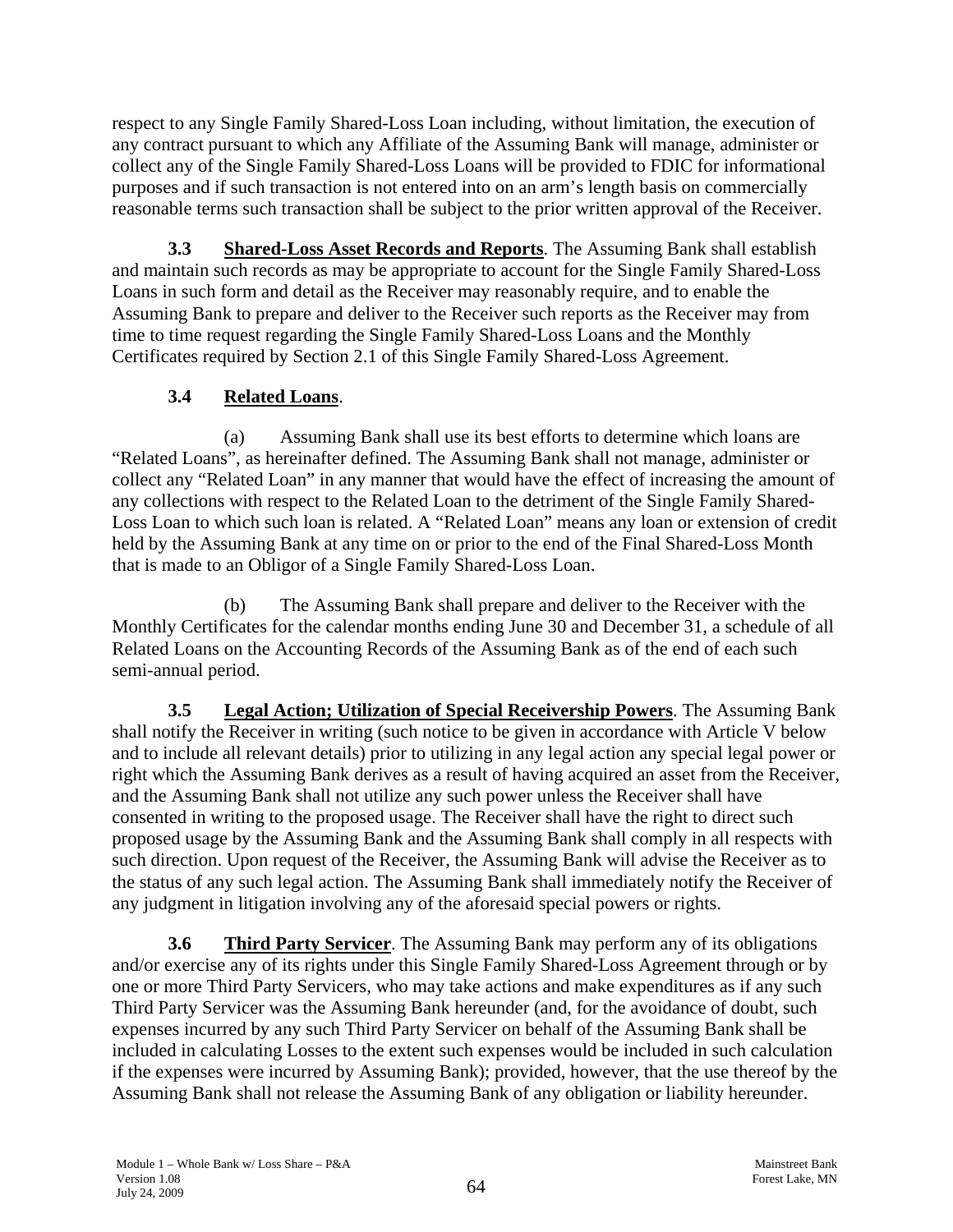# **ARTICLE IV – PORTFOLIO SALE**

# **4.1 Assuming Bank Portfolio Sales of Remaining Single Family Shared-Loss**

**Loans**. The Assuming Bank shall have the right with the concurrence of the Receiver to liquidate for cash consideration, from time to time in one or more transactions, all or a portion of Single Family Shared-Loss Loans held by the Assuming Bank at any time prior to the Termination Date ("Portfolio Sales"). If the Assuming Bank exercises its option under this Section 4.1, it must give thirty (30) days notice in writing to the Receiver setting forth the details and schedule for the Portfolio Sale which shall be conducted by means of sealed bid sales to third parties, not including any of the Assuming Bank's affiliates, contractors, or any affiliates of the Assuming Bank's contractors. Sales of Restructured Loans shall be sold in a separate pool from Single Family Shared-Loss Loans not restructured. The Receiver's review of the Assuming Bank's proposed Portfolio Sale will be considered in a timely fashion and approval will not be unreasonably withheld, delayed or conditioned.

### **4.2 Assuming Bank's Liquidation of Remaining Single Family Shared-Loss**

**Loans**. In the event that the Assuming Bank does not conduct a Portfolio Sale pursuant to Section 4.1, the Receiver shall have the right, exercisable in its sole and absolute discretion, to require the Assuming Bank to liquidate for cash consideration, any Single Family Shared-Loss Loans held by the Assuming Bank at any time after the date that is six months prior to the Termination Date. If the Receiver exercises its option under this Section 4.2, it must give notice in writing to the Assuming Bank, setting forth the time period within which the Assuming Bank shall be required to liquidate the Single Family Shared-Loss Loans. The Assuming Bank will comply with the Receiver's notice and must liquidate the Single Family Shared-Loss Loans as soon as reasonably practicable by means of sealed bid sales to third parties, not including any of the Assuming Bank's affiliates, contractors, or any affiliates of the Assuming Bank's contractors. The selection of any financial advisor or other third party broker or sales agent retained for the liquidation of the remaining Single Family Shared-Loss Loans pursuant to this Section shall be subject to the prior approval of the Receiver, such approval not to be unreasonably withheld, delayed or conditioned.

**4.3 Calculation of Sale Gain or Loss**. For Single Family Shared-Loss Loans that are not Restructured Loans gain or loss on the sales under Section 4.1 or Section 4.2 will be calculated as the sale price received by the Assuming Bank less the unpaid principal balance of the remaining Single Family Shared-Loss Loans. For any Restructured Loan included in the sale gain or loss on sale will be calculated as (a) the sale price received by the Assuming Bank less (b) the net present value of estimated cash flows on the Restructured Loan that was used in the calculation of the related Restructuring Loss plus (c) Loan principal payments collected by the Assuming Bank from the date the Loan was restructured to the date of sale. (See Exhibit 2d for example calculation).

### **ARTICLE V -- LOSS-SHARING NOTICES GIVEN TO RECEIVER AND PURCHASER**

All notices, demands and other communications hereunder shall be in writing and shall be delivered by hand, or overnight courier, receipt requested, addressed to the parties as follows: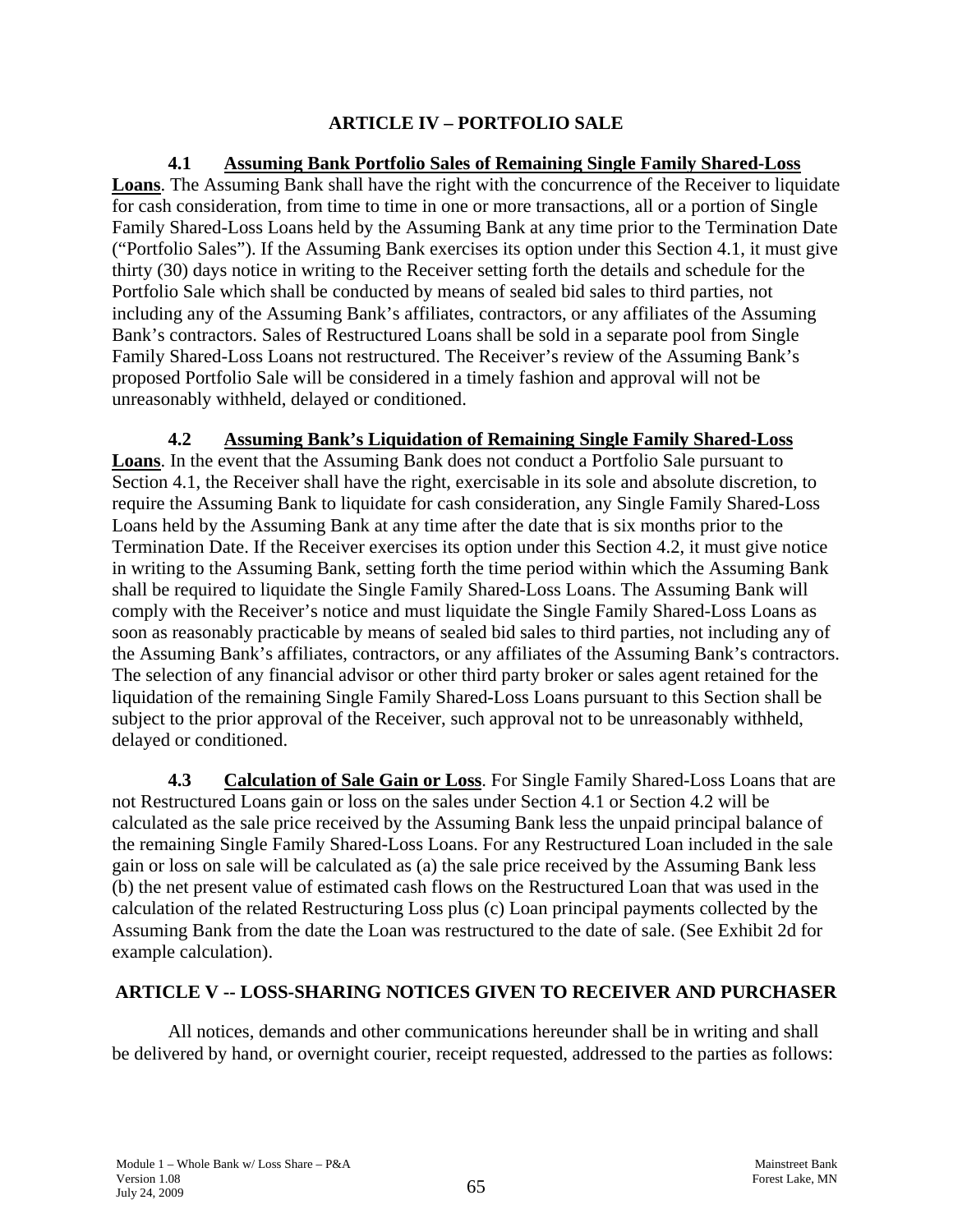| If to Receiver, to: | Federal Deposit Insurance Corporation as Receiver<br>for Mainstreet Bank |  |  |
|---------------------|--------------------------------------------------------------------------|--|--|
|                     | Division of Resolutions and Receiverships                                |  |  |
|                     | 550 17th Street, N.W.                                                    |  |  |
|                     | Washington, D.C. 20429                                                   |  |  |
|                     | Attention: Ralph Malami, Manager, Capital Markets                        |  |  |
| with a copy to:     | <b>Federal Deposit Insurance Corporation</b>                             |  |  |
|                     | as Receiver for Mainstreet Bank                                          |  |  |
|                     | Room E7056                                                               |  |  |
|                     | 3501 Fairfax Drive, Arlington, VA 2226                                   |  |  |
|                     | Attn: Special Issues Unit                                                |  |  |

With respect to a notice under Section 3.5 of this Single Family Shared-Loss Agreement, copies of such notice shall be sent to:

> Federal Deposit Insurance Corporation Legal Division 1601 Bryan St. Dallas, Texas 75201 Attention: Regional Counsel

If to Central Bank: Attn: Kurt R. Weise Chairman 945 Winnetka Ave. N. Ste.145, Golden Valley, MN 55427

Such Persons and addresses may be changed from time to time by notice given pursuant to the provisions of this Article V. Any notice, demand or other communication delivered pursuant to the provisions of this Article V shall be deemed to have been given on the date actually received.

# **ARTICLE VI -- MISCELLANEOUS**

**6.1. Expenses**. Except as otherwise expressly provided herein, all costs and expenses incurred by or on behalf of a party hereto in connection with this Single Family Shared-Loss Agreement shall be borne by such party whether or not the transactions contemplated herein shall be consummated.

**6.2 Successors and Assigns; Specific Performance.** All terms and provisions of this Single Family Shared-Loss Agreement shall be binding upon and shall inure to the benefit of the parties hereto only; provided, however, that, Receiver may assign or otherwise transfer this Single Family Shared-Loss Agreement (in whole or in part) to the Federal Deposit Insurance Corporation in its corporate capacity without the consent of Assuming Bank. Notwithstanding anything to the contrary contained in this Single Family Shared-Loss Agreement, except as is expressly permitted in this Section 6.2, Assuming Bank may not assign or otherwise transfer this Single Family Shared-Loss Agreement (in whole or in part) without the prior written consent of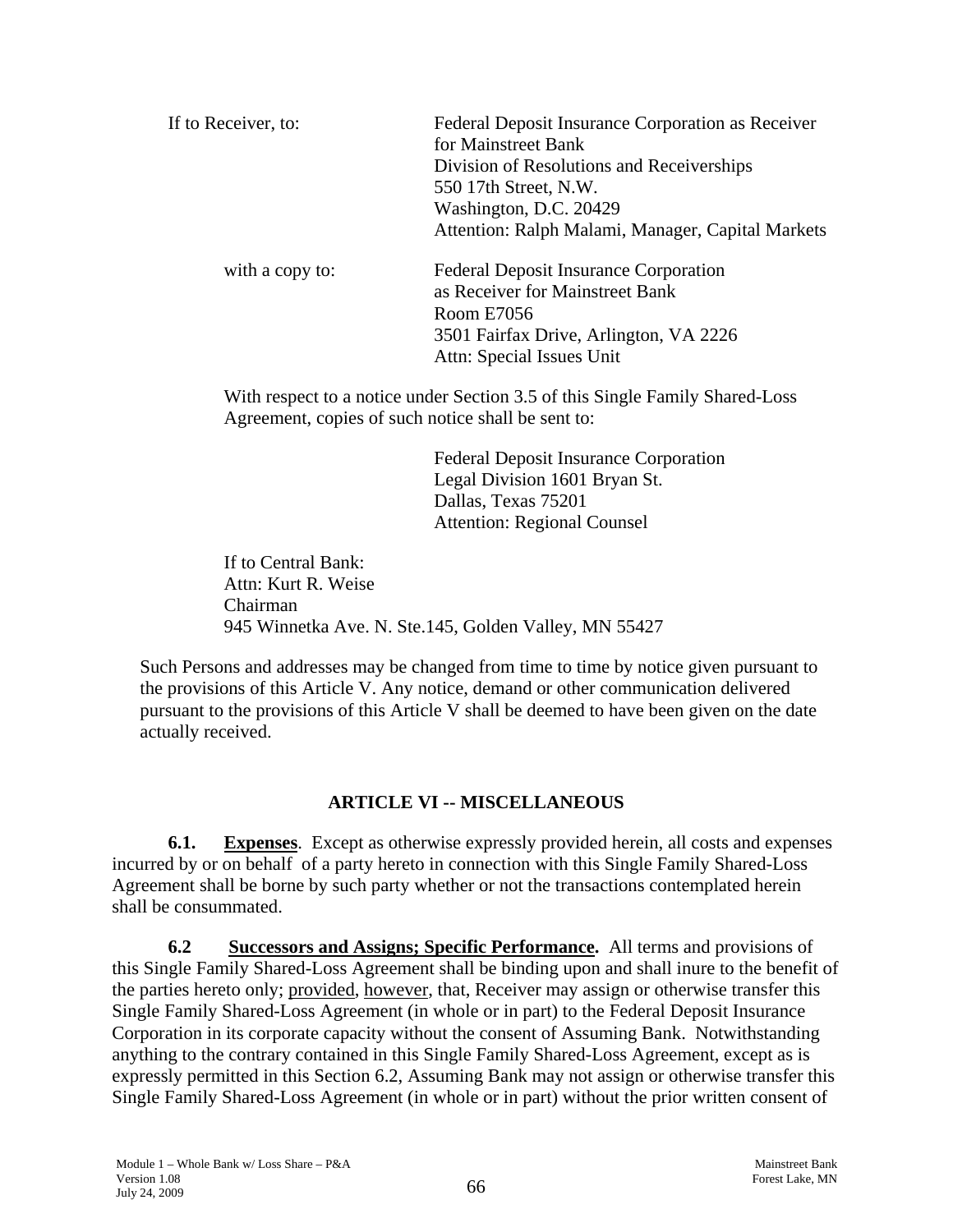the Receiver, which consent may be granted or withheld by the Receiver in its sole discretion, and any attempted assignment or transfer in violation of this provision shall be void *ab initio.*  For the avoidance of doubt, a merger or consolidation of the Assuming Bank with and into another financial institution, the sale of all or substantially all of the assets of the Assuming Bank to another financial institution constitutes the transfer of this Single Family Shared-Loss Agreement which requires the consent of the Receiver; and for a period of thirty-six (36) months after Bank Closing, a merger or consolidation shall also include the sale by any individual shareholder, or shareholders acting in concert, of more than 9% of the outstanding shares of the Assuming Bank, or of its holding company, or of any subsidiary holding Shared-Loss Assets, or the sale of shares by the Assuming Bank or its holding company or any subsidiary holding Shared-Loss Assets, in a public or private offering, that increases the number of shares outstanding by more than 9%, constitutes the transfer of this Single Family Shared-Loss Agreement which requires the consent of the Receiver. However, no Loss shall be recognized as a result of any accounting adjustments that are made due to any such merger, consolidation or sale consented to by the FDIC. The FDIC's consent shall not be required if the aggregate outstanding principal balance of Shared-Loss Assets is less than twenty percent (20%) of the initial aggregate balance of Shared-Loss Assets.

**6.3 Governing Law**. This Single Family Shared-Loss Agreement shall be construed in accordance with federal law, or, if there is no applicable federal law, the laws of the State of New York, without regard to any rule of conflict of law that would result in the application of the substantive law of any jurisdiction other than the State of New York.

**6.4 WAIVER OF JURY TRIAL**. EACH PARTY HERETO HEREBY IRREVOCABLY AND UNCONDITIONALLY WAIVES ALL RIGHT TO TRIAL BY JURY IN OR TO HAVE A JURY PARTICIPATE IN RESOLVING ANY DISPUTE, ACTION, PROCEEDING OR COUNTERCLAIM, WHETHER SOUNDING IN CONTRACT, TORT OR OTHERWISE, ARISING OUT OF OR RELATING TO OR IN CONNECTION WITH THIS SINGLE FAMILY SHARED-LOSS AGREEMENT OR ANY OF THE TRANSACTIONS CONTEMPLATED HEREBY.

**6.5 Captions**. All captions and headings contained in this Single Family Shared-Loss Agreement are for convenience of reference only and do not form a part of, and shall not affect the meaning or interpretation of, this Single Family Shared-Loss Agreement.

**6.6 Entire Agreement; Amendments**. This Single Family Shared-Loss Agreement, along with the Commercial Shared-Loss Agreement and the Purchase and Assumption Agreement, including the Exhibits and any other documents delivered pursuant hereto or thereto, embody the entire agreement of the parties with respect to the subject matter hereof, and supersede all prior representations, warranties, offers, acceptances, agreements and understandings, written or oral, relating to the subject matter herein. This Single Family Shared-Loss Agreement may be amended or modified or any provision thereof waived only by a written instrument signed by both parties or their respective duly authorized agents.

**6.7 Severability**. Whenever possible, each provision of this Single Family Shared-Loss Agreement shall be interpreted in such manner as to be effective and valid under applicable law, but if any provision of this Single Family Shared-Loss Agreement is held to be prohibited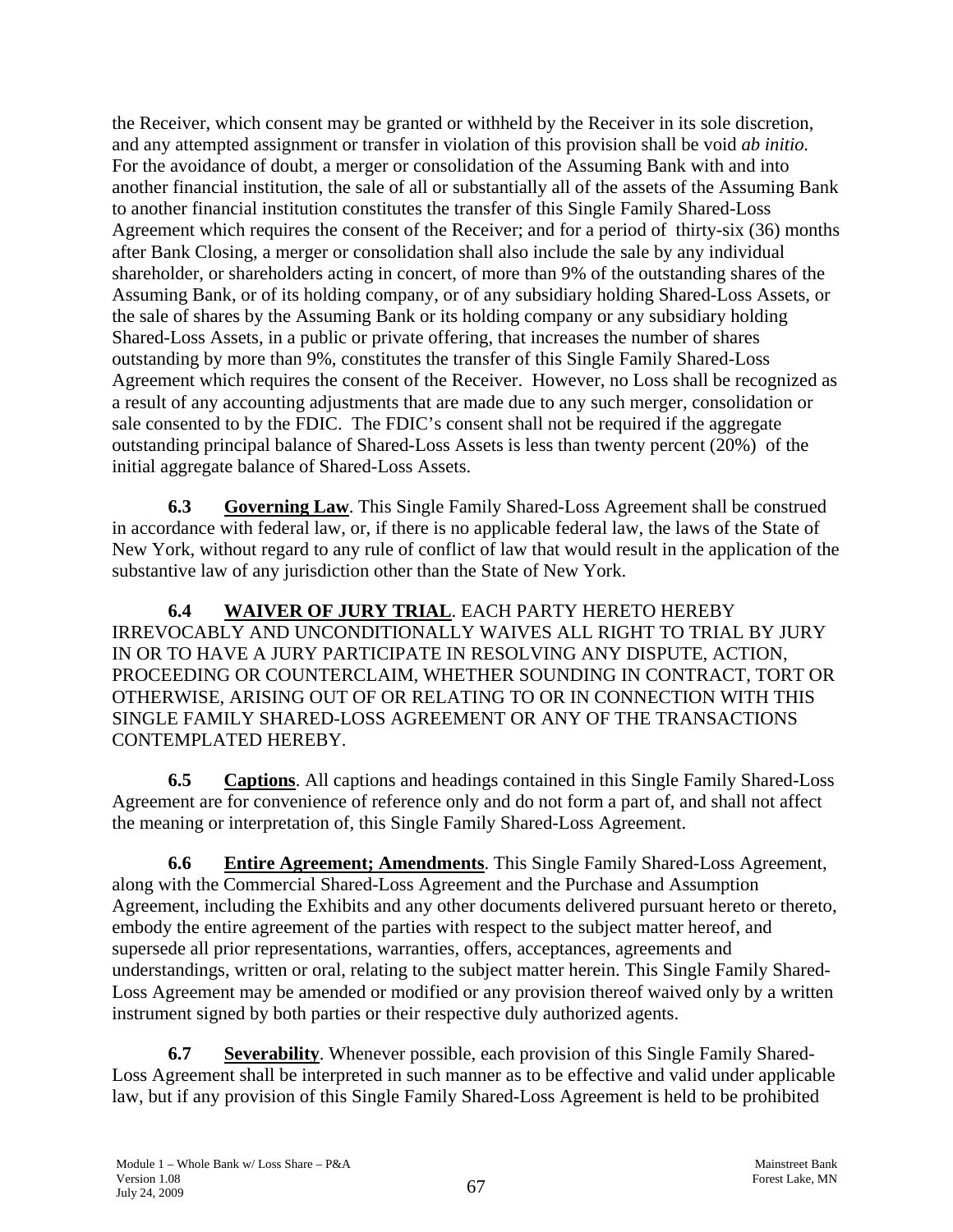by or invalid, illegal or unenforceable under applicable law, such provision shall be construed and enforced as if it had been more narrowly drawn so as not to be prohibited, invalid, illegal or unenforceable, and the validity, legality and enforceability of the remainder of such provision and the remaining provisions of this Single Family Shared-Loss Agreement shall not in any way be affected or impaired thereby.

**6.8 No Third Party Beneficiary**. This Single Family Shared-Loss Agreement and the Exhibits hereto are for the sole and exclusive benefit of the parties hereto and their respective permitted successors and permitted assigns and there shall be no other third party beneficiaries, and nothing in this Single Family Shared-Loss Agreement or the Exhibits shall be construed to grant to any other Person any right, remedy or Claim under or in respect of this Single Family Shared-Loss Agreement or any provision hereof.

**6.9 Counterparts**. This Single Family Shared-Loss Agreement may be executed separately by Receiver and Assuming Bank in any number of counterparts, each of which when executed and delivered shall be an original, but such counterparts shall together constitute one and the same instrument.

**6.10** Consent. Except as otherwise provided herein, when the consent of a party is required herein, such consent shall not be unreasonably withheld or delayed.

**6.11 Rights Cumulative**. Except as otherwise expressly provided herein, the rights of each of the parties under this Single Family Shared-Loss Agreement are cumulative, may be exercised as often as any party considers appropriate and are in addition to each such party's rights under the Purchase and Sale Agreement and any of the related agreements or under law. Except as otherwise expressly provided herein, any failure to exercise or any delay in exercising any of such rights, or any partial or defective exercise of such rights, shall not operate as a waiver or variation of that or any other such right.

### **ARTICLE VII DISPUTE RESOLUTION**

# **7.1 Dispute Resolution Procedures.**

(a) In the event a dispute arises about the interpretation, application, calculation of Loss, or calculation of payments or otherwise with respect to this Single Family Shared-Loss Agreement ("SF Shared-Loss Dispute Item"), then the Receiver and the Assuming Bank shall make every attempt in good faith to resolve such items within sixty (60) days following the receipt of a written description of the SF Shared-Loss Dispute Item, with notification of the possibility of taking the matter to arbitration (the date on which such 60-day period expires, or any extension of such period as the parties hereto may mutually agree to in writing, herein called the "Resolution Deadline Date"). If the Receiver and the Assuming Bank resolve all such items to their mutual satisfaction by the Resolution Deadline Date, then within thirty (30) days following such resolution, any payment arising out such resolution shall be made arising from the settlement of the SF Shared-Loss Dispute.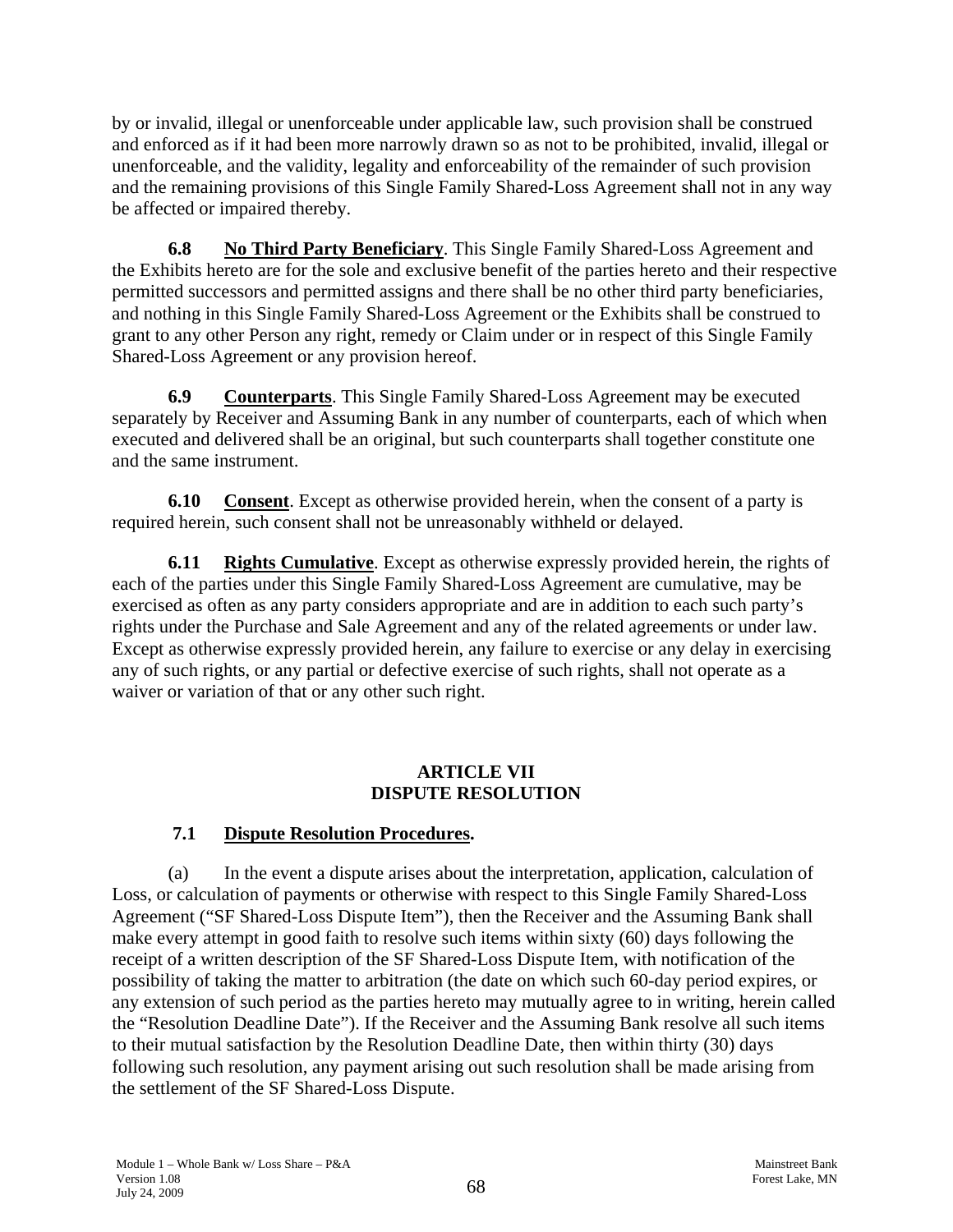(b) If the Receiver and the Assuming Bank fail to resolve any outstanding SF Shared-Loss Dispute Items by the Resolution Deadline Date, then either party may notify the other of its intent to submit the SF Shared-Loss Dispute Item to arbitration pursuant to the provisions of this Article VII. Failure of either party to notify the other of its intent to submit any unresolved SF Shared-Loss Dispute Item to arbitration within thirty (30) days following the Resolution Deadline Date (the date on which such thirty (30) day period expires is herein called the "Arbitration Deadline Date") shall be deemed an acceptance of such SF Shared-Loss Dispute not submitted to arbitration, as well as a waiver of the submitting party's right to dispute such nonsubmitted SF Shared-Loss Dispute Item but not a waiver of any similar claim which may arise in the future.

(c) If a SF Shared-Loss Dispute Item is submitted to arbitration, it shall be governed by the rules of the American Arbitration Association (the "AAA"), except as otherwise provided herein. Either party may submit a matter for arbitration by delivering a notice, prior to the Arbitration Deadline Date, to the other party in writing setting forth:

> (i) A brief description of each SF Shared-Loss Dispute Item submitted for arbitration;

(ii) A statement of the moving party's position with respect to each SF Shared-Loss Dispute Item submitted for arbitration;

(iii) The value sought by the moving party, or other relief requested regarding each SF Shared-Loss Dispute Item submitted for arbitration, to the extent reasonably calculable; and

(iv) The name and address of the arbiter selected by the moving party (the "Moving Arbiter"), who shall be a neutral, as determined by the AAA.

Failure to adequately include any information above shall not be deemed to be a waiver of the parties right to arbitrate so long as after notification of such failure the moving party cures such failure as promptly as reasonably practicable.

(d) The non-moving party shall, within thirty (30) days following receipt of a notice of arbitration pursuant to this Section 7.1, deliver a notice to the moving party setting forth:

> (i) The name and address of the arbiter selected by the non-moving party (the "Respondent Arbiter"), who shall be a neutral, as determined by the AAA;

> (ii) A statement of the position of the respondent with respect to each Dispute Item; and

> (iii) The ultimate resolution sought by the respondent or other relief, if any, the respondent deems is due the moving party with respect to each SF Shared-Loss Dispute Item.

Failure to adequately include any information above shall not be deemed to be a waiver of the non-moving party's right to defend such arbitration so long as after notification of such failure the non-moving party cures such failure as promptly as reasonably practicable

The Moving Arbiter and Respondent Arbiter shall select a third arbiter from a list furnished by the AAA. In accordance with the rules of the AAA, the three (3) arbiters shall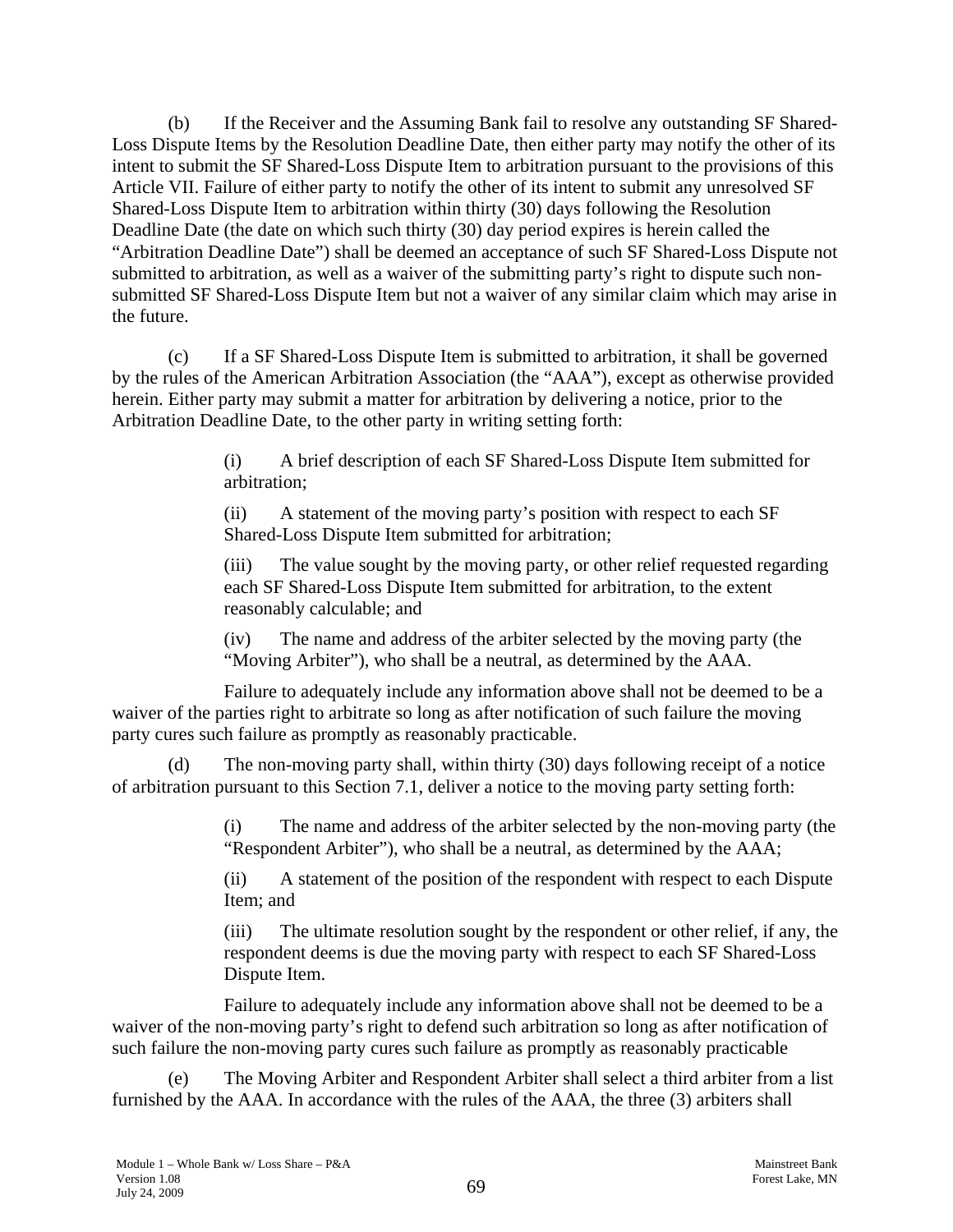constitute the arbitration panel for resolution of each SF Loss-Share Dispute Item. The concurrence of any two (2) arbiters shall be deemed to be the decision of the arbiters for all purposes hereunder. The arbitration shall proceed on such time schedule and in accordance with the Rules of Commercial Arbitration of the AAA then in effect, as modified by this Section 7.1. The arbitration proceedings shall take place at such location as the parties thereto may mutually agree, but if they cannot agree, then they will take place at the offices of the Corporation in Washington, DC, or Arlington, Virginia.

(f) The Receiver and Assuming Bank shall facilitate the resolution of each outstanding SF Shared-Loss Dispute Item by making available in a prompt and timely manner to one another and to the arbiters for examination and copying, as appropriate, all documents, books, and records under their respective control and that would be discoverable under the Federal Rules of Civil Procedure.

(g) The arbiters designated pursuant to subsections (c), (d) and (e) hereof shall select, with respect to each Dispute Item submitted to arbitration pursuant to this Section 7.1, either (i) the position and relief submitted by the Assuming Bank with respect to each SF Shared-Loss Dispute Item, or (ii) the position and relief submitted by the Receiver with respect to each SF Shared-Loss Dispute Item, in either case as set forth in its respective notice of arbitration. The arbiters shall have no authority to select a value for each Dispute Item other than the determination set forth in Section 7.1(c) and Section 7.1(d). The arbitration shall be final, binding and conclusive on the parties.

(h) Any amounts ultimately determined to be payable pursuant to such award shall bear interest at the Settlement Interest Rate from and including the date specified for the arbiters decisions specified in this Section 7.1, without regard to any extension of the finality of such award, to but not including the date paid. All payments required to be made under this Section 7.1 shall be made by wire transfer.

(i) For the avoidance of doubt, to the extent any notice of a SF Shared-Loss Dispute Item(s) is provided prior to the Termination Date, the terms of this Single Family Shared-Loss Agreement shall remain in effect with respect to the Single Family Shared-Loss Loans that are the subject of such SF Shared-Loss Dispute Item(s) until such time as any such dispute is finally resolved.

**7.2** Frees and Expenses of Arbiters. The aggregate fees and expenses of the arbiters shall be borne equally by the parties. The parties shall pay the aggregate fees and expenses within thirty (30) days after receipt of the written decision of the arbiters (unless the arbiters agree in writing on some other payment schedule).

#### Exhibit 1

#### **Monthly Certificate**

#### **SEE FOLLOWING PAGE**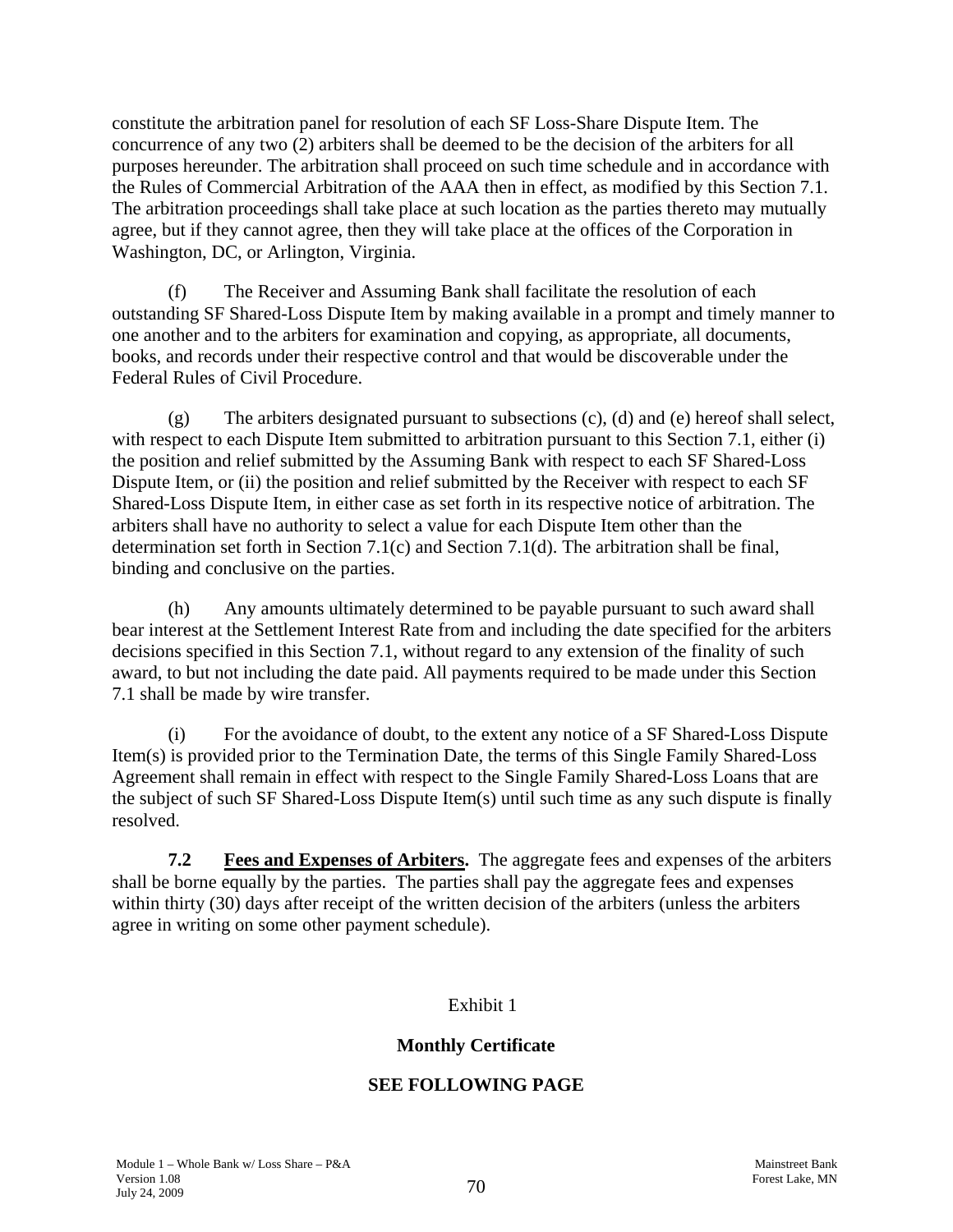| <b>PART 1 - CURRENT MONTH NET LOSS</b> |                      |            |                                   |                             |                                                          |
|----------------------------------------|----------------------|------------|-----------------------------------|-----------------------------|----------------------------------------------------------|
|                                        |                      |            |                                   |                             |                                                          |
|                                        |                      |            | <b>Specify loss type</b>          |                             |                                                          |
| <b>MONTH ENDED:</b>                    | [input report month] |            | as Foreclosure,<br>or Short-Sale. |                             |                                                          |
| <b>Losses</b>                          |                      |            |                                   |                             |                                                          |
|                                        |                      | Loss       |                                   |                             |                                                          |
| Loan No.                               | Loss Type            | Amount     |                                   |                             |                                                          |
|                                        |                      |            |                                   |                             |                                                          |
|                                        |                      |            |                                   |                             |                                                          |
|                                        |                      |            |                                   |                             |                                                          |
|                                        |                      |            |                                   | <b>Loss Amount</b>          | <b>Loss Month is</b>                                     |
|                                        |                      |            |                                   | is the amount               | the reporting                                            |
| <b>TOTAL</b>                           |                      | XX         | A                                 | of Loss                     | month in                                                 |
|                                        |                      |            |                                   | incurred and<br>reported on | which the<br>Loss was                                    |
|                                        |                      |            |                                   | the loan in a               | reported.                                                |
| <b>Recoveries</b>                      |                      |            |                                   | z                           |                                                          |
|                                        |                      | Recovery   | $Loss^{\mathbf{Z}}$               | Loss                        |                                                          |
| Loan No.                               |                      | Amount     | Amount                            | Month                       |                                                          |
|                                        |                      |            |                                   |                             |                                                          |
|                                        |                      |            |                                   |                             |                                                          |
|                                        |                      |            |                                   |                             |                                                          |
|                                        |                      |            |                                   |                             |                                                          |
|                                        |                      |            |                                   |                             |                                                          |
|                                        |                      |            |                                   |                             |                                                          |
| <b>TOTAL</b>                           |                      |            | B                                 |                             |                                                          |
|                                        |                      | XX         |                                   |                             |                                                          |
| <b>Net Losses</b>                      |                      | XX         | $C = A - B$                       |                             |                                                          |
| (Recoveries)                           |                      |            |                                   |                             |                                                          |
|                                        |                      |            |                                   |                             |                                                          |
|                                        |                      |            |                                   |                             |                                                          |
|                                        |                      |            |                                   |                             | If Col. D minus Col. E is<br>less than zero, enter zero. |
| <b>PART 2 - FIRST LOSS TEST</b>        |                      |            |                                   |                             |                                                          |
|                                        |                      |            |                                   | Col. D - Col.               |                                                          |
|                                        |                      | Col. D     | Col. E                            | E                           |                                                          |
|                                        |                      | Cumulative |                                   | Cumulative                  |                                                          |
|                                        |                      | Loss       | <b>First Loss</b>                 | Shared-Loss                 |                                                          |
|                                        |                      | Amount     | Tranche                           | Amount                      |                                                          |
|                                        |                      |            |                                   |                             |                                                          |
| Balance, beginning of month            |                      | XX         | XX                                | XX                          | $\mathsf{F}$                                             |
| Current month Net Losses (from Part 1) |                      | XX         |                                   |                             |                                                          |
|                                        |                      |            |                                   |                             |                                                          |
| Balance, end of month                  |                      | <u>XX</u>  | XX                                | XX                          | G                                                        |
|                                        |                      |            |                                   |                             |                                                          |
|                                        |                      |            |                                   |                             |                                                          |
| <b>Shared Loss Amount</b>              |                      |            |                                   | XX                          | $G - F$                                                  |
| Times Loss Share percentage            |                      |            |                                   | 80%                         |                                                          |
|                                        |                      |            |                                   |                             |                                                          |
| Amount due from (to) FDIC as Receiver  |                      |            |                                   | <u>XX</u>                   |                                                          |
|                                        |                      |            |                                   |                             |                                                          |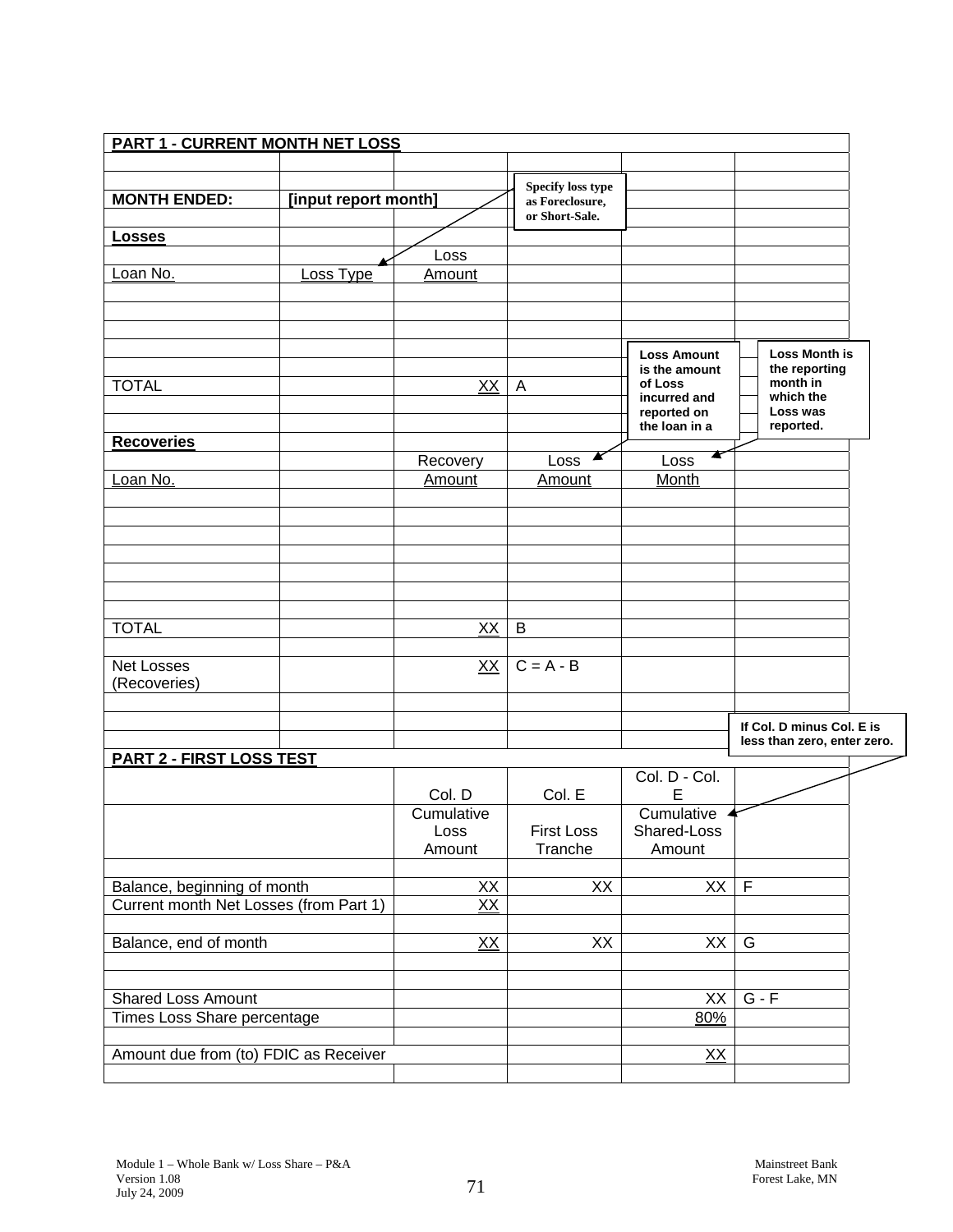| Pursuant to Section 2.1 of the Single Family Shared-Loss Agreement, the undersigned hereby certifies |  |  |  |  |
|------------------------------------------------------------------------------------------------------|--|--|--|--|
| the information on this Certificate is true, complete and correct.                                   |  |  |  |  |
| <b>OFFICER SIGNATURE</b>                                                                             |  |  |  |  |
| <b>TITLE</b><br><b>OFFICER NAME:</b>                                                                 |  |  |  |  |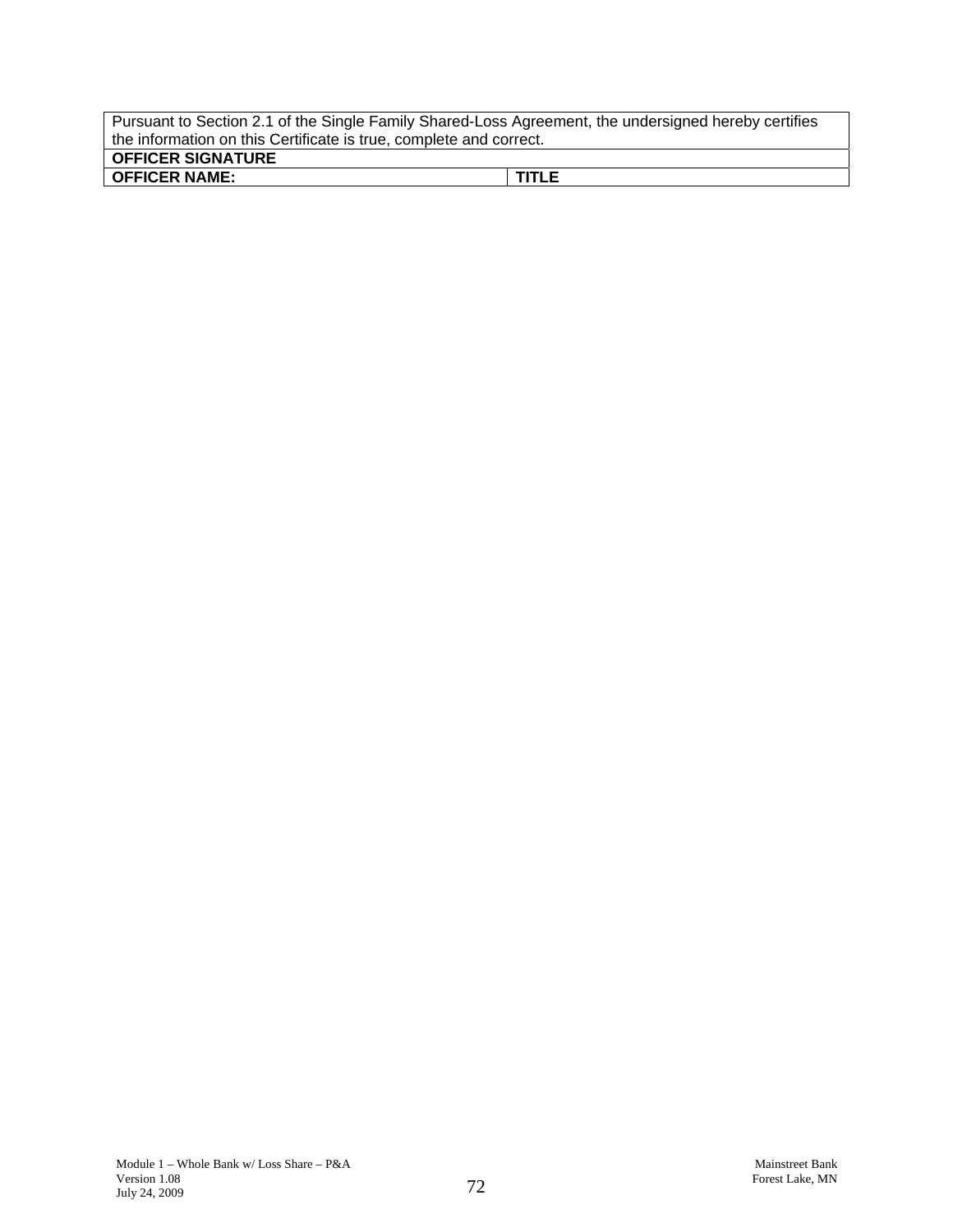#### **Exhibit 2a(2)**

#### **CALCULATION OF FORECLOSURE LOSS No Preceeding Loan Mod under Loss Share**

1 **Shared-Loss Month** May-09 2 **Loan no:** 292334 3 **REO #** 477 4/30/08 4/30/08 5 Foreclosure date 1/15/09 6 Liquidation date 4/12/09 7 Note Interest rate 8.000% 8 Owner occupied? Yes 9 If owner-occupied: 10 Borrower current gross annual income 42,000 11 Estimated NPV of loan mod<br>
195,000 12 Most recent BPO 235,000 13 Most recent BPO date 1/21/09 **Foreclosure Loss calculation**  16 Loan Principal balance after last paid installment 300,000 17 Accrued interest, limited to 90 days 6,000 18 Attorney's fees 0 Foreclosure costs, including title search, filing fees, 19 advertising, etc. 4,000 20 Property protection costs, maint. and repairs 6,500 21 Tax and insurance advances 1,500 Other Advances 22 Appraisal/Broker's Price Opinion fees 0 23 Inspections 50 24 Other 0

25 Gross balance recoverable by Purchaser 317,050

# **Cash Recoveries:**

| 26 Net liquidation proceeds (from HUD-1 settl stmt) | 205.000 |
|-----------------------------------------------------|---------|
| 27 Hazard Insurance proceeds                        |         |
| 28 Mortgage Insurance proceeds                      | 0       |
| 29 T & I escrow account balances, if positive       | 0       |
| 30 Other credits, if any (itemize)                  | 0       |
| 31<br><b>Total Cash Recovery</b>                    | 205.000 |
|                                                     |         |
| 32 Loss Amount                                      | 112,050 |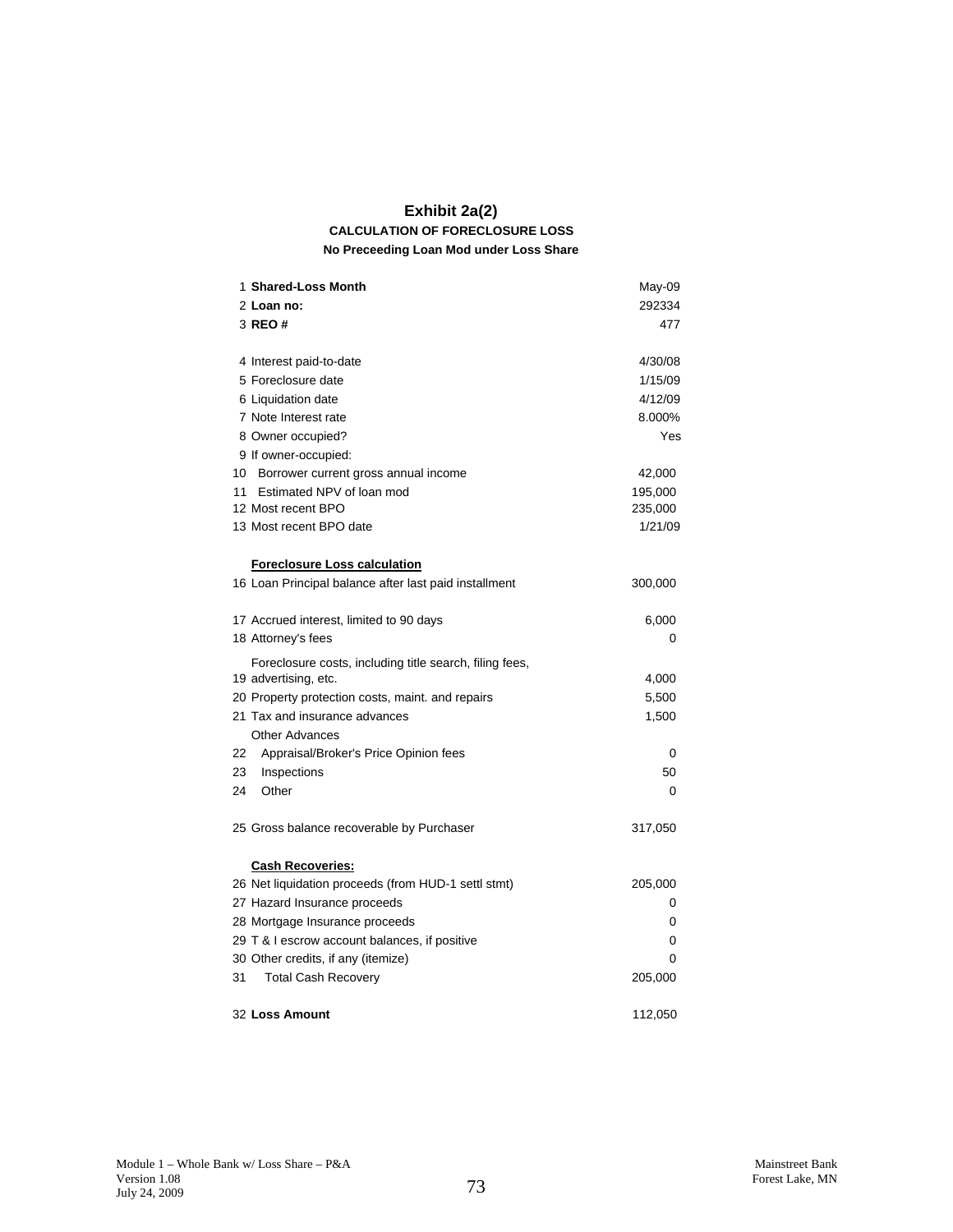## **Exhibit 2(a)**

This exhibit contains three versions of the loss share calculation for foreclosure, plus explanatory notes.

#### **Exhibit 2a(1) CALCULATION OF FORECLOSURE LOSS Foreclosure Occurred Prior to Loss Share Agreement**

|    | 1 Shared-Loss Month                                       | May-09   |
|----|-----------------------------------------------------------|----------|
|    | 2 Loan no:                                                | 364574   |
|    | 3 REO #                                                   | 621      |
|    |                                                           |          |
|    | 4 Foreclosure date                                        | 12/18/08 |
|    | 5 Liquidation date                                        | 4/12/09  |
|    | 6 Note Interest rate                                      | 8.100%   |
|    | 7 Most recent BPO                                         | 228,000  |
|    | 8 Most recent BPO date                                    | 1/21/09  |
|    | <b>Foreclosure Loss calculation</b>                       |          |
|    | 9 Book value at date of Loss Share agreement              | 244,900  |
|    |                                                           |          |
|    | Accrued interest, limited to 90 days or days from failure |          |
|    | 10 to sale, whichever is less                             | 3,306    |
|    | 11 Costs incurred after Loss Share agreement in place:    |          |
| 12 | Attorney's fees                                           | 0        |
|    | Foreclosure costs, including title search, filing fees,   |          |
|    | 13 advertising, etc.                                      | 0        |
| 14 | Property protection costs, maint. and repairs             | 6,500    |
| 15 | Tax and insurance advances                                | 0        |
|    | <b>Other Advances</b>                                     |          |
| 16 | Appraisal/Broker's Price Opinion fees                     | 0        |
| 17 | Inspections                                               | 0        |
| 18 | Other                                                     | 0        |
|    |                                                           |          |
|    | 19 Gross balance recoverable by Purchaser                 | 254,706  |
|    | <b>Cash Recoveries:</b>                                   |          |
|    | 20 Net liquidation proceeds (from HUD-1 settl stmt)       | 219,400  |
|    | 21 Hazard Insurance proceeds                              | 0        |
|    | 22 Mortgage Insurance proceeds                            | 0        |
|    | 23 T & I escrow account balances, if positive             | 0        |
|    | 24 Other credits, if any (itemize)                        | 0        |
| 25 | <b>Total Cash Recovery</b>                                | 219,400  |
|    |                                                           |          |
|    | 26 Loss Amount                                            | 35,306   |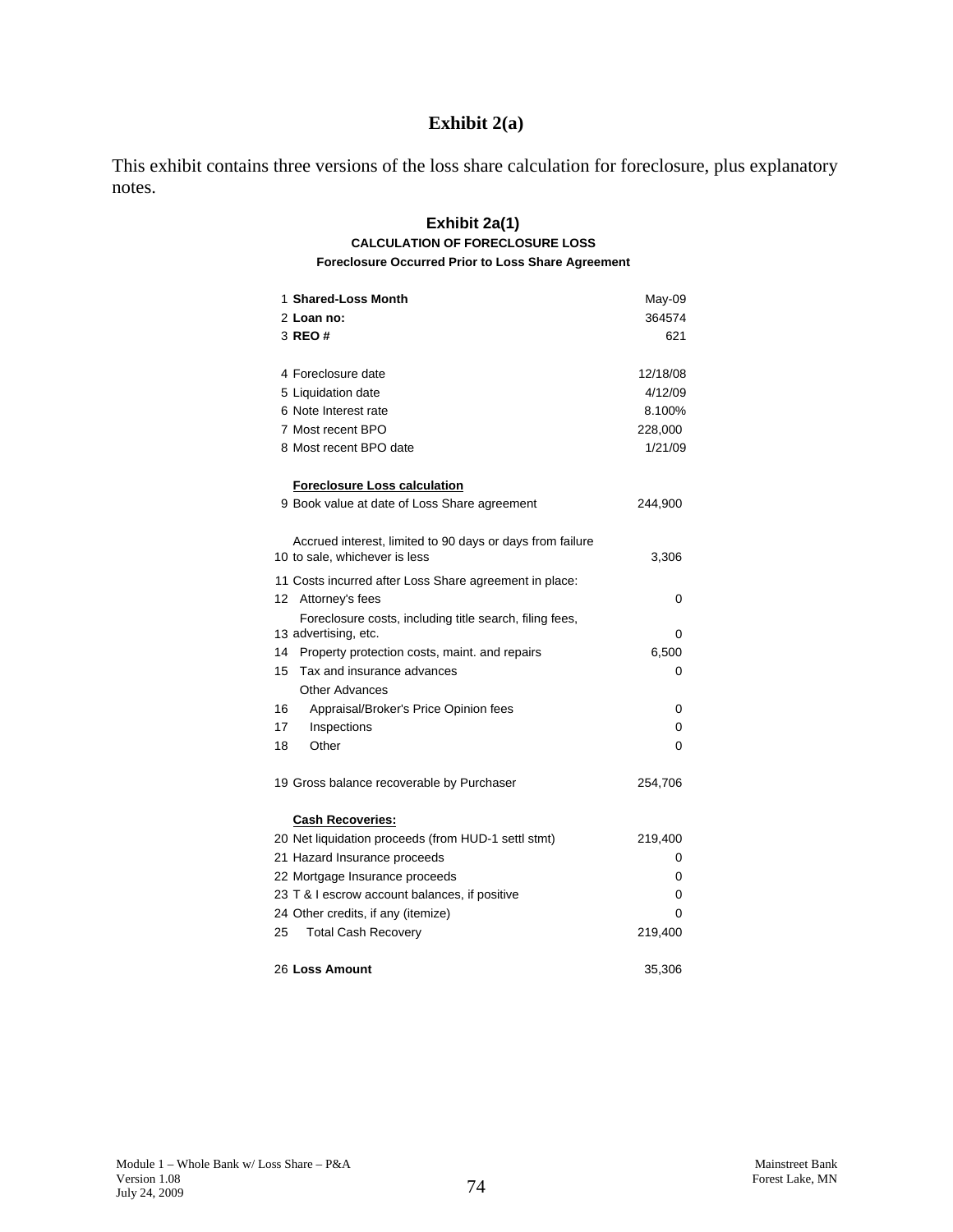### **Exhibit 2a(3)**

# **CALCULATION OF FORECLOSURE LOSS**

**Foreclosure after a Covered Loan Mod** 

| 1 Shared-Loss Month                                                               | May-09  |
|-----------------------------------------------------------------------------------|---------|
| 2 Loan no:                                                                        | 138554  |
| 3 REO #                                                                           | 843     |
|                                                                                   |         |
| 4 Loan mod date                                                                   | 1/17/08 |
| 5 Interest paid-to-date                                                           | 4/30/08 |
| 6 Foreclosure date                                                                | 1/15/09 |
| 7 Liquidation date                                                                | 4/12/09 |
| 8 Note Interest rate                                                              | 4.000%  |
| 9 Most recent BPO                                                                 | 210,000 |
| 10 Most recent BPO date                                                           | 1/20/09 |
|                                                                                   |         |
| <b>Foreclosure Loss calculation</b>                                               |         |
| 11 NPV of projected cash flows at loan mod                                        | 285,000 |
| 12 Less: Principal payments between loan mod and deliquency<br>13 Plus:           | 2,500   |
|                                                                                   | 0       |
| 14<br>Attorney's fees                                                             |         |
| Foreclosure costs, including title search, filing fees, advertising,<br>$15$ etc. | 4,000   |
| 16<br>Property protection costs, maint. and repairs                               | 7,000   |
| 17<br>Tax and insurance advances                                                  | 2,000   |
| 18<br>Other Advances                                                              |         |
|                                                                                   |         |
| 19<br>Appraisal/Broker's Price Opinion fees                                       | 0       |
| 20<br>Inspections                                                                 | 0       |
| 21<br>Other                                                                       | 0       |
| 22 Gross balance recoverable by Purchaser                                         | 295,500 |
| <b>Cash Recoveries:</b>                                                           |         |
| 23 Net liquidation proceeds (from HUD-1 settl stmt)                               | 201,000 |
| 24 Hazard Insurance proceeds                                                      | 0       |
| 25 Mortgage Insurance proceeds                                                    | 0       |
| 26 T & I escrow account balances, if positive                                     | 0       |
| 27 Other credits, if any (itemize)                                                | 0       |
| 28<br><b>Total Cash Recovery</b>                                                  | 201,000 |
|                                                                                   |         |
| 29 Loss Amount                                                                    | 94,500  |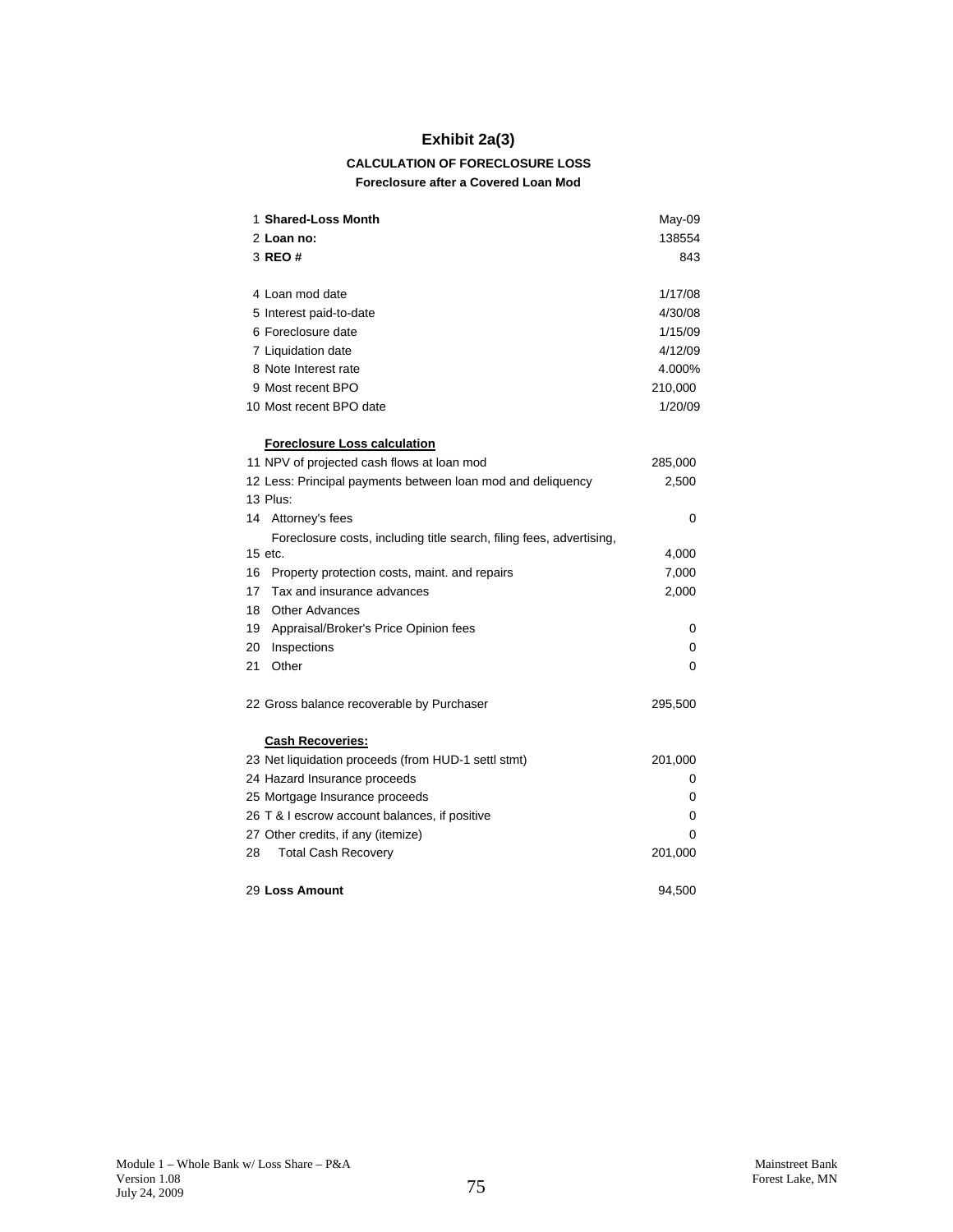### **Notes to Exhibit 2a (foreclosure)**

- 1. The data shown are for illustrative purpose. The figures will vary for actual restructurings.
- 2. The covered loss is the difference between the gross balance recoverable by Purchaser and the total cash recovery. There are three methods of calculation for covered losses from foreclosures, depending upon the circumstances. They are shown below:
	- a. If foreclosure occurred prior to the beginning of the Loss Share agreement, use Exhibit 2a(1). This version uses the book value of the REO as the starting point for the covered loss.
	- b. If foreclosure occurred after the Loss Share agreement was in place, and if the loan was not restructured when the Loss Share agreement was in place, use Exhibit 2a(2). This version uses the unpaid balance of the loan as of the last payment as the starting point for the covered loss.
	- c. If the loan was restructured when the Loss Share agreement was in place, and then foreclosure occurred, use Exhibit 2a(3). This version uses the Net Present Value (NPV) of the modified loan as the starting point for the covered loss.
- 3. For Exhibit  $2a(1)$ , the gross balance recoverable by the purchaser is calculated as the sum of lines  $9 - 18$ ; it is shown in line 19. For Exhibit 2a(2), the gross balance recoverable by the purchaser is calculated as the sum of lines  $16 - 24$ ; it is shown in line 25. For Exhibit 2a(3), the gross balance recoverable by the purchaser is calculated as line 11 minus line 12 plus lines  $13 - 21$ ; it is shown in line 22.
- 4. For Exhibit 2a(1), the total cash recovery is calculated as the sum of lines  $20 24$ ; it is shown in line 25. For Exhibit 2a(2), the total cash recovery is calculated as the sum of lines  $26 - 30$ ; it is shown in line 31. For Exhibit 2a(3), the total cash recovery is calculated as the sum of lines  $23 - 27$ ; it is shown in line 28.
- 5. Reasonable and customary third party attorney's fees and expenses incurred by or on behalf of Assuming Bank in connection with any enforcement procedures, or otherwise with respect to such loan, are reported under Attorney's fees.
- 6. Assuming Bank's (or Third Party Servicer's) reasonable and customary out-of-pocket costs paid to either a third party or an affiliate (if affiliate is pre-approved by the FDIC) for foreclosure, property protection and maintenance costs, repairs, assessments, taxes, insurance and similar items are treated as part of the gross recoverable balance, to the extent they are not paid from funds in the borrower's escrow account. Allowable costs are limited to amounts per Freddie Mac and Fannie Mae guidelines (as in effect from time to time), where applicable, provided that this limitation shall not apply to costs or expenses relating to environmental conditions.
- 7. Do not include late fees, prepayment penalties, or any similar lender fees or charges by the Failed Bank or Assuming Bank to the loan account, any allocation of Assuming Bank's servicing costs, or any allocations of Assuming Bank's general and administrative (G&A) or other operating costs.
- 8. If Exhibit  $2a(3)$  is used, then no accrued interest may be included as a covered loss. Otherwise, the amount of accrued interest that may be included as a covered loss is limited to the minimum of:
	- a. 90 days
	- b. The number of days that the loan is delinquent when the property was sold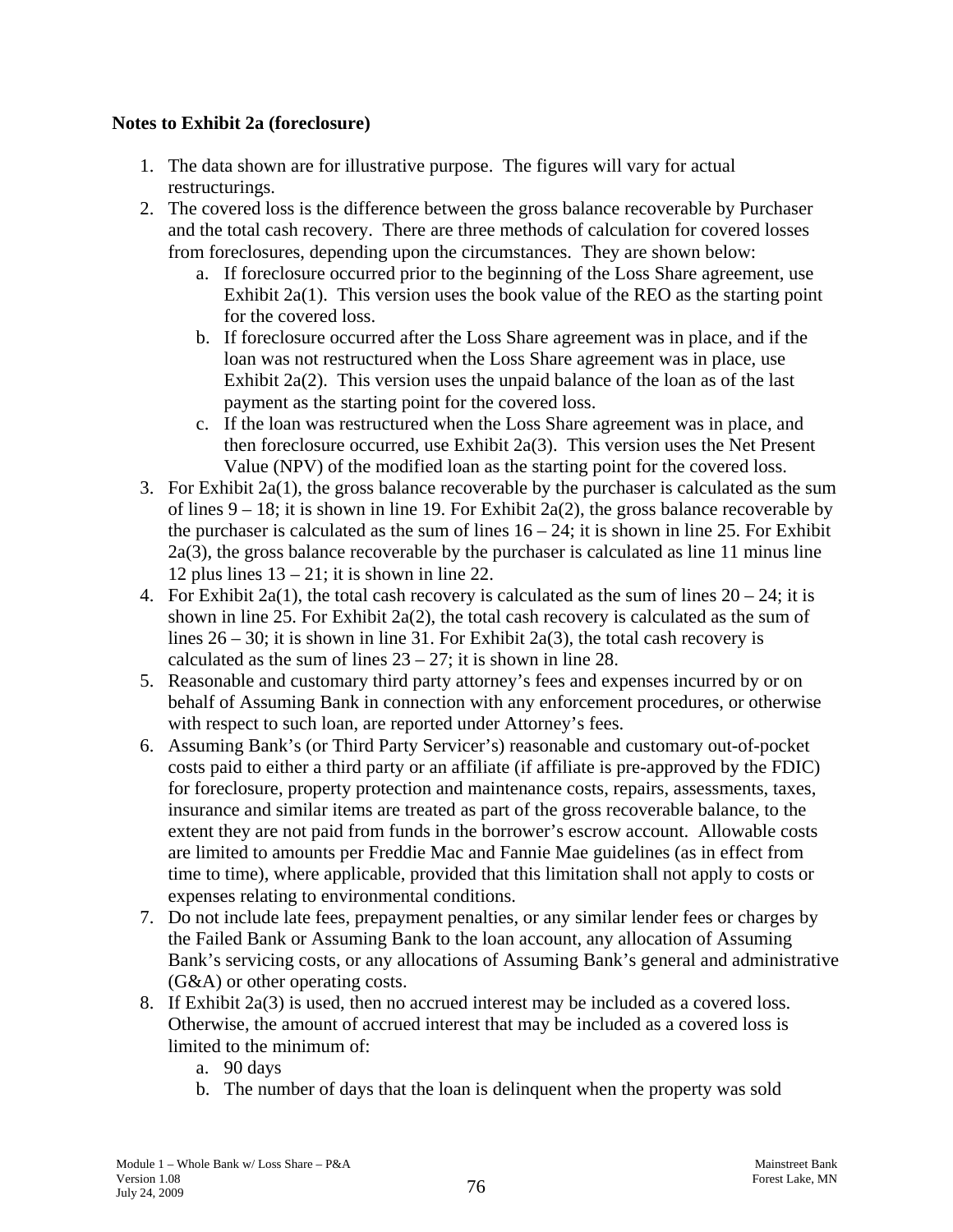c. The number of days between the resolution date and the date when the property was sold

To calculate accrued interest, apply the note interest rate that would have been in effect if the loan were performing to the principal balance after application of the last payment made by the borrower.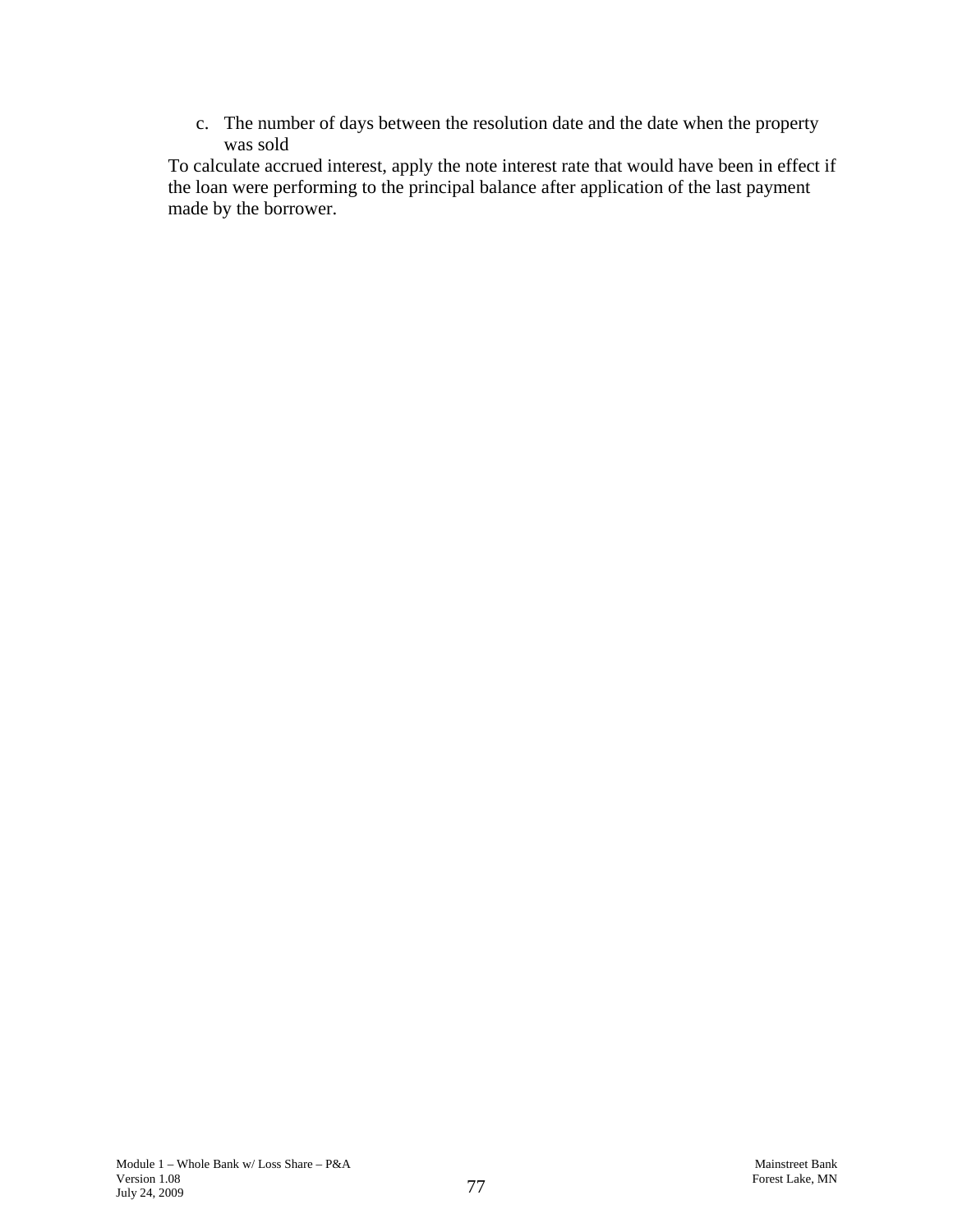# **Exhibit 2b**

This exhibit contains the loss share calculation for restructuring (loan mod), plus explanatory notes.

#### **Exhibit 2b CALCULATION OF RESTRUCTURING LOSS**

|                                               | 1 Shared-Loss Month                                                                        | May-09            |                        |
|-----------------------------------------------|--------------------------------------------------------------------------------------------|-------------------|------------------------|
|                                               | 2 Loan no:                                                                                 | 123456            |                        |
|                                               |                                                                                            |                   |                        |
|                                               | <b>Loan before Restructuring</b><br>3 Original loan amount                                 | 500,000           |                        |
|                                               | 4 Current unpaid principal balance                                                         | 450,000           |                        |
|                                               | 5 Remaining term                                                                           | 298               |                        |
|                                               | 6 Interest rate                                                                            | 7.500%            |                        |
|                                               | 7 Interest Paid-To-Date                                                                    | 2/29/08           |                        |
|                                               |                                                                                            |                   |                        |
|                                               | 8 Monthly payment - P&I                                                                    | 3,333             |                        |
|                                               | 9 Monthly payment - T&I                                                                    | 1,000             |                        |
|                                               | 10 Total monthly payment                                                                   | 4,333             |                        |
|                                               | 11 Loan type (fixed-rate, ARM, I/O, Option ARM, etc.)<br>12 Borrower current annual income | <b>Option ARM</b> |                        |
|                                               |                                                                                            | 82,000            |                        |
|                                               | <b>Terms of Modified/Restructured Loan</b>                                                 |                   |                        |
|                                               | 13 Closing date on modified/restructured loan                                              | 4/19/09           |                        |
|                                               | 14 New Principal balance                                                                   | 461,438           |                        |
|                                               | 15 Remaining term                                                                          | 313               |                        |
|                                               | 16 Interest rate                                                                           | 3.500%            |                        |
|                                               | 17 Monthly payment - P&I                                                                   | 1,346             |                        |
|                                               | 18 Monthly payment - T&I                                                                   | 800               |                        |
|                                               | 19 Total monthly payment                                                                   | 2,146             |                        |
|                                               | 20 Loan type (fixed-rate, ARM, I/O, Option ARM, etc.)                                      | IO Hybrid         |                        |
|                                               | 21 Lien type (1st, 2nd)                                                                    | 1st               |                        |
|                                               | If adjustable:                                                                             |                   |                        |
|                                               | 22 Initial interest rate                                                                   | 3.500%            |                        |
| 23                                            | Term - initial interest rate                                                               | 60 Months         |                        |
|                                               | 24 Initial payment amount                                                                  | 2,146             |                        |
|                                               | 25 Term-initial payment amount                                                             | 60 Months         |                        |
|                                               | 26 Negative amortization?                                                                  | No                |                        |
|                                               | 27 Rate reset frequency after first adjustment                                             | 6 Months          |                        |
|                                               | 28 Next reset date                                                                         | 5/1/14            |                        |
|                                               | 29 Index                                                                                   | <b>LIBOR</b>      |                        |
|                                               | 30 Margin                                                                                  | 2.750%            |                        |
|                                               | 31 Cap per adjustment                                                                      | 2.000%            |                        |
|                                               | 32 Lifetime Cap                                                                            | 9.500%            |                        |
|                                               | 33 Floor                                                                                   | 2.750%            |                        |
|                                               | 34 Front end DTI                                                                           | 31%               |                        |
|                                               | 35 Back end DTI                                                                            | 45%               |                        |
|                                               |                                                                                            |                   |                        |
|                                               | <b>Restructuring Loss Calculation</b>                                                      |                   |                        |
|                                               | 36 Loan Principal balance before restructuring                                             | 450,000           |                        |
|                                               | 37 Accrued interest, limited to 90 days                                                    | 8,438             |                        |
|                                               | 38 Tax and insurance advances                                                              | 3,000             |                        |
|                                               | 39 3rd party fees due                                                                      |                   |                        |
|                                               | 40 Total loan balance due before restructuring                                             | 461,438           |                        |
|                                               | Assumptions for NPV Calculation, Restructured Loan:                                        |                   |                        |
|                                               | 41 Discount rate for projected cash flows                                                  | 5.530%            |                        |
|                                               | 42 Loan prepayment in full                                                                 | 120 Months        |                        |
|                                               | 43 NPV of projected cash flows                                                             | 403,000           |                        |
|                                               |                                                                                            |                   |                        |
| Module $1$ – Whole Bank w/ Loss Share – $P&A$ | 44 Loss Amount                                                                             | 58,438            | <b>Mainstreet Bank</b> |
| Version 1.08                                  | $\neg$ $\cap$                                                                              |                   | Forest Lake, MN        |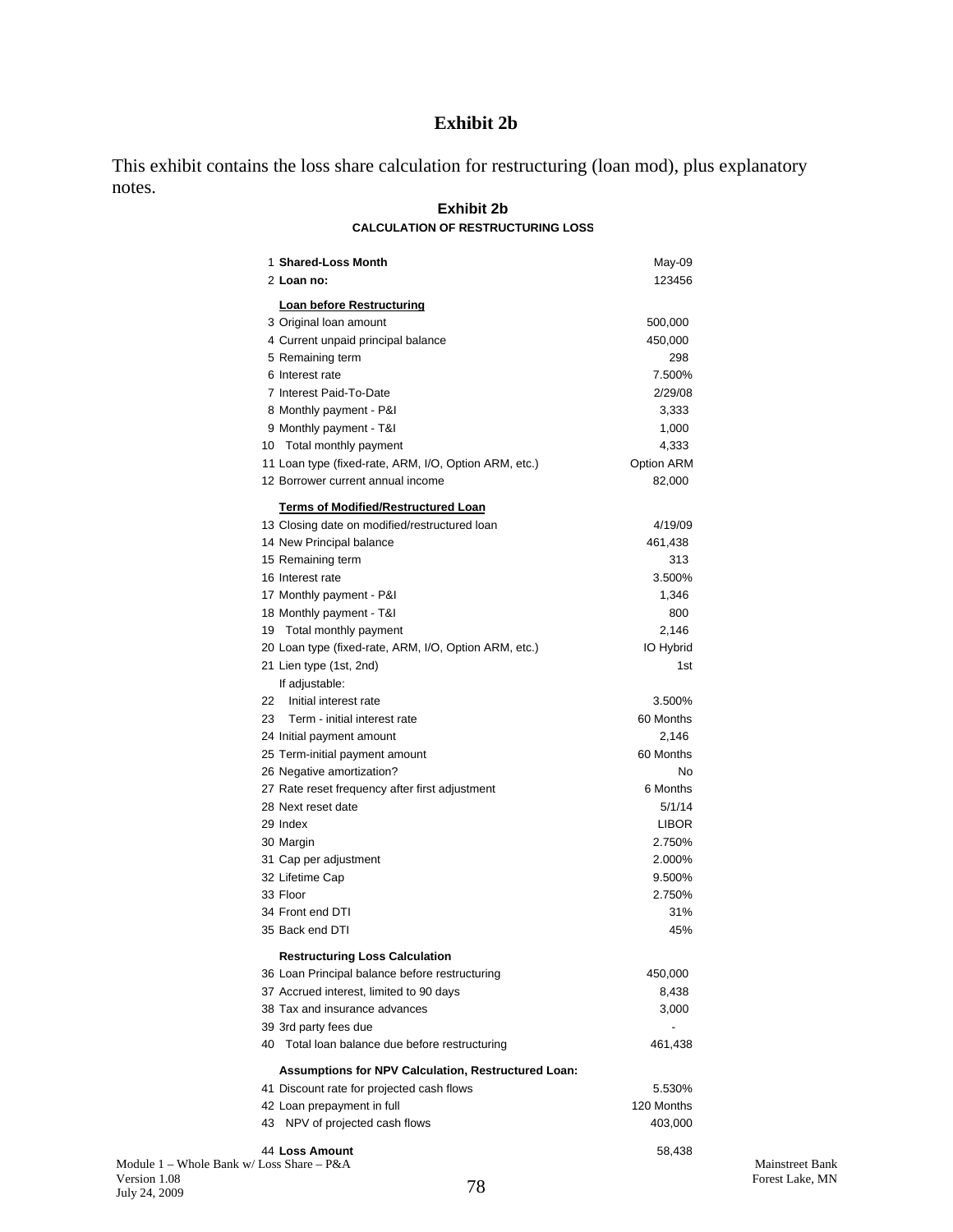#### **Notes to Exhibit 2b (restructuring)**

- 1. The data shown are for illustrative purpose. The figures will vary for actual restructurings.
- 2. For purposes of loss sharing, losses on restructured loans are calculated as the difference between:
	- a. The principal, accrued interest, advances due on the loan, and allowable  $3<sup>rd</sup>$  party fees prior to restructuring (lines 36-39), and
	- b. The Net Present Value (NPV) of the estimated cash flows (line 43). The cash flows should assume no default or prepayment for 10 years, followed by prepayment in full at the end of 10 years (120 months).
- 3. For owner-occupied residential loans, the NPV is calculated using the most recently published Freddie Mac survey rate on 30-year fixed rate loans as of the restructure date.
- 4. For investor owned or non-owner occupied residential loans, the NPV is calculated using commercially reasonable rate on 30-year fixed rate loans as of the restructure date.
- 5. If the new loan is an adjustable-rate loan, interest rate resets and related cash flows should be projected based on the index rate in effect at the date of the loan restructuring. If the restructured loan otherwise provides for specific charges in monthly P&I payments over the term of the loan, those changes should be reflected in the projected cash flows. Assuming Bank must retain supporting schedule of projected cash flows as required by Section 2.1 of the Single Family Shared-Loss Agreement and provide it to the FDIC if requested for a sample audit.
- 6. Do not include late fees, prepayment penalties, or any similar lender fees or charges by the Failed Bank or Assuming Bank to the loan account, any allocation of Assuming Bank's servicing costs, or any allocations of Assuming Bank's general and administrative (G&A) or other operating costs.
- 7. The amount of accrued interest that may be added to the balance of the loan is limited to the minimum of:
	- a. 90 days
	- b. The number of days that the loan is delinquent at the time of restructuring

c. The number of days between the resolution date and the restructuring To calculate accrued interest, apply the note interest rate that would have been in effect if the loan were performing to the principal balance after application of the last payment made by the borrower.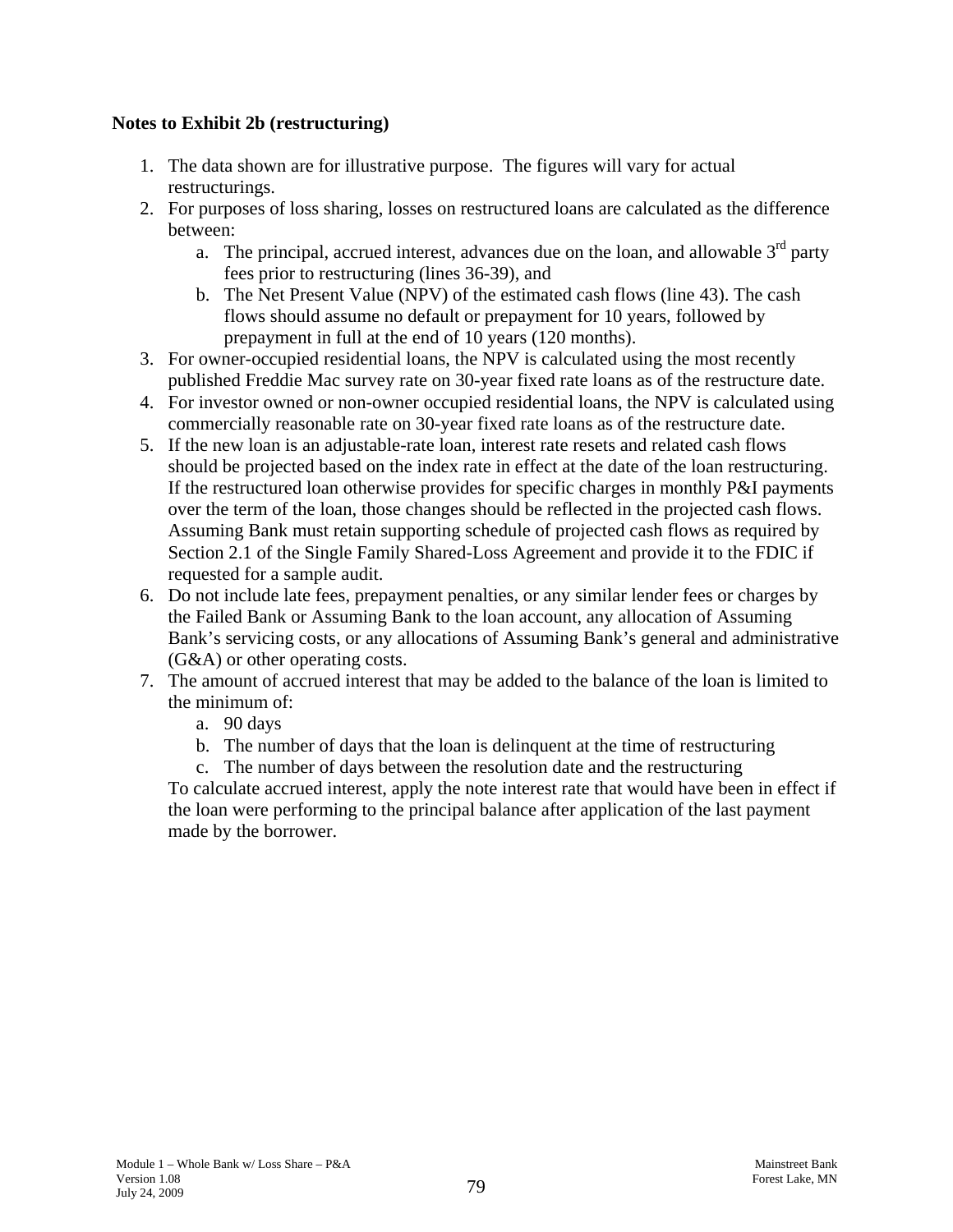#### **Exhibit 2c**

This exhibit contains two versions of the loss share calculation for short sales, plus explanatory notes.

#### **Exhibit 2c(1) CALCULATION OF LOSS FOR SHORT SALE LOANS No Preceeding Loan Mod under Loss Share**

| 1 Shared-Loss Month:<br>2 Loan #<br>3 RO # | May-09<br>58776<br>542 |
|--------------------------------------------|------------------------|
|                                            |                        |
| 4 Interest paid-to-date                    | 7/31/08                |
| 5 Short Payoff Date                        | 4/17/09                |
| 6 Note Interest rate                       | 7.750%                 |
| 7 Owner occupied?                          | Yes                    |
| If so:                                     |                        |
| Borrower current gross annual income<br>8  | 38,500                 |
| Estimated NPV of loan mod<br>g             | 200,000                |
| 10 Most recent BPO                         | 380,000                |
| 11 Most recent BPO date                    | 1/31/06                |
|                                            |                        |
| <b>Short-Sale Loss calculation</b>         |                        |
| 12 Loan Principal balance                  | 375,000                |
|                                            |                        |
| 13 Accrued interest, limited to 90 days    | 7,266                  |
| 14 Attorney's fees                         | 0                      |
| 15 Tax and insurance advances              | 0                      |
| 16 3rd party fees due                      | 2,800                  |
| 17 Incentive to borrower                   | 2,000                  |
| 18 Gross balance recoverable by Purchaser  | 387,066                |
|                                            |                        |
| 19 Amount accepted in Short-Sale           | 255,000                |
| 20 Hazard Insurance                        | 0                      |
| 21 Mortgage Insurance                      | 0                      |
|                                            |                        |
| 22 Total Cash Recovery                     | 255,000                |
|                                            |                        |
| 23 Loss Amount                             | 132,066                |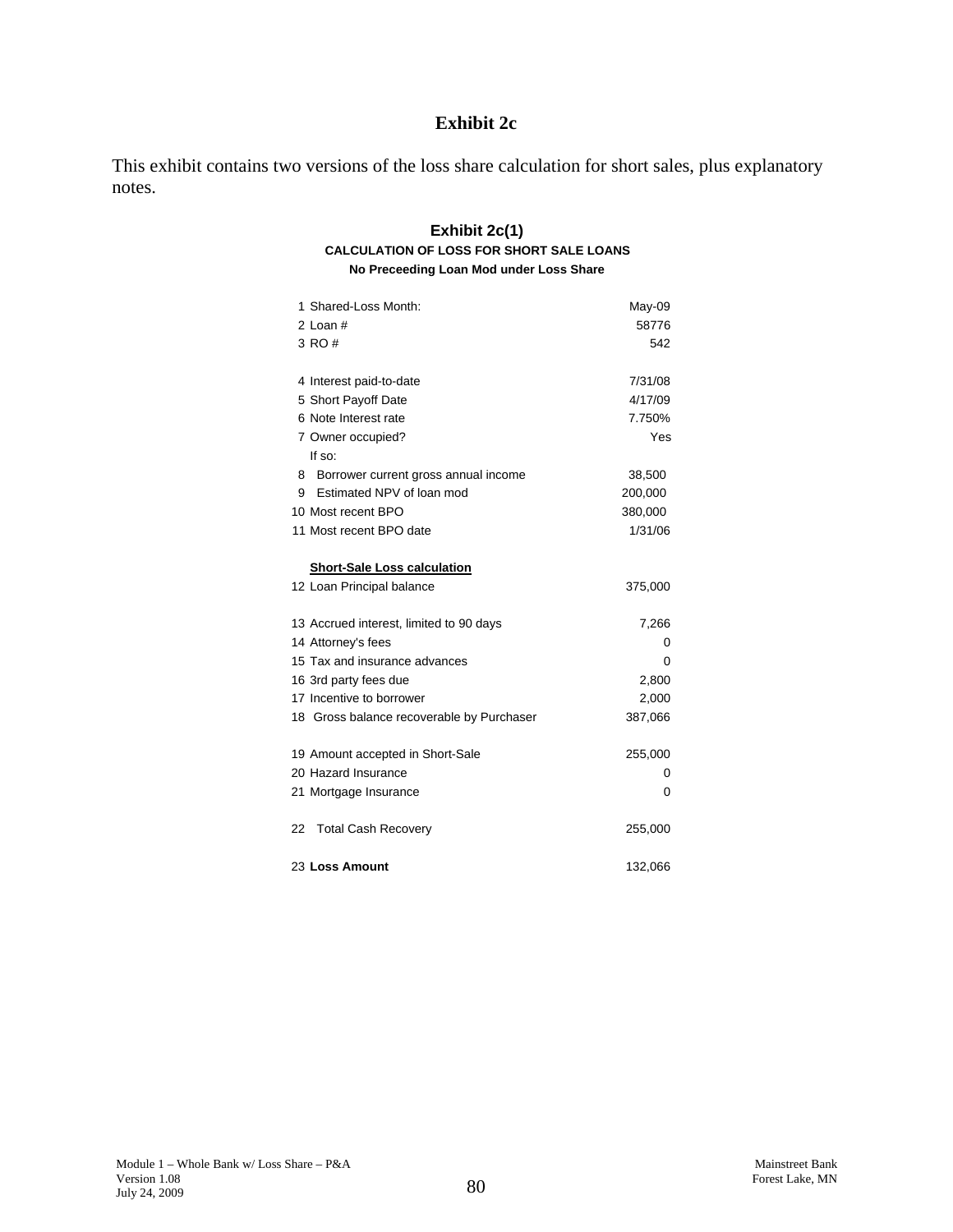#### **Exhibit 2c(2) CALCULATION OF LOSS FOR SHORT SALE LOANS Short Sale after a Covered Loan Mod**

| 1 Shared-Loss Month:                                        | May-09  |
|-------------------------------------------------------------|---------|
| 2 Loan $#$                                                  | 20076   |
| 3 REO #                                                     | 345     |
|                                                             |         |
| 4 Loan mod date                                             | 5/12/08 |
| 5 Interest paid-to-date                                     | 9/30/08 |
| 6 Short Payoff Date                                         | 4/2/09  |
| 7 Note Interest rate                                        | 7.500%  |
| 8 Most recent BPO                                           | 230,000 |
| 9 Most recent BPO date                                      | 1/21/09 |
|                                                             |         |
| <b>Short-Sale Loss calculation</b>                          |         |
| 11 NPV of projected cash flows at loan mod                  | 311,000 |
| 12 Less: Principal payments between loan mod and deliquency | 1,000   |
| Plus:                                                       |         |
| Attorney's fees<br>13                                       | 0       |
| Tax and insurance advances<br>14                            | 1,500   |
| 3rd party fees due<br>15                                    | 2,600   |
| Incentive to borrower<br>16                                 | 3,500   |
| 17 Gross balance recoverable by Purchaser                   | 317,600 |
|                                                             |         |
| 18 Amount accepted in Short-Sale                            | 234,000 |
| 19 Hazard Insurance                                         | 0       |
| 20 Mortgage Insurance                                       | 0       |
|                                                             |         |
| 21<br><b>Total Cash Recovery</b>                            | 234,000 |
|                                                             |         |
| 22 Loss Amount                                              | 83,600  |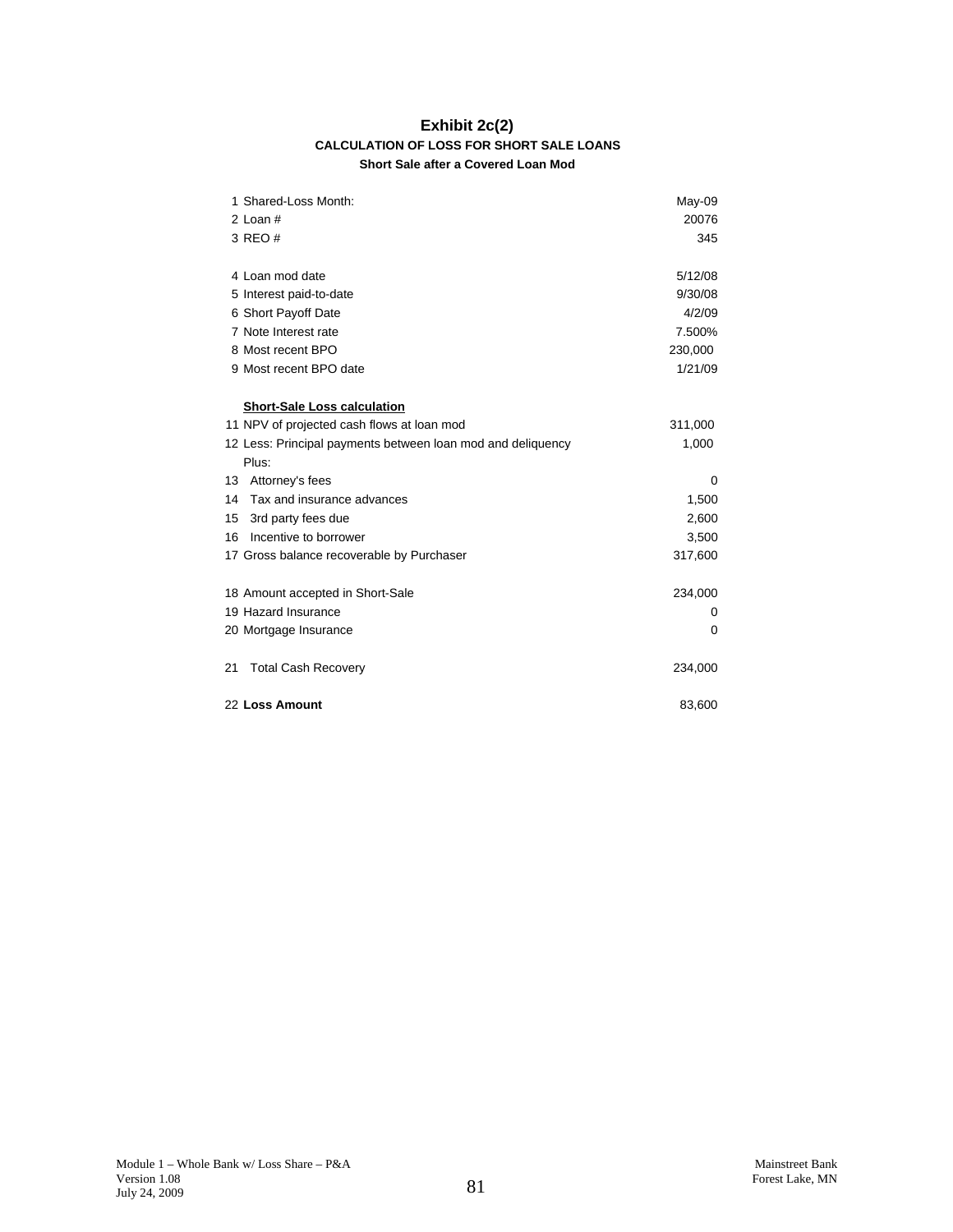#### **Notes to Exhibit 2c (short sale)**

- 1. The data shown are for illustrative purpose. The figures will vary for actual short sales.
- 2. The covered loss is the difference between the gross balance recoverable by Purchaser and the total cash recovery. There are two methods of calculation for covered losses from short sales, depending upon the circumstances. They are shown below:
	- a. If the loan was restructured when the Loss Share agreement was in place, and then the short sale occurred, use Exhibit  $2c(2)$ . This version uses the Net Present Value (NPV) of the modified loan as the starting point for the covered loss.
	- b. Otherwise, use Exhibit  $2c(1)$ . This version uses the unpaid balance of the loan as of the last payment as the starting point for the covered loss.
- 3. For Exhibit  $2c(1)$ , the gross balance recoverable by the purchaser is calculated as the sum of lines  $12 - 17$ ; it is shown in line 18. For Exhibit 2a(2), the gross balance recoverable by the purchaser is calculated as line 11 minus line 12 plus lines 13 – 16; it is shown in line 17.
- 4. For Exhibit 2c(1), the total cash recovery is calculated as the sum of lines  $19 21$ ; it is shown in line 22. For Exhibit  $2c(2)$ , the total cash recovery is calculated as the sum of lines  $18 - 20$ ; it is shown in line 21.
- 5. Reasonable and customary third party attorney's fees and expenses incurred by or on behalf of Assuming Bank in connection with any enforcement procedures, or otherwise with respect to such loan, are reported under Attorney's fees.
- 6. Do not include late fees, prepayment penalties, or any similar lender fees or charges by the Failed Bank or Assuming Bank to the loan account, any allocation of Assuming Bank's servicing costs, or any allocations of Assuming Bank's general and administrative (G&A) or other operating costs.
- 7. If Exhibit  $2c(2)$  is used, then no accrued interest may be included as a covered loss. Otherwise, the amount of accrued interest that may be included as a covered loss is limited to the minimum of:
	- d. 90 days
	- e. The number of days that the loan is delinquent when the property was sold
	- f. The number of days between the resolution date and the date when the property was sold

To calculate accrued interest, apply the note interest rate that would have been in effect if the loan were performing to the principal balance after application of the last payment made by the borrower.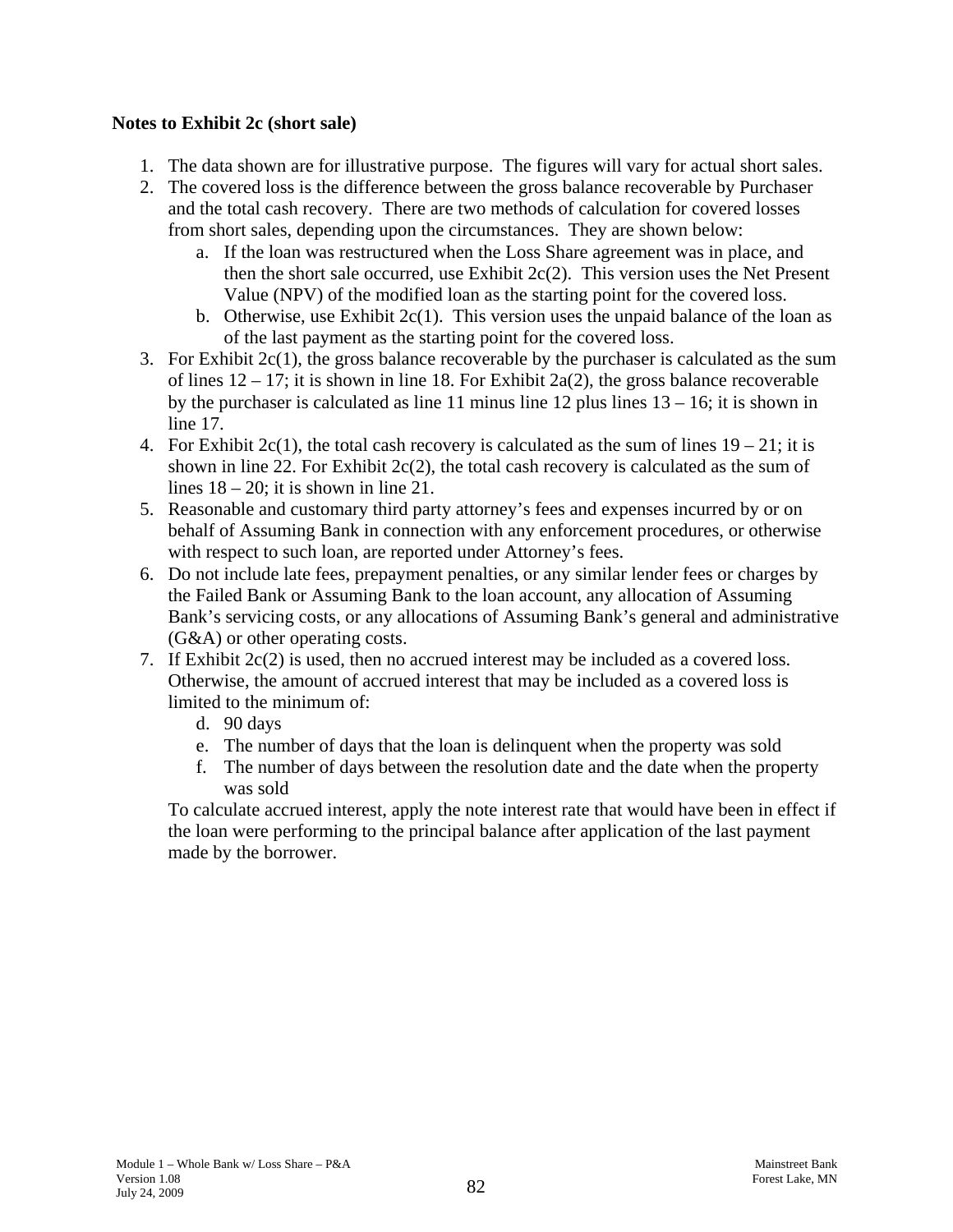# **Exhibit 2d**

| <b>Shared-Loss Month:</b>                                                                                                                                 |     |                  |         |
|-----------------------------------------------------------------------------------------------------------------------------------------------------------|-----|------------------|---------|
| Loan no.:                                                                                                                                                 |     | [input loan no.) |         |
|                                                                                                                                                           |     |                  |         |
|                                                                                                                                                           |     |                  |         |
| <b>NOTE</b>                                                                                                                                               |     |                  |         |
| The calculation of recovery on a loan for which a Restructuring Loss has been paid will only apply if the                                                 |     |                  |         |
| loan is sold.                                                                                                                                             |     |                  |         |
|                                                                                                                                                           |     |                  |         |
| <b>EXAMPLE CALCULATION</b>                                                                                                                                |     |                  |         |
|                                                                                                                                                           |     |                  |         |
| <b>Restructuring Loss Information</b>                                                                                                                     |     |                  |         |
| Loan principal balance before restructuring                                                                                                               |     | \$200,000        | A       |
| NPV, restructured loan                                                                                                                                    |     | 165,000          | B       |
| Loss on restructured loan                                                                                                                                 |     | \$35,000         | $A - B$ |
| Times FDIC applicable loss share % (80% or 95%)                                                                                                           |     | 80%              |         |
| Loss share payment to purchaser                                                                                                                           |     | \$28,000         | C       |
|                                                                                                                                                           |     |                  |         |
| Calculation - Recovery amount due to Receiver                                                                                                             |     |                  |         |
| Loan sales price                                                                                                                                          |     | \$190,000        |         |
| NPV of restructured loan at mod date                                                                                                                      |     | 165,000          |         |
| Gain - step 1                                                                                                                                             |     | 25,000           | D       |
| <b>PLUS</b>                                                                                                                                               |     |                  |         |
| Loan UPB after restructuring                                                                                                                              | (1) | 200,000          |         |
| Loan UPB at liquidation date                                                                                                                              |     | 192,000          | Е       |
| Gain - step 2 (principal collections after restructuring)<br>Recovery amount                                                                              |     | 8,000<br>33,000  | $D + E$ |
| Times FDIC loss share %                                                                                                                                   |     | 80%              |         |
| <b>Recovery due to FDIC</b>                                                                                                                               |     | \$26,400         | F       |
|                                                                                                                                                           |     |                  |         |
| Net loss share paid to purchaser $(C - F)$                                                                                                                |     | \$<br>1,600      |         |
|                                                                                                                                                           |     |                  |         |
| <b>Proof Calculation</b>                                                                                                                                  | (2) |                  |         |
| Loan principal balance                                                                                                                                    |     | \$200,000        | G       |
|                                                                                                                                                           |     |                  |         |
| Principal collections on loan                                                                                                                             |     | 8,000            |         |
| Sales price for loan                                                                                                                                      |     | 190,000          |         |
| Total collections on loan                                                                                                                                 |     | 198,000          | H       |
| Net loss on loan                                                                                                                                          |     | \$<br>2,000      | G – H   |
| Times FDIC applicable loss share % (80% or 95%)                                                                                                           |     | 80%              |         |
| Loss share payment to purchaser                                                                                                                           |     | 1,600<br>\$      |         |
|                                                                                                                                                           |     |                  |         |
|                                                                                                                                                           |     |                  |         |
| (1) This example assumes that the FDIC loan modification program as shown in Exhibit 5 is applied and                                                     |     |                  |         |
| the loan restructuring does not result in a reduction in the loan principal balance due from the                                                          |     |                  |         |
| borrower.                                                                                                                                                 |     |                  |         |
| (2) This proof calculation is provided to illustrate the concept and the Assuming Bank is not required to<br>provide this with its Recovery calculations. |     |                  |         |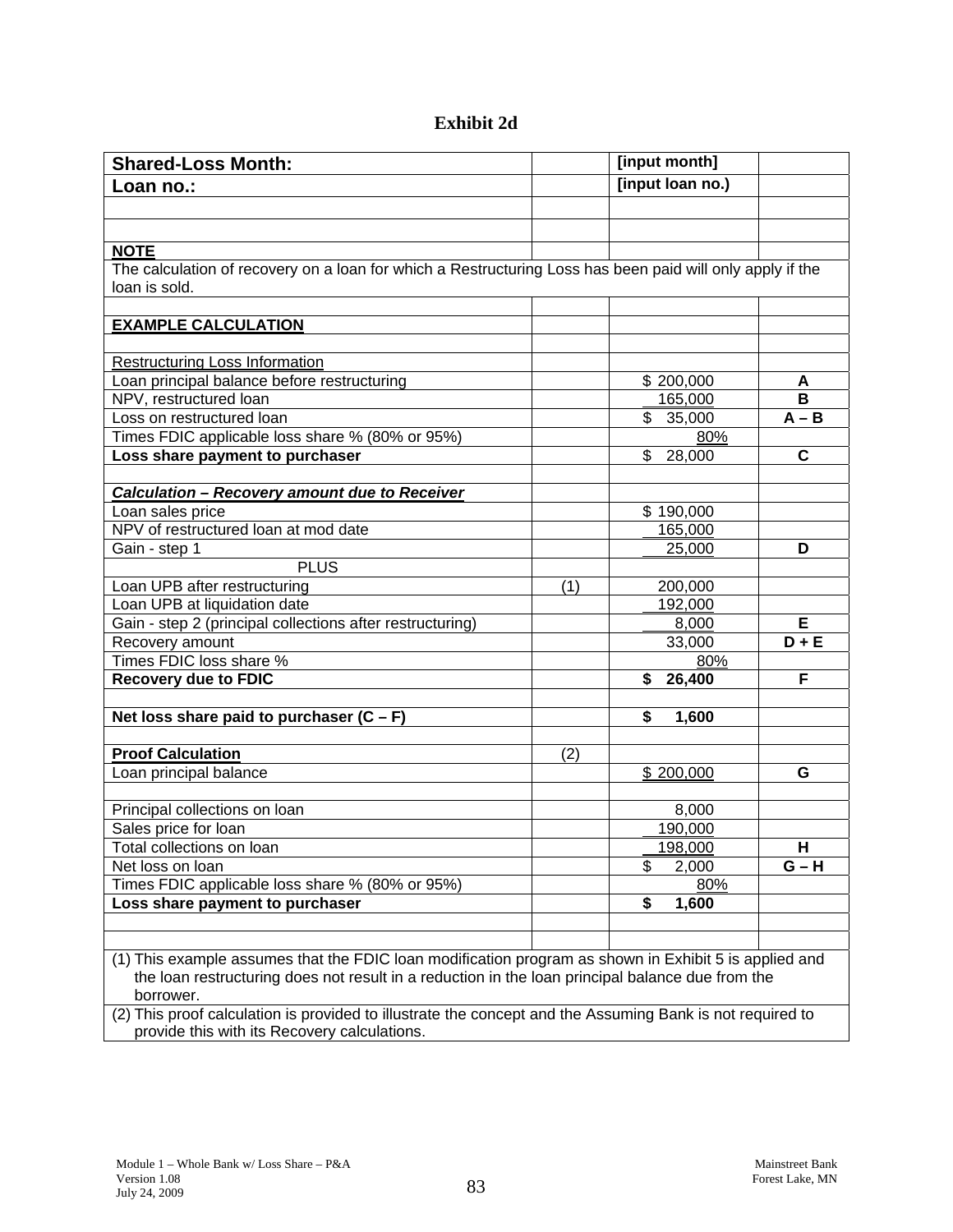| <b>SHARED-LOSS LOANS</b><br>PORTFOLIO PERFORMANCE AND SUMMARY SCHEDULE |      |               |                  |  |
|------------------------------------------------------------------------|------|---------------|------------------|--|
| <b>MONTH ENDED:</b><br>[input report month]                            |      |               |                  |  |
|                                                                        |      |               |                  |  |
|                                                                        |      |               |                  |  |
| <b>POOL SUMMARY</b>                                                    |      |               |                  |  |
|                                                                        | #    | $\frac{1}{2}$ |                  |  |
| Loans at Sale Date                                                     | XX   | XX            |                  |  |
|                                                                        |      |               |                  |  |
| Loans as of this month-end                                             | XX   | XX            |                  |  |
| <b>STATED THRESHOLD TRACKING</b>                                       | $\#$ | $\frac{1}{2}$ |                  |  |
| <b>Stated Threshold amount</b>                                         |      |               | A                |  |
| Cumulative loss payments, prior month                                  |      |               |                  |  |
| Loss payment for current month                                         |      |               |                  |  |
| Cumulative loss payment, this month                                    |      |               |                  |  |
| Cumulative Commercial & Other Loans Net Charge-Offs                    |      |               |                  |  |
|                                                                        |      |               | B                |  |
| Remaining to Stated Threshold                                          |      |               | $A - B$          |  |
|                                                                        |      |               |                  |  |
|                                                                        |      |               | Percent of Total |  |
| <b>PORTFOLIO PERFORMANCE STATUS</b>                                    | $\#$ | $\frac{1}{2}$ | #                |  |
| Current                                                                |      |               |                  |  |
| $30 - 59$ days past due                                                |      |               |                  |  |
| $60 - 89$ days past due                                                |      |               |                  |  |
| $90 - 119$ days past due                                               |      |               |                  |  |
| 120 and over days past due                                             |      |               |                  |  |
| In foreclosure                                                         |      |               |                  |  |
| <b>ORE</b>                                                             |      |               |                  |  |
| Total                                                                  |      |               |                  |  |
|                                                                        |      |               |                  |  |
| Memo Item:                                                             |      |               |                  |  |
| Loans in process of restructuring - total                              |      |               |                  |  |
| Loans in bankruptcy                                                    |      |               |                  |  |
|                                                                        |      |               |                  |  |
| Loans in process of restructuring by delinquency status                |      |               |                  |  |
| Current                                                                |      |               |                  |  |
| 30 - 59 days past due                                                  |      |               |                  |  |
| 60 - 89 days past due                                                  |      |               |                  |  |
| 90 - 119 days past due                                                 |      |               |                  |  |
| 120 and over days past due In foreclosure<br>Total                     |      |               |                  |  |
|                                                                        |      |               |                  |  |
|                                                                        |      |               |                  |  |

# **Exhibit 3 Portfolio Performance and Summary Schedule**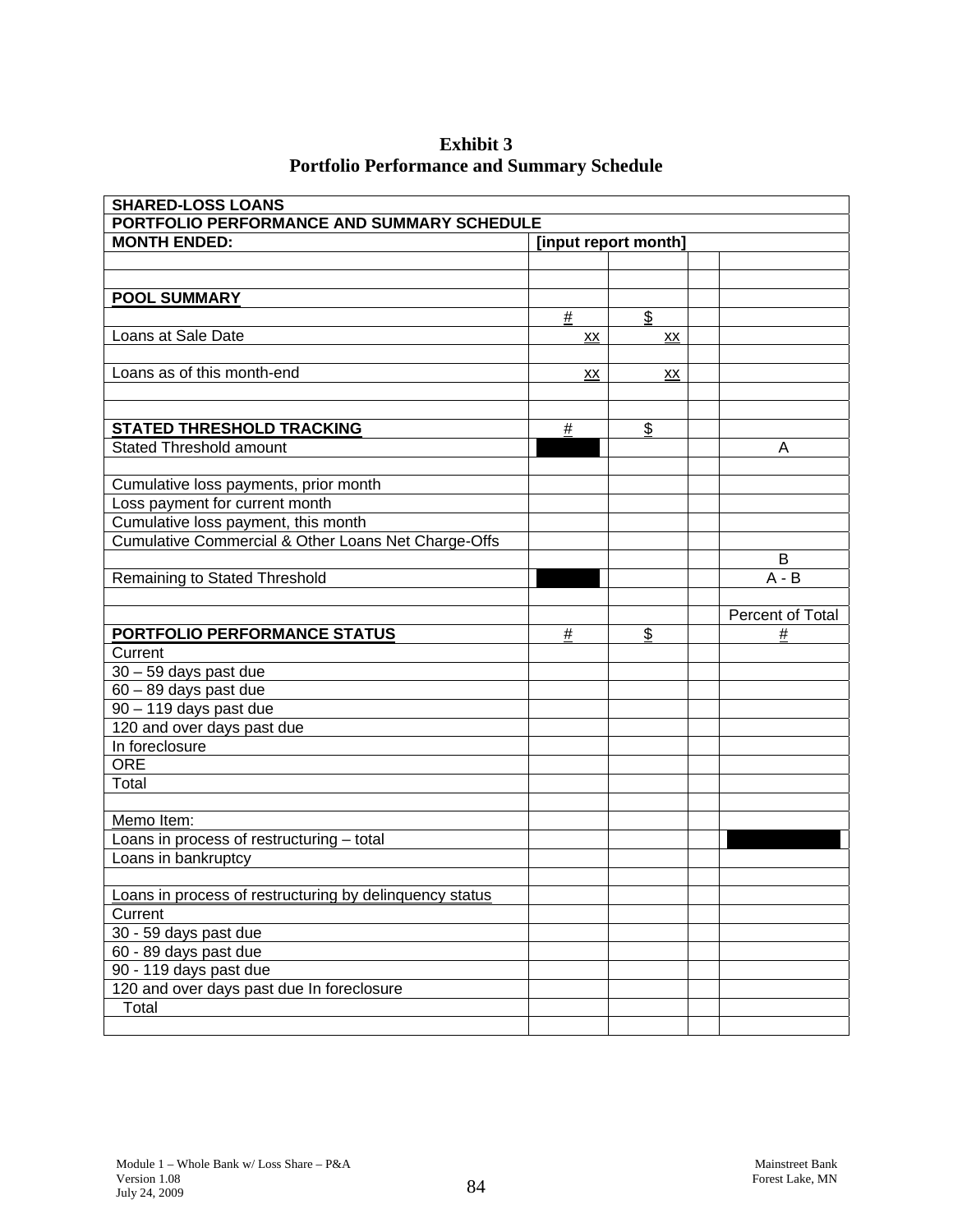| List of Loans Paid Off During Month    |                      |  |  |
|----------------------------------------|----------------------|--|--|
|                                        | Principal            |  |  |
| Loan #                                 | Balance              |  |  |
|                                        |                      |  |  |
| <b>List of Loans Sold During Month</b> |                      |  |  |
|                                        |                      |  |  |
|                                        | Principal<br>Balance |  |  |
| Loan #                                 |                      |  |  |
|                                        |                      |  |  |
|                                        |                      |  |  |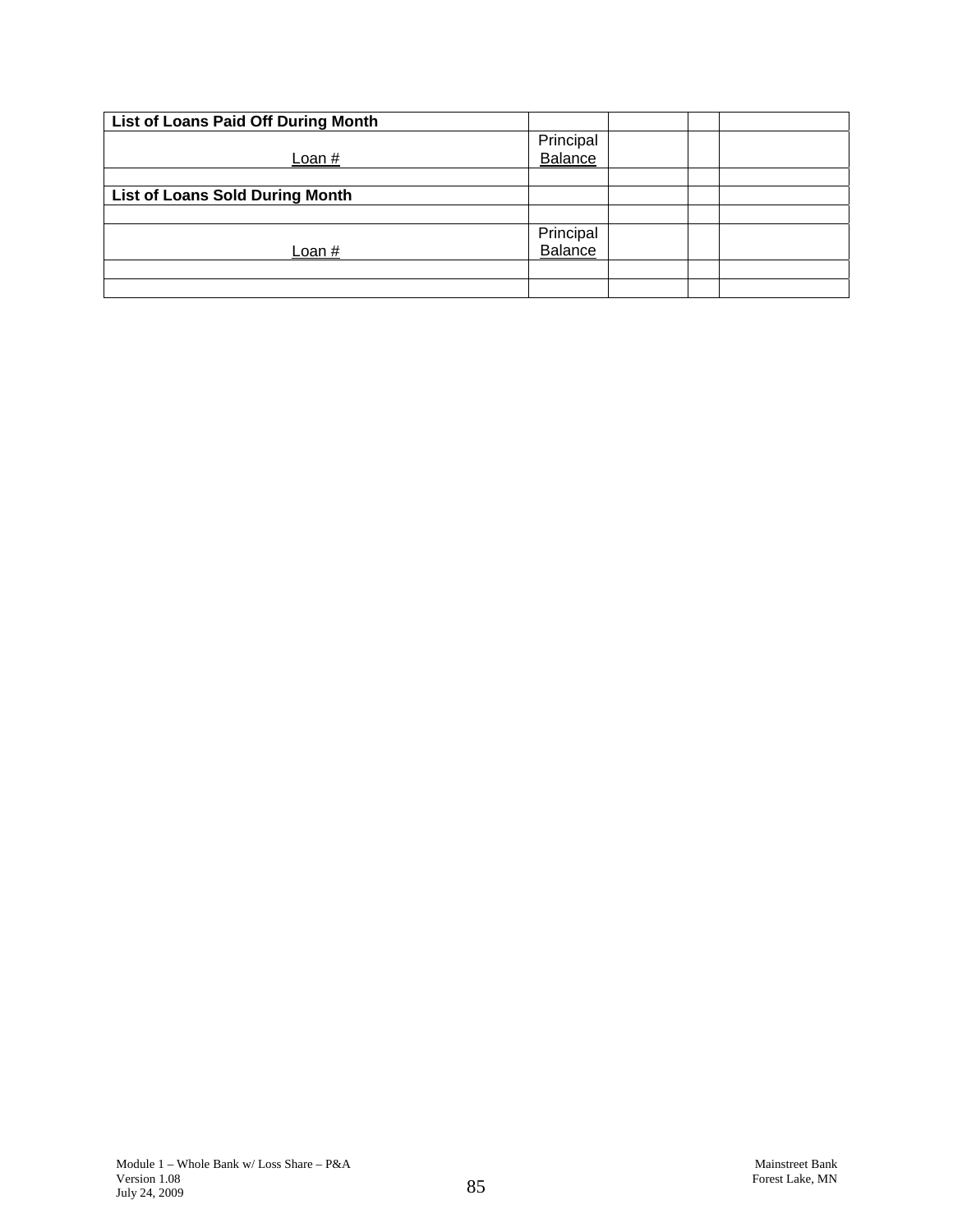### **Exhibit 4 Wire Transfer Instructions**

# **PURCHASER WIRING INSTRUCTIONS**

| <b>BANK RECEIVING WIRE</b>            |  |
|---------------------------------------|--|
|                                       |  |
| <b>9 DIGIT ABA ROUTING NUMBER</b>     |  |
|                                       |  |
| <b>ACCOUNT NUMBER</b>                 |  |
|                                       |  |
| <b>NAME OF ACCOUNT</b>                |  |
|                                       |  |
| <b>ATTENTION TO WHOM</b>              |  |
| <b>PURPOSE OF WIRE</b>                |  |
|                                       |  |
| FDIC RECEIVER WIRING INSTRUCTIONS     |  |
|                                       |  |
| <b>BANK RECEIVING WIRE</b>            |  |
|                                       |  |
| <b>SHORT NAME</b>                     |  |
|                                       |  |
| <b>ADDRESS OF BANK RECEIVING WIRE</b> |  |
|                                       |  |
| <b>9 DIGIT ABA ROUTING NUMBER</b>     |  |
|                                       |  |
| <b>ACCOUNT NUMBER</b>                 |  |
|                                       |  |
| <b>NAME OF ACCOUNT</b>                |  |
| <b>ATTENTION TO WHOM</b>              |  |
|                                       |  |
| <b>PURPOSE OF WIRE</b>                |  |
|                                       |  |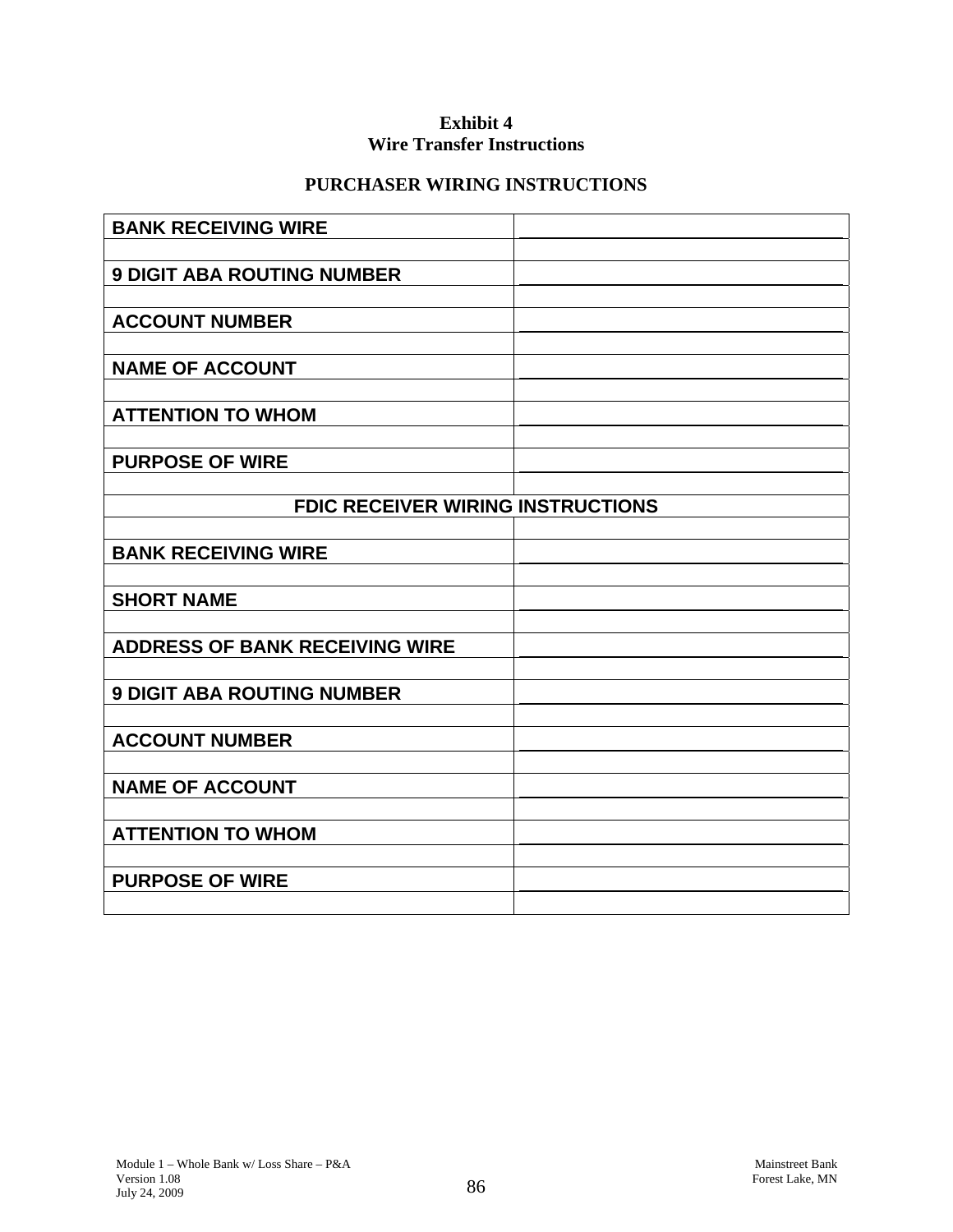# **EXHIBIT 5**

# **FDIC MORTGAGE LOAN MODIFICATION PROGRAM**

## **Objective**

The objective of this FDIC Mortgage Loan Modification Program ("Program") is to modify the terms of certain residential mortgage loans so as to improve affordability, increase the probability of performance, allow borrowers to remain in their homes and increase the value of the loans to the FDIC and assignees. The Program provides for the modification of Qualifying Loans (as defined below) by reducing the borrower's monthly housing debt to income ratio ("DTI Ratio") to no more than 31% at the time of the modification and eliminating adjustable interest rate and negative amortization features.

### Qualifying Mortgage Loans

In order for a mortgage loan to be a Qualifying Loan it must meet all of the following criteria, which must be confirmed by the lender:

- The collateral securing the mortgage loan is owner-occupied and the owner's primary residence; and
- The mortgagor has a first priority lien on the collateral; and
- Either the borrower is at least 60 days delinquent or a default is reasonably foreseeable.

#### Modification Process

The lender shall undertake a review of its mortgage loan portfolio to identify Qualifying Loans. For each Qualifying Loan, the lender shall determine the net present value of the modified loan and, if it will exceed the net present value of the foreclosed collateral upon disposition, then the Qualifying Loan shall be modified so as to reduce the borrower's monthly DTI Ratio to no more than 31% at the time of the modification. To achieve this, the lender shall use a combination of interest rate reduction, term extension and principal forbearance, as necessary.

The borrower's monthly DTI Ratio shall be a percentage calculated by dividing the borrower's monthly income by the borrower's monthly housing payment (including principal, interest, taxes and insurance). For these purposes, (1) the borrower's monthly income shall be the amount of the borrower's (along with any co-borrowers') documented and verified gross monthly income, and (2) the borrower's monthly housing payment shall be the amount required to pay monthly principal and interest plus one-twelfth of the then current annual amount required to pay real property taxes and homeowner's insurance with respect to the collateral.

In order to calculate the monthly principal payment, the lender shall capitalize to the outstanding principal balance of the Qualifying Loan the amount of all delinquent interest, delinquent taxes, past due insurance premiums, third party fees and (without duplication) escrow advances (such amount, the "Capitalized Balance").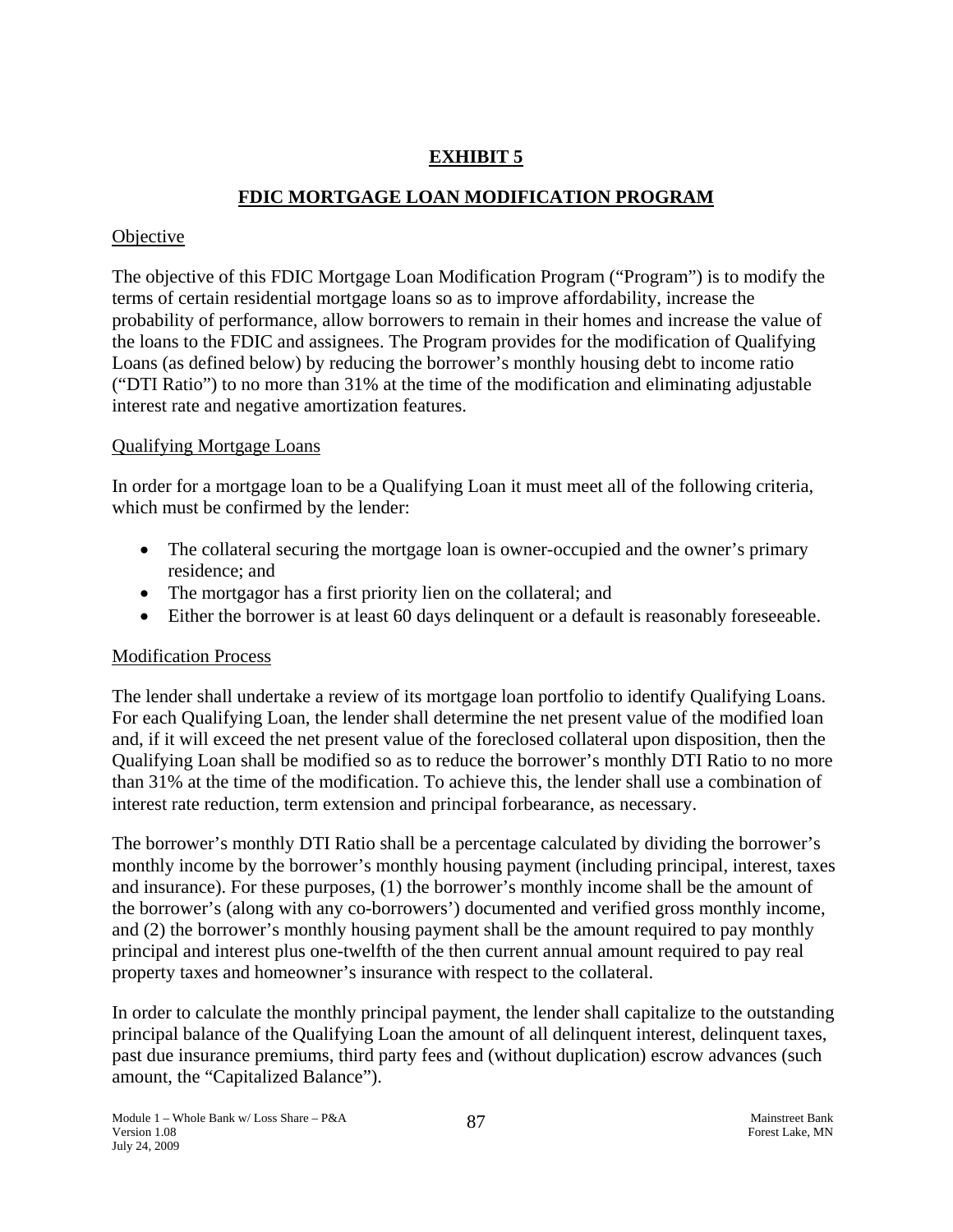In order to achieve the goal of reducing the DTI Ratio to 31%, the lender shall take the following steps in the following order of priority with respect to each Qualifying Loan:

- 1. Reduce the interest rate to the then current Freddie Mac Survey Rate for 30-year fixed rate mortgage loans, and adjust the term to 30 years.
- 2. If the DTI Ratio is still in excess of 31%, reduce the interest rate further, but no lower than 3%, until the DTI ratio of 31% is achieved.
- 3. If the DTI Ratio is still in excess of 31% after adjusting the interest rate to 3%, extend the remaining term of the loan by 10 years.
- 4. If the DTI Ratio is still in excess of 31%, calculate a new monthly payment (the "Adjusted Payment Amount") that will result in the borrower's monthly DTI Ratio not exceeding 31%. After calculating the Adjusted Payment Amount, the lender shall bifurcate the Capitalized Balance into two portions – the amortizing portion and the non-amortizing portion. The amortizing portion of the Capitalized Balance shall be the mortgage amount that will fully amortize over a 40-year term at an annual interest rate of 3% and monthly payments equal to the Adjusted Payment Amount. The nonamortizing portion of the Capitalized Balance shall be the difference between the Capitalized Balance and the amortizing portion of the Capitalized Balance. If the amortizing portion of the Capitalized Balance is less than 75% of the current estimated value of the collateral, then the lender may choose not to restructure the loan. If the lender chooses to restructure the loan, then the lender shall forbear on collecting the non-amortizing portion of the Capitalized Balance, and such amount shall be due and payable only upon the earlier of (i) maturity of the modified loan, (ii) a sale of the property or (iii) a pay-off or refinancing of the loan. No interest shall be charged on the non-amortizing portion of the Capitalized Balance, but repayment shall be secured by a first lien on the collateral.

#### Special Note:

The net present value calculation used to determine whether a loan should be modified based on the modification process above is distinct and different from the net present value calculation used to determine the covered loss if the loan is modified. Please refer only to the net present value calculation described in this exhibit for the modification process, with its separate assumptions, when determining whether to provide a modification to a borrower. Separate assumptions may include, without limitation, Assuming Bank's determination of a probability of default without modification, a probability of default with modification, home price forecasts, prepayment speeds, and event timing. These assumptions are applied to different projected cash flows over the term of the loan, such as the projected cash flow of the loan performing or defaulting without modification and the projected cash flow of the loan performing or defaulting with modification.

change, the net present value calculation for determining the covered loss remains constant.<br>
Module 1 – Whole Bank w/ Loss Share – P&A Mainstreet Bank Forest Lake, MN<br>
Version 1.08 Forest Lake, MN By contrast, the net present value for determining the covered loss is based on a 10 year period. While the assumptions in the net present value calculation used in the modification process may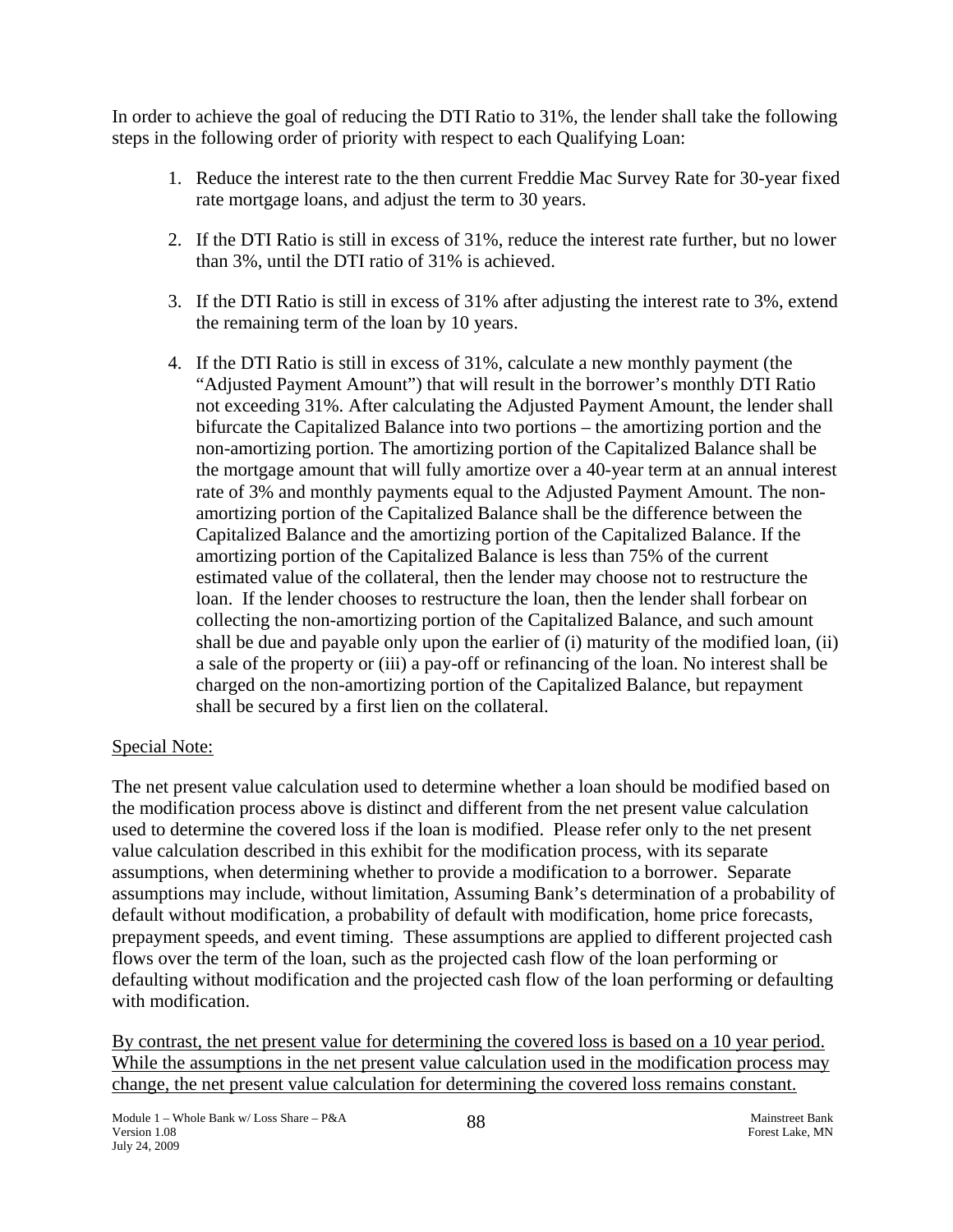#### **EXHIBIT 4.15B**

#### **COMMERCIAL AND OTHER ASSETS SHARED-LOSS AGREEMENT**

This agreement for reimbursement of loss sharing expenses on certain loans and other assets (the "Commercial Shared-Loss Agreement") shall apply when the Assuming Bank purchases Shared-Loss Assets as that term is defined herein. The terms hereof shall modify and supplement, as necessary, the terms of the Purchase and Assumption Agreement to which this Commercial Shared-Loss Agreement is attached as Exhibit 4.15B and incorporated therein. To the extent any inconsistencies may arise between the terms of the Purchase and Assumption Agreement and this Commercial Shared-Loss Agreement with respect to the subject matter of this Commercial Shared-Loss Agreement, the terms of this Commercial Shared-Loss Agreement shall control. References in this Commercial Shared-Loss Agreement to a particular Section shall be deemed to refer to a Section in this Commercial Shared-Loss Agreement unless the context indicates that a Section of the Purchase and Assumption Agreement is intended.

#### **ARTICLE I -- DEFINITIONS**

Capitalized terms used in this Commercial Shared-Loss Agreement that are not defined in this Commercial Shared-Loss Agreement are defined in the Purchase and Assumption Agreement In addition to the terms defined above, defined below are certain additional terms relating to loss-sharing, as used in this Commercial Shared-Loss Agreement.

**"AAA"** means the American Arbitration Association as provided in Section 2.1(f)(iii) of this Commercial Shared-Loss Agreement.

**"Accrued Interest"** means, with respect to any Shared-Loss Loan, Permitted Advance or Shared-Loss Loan Commitment Advance at any time, the amount of earned and unpaid interest, taxes, credit life and/or disability insurance premiums (if any) payable by the Obligor accrued on or with respect to such Shared-Loss Loan, Permitted Advance or Shared-Loss Loan Commitment Advance, all as reflected on the Accounting Records of the Failed Bank or the Assuming Bank (as applicable); provided, that Accrued Interest shall not include any amount that accrues on or with respect to any Shared-Loss Loan, Permitted Advance or Shared-Loss Loan Commitment Advance after that Asset has been placed on non-accrual or nonperforming status by either the Failed Bank or the Assuming Bank (as applicable).

"**Additional ORE**" means Shared-Loss Loans that become Other Real Estate after Bank Closing Date.

"**Affiliate**" shall have the meaning set forth in the Purchase and Assumption Agreement; provided, that, for purposes of this Commercial Shared-Loss Agreement, no Third Party Servicer shall be deemed to be an Affiliate of the Assuming Bank.

**Examplicable Anniversary of the Commencement Date**" means the fifth (5th) anniversary of the Commencement Date.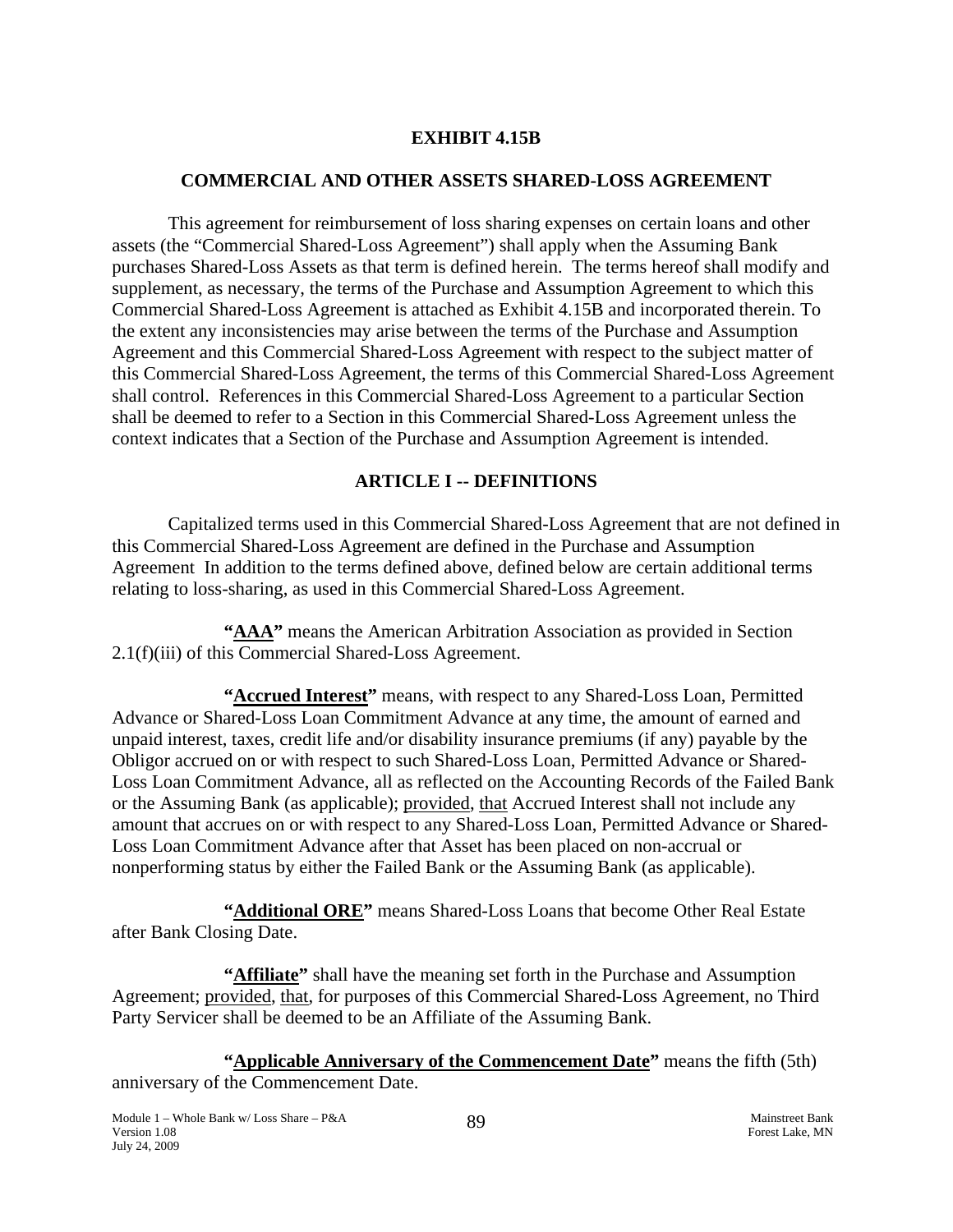"Calendar Quarter" means a quarterly period (a) for the first such period, beginning on the Commencement Date and ending on the last calendar day of either March, June, September or December, whichever is the first to occur after the Commencement Date, and (b) for quarterly periods thereafter, beginning on the first calendar day of the calendar month immediately after the month that ended the prior period and ending on the last calendar day of each successive three-calendar-month period thereafter (i.e., each March, June, September and December, starting in the applicable order depending on the ending date of first such period) of any year.

**"Capitalized Expenditures"** means those expenditures that (i) would be capitalized under generally accepted accounting principles, and (ii) are incurred with respect to Shared-Loss Loans, Other Real Estate, Additional ORE or Subsidiary ORE. Capitalized Expenditures shall not include expenses related to environmental conditions including, but not limited to, remediation, storage or disposal of any hazardous or toxic substances or any pollutant or contaminant.

**"Charge-Offs"** means, with respect to any Shared-Loss Assets for any period, an amount equal to the aggregate amount of loans or portions of loans classified as "Loss" under the Examination Criteria, including (a) charge-offs of (i) the principal amount of such assets net of unearned interest (including write-downs associated with Other Real Estate, Additional ORE, Subsidiary ORE or loan modification(s)) (ii) Accrued Interest, and (iii) Capitalized Expenditures plus (b) Pre-Charge-Off Expenses incurred on the respective Shared-Loss Loans, all as effected by the Assuming Bank during such period and reflected on the Accounting Records of the Assuming Bank; provided, that: (i) the aggregate amount of Accrued Interest (including any reversals thereof) for the period after Bank Closing that shall be included in determining the amount of Charge-Offs for any Shared-Loss Loan shall not exceed ninety (90) days' Accrued Interest; (ii) no Charge-Off shall be taken with respect to any anticipated expenditure by the Assuming Bank until such expenditure is actually incurred; (iii) any financial statement adjustments made in connection with the purchase of any Assets pursuant to this Purchase and Assumption Agreement or any future purchase, merger, consolidation or other acquisition of the Assuming Bank shall not constitute "Charge-Offs"; and (iv) except for Portfolio Sales or any other sales or dispositions consented to by the Receiver, losses incurred on the sale or other disposition of Shared-Loss Assets to any Person (other than the sale or other disposition of Other Real Estate, Additional ORE or Subsidiary ORE to a Person other than an Affiliate of the Assuming Bank which is conducted in a commercially reasonable and prudent manner) shall not constitute Charge-Offs.

**"Commencement Date"** means the first calendar day following Bank Closing.

**"Consumer Loans"** means Loans to individuals for household, family and other personal expenditures (including United States and/or State-guaranteed student loans and extensions of credit pursuant to a credit card plan or debit card plan).

**"Environmental Assessment"** means an assessment of the presence, storage or release of any hazardous or toxic substance, pollutant or contaminant with respect to the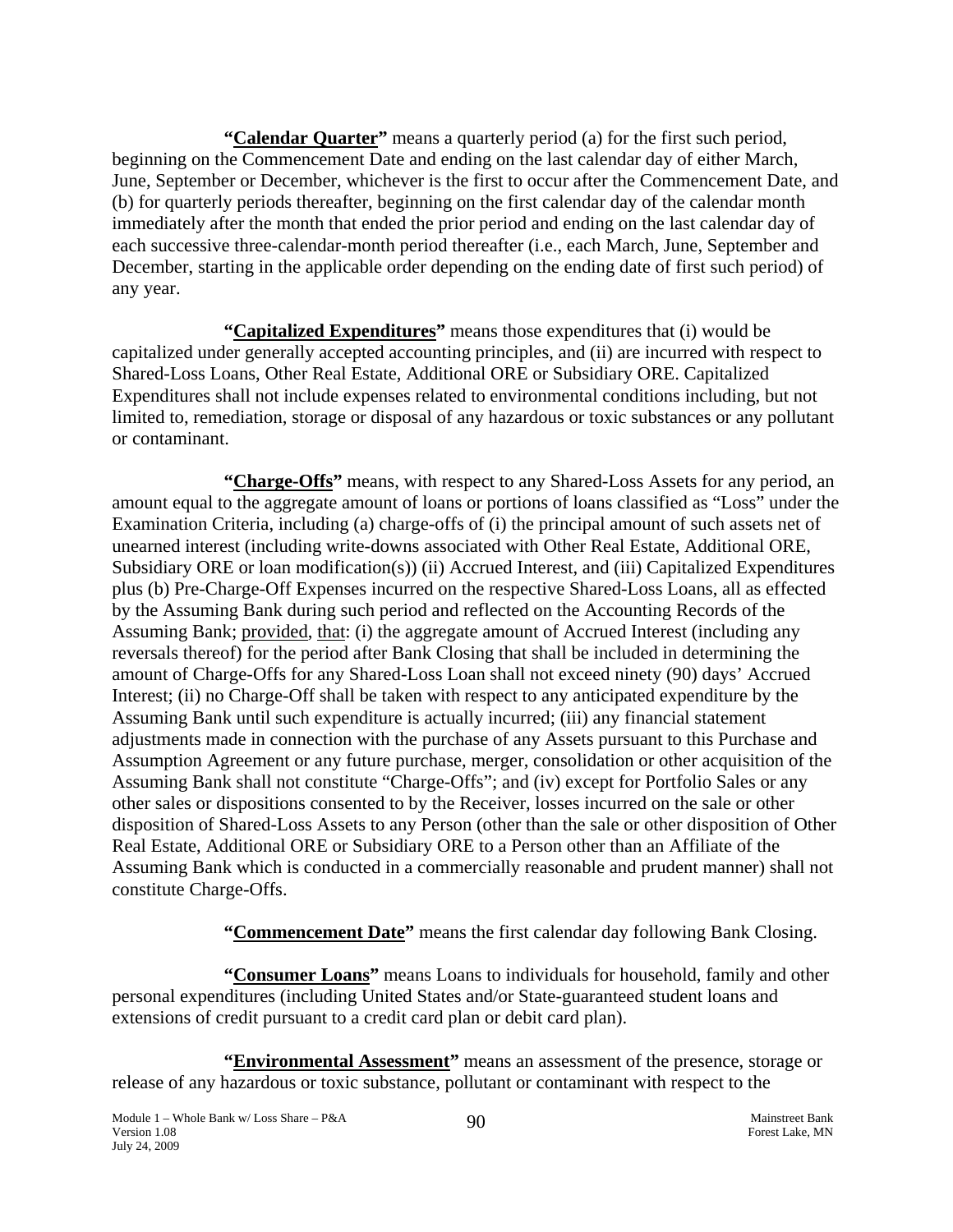Junecollateral securing a Shared-Loss Loan that has been fully or partially charged off.

**"Examination Criteria"** means the loan classification criteria employed by, or any applicable regulations of, the Assuming Bank's Chartering Authority at the time such action is taken, as such criteria may be amended from time to time.

"Failed Bank Charge-Offs/Write-Downs" means, with respect to any Shared-Loss Asset, an amount equal to the aggregate amount of reversals or charge-offs of Accrued Interest and charge-offs and write-downs of principal effected by the Failed Bank with respect to that Shared-Loss Asset as reflected on the Accounting Records of the Failed Bank.

**"Fair Value"** means the fair value of a Shared Loss MTM Asset as determined in accordance with FAS 157 as in effect on Bank Closing.

**"FDIC Party"** has the meaning provided in Section 2.1(f)(ii) of this Commercial Shared-Loss Agreement.

**"Net Charge-Offs"** means, with respect to any period, an amount equal to the aggregate amount of Charge-Offs for such period less the amount of Recoveries for such period.

 Commercial Shared-Loss Agreement. **"Neutral Member"** has the meaning provided in Section 2.1(f)(ii) of this

**"New Shared-Loss Loans"** means loans that would otherwise be subject to loss sharing under this Commercial Shared-Loss Agreement that were originated after June 30, 2009 and before Bank Closing.

**"Notice of Dispute"** has the meaning provided in Section 2.1(f)(iii) of this Commercial Shared-Loss Agreement.

**"ORE Subsidiary"** means any Subsidiary of the Assuming Bank that engages solely in holding, servicing, managing or liquidating interests of a type described in clause (A) of the definition of "Other Real Estate," which interests have arisen from the collection or settlement of a Shared-Loss Loan.

**"Other Real Estate"** means all of the following (including any of the following fully or partially charged off the books and records of the Failed Bank or the Assuming Bank) that (i) are owned by the Failed Bank as of Bank Closing and are purchased pursuant to the Purchase and Assumption Agreement or (ii) have arisen subsequent to Bank Closing from the collection or settlement by the Assuming Bank of a Shared-Loss Loan:

(A) all interests in real estate (other than Bank Premises and Fixtures), including but not limited to mineral rights, leasehold rights, condominium and cooperative interests, air rights and development rights; and

(B) all other assets (whether real or personal property) acquired by foreclosure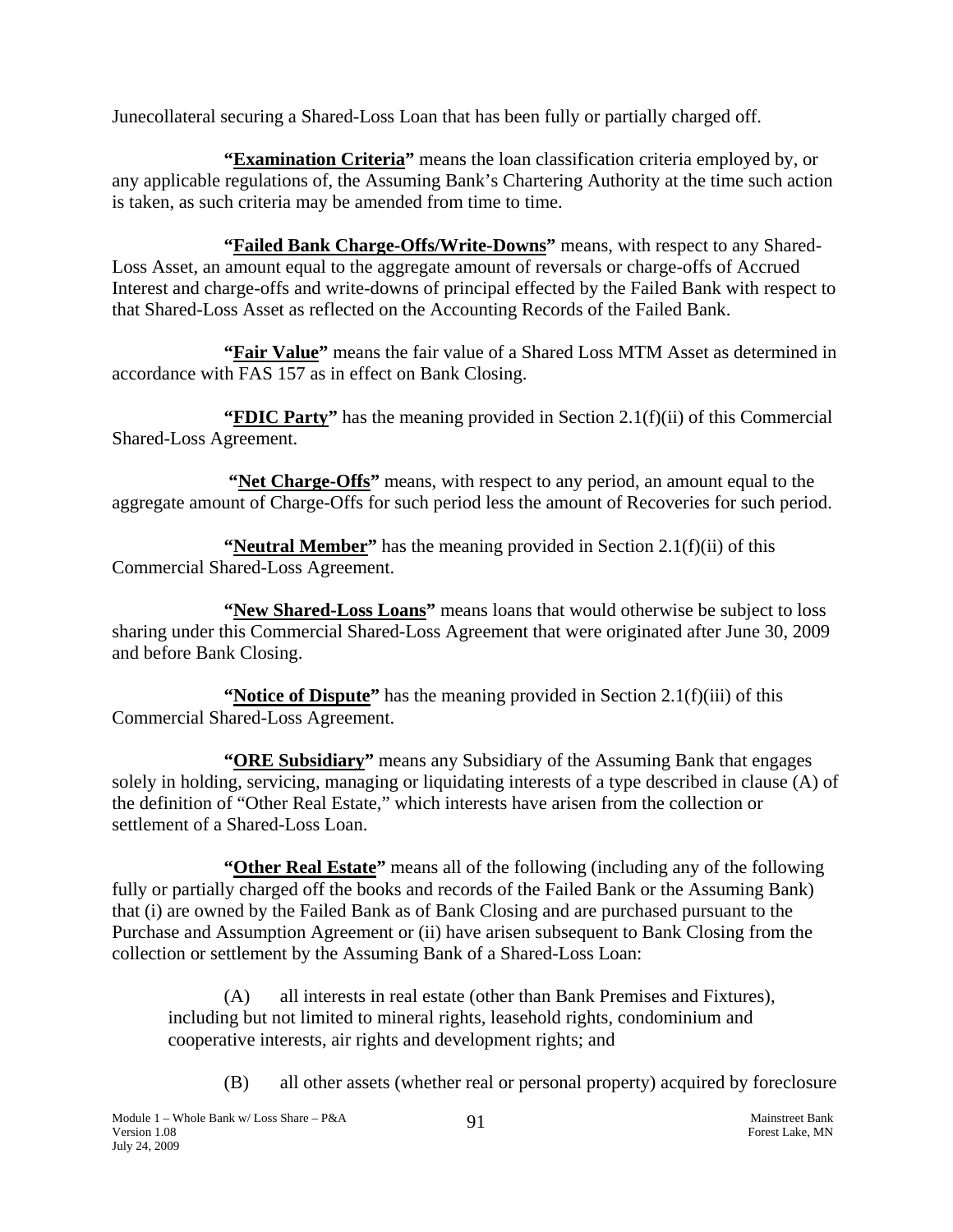or in full or partial satisfaction of judgments or indebtedness.

**"Permitted Advance"** means an advance of funds by the Assuming Bank with respect to a Shared-Loss Loan, or the making of a legally binding commitment by the Assuming Bank to advance funds with respect to a Shared-Loss Loan, that (i) in the case of such an advance, is actually made, and, in the case of such a commitment, is made and all of the proceeds thereof actually advanced, within one (1) year after the Commencement Date, (ii) does not cause the sum of (A) the book value of such Shared-Loss Loan as reflected on the Accounting Records of the Assuming Bank after any such advance has been made by the Assuming Bank plus (B) the unfunded amount of any such commitment made by the Assuming Bank related thereto, to exceed 110% of the Book Value of such Shared-Loss Loan, (iii) is not made with respect to a Shared-Loss Loan with respect to which (A) there exists a related Shared-Loss Loan Commitment or (B) the Assuming Bank has taken a Charge-Off and (iv) is made in good faith, is supported at the time it is made by documentation in the Credit Files and conforms to and is in accordance with the applicable requirements set forth in Article III of this Commercial Shared-Loss Agreement and with the then effective written internal credit policy guidelines of the Assuming Bank; provided, that the limitations in subparagraphs (i), (ii) and (iii) of this definition shall not apply to any such action (other than to an advance or commitment related to the remediation, storage or final disposal of any hazardous or toxic substance, pollutant or contaminant) that is taken by Assuming Bank in its reasonable discretion to preserve or secure the value of the collateral for such Shared-Loss Loan.

**"Permitted Amendment"** means, with respect to any Shared-Loss Loan Commitment or Shared-Loss Loan, any amendment, modification, renewal or extension thereof, or any waiver of any term, right, or remedy thereunder, made by the Assuming Bank in good faith and otherwise in accordance with the applicable requirements set forth in Article III of this Commercial Shared-Loss Agreement and the then effective written internal credit policy guidelines of the Assuming Bank; provided, that:

(i) with respect to a Shared-Loss Loan Commitment or a Shared-Loss Loan that is not a revolving line of credit, no such amendment, modification, renewal, extension, or waiver, except as allowed under the definition of Permitted Advance, shall operate to increase the amount of principal (A) then remaining available to be advanced by the Assuming Bank under the Shared-Loss Loan Commitment or (B) then outstanding under the Shared-Loss Loan;

(ii) with respect to a Shared-Loss Loan Commitment or a Shared-Loss Loan that is a revolving line of credit, no such amendment, modification, renewal, extension, or waiver, except as allowed under the definition of Permitted Advance, shall operate to increase the maximum amount of principal authorized as of Bank Closing to be outstanding at any one time under the underlying revolving line of credit relationship with the debtor (regardless of the extent to which such revolving line of credit may have been funded as of Bank Closing or may subsequently have been funded and/or repaid); and

(iii) no such amendment, modification, renewal, extension or waiver shall extend the term of such Shared-Loss Loan Commitment or Shared-Loss Loan beyond the end of the final Shared-Loss Quarter unless the term of such Shared-Loss Loan Commitment or Shared-Loss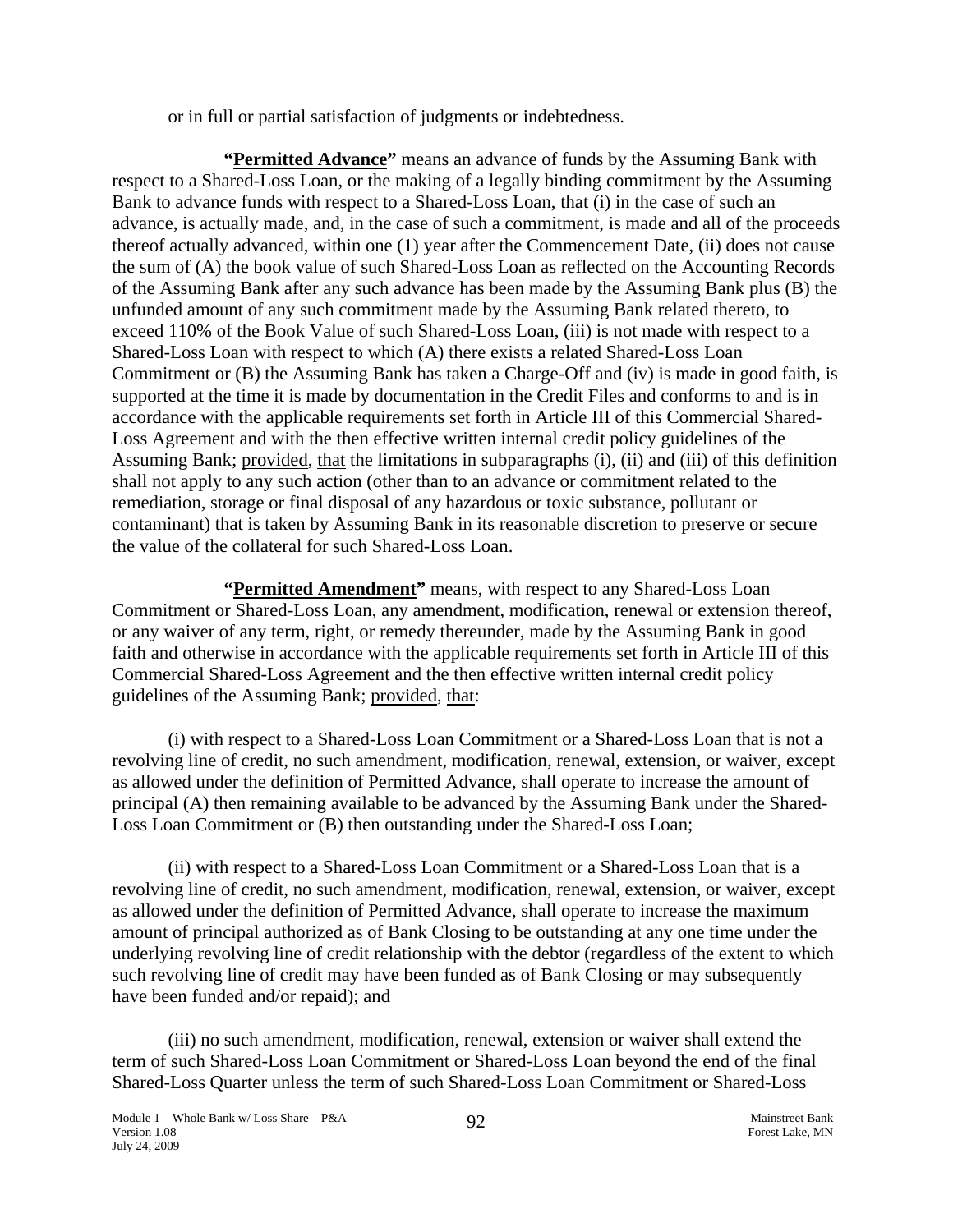Loan as existed on Bank Closing was beyond the end of the final Shared-Loss Quarter, in which event no such amendment, modification, renewal, extension or waiver shall extend such term beyond the term as existed as of Bank Closing.

"**Pre-Charge-Off Expenses"** means those expenses incurred in the usual and prudent management of a Shared-Loss Loan that would qualify as a Reimbursable Expense or Recovery Expense if incurred after a Charge-Off of the related Shared-Loss Asset had occurred.

**"Quarterly Certificate"** has the meaning provided in Section 2.1(a)(i) of this Commercial Shared-Loss Agreement.

**"Recoveries"** (I)(A) In addition to any sums to be applied as Recoveries pursuant to subparagraph (II) below, "Recoveries" means, with respect to any period, the sum of (without duplication):

**Shared-Loss Quarter; plus** (i) the amount of collections during such period by the Assuming Bank on Charge-Offs of Shared-Loss Assets effected by the Assuming Bank prior to the end of the final

(ii) the amount of collections during such period by the Assuming Bank on Failed Bank Charge-Offs/Write-Downs; plus

(iii) the amount of gain on any sale or other disposition during such period by the Assuming Bank of Shared Loss Loans, Other Real Estate, Additional ORE or Subsidiary ORE (provided, that the amount of any such gain included in Recoveries shall not exceed the aggregate amount of the related Failed Bank Charge-Offs/Write-Downs and Charge-Offs taken and any related Reimbursable Expenses and Recovery Expenses); plus

(iv) the amount of collections during such period by the Assuming Bank of any Reimbursable Expenses or Recovery Expenses; plus

(v) the amount of any fee or other consideration received by the Assuming Bank during or prior to such period in connection with any amendment, modification, renewal, extension, refinance, restructure, commitment or other similar action taken by the Assuming Bank with respect to a Shared-Loss Asset with respect to which there exists a Failed Bank Charge-Off/Write-Down or a Shared-Loss Loan as to which a Charge-Off has been effected by the Assuming Bank during or prior to such period (provided, that the amount of any such fee or other consideration included in Recoveries shall not exceed the aggregate amount of the related Failed Bank Charge-Offs/Write-Downs and Charge-Offs taken and any related Reimbursable Expenses and Recovery Expenses).

(I)(B) For the purpose of determining the amounts to be applied as Recoveries pursuant to subparagraph (I)(A) above, the Assuming Bank shall apply amounts received on the Assets that are not otherwise applied to reduce the book value of principal of a Shared-Loss Loan (or, in the case of Other Real Estate, Additional ORE, Subsidiary ORE and Capitalized Expenditures, that are not otherwise applied to reduce the book value thereof) in the following order: first to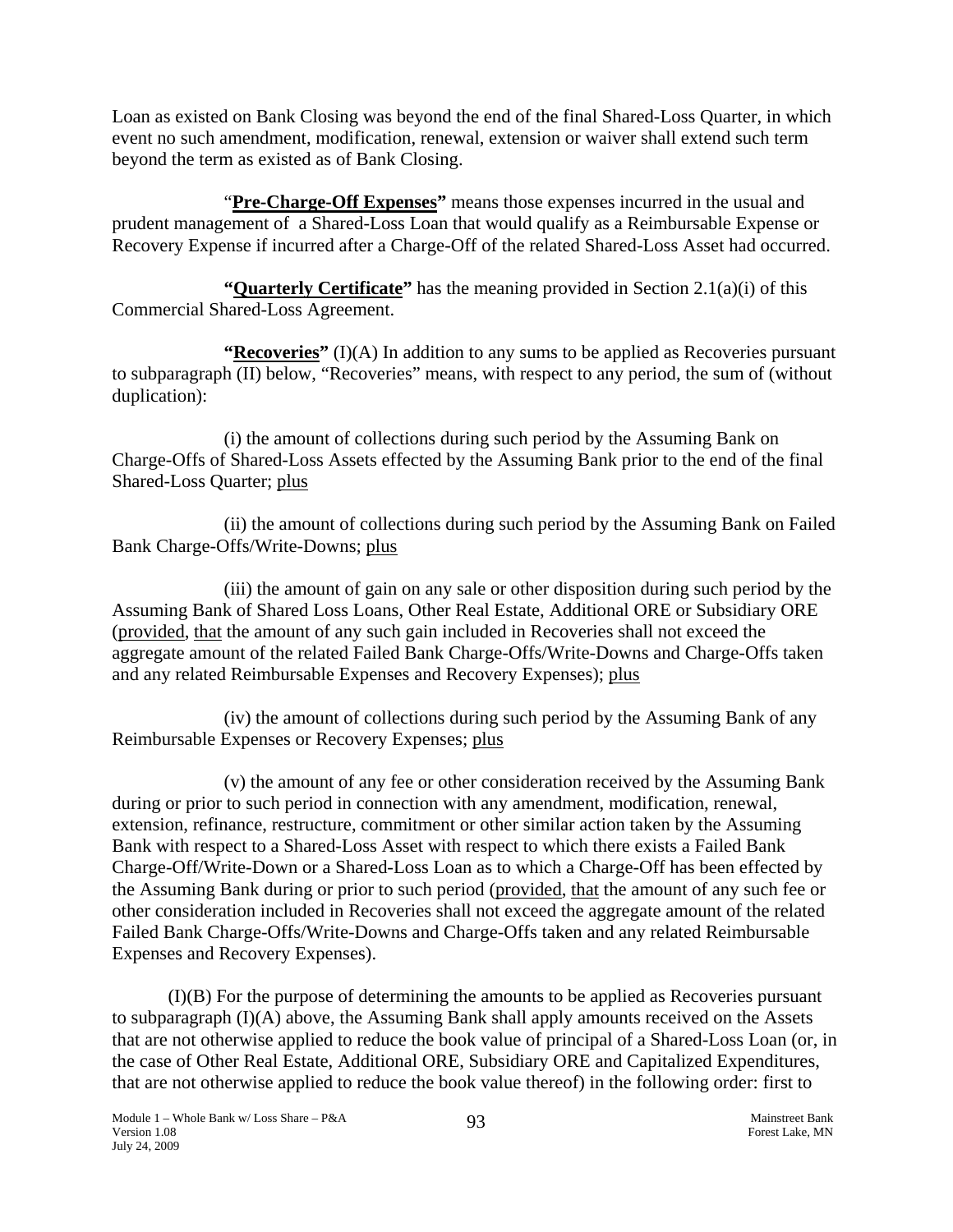Charge-Offs and Failed Bank Charge-Offs/Write Downs; then to Reimbursable Expenses and Recovery Expenses; then to interest income; and then to other expenses incurred by the Assuming Bank.

(II) If there occurs an amendment, modification, renewal, extension, refinance, restructure, commitment, sale or other similar action with respect to a Shared-Loss Loan as to which there exists a Failed Bank Charge-Off/Write Down or as to which a Charge-Off has been effected by the Assuming Bank during or prior to such period, and if, as a result of such occurrence, the Assuming Bank recognizes any interest income for financial accounting purposes on that Shared-Loss Loan, then "Recoveries" shall also include the portion of the total amount of any such interest income recognized by the Assuming Bank which is derived by multiplying:

(A) the total amount of any such interest income recognized by the Assuming Bank during such period with respect to that Shared-Loss Loan as described above, by

(B) a fraction, the numerator of which is the aggregate principal amount (excluding reversals or charge-offs of Accrued Interest) of all such Failed Bank Charge-Offs/Write-Downs and Charge-Offs effected by the Assuming Bank with respect to that Shared-Loss Loan plus the principal amount of that Shared-Loss Loan that has not yet been chargedoff but has been placed on nonaccrual status, all of which occurred at any time prior to or during the period in which the interest income referred to in subparagraph (II)(A) immediately above was recognized, and the denominator of which is the total amount of principal indebtedness (including all such prior Failed Bank Charge-Offs/Write-Downs and Charge-Offs as described above) due from the Obligor on that Shared-Loss Loan as of the end of such period;

provided, however, that the amount of any interest income included as Recoveries for a particular Shared-Loss Loan shall not exceed the aggregate amount of (a) Failed Bank Charge-Offs/Write-Downs, (b) Charge-Offs effected by the Assuming Bank during or prior to the period in which the amount of Recoveries is being determined, plus (c) any Reimbursable Expenses and Recovery Expenses paid to the Assuming Bank pursuant to this Commercial Shared-Loss Agreement during or prior to the period in which the amount of Recoveries is being determined, all with respect to that particular Shared-Loss Loan; and, provided, further, that any collections on any such Shared-Loss Loan that are not applied to reduce book value of principal or recognized as interest income shall be applied pursuant to subparagraph (I) above.

(III) Notwithstanding subparagraphs (I) and (II) above, the term "Recoveries" shall not include: (a) any amounts paid to the Assuming Bank by the Receiver pursuant to Section 2.1 of this Commercial Shared-Loss Agreement, (b) amounts received with respect to Charge-Offs effected by the Assuming Bank after the final Shared-Loss Quarter, (c) after the final Shared-Loss Quarter, income received by the Assuming Bank from the operation of, and any gains recognized by the Assuming Bank on the disposition of, Other Real Estate, Additional ORE or Subsidiary ORE (such income and gains being hereinafter together referred to as "ORE Income"), except to the extent that aggregate ORE Income exceeds the aggregate expenses paid to third parties by or on behalf of the Assuming Bank after the final Shared-Loss Quarter to manage, operate and maintain Other Real Estate, Additional ORE or Subsidiary ORE (such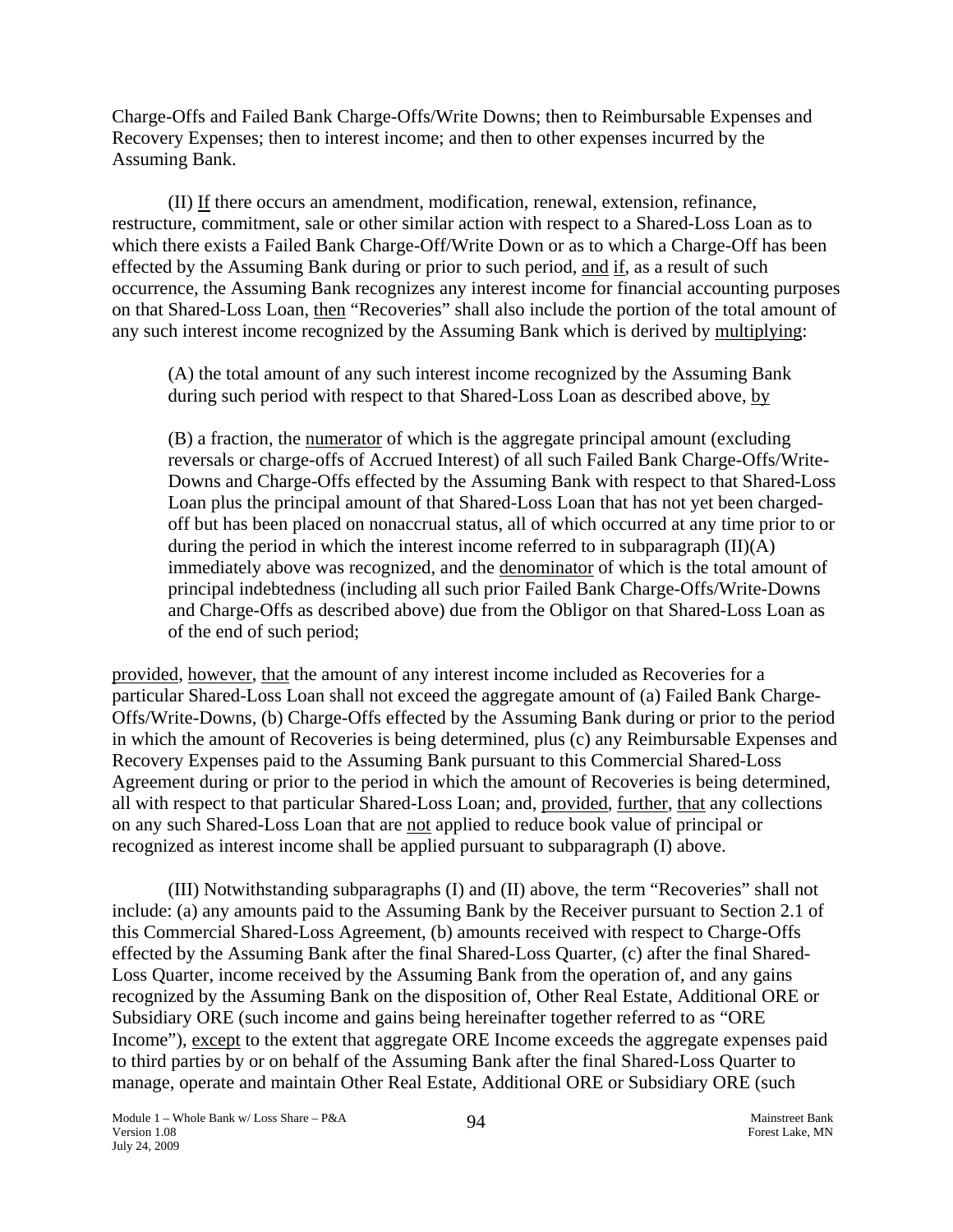expenses being hereinafter referred to as "ORE Expenses"). In determining the extent aggregate ORE Income exceeds aggregate ORE Expenses for any Recovery Quarter as set forth immediately above in subparagraph (c), the Assuming Bank will subtract (i) ORE Expenses paid to third parties during such Recovery Quarter (provided, that, in the case of the final Recovery Quarter only, the Assuming Bank will subtract ORE Expenses paid to third parties from the beginning of the final Recovery Quarter up to the date the Assuming Bank is required to deliver the final Quarterly Certificate pursuant to this Commercial Shared-Loss Agreement) from (ii) ORE Income received during such Recovery Quarter, to calculate net ORE income ("Net ORE Income") for that Recovery Quarter. If the amount of Net ORE Income so calculated for a Recovery Quarter is positive, such amount shall be reported as Recoveries on the Quarterly Certificate for such Recovery Quarter. If the amount of Net ORE Income so calculated for a Recovery Quarter is negative ("Net ORE Loss Carryforward"), such amount shall be added to any ORE Expenses paid to third parties in the next succeeding Recovery Quarter, which sum shall then be subtracted from ORE Income for that next succeeding Recovery Quarter, for the purpose of determining the amount of Net ORE Income (or, if applicable, Net ORE Loss Carryforward) for that next succeeding Recovery Quarter. If, as of the end of the final Recovery Quarter, a Net ORE Loss Carryforward exists, then the amount of the Net ORE Loss Carryforward that does not exceed the aggregate amount of Net ORE Income reported as Recoveries on Quarterly Certificates for all Recovery Quarters may be included as a Recovery Expense on the Quarterly Certificate for the final Recovery Quarter.

**"Recovery Amount"** has the meaning provided in Section 2.1(b)(ii) of this Commercial Shared-Loss Agreement.

**"Recovery Expenses"** means, for any Recovery Quarter, the amount of actual, reasonable and necessary out-of-pocket expenses (other than Capitalized Expenditures) paid to third parties (other than Affiliates of the Assuming Bank) by or on behalf of the Assuming Bank, as limited by Sections 3.2(c) and (d) of Article III to this Commercial Shared-Loss Agreement, to recover amounts owed with respect to (i) any Shared-Loss Asset as to which a Charge-Off was effected prior to the end of the final Shared-Loss Quarter (provided that such amounts were incurred no earlier than the date the first Charge-Off on such Shared-Loss Asset could have been reflected on the Accounting Records of the Assuming Bank), and (ii) Failed Bank Charge-Offs/Write-Downs (including, in each case, all costs and expenses related to an Environmental Assessment and any other costs or expenses related to any environmental conditions with respect to the Shared-Loss Assets (it being understood that any remediation expenses for any such pollutant or contaminant are not recoverable if in excess of \$200,000 per Shared-Loss Asset, without the Assuming Bank having obtained the prior consent of the Receiver for such expenses); provided, that, so long as income with respect to a Shared-Loss Loan is being prorated pursuant to the arithmetical formula in subsection (II) of the definition of "Recoveries", the term "Recovery Expenses" shall not include that portion of any such expenses paid during such Recovery Quarter to recover any amounts owed on that Shared-Loss Loan that is derived by:

subtracting (1) the product derived by multiplying:

(A) the total amount of any such expenses paid by or on behalf of the Assuming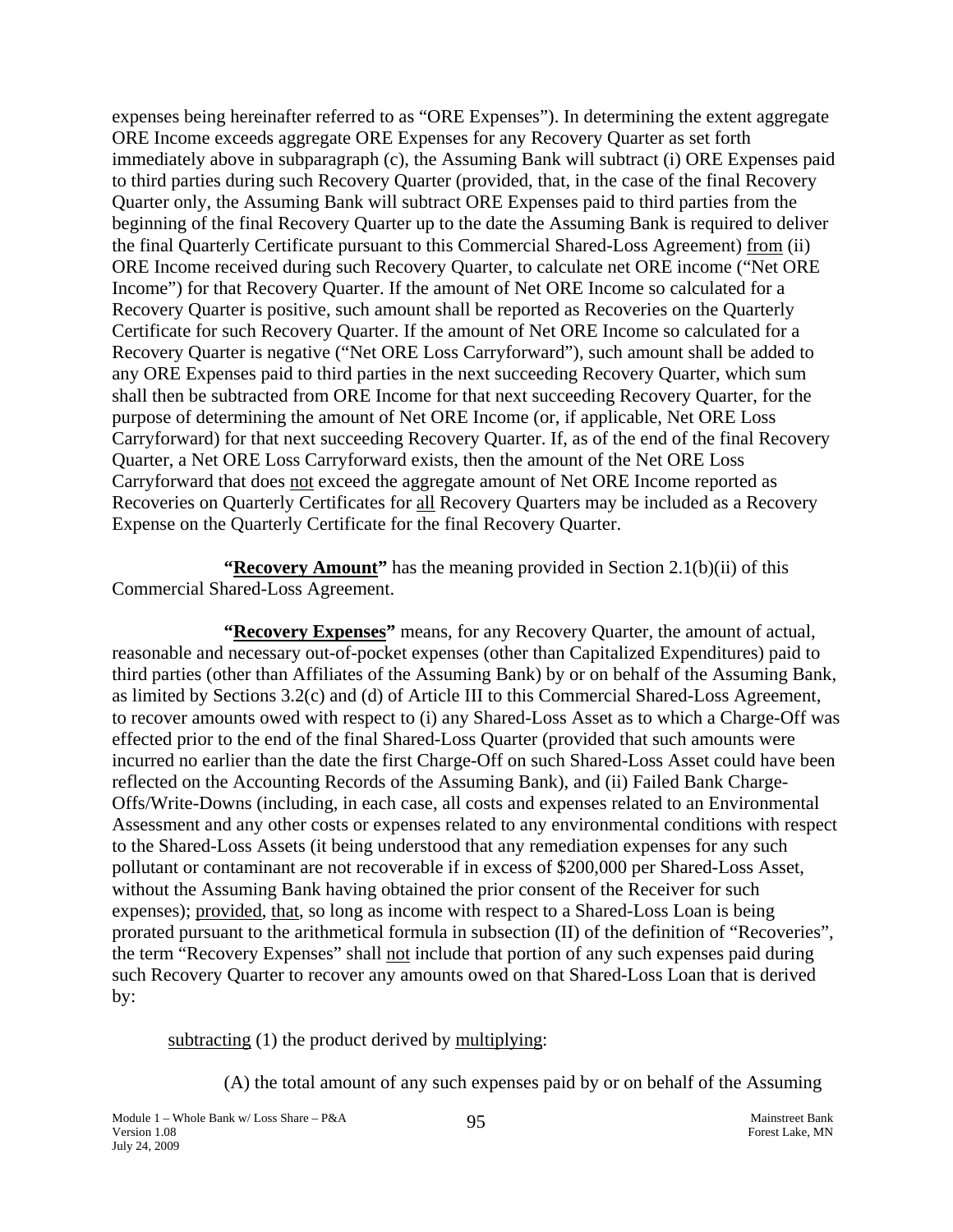Bank during such Recovery Quarter with respect to that Shared-Loss Loan, by

(B) a fraction, the numerator of which is the aggregate principal amount (excluding reversals or charge-offs of Accrued Interest) of all such Failed Bank Charge-Offs/Write-Downs and Charge-Offs effected by the Assuming Bank with respect to that Shared-Loss Loan plus the principal amount of that Shared-Loss Loan that has not yet been charged-off but has been placed on nonaccrual status, all of which occurred at any time prior to or during the period in which the interest income referred to in subparagraph  $(II)(A)$  of the definition of "Recoveries" was recognized, and the denominator of which is the total amount of principal indebtedness (including all such prior Failed Bank Charge-Offs/Write-Downs and Charge-Offs as described above) due from the Obligor on that Shared-Loss Loan as of the end of such period;

from (2) the total amount of any such expenses paid during that Recovery Quarter with respect to that Shared-Loss Loan.

**"Recovery Quarter"** has the meaning provided in Section 2.1(a)(ii) of this Commercial Shared-Loss Agreement.

**"Reimbursable Expenses"** means, for any Shared-Loss Quarter, the amount of actual, reasonable and necessary out-of-pocket expenses (other than Capitalized Expenditures), paid to third parties (other than Affiliates of the Assuming Bank) by or on behalf of the Assuming Bank, as limited by Sections 3.2(c) and (d) of Article III of this Commercial Shared-Loss Agreement, to:

(i) recover amounts owed with respect to any Shared-Loss Asset as to which a Charge-Off has been effected prior to the end of the final Shared-Loss Quarter (provided that such amounts were incurred no earlier than the date the first Charge-Off on such Shared-Loss Asset could have been reflected on the Accounting Records of the Assuming Bank) and recover amounts owed with respect to Failed Bank Charge-Offs/Write-Downs (including, in each case, all costs and expenses related to an Environmental Assessment and any other costs or expenses related to any environmental conditions with respect to the Shared-Loss Assets (it being understood that any such remediation expenses for any such pollutant or contaminant are not recoverable if in excess of \$200,000 per Shared-Loss Asset, without the Assuming Bank having obtained the prior consent of the Receiver for such expenses); provided, that, so long as income with respect to a Shared-Loss Loan is being pro-rated pursuant to the arithmetical formula in subsection (II) of the definition of "Recoveries", the term "Reimbursable Expenses" shall not include that portion of any such expenses paid during such Shared-Loss Quarter to recover any amounts owed on that Shared-Loss Loan that is derived by:

subtracting (1) the product derived by multiplying:

(A) the total amount of any such expenses paid by or on behalf of the Assuming Bank during such Shared-Loss Quarter with respect to that Shared-Loss Loan, by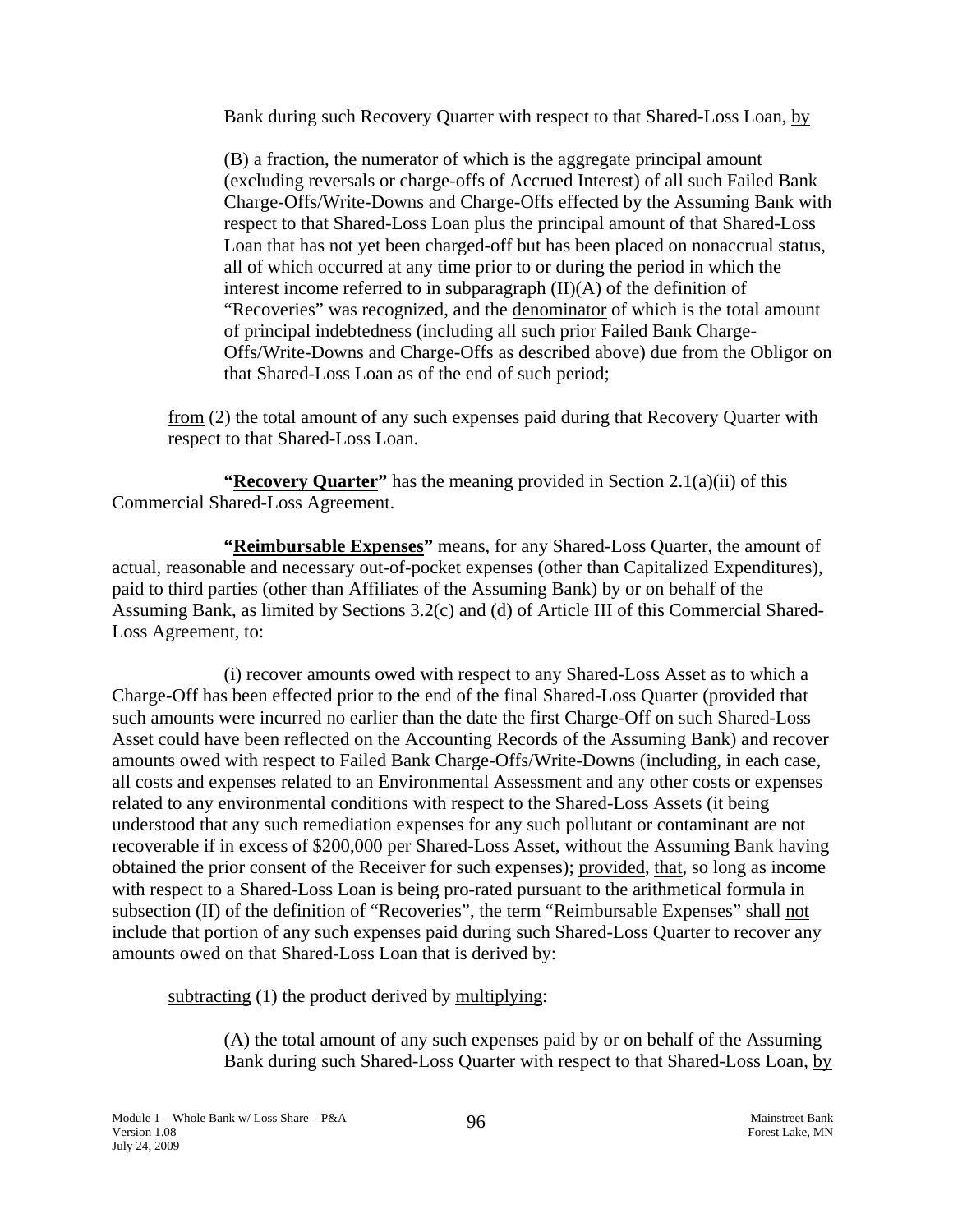(B) a fraction, the numerator of which is the aggregate principal amount (excluding reversals or charge-offs of Accrued Interest) of all such Failed Bank Charge-Offs/Write-Downs and Charge-Offs effected by the Assuming Bank with respect to that Shared-Loss Loan plus the principal amount of that Shared-Loss Loan that has not yet been charged-off but has been placed on nonaccrual status, all of which occurred at any time prior to or during the period in which the interest income referred to in subparagraph  $(II)(A)$  of the definition of "Recoveries" was recognized, and the denominator of which is the total amount of principal indebtedness (including all such prior Failed Bank Charge-Offs/Write-Downs and Charge-Offs as described above) due from the Obligor on that Shared-Loss Loan as of the end of such period;

from (2) the total amount of any such expenses paid during that Shared-Loss Quarter with respect to that Shared-Loss Loan; and

(ii) manage, operate or maintain Other Real Estate, Additional ORE or Subsidiary ORE less the amount of any income received by the Assuming Bank during such Shared-Loss Quarter with respect to such Other Real Estate, Additional ORE or Subsidiary ORE (which resulting amount under this clause (ii) may be negative).

**"Review Board"** has the meaning provided in Section 2.1(f)(i) of this Commercial Shared-Loss Agreement.

**"Shared-Loss Amount"** has the meaning provided in Section 2.1(b)(i) of this Commercial Shared-Loss Agreement.

**"Shared-Loss Asset Repurchase Price"** means, with respect to any Shared-Loss Asset, the principal amount thereof plus any other fees or penalties due from an Obligor (including, subject to the limitations discussed below, the amount of any Accrued Interest) stated on the Accounting Records of the Assuming Bank, as of the date as of which the Shared-Loss Asset Repurchase Price is being determined (regardless, in the case of a Shared-Loss Loan, of the Legal Balance thereof) plus all Reimbursable Expenses and Recovery Expenses incurred up to and through the date of consummation of purchase of such Shared-Loss Asset; provided, that (i) in the case of a Shared-Loss Loan there shall be excluded from such amount the amount of any Accrued Interest accrued on or with respect to such Shared-Loss Loan prior to the ninety (90)-day period ending on the day prior to the purchase date determined pursuant to Sections 2.1(e)(i) or 2.1(e)(iii) of this Commercial Shared-Loss Agreement, except to the extent such Accrued Interest was included in the Book Value of such Shared-Loss Loan, and (ii) any collections on a Shared-Loss Loan received by the Assuming Bank after the purchase date applicable to such Shared-Loss Loan shall be applied (without duplication) to reduce the Shared-Loss Asset Repurchase Price of such Shared-Loss Loan on a dollar-for-dollar basis. For purposes of determining the amount of unpaid interest which accrued during a given period with respect to a variable-rate Shared-Loss Loan, all collections of interest shall be deemed to be applied to unpaid interest in the chronological order in which such interest accrued.

**"Shared-Loss Assets"** means Shared-Loss Loans, Other Real Estate purchased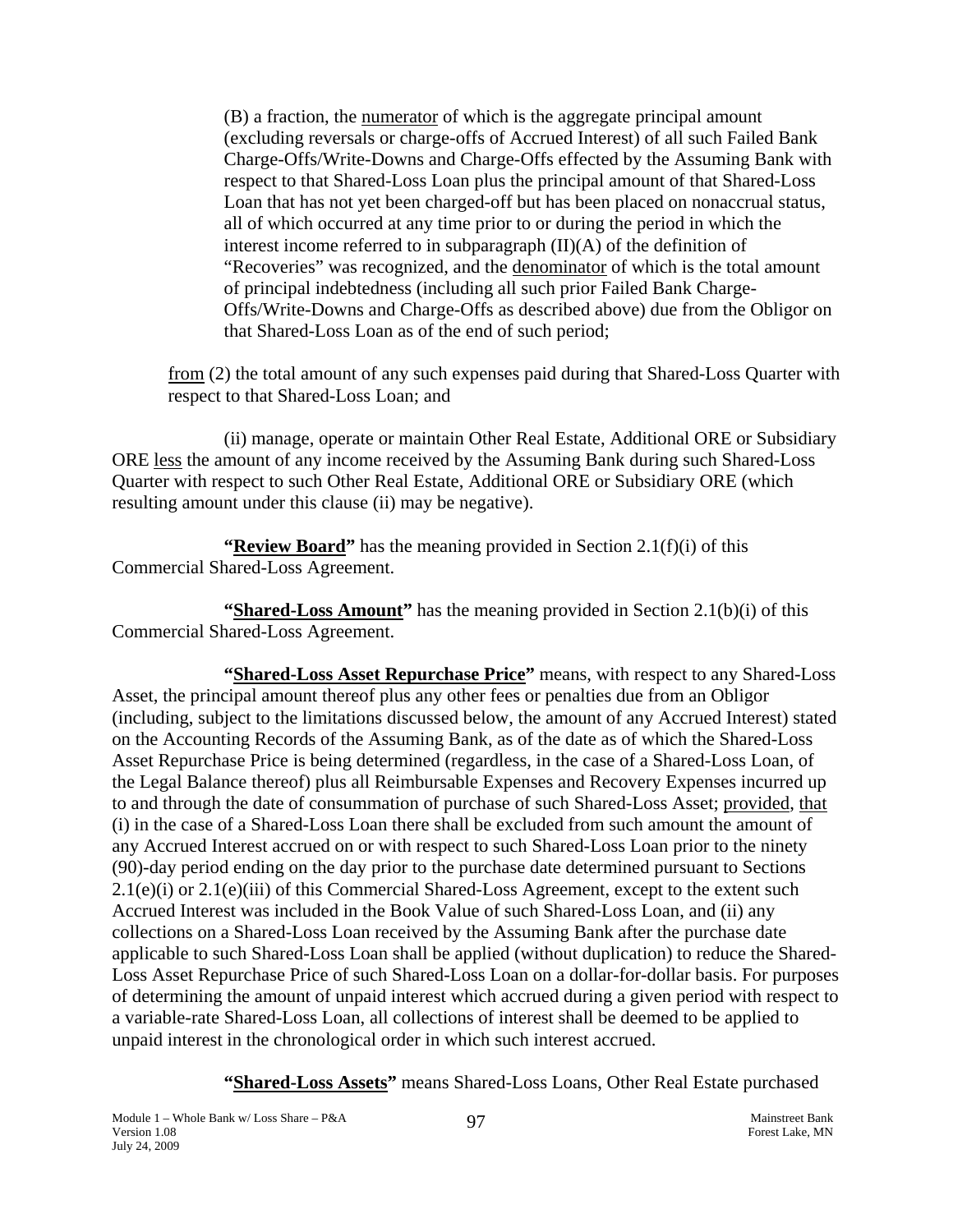by the Assuming Bank, Additional ORE, Subsidiary ORE and Capitalized Expenditures, but does not include Shared Loss MTM Assets.

# **"Shared-Loss Loan Commitment"** means:

(i) any Commitment to make a further extension of credit or to make a further advance with respect to an existing Shared-Loss Loan; and

(ii) any Shared-Loss Loan Commitment (described in subparagraph (i) immediately preceding) with respect to which the Assuming Bank has made a Permitted Amendment.

**"Shared-Loss Loan Commitment Advance"** means an advance pursuant to a Shared-Loss Loan Commitment with respect to which the Assuming Bank has not made a Permitted Advance.

# **"Shared-Loss Loans"** means:

(i)(A) Loans purchased by the Assuming Bank pursuant to the Purchase and Assumption Agreement set forth on Exhibit 4.15(b) to the Purchase and Assumption Agreement, (B) New Shared-Loss Loans purchased by the Assuming Bank pursuant to the Purchase and Assumption Agreement, (C) Permitted Advances and (D) Shared-Loss Loan Commitment Advances, if any; provided, that Shared-Loss Loans shall not include Loans, New Shared-Loss Loans, Permitted Advances and Shared-Loss Loan Commitment Advances with respect to which an Acquired Subsidiary, or a constituent Subsidiary thereof, is an Obligor; (E) Loans owned by any Subsidiary which are not Shared-Loss Loans under the Single Family Shared-Loss Agreement; and (F) Consumer Loans; and

(ii) any Shared-Loss Loans (described in subparagraph (i) immediately preceding) with respect to which the Assuming Bank has made a Permitted Amendment.

"**Shared-Loss MTM Assets"** means those securities and other assets listed on Exhibit  $4.15(C)$ .

**"Shared-Loss Payment Trigger"** means when the sum of the Cumulative Loss Amount under the Single Family Shared-Loss Agreement and the cumulative Net Charge-Offs under this Commercial Shared-Loss Agreement, exceeds the First Loss Tranche. If the First Loss Tranche is zero or a negative number, the Shared-Loss Payment Trigger shall be deemed to have been reached upon Bank Closing.

**"Shared-Loss Quarter"** has the meaning provided in Section 2.1(a)(i) of this Commercial Shared-Loss Agreement.

**"Stated Threshold"** means total losses under the shared loss agreements in the amount of \$90,000,000.00.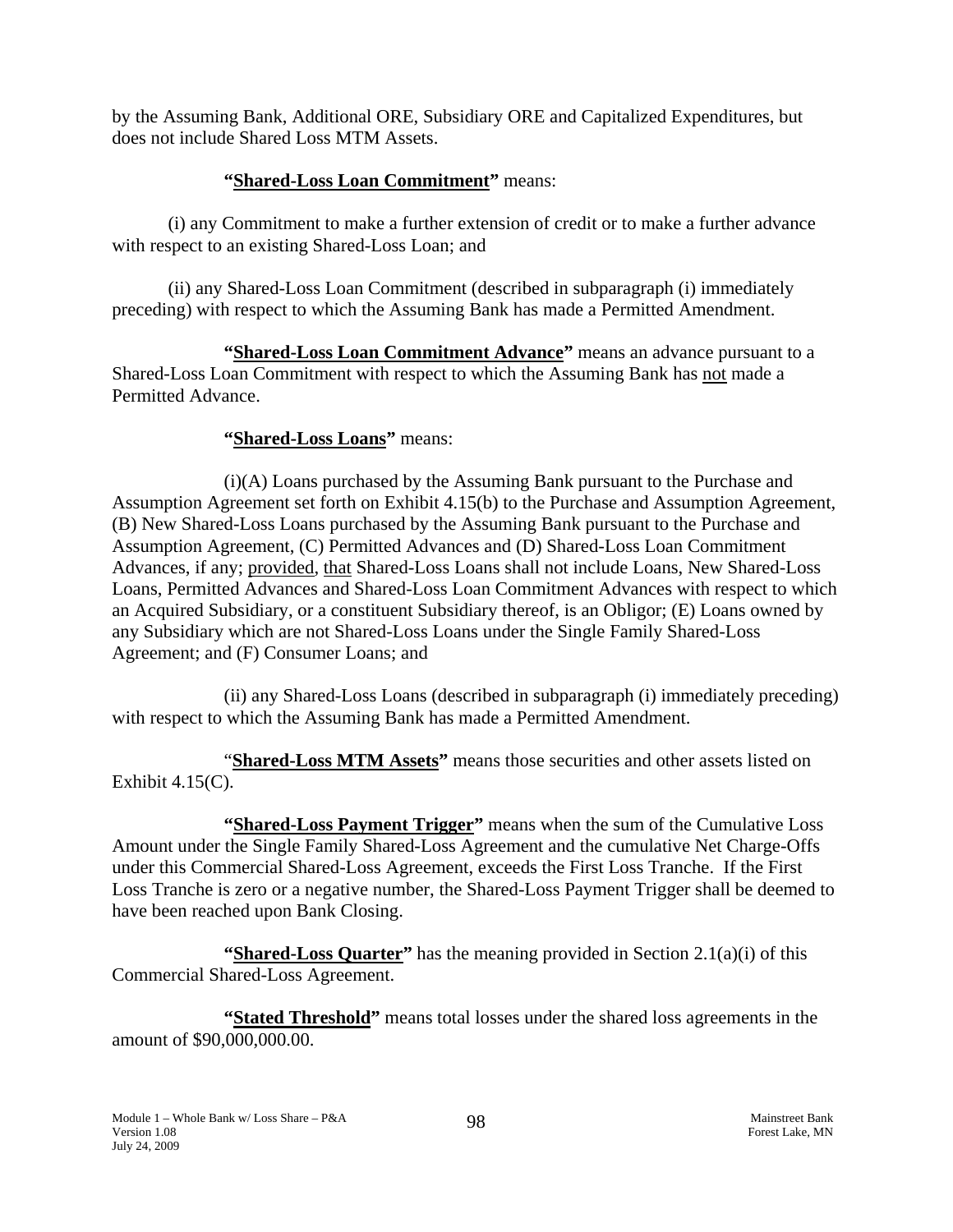**"Subsidiary ORE"** means all assets owned by ORE Subsidiaries that would constitute Additional ORE if such assets were on the books of the Assuming Bank.

**"Termination Date"** means the eighth (8th) anniversary of the Commencement Date.

**"Third Party Servicer"** means any servicer appointed from time to time by the Assuming Bank or any Affiliate of the Assuming Bank to service the Shared-Loss Assets on behalf of the Assuming bank, the identity of which shall be given to the Receiver prior to or concurrent with the appointment thereof.

### **ARTICLE II** -- **SHARED-LOSS ARRANGEMENT**

### **2.1 Shared-Loss Arrangement.**

**(a) Quarterly Certificates.** (i) Not later than thirty (30) days after the end of each Calendar Quarter from and including the initial Calendar Quarter to and including the Calendar Quarter in which the Applicable Anniversary of the Commencement Date falls (each of such Calendar Quarters being referred to herein as a "Shared-Loss Quarter"), the Assuming Bank shall deliver to the Receiver a certificate, signed by the Assuming Bank's chief executive officer and its chief financial officer, setting forth in such form and detail as the Receiver may specify (a "Quarterly Certificate"):

> (A) the amount of Charge-Offs, the amount of Recoveries and the amount of Net Charge-Offs (which amount may be negative) during such Shared-Loss Quarter with respect to the Shared-Loss Assets (and for Recoveries, with respect to the Assets for which a charge-off was effected by the Failed Bank prior to Bank Closing); and

(B) the aggregate amount of Reimbursable Expenses (which amount may be negative) during such Shared-Loss Quarter; and

(C) net realized loss on the Shared Loss MTM Assets determined pursuant to FAS 115, expressed as a positive number (MTM Net Realized Loss), or net realized gain on the Shared Loss MTM assets, expressed as a negative number (MTM Net Realized Gain); and

(D) any other than temporary impairment of the Shared Loss MTM Assets, determined pursuant to FAS 115, expressed as a positive number ("OTTI Loss") or reversals of OTTI Loss, expressed as a negative number (for the avoidance of doubt, normal and customary unrealized mark-to-market changes by reason of the application of fair value accounting do not qualify for loss sharing payments).

(ii) Not later than thirty (30) days after the end of each Calendar Quarter from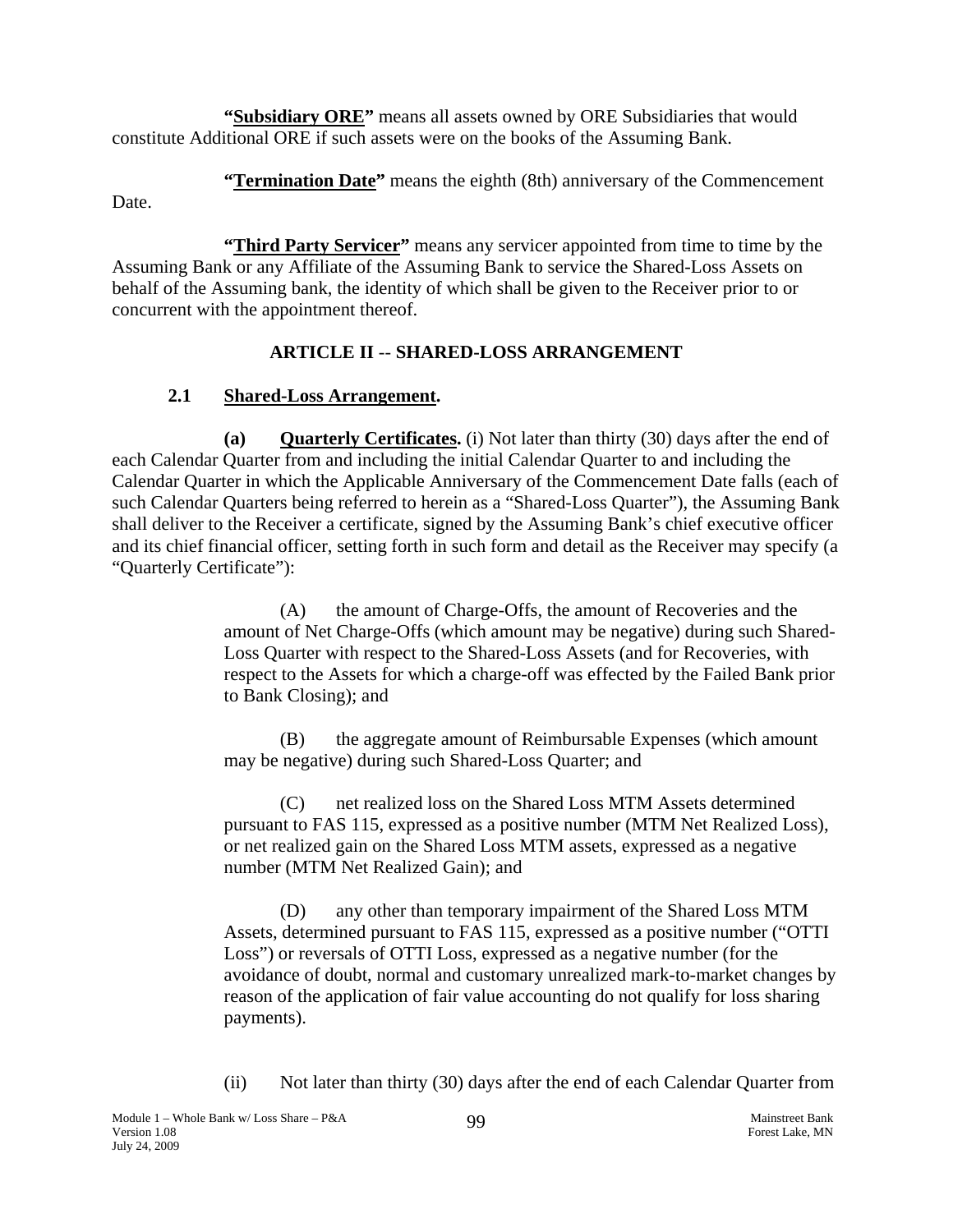and including the first Calendar Quarter following the final Shared-Loss Quarter to and including the Calendar Quarter in which the Termination Date falls (each of such Calendar Quarters being referred to herein as a "Recovery Quarter"), the Assuming Bank shall deliver to the Receiver a Quarterly Certificate setting forth, in such form and detail as the Receiver may specify

> (A) the amount of Recoveries and Recovery Expenses during such Recovery Quarter. On the Quarterly Certificate for the first Recovery Quarter only, the Assuming Bank may report as a separate item, in such form and detail as the Receiver may specify, the aggregate amount of any Reimbursable Expenses that: (a) were incurred prior to or during the final Shared-Loss Quarter, and (b) had not been included in any Quarterly Certificate for any Shared-Loss Quarter because they had not been actually paid by or on behalf of the Assuming Bank (in accordance with the terms of this Commercial Shared-Loss Agreement) during any Shared-Loss Quarter and (c) were actually paid by or on behalf of the Assuming Bank (in accordance with the terms of this Commercial Shared-Loss Agreement) during the first Recovery Quarter; and

(B) net realized gain on the Shared Loss MTM Assets.

# **(b) Payments With Respect to Shared-Loss Assets.**

(i) For purposes of this Section 2.1(b), the Assuming Bank shall initially record the Shared-Loss Assets on its Accounting Records at Book Value, and initially record the Shared Loss MTM Assets on its Accounting Records at Fair Value, and adjust such amounts as such values may change after the Bank Closing. If the amount of all Net Charge-Offs during any Shared-Loss Quarter plus Reimbursable Expenses, plus MTM Net Realized Gain or MTM Net Realized Loss, plus OTTI Loss during such Shared-Loss Quarter (the "Shared-Loss Amount") is positive, then, except as provided in Sections 2.1(c) and (e) below, and subject to the provisions of Section 2.1(b)(vi) below, not later than fifteen (15) days after the date on which the Receiver receives the Quarterly Certificate with respect to such Shared-Loss Quarter, the Receiver shall pay to the Assuming Bank an amount equal to eighty percent (80%) of the Shared-Loss Amount for such Shared-Loss Quarter. If the Shared-Loss Amount during any Shared-Loss Quarter is negative, the Assuming Bank shall pay to the Receiver an amount equal to eighty percent (80%) of the Shared-Loss Amount for such Shared-Loss Quarter, which payment shall be delivered to the Receiver together with the Quarterly Certificate for such Shared-Loss Quarter. When the cumulative Shared-Loss Amounts for all Shared-Loss Quarters plus the Cumulative Loss Amount under the Single Family Shared-Loss Agreement equals or exceeds the Stated Threshold, the Receiver shall pay to the Assuming Bank an amount equal to ninety-five percent ((95%) of the Shared-Loss Amount for each Shared-Loss Quarter, until such time as the cumulative Shared-Loss Amount for all Shared-Loss Quarters is less than the Stated Threshold, when the percentage shall revert back to eighty percent (80%).

(ii) If the amount of gross Recoveries during any Recovery Quarter less Recovery Expenses during such Recovery Quarter plus net realized gains or reversals of OTTI Loss on Shared Loss MTM Assets (the "Recovery Amount") is positive, then, simultaneously with its delivery of the Quarterly Certificate with respect to such Recovery Quarter, the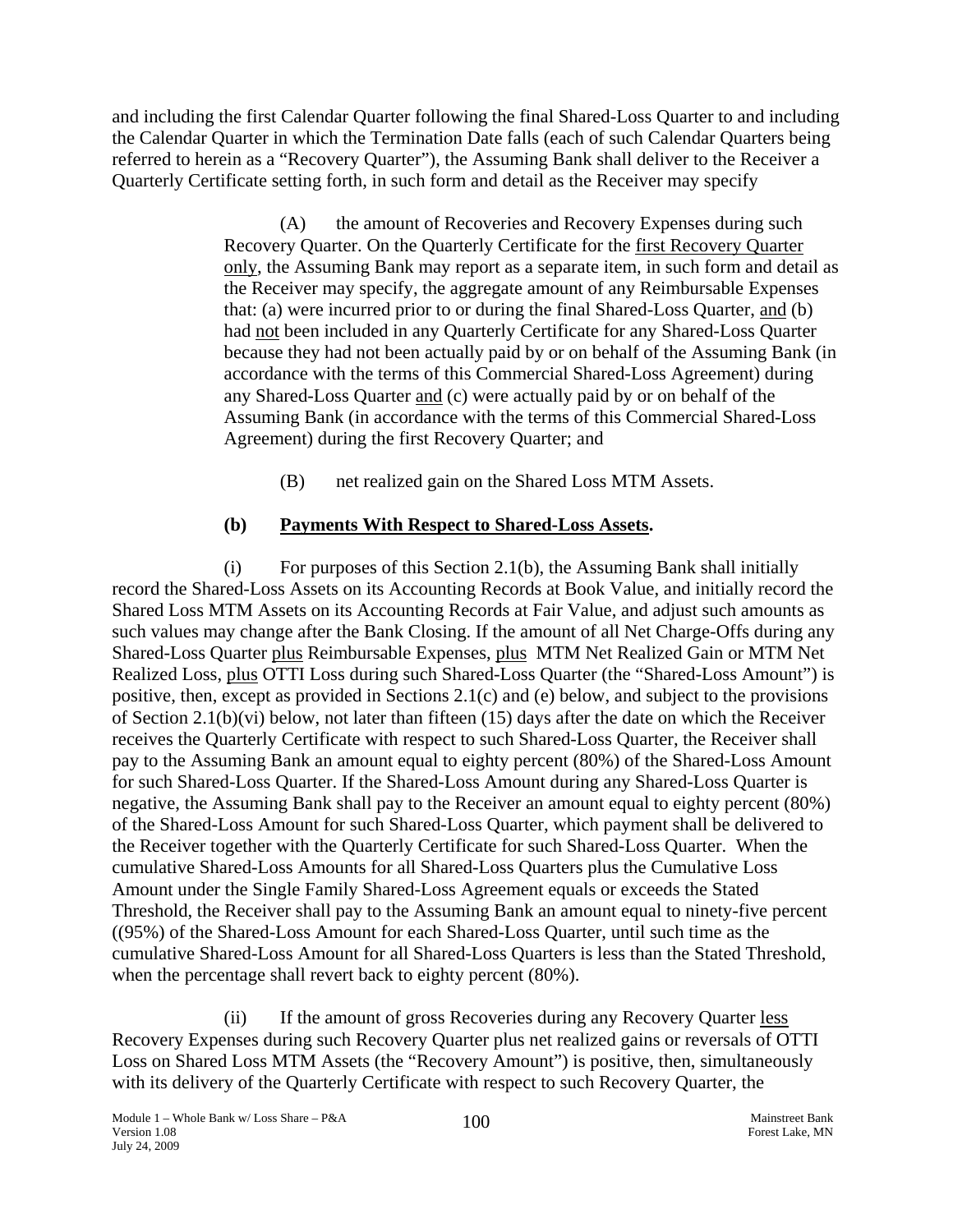Assuming Bank shall pay to the Receiver an amount equal to eighty percent (80%) of the Recovery Amount for such Recovery Quarter. If the Recovery Amount is negative, then such negative amount shall be subtracted from the amount of gross Recoveries during the next succeeding Recovery Quarter in determining the Recovery Amount in such next succeeding Recovery Quarter; provided, that this Section 2.1(b)(ii) shall operate successively in the event that the Recovery Amount (after giving effect to this Section 2.1(b)(ii)) in such next succeeding Recovery Quarter is negative. The Assuming Bank shall specify, in the Quarterly Certificate for the final Recovery Quarter, the aggregate amount for all Recovery Quarters only, as of the end of, and including, the final Recovery Quarter of (A) Recoveries plus net realized gains or reversals of OTTI Loss on Shared Loss MTM Assets ("Aggregate Recovery Period Recoveries"), (B) Recovery Expenses ("Aggregate Recovery Expenses"), and (C) only those Recovery Expenses that have been actually "offset" against Aggregate Recovery Period Recoveries (including those so "offset" in that final Recovery Quarter) ("Aggregate Offset Recovery Expenses"); as used in this sentence, the term "offset" means the amount that has been applied to reduce gross Recoveries in any Recovery Quarter pursuant to the methodology set forth in this Section 2.1(b)(ii). If, at the end of the final Recovery Quarter the amount of Aggregate Recovery Expenses exceeds the amount of Aggregate Recovery Period Recoveries, the Receiver shall have no obligation to pay to the Assuming Bank all or any portion of such excess. Subsequent to the Assuming Bank's calculation of the Recovery Amount (if any) for the final Recovery Quarter, the Assuming Bank shall also show on the Quarterly Certificate for the final Recovery Quarter the results of the following three mathematical calculations: (i) Aggregate Recovery Period Recoveries minus Aggregate Offset Recovery Expenses; (ii) Aggregate Recovery Expenses minus Aggregate Offset Recovery Expenses; and (iii) the lesser of the two amounts calculated in (i) and (ii) immediately above ("Additional Recovery Expenses") multiplied by 80% (the amount so calculated in (iii) being defined as the "Additional Recovery Expense Amount"). If the Additional Recovery Expense Amount is greater than zero, then the Assuming Bank may request in the Quarterly Certificate for the final Recovery Quarter that the Receiver reimburse the Assuming Bank the amount of the Additional Recovery Expense Amount and the Receiver shall pay to the Assuming Bank the Additional Recovery Expense Amount within fifteen (15) days after the date on which the Receiver receives that Quarterly Certificate. On the Quarterly Certificate for the final Recovery Quarter only, the Assuming Bank may include, in addition to any Recovery Expenses for that Recovery Quarter that were paid by or on behalf of the Assuming Bank in that Recovery Quarter, those Recovery Expenses that: (a) were incurred prior to or during the final Recovery Quarter, and (b) had not been included in any Quarterly Certificate for any Recovery Quarter because they had not been actually paid by or on behalf of the Assuming Bank (in accordance with the terms of this Commercial Shared-Loss Agreement) during any Recovery Quarter, and (c) were actually paid by or on behalf of the Assuming Bank (in accordance with the terms of this Commercial Shared-Loss Agreement) prior to the date the Assuming Bank is required to deliver that final Quarterly Certificate to the Receiver under the terms of Section 2.1(a)(ii).

(iii) With respect to each Shared-Loss Quarter and Recovery Quarter, collections by or on behalf of the Assuming Bank on any charge-off effected by the Failed Bank prior to Bank Closing on an Asset other than a Shared-Loss Asset or Shared-Loss MTM Assets shall be reported as Recoveries under this Section 2.1 only to the extent such collections exceed the Book Value of such Asset, if any. For any Shared-Loss Quarter or Recovery Quarter in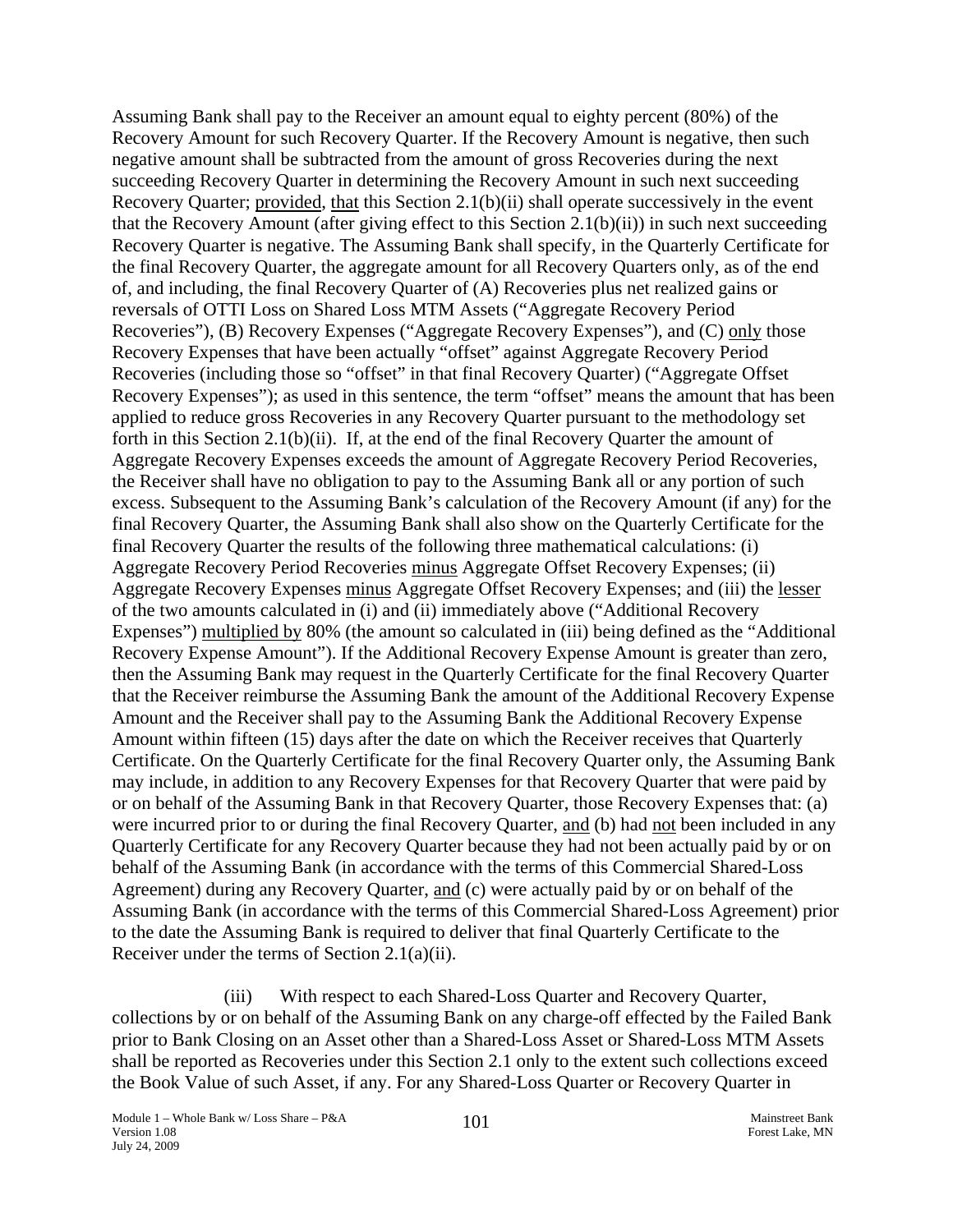which collections by or on behalf of the Assuming Bank on such Asset are applied to both Book Value and to a charge-off effected by the Failed Bank prior to Bank Closing, the amount of expenditures incurred by or on behalf of the Assuming Bank attributable to the collection of any such Asset, that shall be considered a Reimbursable Expense or a Recovery Expense under this Section 2.1 will be limited to a proportion of such expenditures which is equal to the proportion derived by dividing (A) the amount of collections on such Asset applied to a charge-off effected by the Failed Bank prior to Bank Closing, by (B) the total collections on such Assets.

(iv) If the Assuming Bank has duly specified an amount of Reimbursable Expenses on the Quarterly Certificate for the first Recovery Quarter as described above in the last sentence of Section 2.1(a)(ii), then, not later than fifteen (15) days after the date on which the Receiver receives that Quarterly Certificate, the Receiver shall pay to the Assuming Bank an amount equal to eighty percent (80%) (or, if the Cumulative Loss Amount under the Single Family Shared-Loss Agreement plus the cumulative Shared-Loss Amount for all Shared-Loss Quarters equals or exceeds the Stated Threshold, ninety-five percent (95%)) of the amount of such Reimbursable Expenses.

(v) If the First Loss Tranche as determined under the Purchase and Assumption Agreement is a positive number, Receiver has no obligation to make payment for any Shared Loss Quarters until the Shared-Loss Payment Trigger is satisfied.

**(c) Limitation on Shared-Loss Payment.** The Receiver shall not be required to make any payments pursuant to this Section 2.1 with respect to any Charge-Off of a Shared-Loss Asset that the Receiver or the Corporation determines, based upon the Examination Criteria, should not have been effected by the Assuming Bank; provided, (x) the Receiver must provide notice to the Assuming Bank detailing the grounds for not making such payment, (y) the Receiver must provide the Assuming Bank with a reasonable opportunity to cure any such deficiency and (z) (1) to the extent curable, if cured, the Receiver shall make payment with respect to any properly effected Charge-Off and (2) to the extent not curable, the Receiver shall make a payment as to all Charge-Offs (or portion of Charge-Offs) that were effected which would have been payable as a Charge-Off if the Assuming Bank had properly effected such Charge-Off. In the event that the Receiver does not make any payments with respect to any Charge-Off of a Shared-Loss Asset pursuant to this Section 2.1 or determines that a payment was improperly made, the Assuming Bank and the Receiver shall, upon final resolution, make such accounting adjustments and payments as may be necessary to give retroactive effect to such corrections.

**(d) Sale of, or Additional Advances or Amendments with Respect to, Shared-Loss Loans and Administration of Related Loans.** No Shared-Loss Loan shall be treated as a Shared-Loss Asset pursuant to this Section 2.1 (i) if the Assuming Bank sells or otherwise transfers such Shared-Loss Loan or any interest therein (whether with or without recourse) to any Person, (ii) after the Assuming Bank makes any additional advance, commitment or increase in the amount of a commitment with respect to such Shared-Loss Loan that does not constitute a Permitted Advance or a Shared-Loss Loan Commitment Advance, (iii) after the Assuming Bank makes any amendment, modification, renewal or extension to such Shared-Loss Loan that does not constitute a Permitted Amendment, or (iv) after the Assuming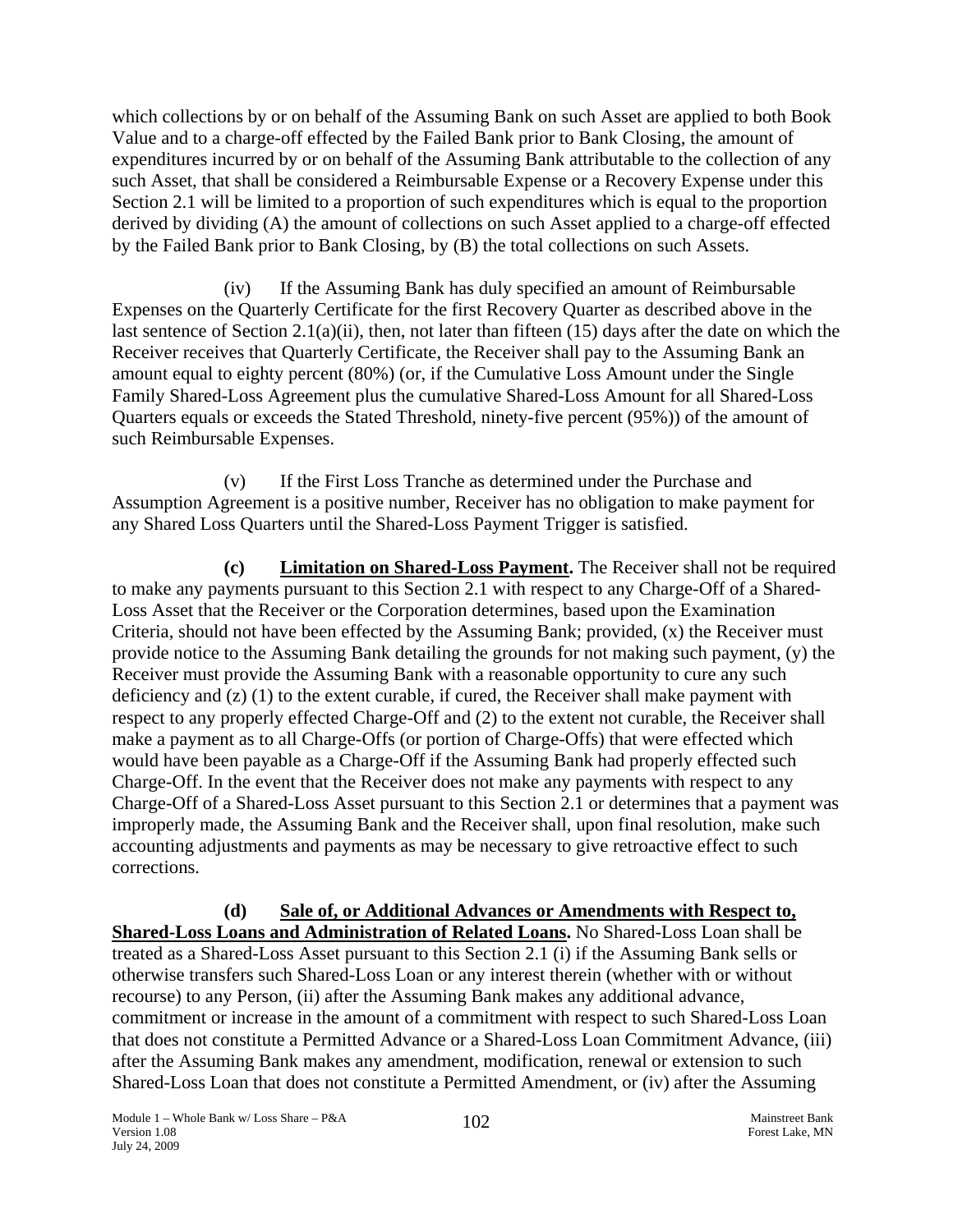Loan to the detriment of such Shared-Loss Asset to which such loan is related; provided, that Bank has managed, administered or collected any "Related Loan" (as such term is defined in Section 3.4 of Article III of this Commercial Shared-Loss Agreement) in any manner which would have the effect of increasing the amount of any collections with respect to the Related any such Shared-Loss Loan that has been the subject of Charge-Offs prior to the taking of any action described in clause (i), (ii), (iii) or (iv) of this Section 2.1(d) by the Assuming Bank shall be treated as a Shared-Loss Asset pursuant to this Section 2.1 solely for the purpose of treatment of Recoveries on such Charge-Offs until such time as the amount of Recoveries with respect to such Shared-Loss Asset equals such Charge-Offs.

#### **(e) Option to Purchase.**

(i) In the event that the Assuming Bank determines that there is a substantial likelihood that continued efforts to collect a Shared-Loss Asset or an Asset for which a chargeoff was effected by the Failed Bank with, in either case, a Legal Balance of \$500,000 or more on the Accounting Records of the Assuming Bank will result in an expenditure, after Bank Closing, of funds by on behalf of the Assuming Bank to a third party for a specified purpose (the expenditure of which, in its best judgment, will maximize collections), which do not constitute Reimbursable Expenses or Recovery Expenses, and such expenses will exceed ten percent (10%) of the then book value thereof as reflected on the Accounting Records of the Assuming Bank, the Assuming Bank shall (i) promptly so notify the Receiver and (ii) request that such expenditure be treated as a Reimbursable Expense or Recovery Expense for purposes of this Section 2.1. (Where the Assuming Bank determines that there is a substantial likelihood that the previously mentioned situation exists with respect to continued efforts to collect a Shared-Loss Asset or an Asset for which a charge-off was effected by the Failed Bank with, in either case, a Legal Balance of less than \$1,000,000 on the Accounting Records of the Assuming Bank, the Assuming Bank may so notify the Receiver and request that such expenditure be treated as a Reimbursable Expense or Recovery Expense.) Within thirty (30) days after its receipt of such a notice, the Receiver will advise the Assuming Bank of its consent or denial, that such expenditures shall be treated as a Reimbursable Expense or Recovery Expense, as the case may be. Notwithstanding the failure of the Receiver to give its consent with respect to such expenditures, the Assuming Bank shall continue to administer such Shared-Loss Asset in accordance with Section 2.2, except that the Assuming Bank shall not be required to make such expenditures. At any time after its receipt of such a notice and on or prior to the Termination Date the Receiver shall have the right to purchase such Shared-Loss Asset or Asset as provided in Section 2.1(e)(iii), notwithstanding any consent by the Receiver with respect to such expenditure.

(ii) During the period prior to the Termination Date, the Assuming Bank shall notify the Receiver within fifteen (15) days after any of the following becomes fully or partially charged-off:

> (A) a Shared-Loss Loan having a Legal Balance (or, in the case of more than one (1) Shared-Loss Loan made to the same Obligor, a combined Legal Balance) of \$500,000 or more in circumstances in which the legal claim against the relevant Obligor survives; or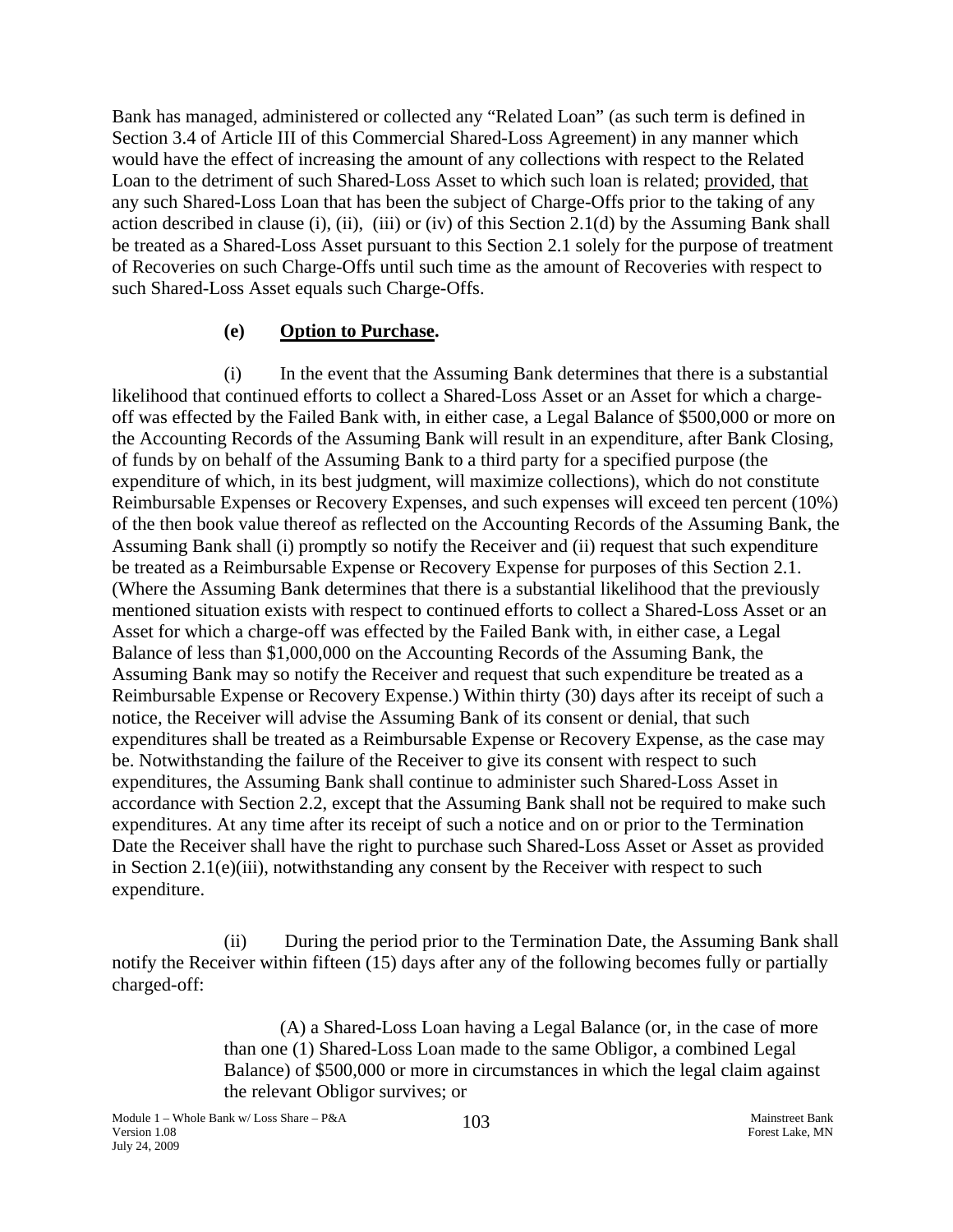(B) a Shared-Loss Loan to a director, an "executive officer" as defined in 12 C.F.R. 215.2(d), a "principal shareholder" as defined in 12 C.F.R. 215.2(l), or an Affiliate of the Assuming Bank.

(iii) If the Receiver determines in its discretion that the Assuming Bank is not diligently pursuing collection efforts with respect to any Shared-Loss Asset which has been fully or partially charged-off or written-down (including any Shared-Loss Asset which is identified or required to be identified in a notice pursuant to Section  $2.1(e)(ii)$  or any Asset for which there exists a Failed Bank Charge-Off/Write-Down, the Receiver may at its option, exercisable at any time on or prior to the Termination Date, require the Assuming Bank to assign, transfer and convey such Shared-Loss Asset or Asset to and for the sole benefit of the Receiver for a price equal to the Shared-Loss Asset Repurchase Price thereof less the Related Liability Amount with respect to any Related Liabilities related to such Shared-Loss Asset or Asset.

(iv) Not later than ten (10) days after the date upon which the Assuming Bank receives notice of the Receiver's intention to purchase or require the assignment of any Shared-Loss Asset or Asset pursuant to Section 2.1(e)(i) or (iii), the Assuming Bank shall transfer to the Receiver such Shared-Loss Asset or Asset and any Credit Files relating thereto and shall take all such other actions as may be necessary and appropriate to adequately effect the transfer of such Shared-Loss Asset or Asset from the Assuming Bank to the Receiver. Not later than fifteen (15) days after the date upon which the Receiver receives such Shared-Loss Asset or Asset and any Credit Files relating thereto, the Receiver shall pay to the Assuming Bank an amount equal to the Shared-Loss Asset Repurchase Price of such Shared-Loss Asset or Asset less the Related Liability Amount.

(v) The Receiver shall assume all Related Liabilities with respect to any Shared-Loss Asset or Asset set forth in the notice described in Section 2.1(e)(iv).

# **(f) Dispute Resolution.**

(i) (A) Any dispute as to whether a Charge-Off of a Shared-Loss Asset was made in accordance with Examination Criteria shall be resolved by the Assuming Bank's Chartering Authority. (B) With respect to any other dispute arising under the terms of this Commercial Shared-Loss Agreement which the parties hereto cannot resolve after having negotiated such matter, in good faith, for a thirty (30) day period, other than a dispute the Corporation is not permitted to submit to arbitration under the Administrative Dispute Resolution Act of 1996 ("ADRA"), as amended, such other dispute shall be resolved by determination of a review board (a "Review Board") established pursuant to Section 2.1(f). Any Review Board under this Section 2.1(f) shall follow the provisions of the Federal Arbitration Act and shall follow the provisions of the ADRA. (C) Any determination by the Assuming Bank's Chartering Authority or by a Review Board shall be conclusive and binding on the parties hereto and not subject to further dispute, and judgment may be entered on said determination in accordance with applicable arbitration law in any court having jurisdiction thereof.

(ii) A Review Board shall consist of three (3) members, each of whom shall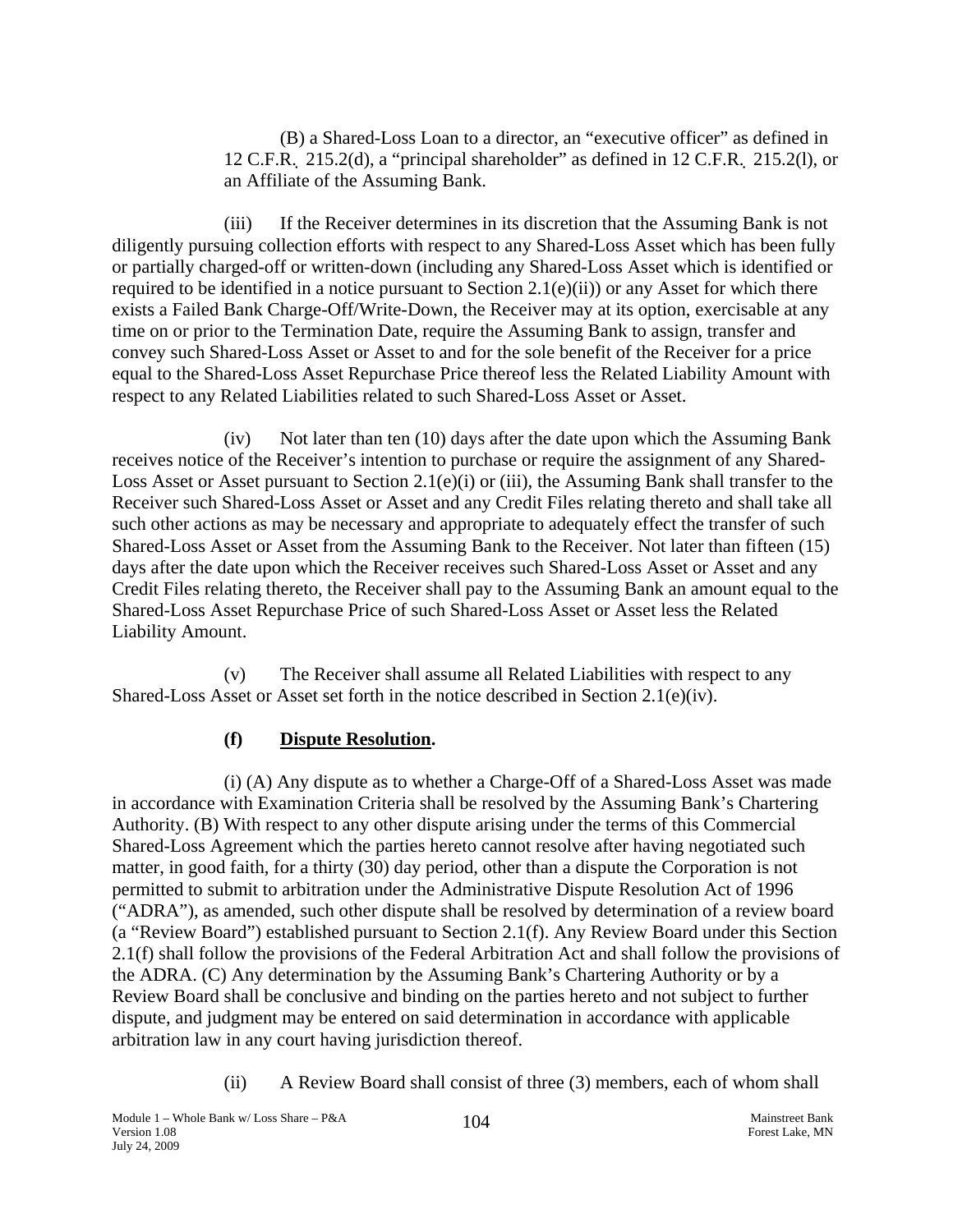have such expertise as the Corporation and the Assuming Bank agree is relevant. As appropriate, the Receiver or the Corporation (the "FDIC Party") will select one member, one member will be selected by the Assuming Bank and the third member (the "Neutral Member") will be selected by the other two members. The member of the Review Board selected by a party may be removed at any time by such party upon two (2) days' written notice to the other party of the selection of a replacement member. The Neutral Member may be removed by unanimous action of the members appointed by the FDIC Party and the Assuming Bank after two (2) days' prior written notice to the FDIC Party and the Assuming Bank of the selection of a replacement Neutral Member. In addition, if a Neutral Member fails for any reason to serve or continue to serve on the Review Board, the other remaining members shall so notify the parties to the dispute and the Neutral Member in writing that such Neutral Member will be replaced, and the Neutral Member shall thereafter be replaced by the unanimous action of the other remaining members within twenty (20) business days of that notification.

(iii) No dispute may be submitted to a Review Board by any of the parties to this Commercial Shared-Loss Agreement unless such party has provided to the other party a written notice of dispute ("Notice of Dispute"). During the forty-five (45)-day period following the providing of a Notice of Dispute, the parties to the dispute will make every effort in good faith to resolve the dispute by mutual agreement. As part of these good faith efforts, the parties should consider the use of less formal dispute resolution techniques, as judged appropriate by each party in its sole discretion. Such techniques may include, but are not limited to, mediation, settlement conference, and early neutral evaluation. If the parties have not agreed to a resolution of the dispute by the end of such forty-five (45)-day period, then, subject to the discretion of the Corporation and the written consent of the Assuming Bank as set forth in Section 2.1(f)(i)(B) above, on the first day following the end of such period, the FDIC Party and the Assuming Bank shall notify each other of its selection of its member of the Review Board and such members shall be instructed to promptly select the Neutral Member of the Review Board. If the members appointed by the FDIC Party and the Assuming Bank are unable to promptly agree upon the initial selection of the Neutral Member, or a timely replacement Neutral Member as set forth in Section 2.1(f)(ii) above, the two appointed members shall apply to the American Arbitration Association ("AAA"), and such Neutral Member shall be appointed in accordance with the Commercial Arbitration Rules of the AAA.

(iv) The resolution of a dispute pursuant to this Section 2.1(f) shall be governed by the Commercial Arbitration Rules of the AAA to the extent that such rules are not inconsistent with this Section 2.1(f). The Review Board may modify the procedures set forth in such rules from time to time with the prior approval of the FDIC Party and the Assuming Bank.

(v) Within fifteen (15) days after the last to occur of the final written submissions of both parties, the presentation of witnesses, if any, and oral presentations, if any, the Review Board shall adopt the position of one of the parties and shall present to the parties a written award regarding the dispute. The determination of any two (2) members of a Review Board will constitute the determination of such Review Board.

(vi) The FDIC Party and the Assuming Bank will each pay the fees and expenses of the member of the Review Board selected by it. The FDIC Party and Assuming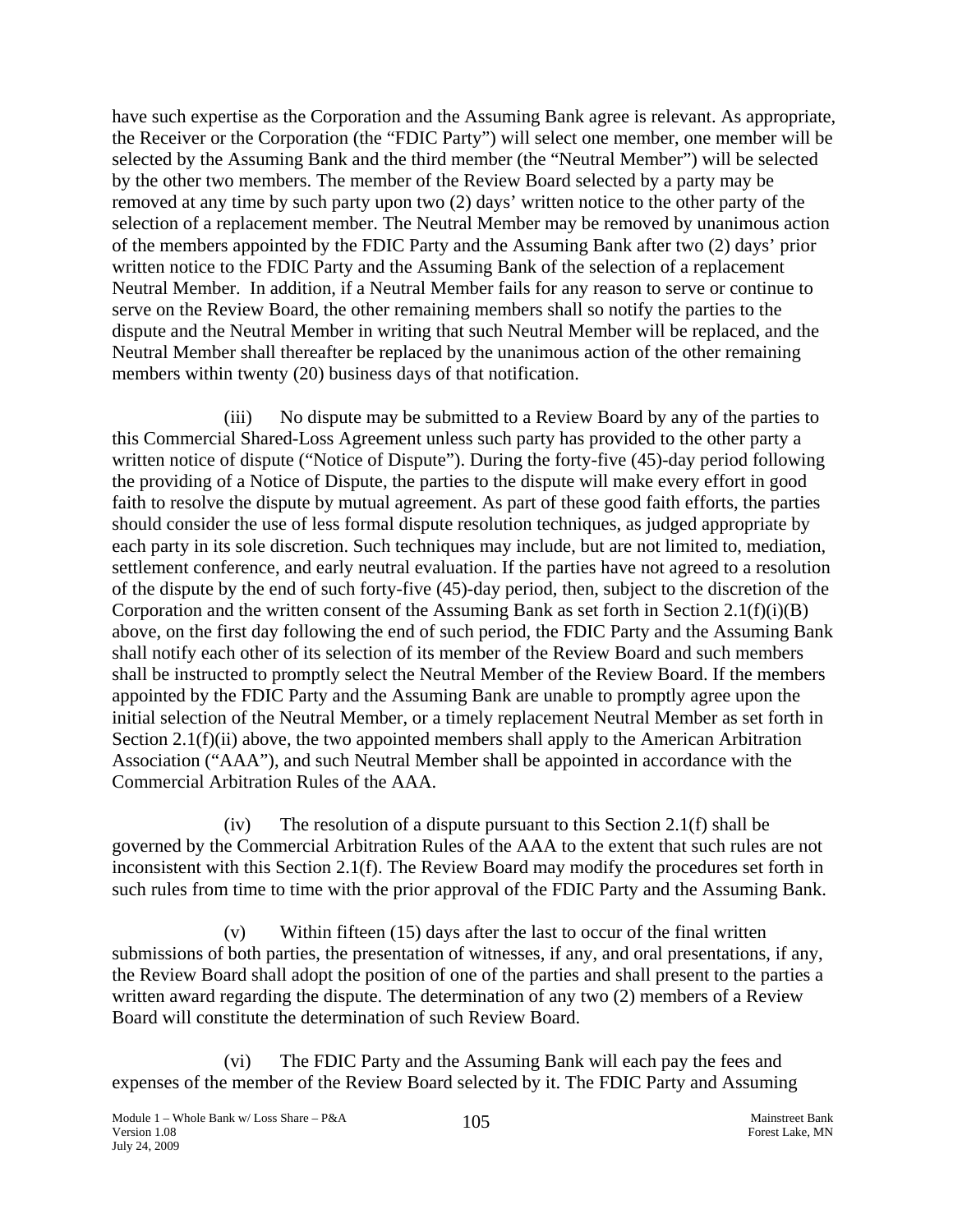Bank will share equally the fees and expenses of the Neutral Member. No such fees or expenses incurred by or on behalf of the Assuming Bank shall be subject to reimbursement by the FDIC Party under this Commercial Shared-Loss Agreement or otherwise.

(vii) Each party will bear all costs and expenses incurred by it in connection with the submission of any dispute to a Review Board. No such costs or expenses incurred by or on behalf of the Assuming Bank shall be subject to reimbursement by the FDIC Party under this Commercial Shared-Loss Agreement or otherwise. The Review Board shall have no authority to award costs or expenses incurred by either party to these proceedings.

(viii) Any dispute resolution proceeding held pursuant to this Section 2.1(f) shall not be public. In addition, each party and each member of any Review Board shall strictly maintain the confidentiality of all issues, disputes, arguments, positions and interpretations of any such proceeding, as well as all information, attachments, enclosures, exhibits, summaries, compilations, studies, analyses, notes, documents, statements, schedules and other similar items associated therewith, except as the parties agree in writing or such disclosure is required pursuant to law, rule or regulation. Pursuant to ADRA, dispute resolution communications may not be disclosed either by the parties or by any member of the Review board unless:

- (1) all parties to the dispute resolution proceeding agree in writing;
- (2) the communication has already been made public;
- (3) the communication is required by statute, rule or regulation to be made public;

or

(4) a court determines that such testimony or disclosure is necessary to prevent a manifest injustice, help establish a violation of the law or prevent harm to the public health or safety, or of sufficient magnitude in the particular case to outweigh the integrity of dispute resolution proceedings in general by reducing the confidence of parties in future cases that their communications will remain confidential.

(ix) Any dispute resolution proceeding pursuant to this Section 2.1(f) (whether as a matter of good faith negotiations, by resort to a Review Board, or otherwise) is a compromise negotiation for purposes of the Federal Rules of Evidence and state rules of evidence. The parties agree that all proceedings, including any statement made or document prepared by any party, attorney or other participants are privileged and shall not be disclosed in any subsequent proceeding or document or construed for any purpose as an admission against interest. Any document submitted and any statements made during any dispute resolution proceeding are for settlement purposes only. The parties further agree not to subpoena any of the members of the Review Board or any documents submitted to the Review Board. In no event will the Neutral Member voluntarily testify on behalf of any party.

(x) No decision, interpretation, determination, analysis, statement, award or other pronouncement of any Review Board shall constitute precedent as regards any subsequent proceeding (whether or not such proceeding involves dispute resolution under this Commercial Shared-Loss Agreement) nor shall any Review Board be bound to follow any decision, interpretation, determination, analysis, statement, award or other pronouncement rendered by any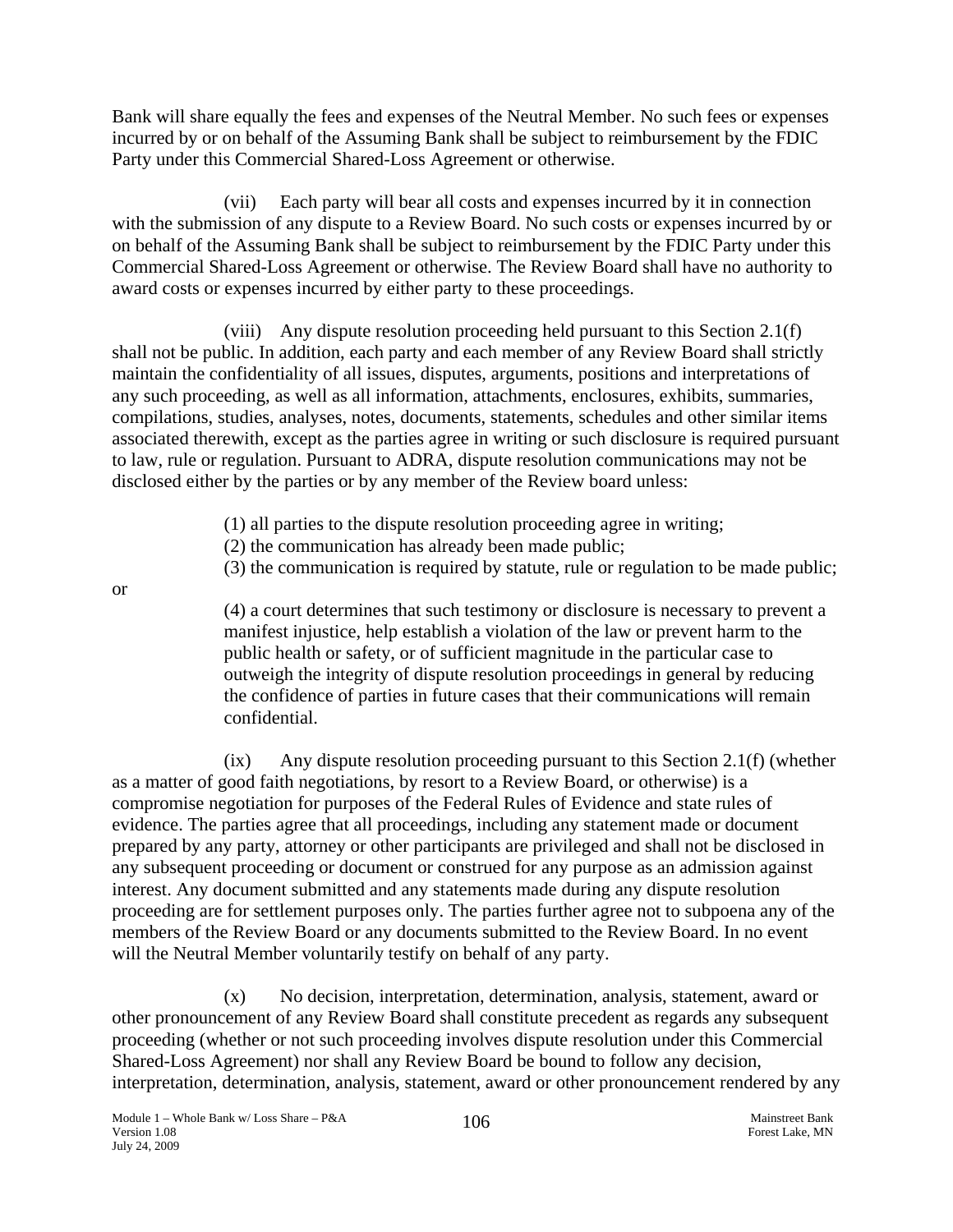previous Review Board or any other previous dispute resolution panel which may have convened in connection with a transaction involving other failed financial institutions or Federal assistance transactions.

(xi) The parties may extend any period of time in this Section 2.1(f) by mutual agreement. Notwithstanding anything above to the contrary, no dispute shall be submitted to a Review Board until each member of the Review Board, and any substitute member, if applicable, agrees to be bound by the provisions of this Section 2.1(f) as applicable to members of a Review Board. Prior to the commencement of the Review Board proceedings, or, in the case of a substitute Neutral Member, prior to the re-commencement of such proceedings subsequent to that substitution, the Neutral Member shall provide a written oath of impartiality.

(xii) For the avoidance of doubt, and notwithstanding anything herein to the contrary, in the event any notice of dispute is provided to a party under this Section 2.1(g) prior to the Termination Date, the terms of this Commercial Shared-Loss Agreement shall remain in effect with respect to any such items set forth in such notice until such time as any such dispute with respect to such item is finally resolved.

**2.2 Administration of Shared-Loss Assets.** The Assuming Bank shall at all times prior to the Termination Date comply with the Rules Regarding the Administration of Shared-Loss Assets as set forth in Article III of this Commercial Shared-Loss Agreement.

## **2.3 Auditor Report; Right to Audit.**

(a) Within ninety (90) days after the end of each fiscal year from and including the fiscal year during which Bank Closing falls to and including the calendar year during which the Termination Date falls, the Assuming Bank shall deliver to the Corporation and to the Receiver a report signed by its independent public accountants stating that they have reviewed the terms of this Commercial Shared-Loss Agreement and that, in the course of their annual audit of the Assuming Bank's books and records, nothing has come to their attention suggesting that any computations required to be made by the Assuming Bank during such year by this Article II were not made by the Assuming Bank in accordance herewith. In the event that the Assuming Bank cannot comply with the preceding sentence, it shall promptly submit to the Receiver corrected computations together with a report signed by its independent public accountants stating that, after giving effect to such corrected computations, nothing has come to their attention suggesting that any computations required to be made by the Assuming Bank during such year by this Article II were not made by the Assuming Bank in accordance herewith. In such event, the Assuming Bank and the Receiver shall make all such accounting adjustments and payments as may be necessary to give effect to each correction reflected in such corrected computations, retroactive to the date on which the corresponding incorrect computation was made. It is the intention of this provision to align the timing of the audit required under this Commercial Shared-Loss Agreement with the examination audit required pursuant to 12 CFR Section 363.

(b) The Assuming Bank shall perform on an annual basis an internal audit of its compliance with the provisions of this Article II and shall provide the Receiver and the Corporation with copies of the internal audit reports and access to internal audit workpapers Module 1 – Whole Bank w/ Loss Share – P&A 107 Mainstreet Bank 107 Mainstreet Bank 108 Forest Lake, MN July 24, 2009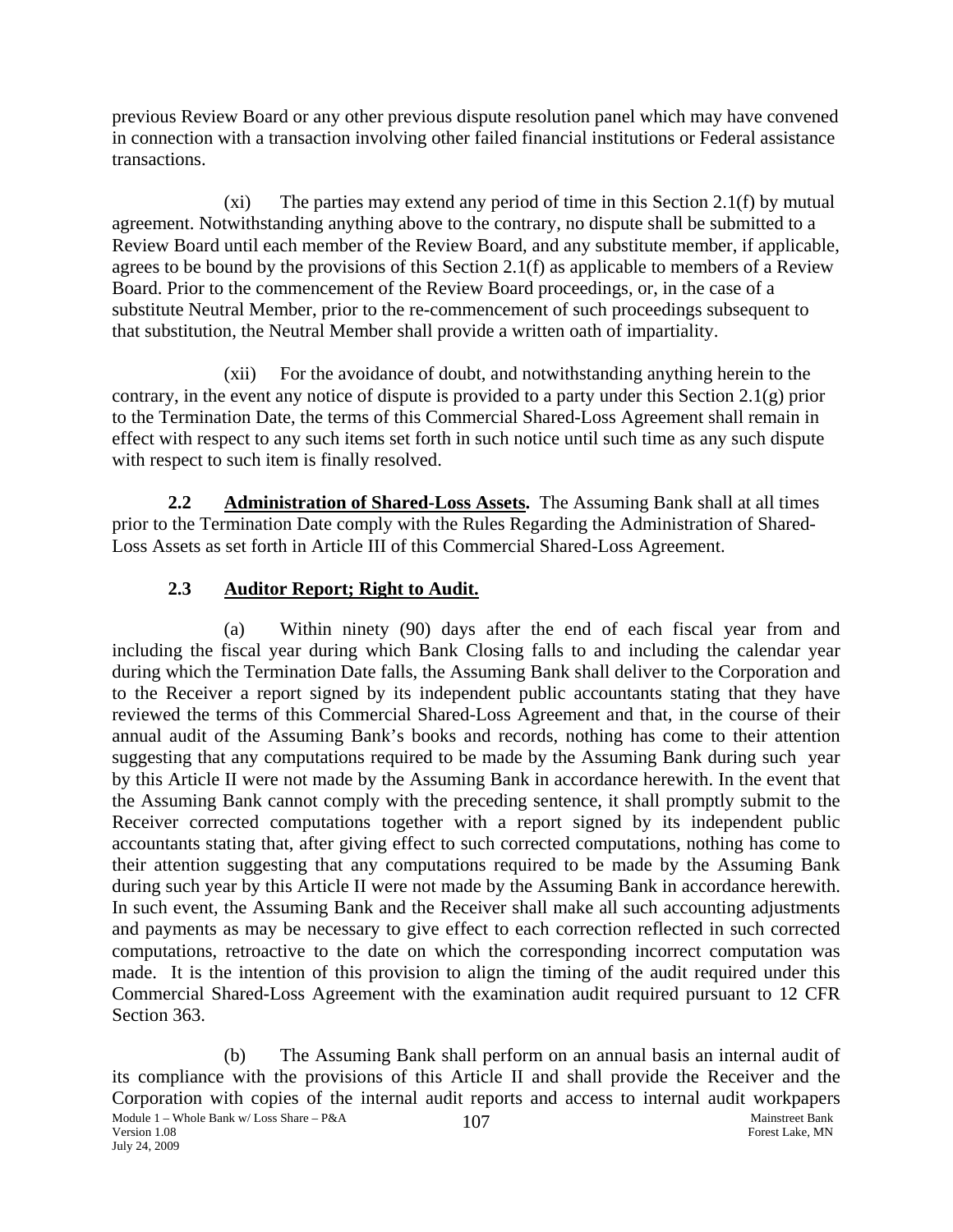related to such internal audit.

(c) The Receiver or the Corporation may perform an audit to determine the Assuming Bank's compliance with the provisions of this Commercial Shared-Loss Agreement, including this Article II, at any time by providing not less than ten (10) Business Days prior written notice. The scope and duration of any such audit shall be within the discretion of the Receiver or the Corporation, as the case may be, but shall in no event be administered in a manner that unreasonably interferes with the operation of the Assuming Bank's business. The Receiver or the Corporation, as the case may be, shall bear the expense of any such audit. In the event that any corrections are necessary as a result of such an audit, the Assuming Bank and the Receiver shall make such accounting adjustments and payments as may be necessary to give retroactive effect to such corrections.

**2.4 Withholdings.** Notwithstanding any other provision in this Article II, the Receiver, upon the direction of the Director (or designee) of the Corporation's Division of Resolutions and Receiverships, may withhold payment for any amounts included in a Quarterly Certificate delivered pursuant to Section 2.1, if, in its judgment, there is a reasonable basis under the terms of this Commercial Shared-Loss Agreement for denying the eligibility of an item for which reimbursement or payment is sought under such Section. In such event, the Receiver shall provide a written notice to the Assuming Bank detailing the grounds for withholding such payment. At such time as the Assuming Bank demonstrates to the satisfaction of the Receiver that the grounds for such withholding of payment, or portion of payment, no longer exist or have been cured, then the Receiver shall pay the Assuming Bank the amount withheld which the Receiver determines is eligible for payment, within fifteen (15) Business Days. In the event the Receiver or the Assuming Bank elects to submit the issue of the eligibility of the item for reimbursement or payment for determination under the dispute resolution procedures of Section 2.1(f), then (i) if the dispute is settled by the mutual agreement of the parties in accordance with Section 2.1(f)(iii), the Receiver shall pay the amount withheld (to the extent so agreed) within fifteen (15) Business Days from the date upon which the dispute is determined by the parties to be resolved by mutual agreement, and (ii) if the dispute is resolved by the determination of a Review Board, the Receiver shall pay the amount withheld (to the extent so determined) within fifteen (15) Business Days from the date upon which the Receiver is notified of the determination by the Review Board of its obligation to make such payment. Any payment by the Receiver pursuant to this Section 2.4 shall be made together with interest on the amount thereof from the date the payment was agreed or determined otherwise to be due, at the interest rate per annum determined by the Receiver to be equal to the coupon equivalent of the three (3)-month U.S. Treasury Bill Rate in effect as of the first Business Day of each Calendar Quarter during which such interest accrues as reported in the Federal Reserve Board's Statistical Release for Selected Interest Rates H.15 opposite the caption "Auction Average - 3-Month" or, if not so reported for such day, for the next preceding Business Day for which such rate was so reported.

**2.5 Books and Records**. The Assuming Bank shall at all times during the term of this Commercial Shared-Loss Agreement keep books and records which fairly present all dealings and transactions carried out in connection with its business and affairs. Except as otherwise provided for in the Purchase and Assumption Agreement or this Commercial Shared-Loss Agreement, all financial books and records shall be kept in accordance with generally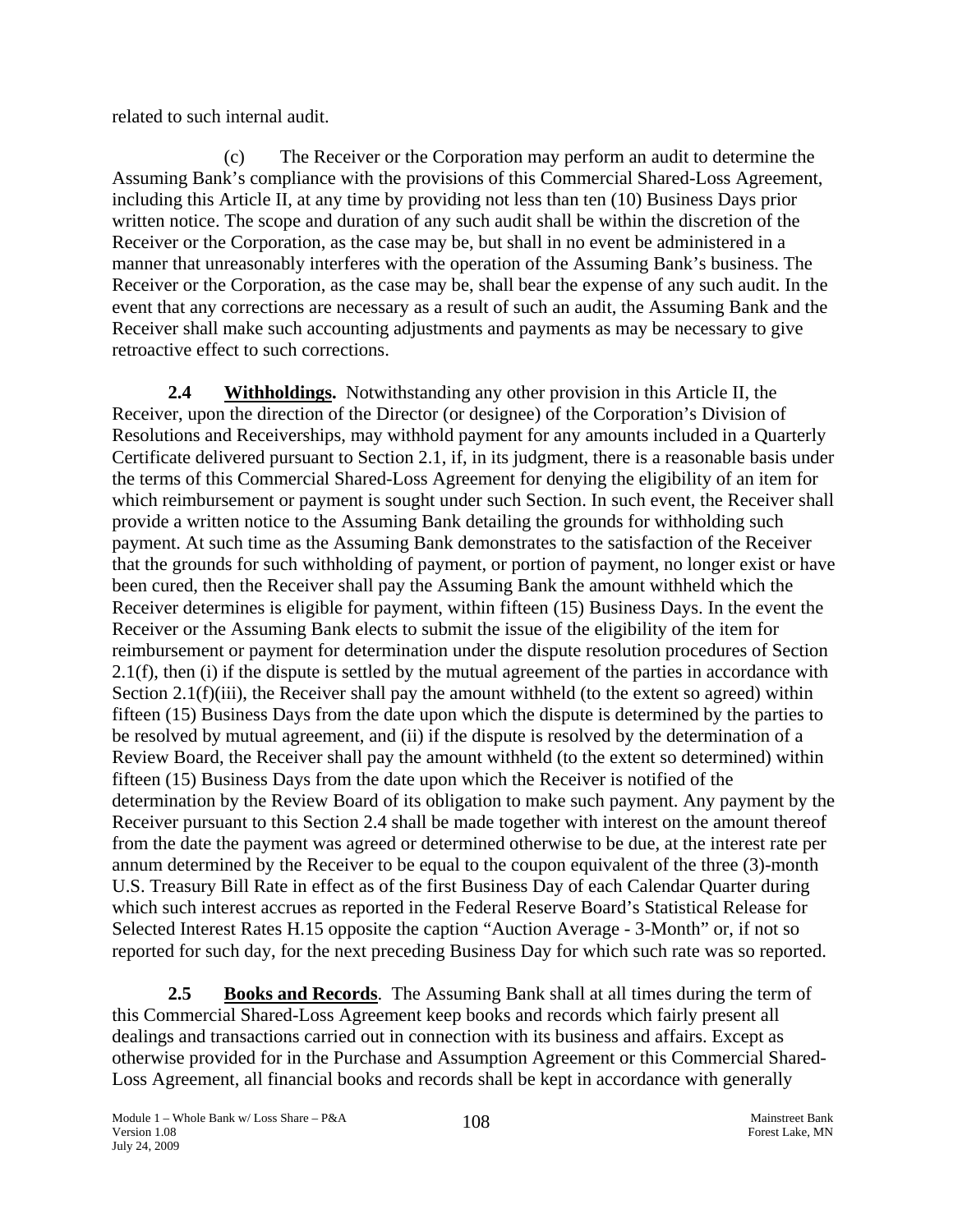accepted accounting principles, consistently applied for the periods involved and in a manner such that information necessary to determine compliance with any requirement of the Purchase and Assumption Agreement or this Commercial Shared-Loss Agreement will be readily obtainable, and in a manner such that the purposes of the Purchase and Assumption Agreement or this Commercial Shared-Loss Agreement may be effectively accomplished. Without the prior written approval of the Corporation, the Assuming Bank shall not make any change in its accounting principles adversely affecting the value of the Shared-Loss Assets except as required by a change in generally accepted accounting principles. The Assuming Bank shall notify the Corporation of any change in its accounting principles affecting the Shared-Loss Assets which it believes are required by a change in generally accepted accounting principles.

**2.6 Information**. The Assuming Bank shall promptly provide to the Corporation such other information, including financial statements and computations, relating to the performance of the provisions of the Purchase and Assumption Agreement or otherwise relating to its business and affairs or this Commercial Shared-Loss Agreement, as the Corporation or the Receiver may request from time to time.

**2.7 Tax Ruling.** The Assuming Bank shall not at any time, without the Corporation's prior written consent, seek a private letter ruling or other determination from the Internal Revenue Service or otherwise seek to qualify for any special tax treatment or benefits associated with any payments made by the Corporation pursuant to the Purchase and Assumption Agreement or this Commercial Shared-Loss Agreement.

## **ARTICLE III - RULES REGARDING THE ADMINISTRATION OF SHARED-LOSS ASSETS AND SHARED-LOSS MTM ASSETS**

**3.1** Agreement with Respect to Administration. The Assuming Bank shall (and shall cause any of its Affiliates to which the Assuming Bank transfers any Shared-Loss Assets or Shared-Loss MTM Assets) to, or a Third Party Servicer to, manage, administer, and collect the Shared-Loss Assets and Shared-Loss MTM Assets while owned by the Assuming Bank or any Affiliate thereof during the term of this Commercial Shared-Loss Agreement in accordance with the rules set forth in this Article III ("Rules"). The Assuming Bank shall be responsible to the Receiver and the Corporation in the performance of its duties hereunder and shall provide to the Receiver and the Corporation such reports as the Receiver or the Corporation reasonably deems advisable, including but not limited to the reports required by Section 3.3 hereof, and shall permit the Receiver and the Corporation at all times to monitor the Assuming Bank's performance of its duties hereunder.

## **3.2 Duties of the Assuming Bank with Respect to Shared-Loss Assets.**

(a) In performance of its duties under these Rules, the Assuming Bank shall:

(i) manage, administer, collect and effect Charge-Offs and Recoveries with respect to each Shared-Loss Asset in a manner consistent with (A) usual and prudent business and banking practices; (B) the Assuming Bank's (or, in the case a Third Party Servicer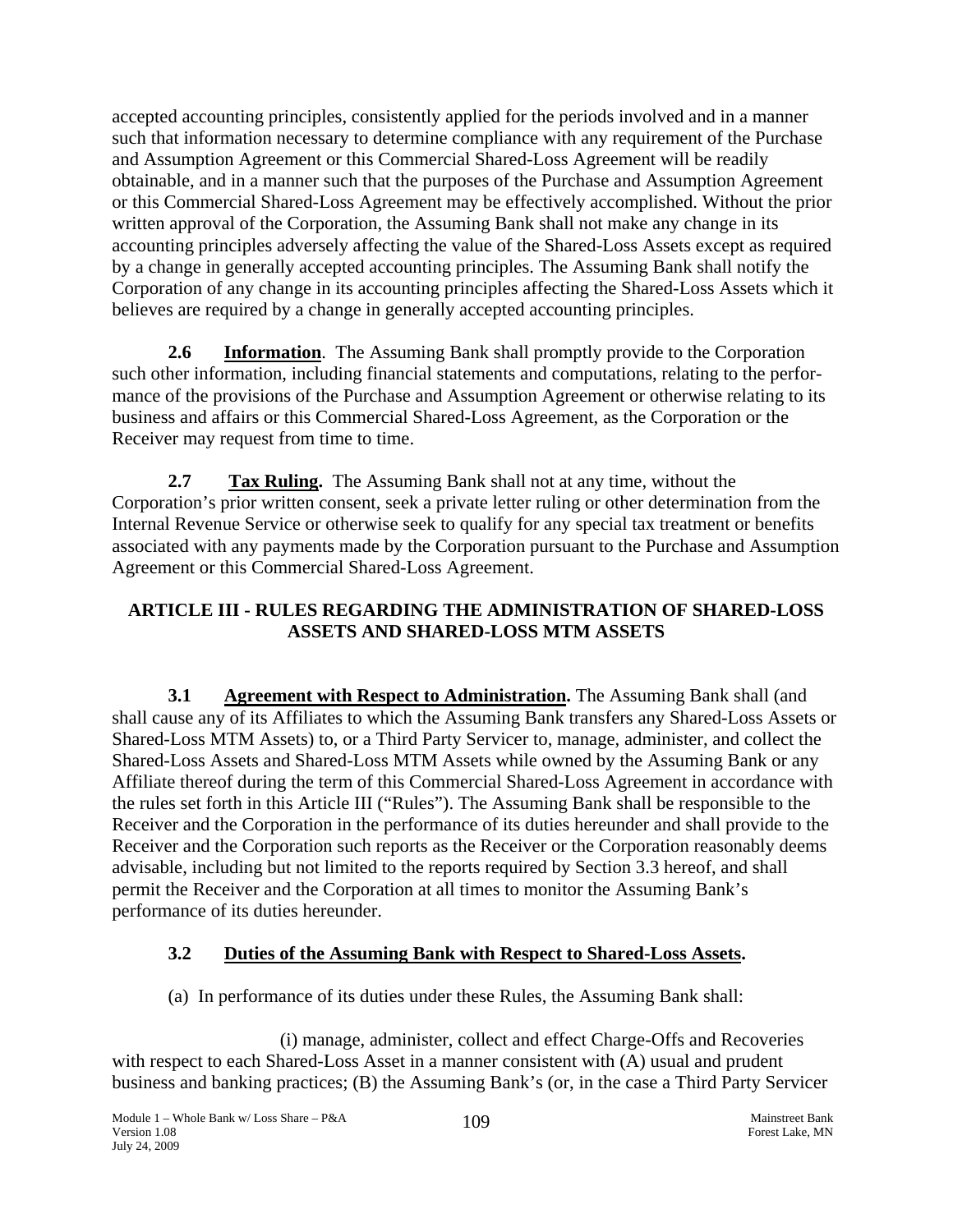is engaged, the Third Party Servicer's) practices and procedures including, without limitation, the then-effective written internal credit policy guidelines of the Assuming Bank, with respect to the management, administration and collection of and taking of charge-offs and write-downs with respect to loans, other real estate and repossessed collateral that do not constitute Shared Loss Assets;

(ii) exercise its best business judgment in managing, administering, collecting and effecting Charge-Offs with respect to Shared-Loss Assets;

(iii) use its best efforts to maximize collections with respect to Shared-Loss Assets and, if applicable for a particular Shared-Loss Asset, without regard to the effect of maximizing collections on assets held by the Assuming Bank or any of its Affiliates that are not Shared-Loss Assets;

(iv) adopt and implement accounting, reporting, record-keeping and similar systems with respect to the Shared-Loss Assets, as provided in Section 3.4 hereof;

(v) retain sufficient staff to perform its duties hereunder; and

(vi) provide written notification in accordance with Article IV of this Commercial Shared-Loss Agreement immediately after the execution of any contract pursuant to which any third party (other than an Affiliate of the Assuming Bank) will manage, administer or collect any of the Shared-Loss Assets, together with a copy of that contract.

(b) Any transaction with or between any Affiliate of the Assuming Bank with respect to any Shared-Loss Asset including, without limitation, the execution of any contract pursuant to which any Affiliate of the Assuming Bank will manage, administer or collect any of the Shared-Loss Assets, or any other action involving self-dealing, shall be subject to the prior written approval of the Receiver or the Corporation.

(c) The following categories of expenses shall not be deemed to be Reimbursable Expenses or Recovery Expenses:

(i) Federal, State, or local income taxes and expenses related thereto;

(ii) salaries or other compensation and related benefits of Assuming Bank employees and the employees of its Affiliates including, without limitation, any bonus, commission or severance arrangements, training, payroll taxes, dues, or travel- or relocationrelated expenses,;

(iii) the cost of space occupied by the Assuming Bank, any Affiliate thereof and their staff, the rental of and maintenance of furniture and equipment, and expenses for data processing including the purchase or enhancement of data processing systems;

(iv) except as otherwise provided herein, fees for accounting and other independent professional consultants (other than consultants retained to assess the presence,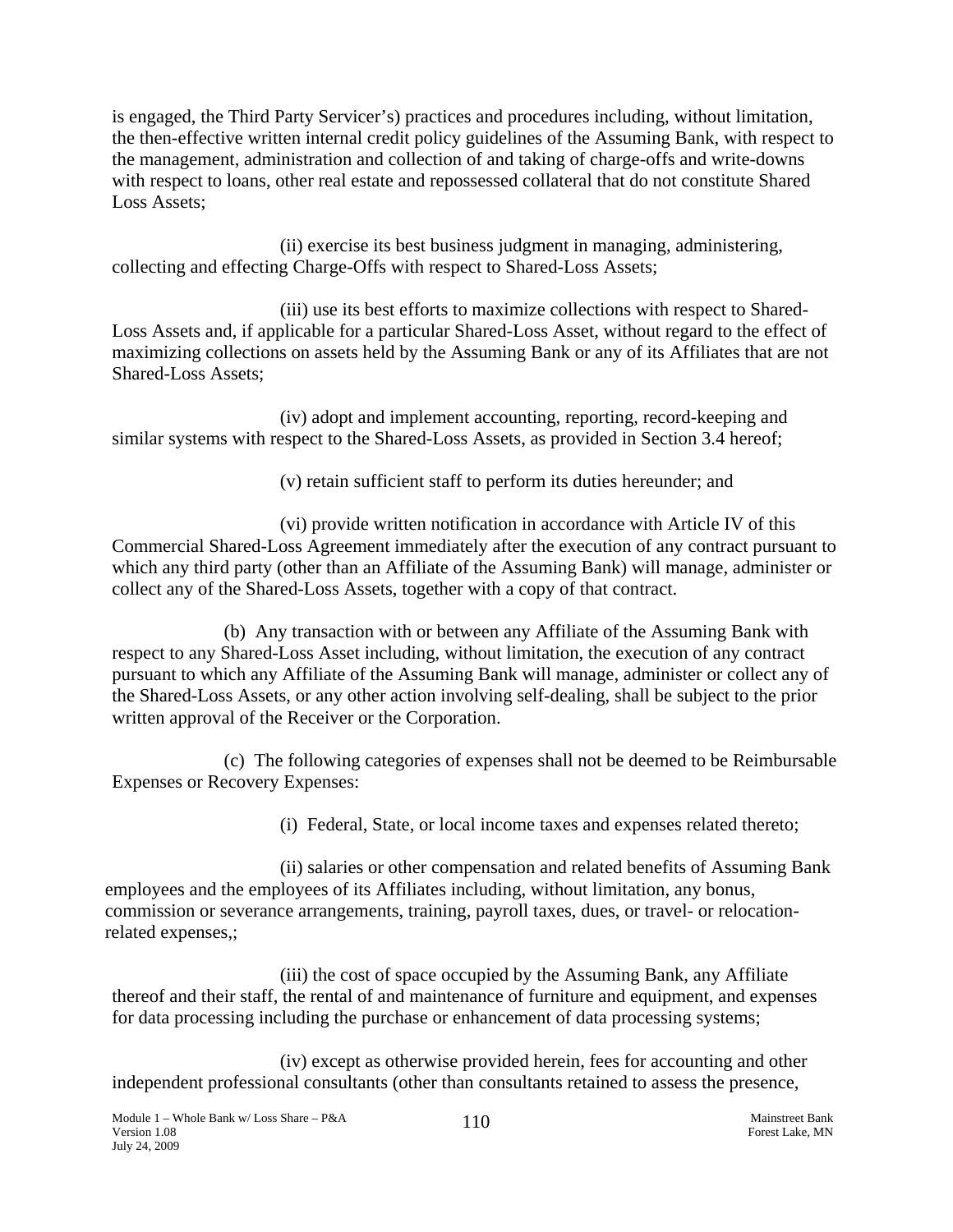storage or release of any hazardous or toxic substance, or any pollutant or contaminant with respect to the collateral securing a Shared-Loss Loan that has been fully or partially charged-off); provided, that for purposes of this Section 3.2(c)(iv), fees of attorneys and appraisers engaged as necessary to assist in collections with respect to Shared-Loss Assets shall not be deemed to be fees of other independent consultants;

(v) allocated portions of any other overhead or general and administrative expense other than any fees relating to specific assets, such as appraisal fees or environmental audit fees, for services of a type the Assuming Bank does not normally perform internally;

(vi) any expense not incurred in good faith and with the same degree of care that the Assuming Bank normally would exercise in the collection of troubled assets in which it alone had an interest; and

(vii) any expense incurred for a product, service or activity that is of an extravagant nature or design.

(d) Subject to Section 3.7, the Assuming Bank shall not contract with third parties to provide services the cost of which would be a Reimbursable Expense or Recovery Expense if the Assuming Bank would have provided such services itself if the relevant Shared-Loss Assets were not subject to the loss-sharing provisions of Section 2.1 of this Commercial Shared-Loss Agreement.

# **3.3 Duties of the Assuming Bank with Respect to Shared-Loss MTM Assets.**

(a) In performance of its duties under these Rules, the Assuming Bank shall:

(i) manage, administer, collect and each Shared-Loss MTM Asset in a manner consistent with (A) usual and prudent business and banking practices; (B) the Assuming Bank's practices and procedures including, without limitation, the then-effective written internal credit policy guidelines of the Assuming Bank, with respect to the management, administration and collection of similar assets that are not Shared-Loss MTM Assets;

(ii) exercise its best business judgment in managing, administering, collecting and effecting Charge-Offs with respect to Shared-Loss MTM Assets;

(iii) use its best efforts to maximize collections with respect to Shared-Loss MTM Assets and, if applicable for a particular Shared-Loss MTM Asset, without regard to the effect of maximizing collections on assets held by the Assuming Bank or any of its Affiliates that are not Shared-Loss MTM Assets, provided that, any sale of a Shared-Loss MTM Asset shall only be made with the prior approval of the Receiver or the Corporation;

(iv) adopt and implement accounting, reporting, record-keeping and similar systems with respect to the Shared-Loss MTM Assets, as provided in Section 3.4 hereof;

(v) retain sufficient staff to perform its duties hereunder; and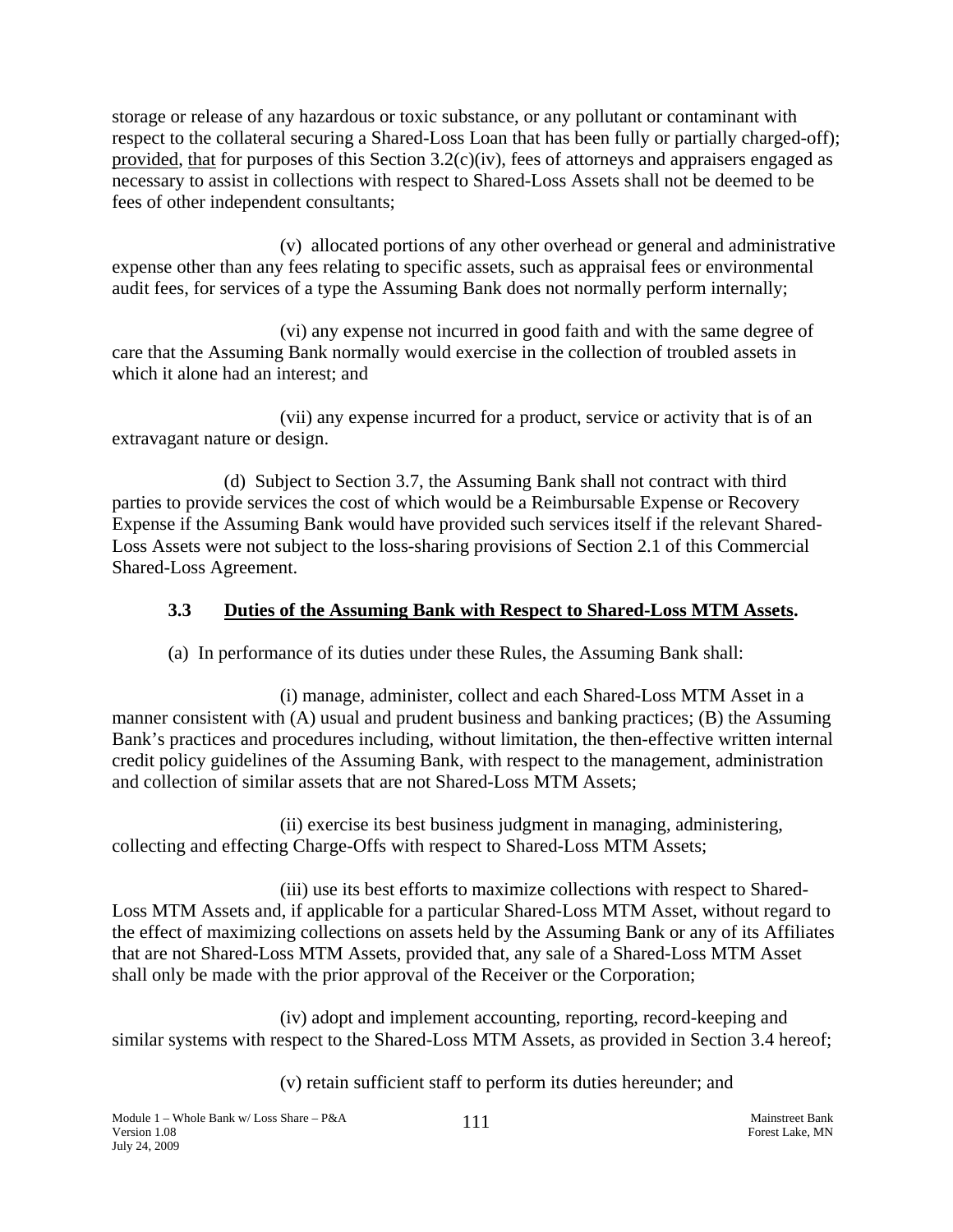(vi) provide written notification in accordance with Article IV of this Commercial Shared-Loss Agreement immediately after the execution of any contract pursuant to which any third party (other than an Affiliate of the Assuming Bank) will manage, administer or collect any of the Shared-Loss MTM Assets, together with a copy of that contract.

(b) Any transaction with or between any Affiliate of the Assuming Bank with respect to any Shared-Loss MTM Asset including, without limitation, the execution of any contract pursuant to which any Affiliate of the Assuming Bank will manage, administer or collect any of the Shared-Loss Assets, or any other action involving self-dealing, shall be subject to the prior written approval of the Receiver or the Corporation.

(c) The Assuming Bank shall not contract with third parties to provide services the cost of which would be a Reimbursable Expense or Recovery Expense if the Assuming Bank would have provided such services itself if the relevant Shared-Loss Assets were not subject to the loss-sharing provisions of Section 2.1 of this Commercial Shared-Loss Agreement.

**3.4 Records and Reports**. The Assuming Bank shall establish and maintain records on a separate general ledger, and on such subsidiary ledgers as may be appropriate to account for the Shared-Loss Assets and the Shared-Loss MTM Assets, in such form and detail as the Receiver or the Corporation may require, to enable the Assuming Bank to prepare and deliver to the Receiver or the Corporation such reports as the Receiver or the Corporation may from time to time request regarding the Shared-Loss Assets, the Shared-Loss MTM Assets and the Quarterly Certificates required by Section 2.1 of this Commercial Shared-Loss Agreement.

## **3.5 Related Loans**.

(a) The Assuming Bank shall not manage, administer or collect any "Related Loan" in any manner which would have the effect of increasing the amount of any collections with respect to the Related Loan to the detriment of the Shared-Loss Asset to which such loan is related. A "Related Loan" means any loan or extension of credit held by the Assuming Bank at any time on or prior to the end of the final Recovery Quarter that is: (i) made to the same Obligor with respect to a Loan that is a Shared-Loss Asset or with respect to a Loan from which Other Real Estate, Additional ORE or Subsidiary ORE derived, or (ii) attributable to the same primary Obligor with respect to any Loan described in clause (i) under the rules of the Assuming Bank's Chartering Authority concerning the legal lending limits of financial institutions organized under its jurisdiction as in effect on the Commencement Date, as applied to the Assuming Bank.

(b) The Assuming Bank shall prepare and deliver to the Receiver with the Quarterly Certificates for the Calendar Quarters ending June 30 and December 31 for all Shared-Loss Quarters and Recovery Quarters, a schedule of all Related Loans which are commercial loans or commercial real estate loans with Legal Balances of \$500,000 or more on the Accounting Records of the Assuming Bank as of the end of each such semi-annual period, and all other commercial loans or commercial real estate loans attributable to the same Obligor on such loans of \$500,000 or more.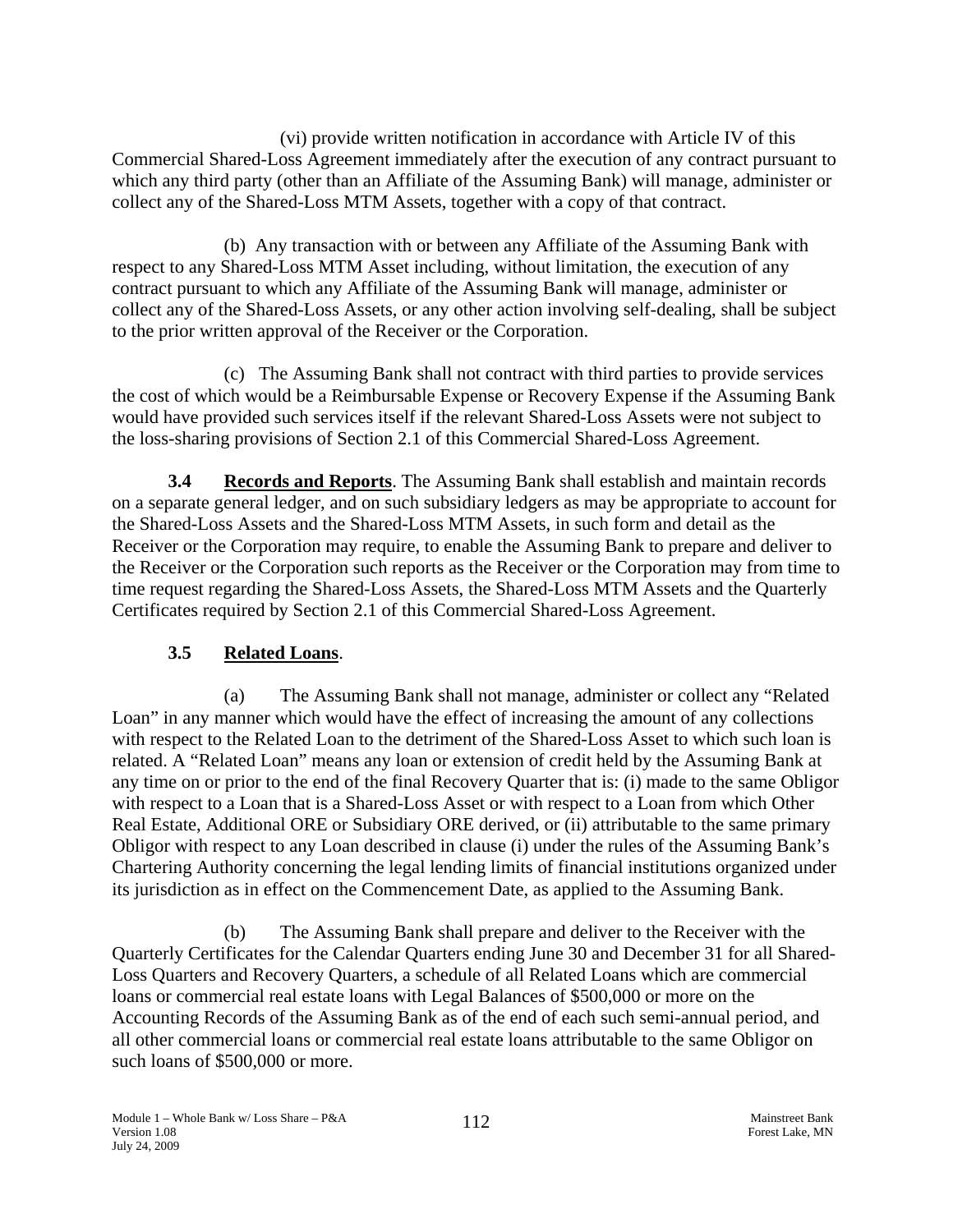**3.6 Legal Action; Utilization of Special Receivership Powers**. The Assuming Bank shall notify the Receiver in writing (such notice to be given in accordance with Article IV below and to include all relevant details) prior to utilizing in any legal action any special legal power or right which the Assuming Bank derives as a result of having acquired a Shared-Loss Asset from the Receiver, and the Assuming Bank shall not utilize any such power unless the Receiver shall have consented in writing to the proposed usage. The Receiver shall have the right to direct such proposed usage by the Assuming Bank and the Assuming Bank shall comply in all respects with such direction. Upon request of the Receiver, the Assuming Bank will advise the Receiver as to the status of any such legal action. The Assuming Bank shall immediately notify the Receiver of any judgment in litigation involving any of the aforesaid special powers or rights.

**3.7** Third Party Servicer. The Assuming Bank may perform any of its obligations and/or exercise any of its rights under this Commercial Shared-Loss Agreement through or by one or more Third Party Servicers, who may take actions and make expenditures as if any such Third Party Servicer was the Assuming Bank hereunder (and, for the avoidance of doubt, such expenses incurred by any such Third Party Servicer on behalf of the Assuming Bank shall be Reimbursable Expenses or Recovery Expenses, as the case may be, to the same extent such expenses would so qualify if incurred by the Assuming Bank); provided, however, that the use thereof by the Assuming Bank shall not release the Assuming Bank of any obligation or liability hereunder.

#### **ARTICLE IV -- PORTFOLIO SALE**

**4.1 Assuming Bank Portfolio Sales of Remaining Shared-Loss Assets**. The Assuming Bank shall have the right with the concurrence of the Receiver, commencing as of the first day of the third to last Shared-Loss Quarter, to liquidate for cash consideration, in one or more transactions, all or a portion of Shared-Loss Assets held by the Assuming Bank ("Portfolio Sales"). If the Assuming Bank exercises its option under this Section 4.1, it must give thirty (30) days notice in writing to the Receiver setting forth the details and schedule for the Portfolio Sale which shall be conducted by means of sealed bid sales to third parties, not including any of the Assuming Bank's affiliates, contractors, or any affiliates of the Assuming Bank's contractors.

**4.2 Calculation of Sale Gain or Loss**. For Shared-Loss Assets gain or loss on the sales under Section 4.1 will be calculated as the sale price received by the Assuming Bank less the book value of the remaining Shared-Loss Assets.

#### **ARTICLE V -- LOSS-SHARING NOTICES GIVEN TO CORPORATION AND/OR RECEIVER**

As a supplement to the notice provisions contained in Section 13.7 of the Purchase and Assumption Agreement, any notice, request, demand, consent, approval, or other communication (a "Notice") given to the Corporation and/or the Receiver in the loss-sharing context shall be given as follows:

**5.1** With respect to a Notice under Section 2 and Sections 3.1-3.5 of this Commercial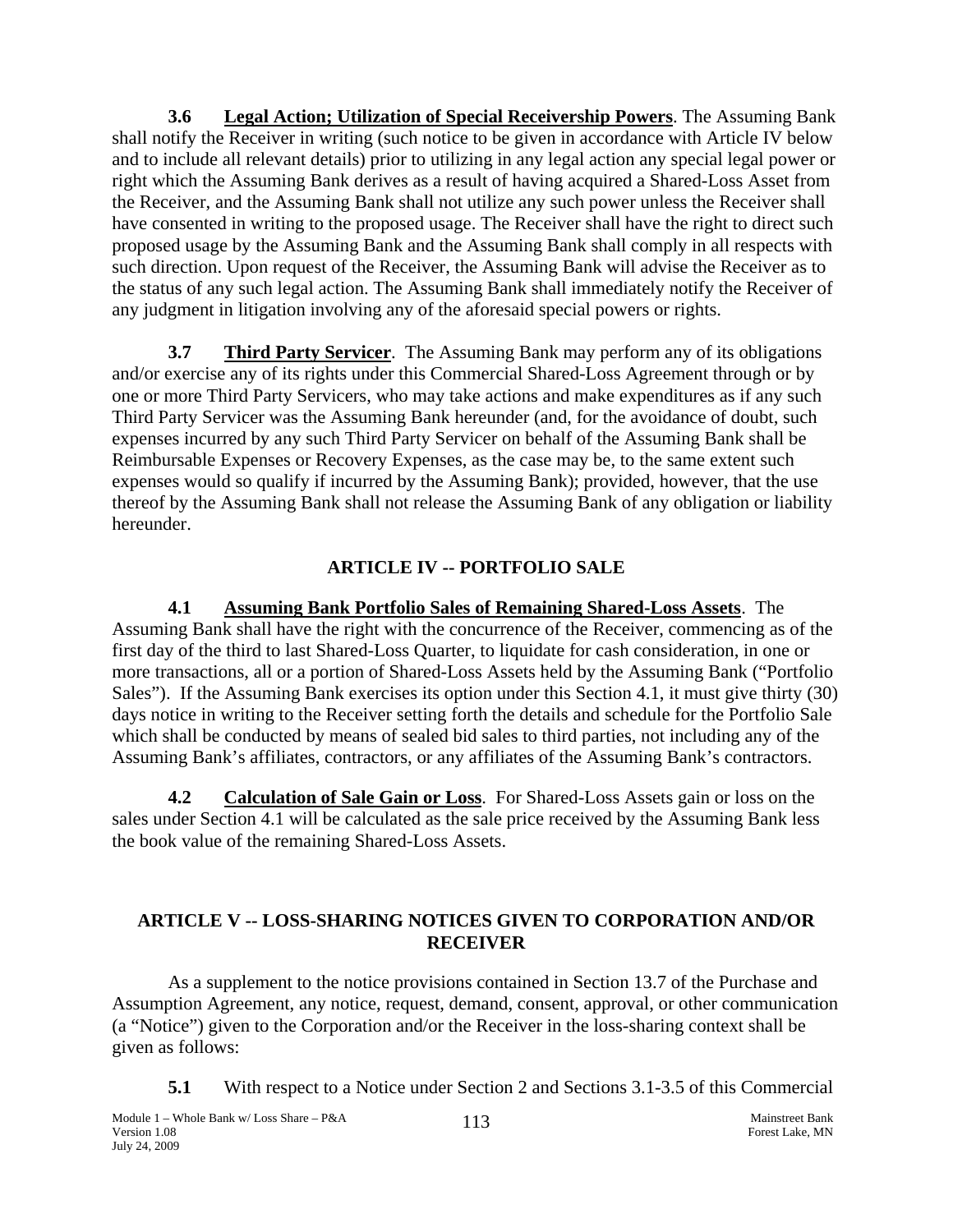Shared-Loss Agreement:

Federal Deposit Insurance Corporation Division of Resolutions and Receiverships 550 17th Street, N.W. Washington, D.C. 20429

Attention: Assistant Director, Franchise and Asset Marketing

**5.2** With respect to a Notice under Section 3.6 of this Commercial Shared-Loss Agreement:

> Federal Deposit Insurance Corporation Legal Division 1601 Bryan Street Dallas, Texas 75201 Attention: Regional Counsel

with a copy to:

Federal Deposit Insurance Corporation Legal Division 550 17th Street, N.W. Washington, D.C. 20429 Attention: Senior Counsel (Special Issues Group)

#### **ARTICLE VI – MISCELLANEOUS**

**6.1 Expenses**. Except as otherwise expressly provided herein, all costs and expenses incurred by a party hereto in connection with this Commercial Shared-Loss Agreement shall be borne by such party whether or not the transactions contemplated herein shall be consummated.

**6.2** Successors and Assigns; Specific Performance. All terms and provisions of this Commercial Shared-Loss Agreement shall be binding upon and shall inure to the benefit of the parties hereto only; provided, however, that, Receiver may assign or otherwise transfer this Commercial Shared-Loss Agreement (in whole or in part) to the Federal Deposit Insurance Corporation in its corporate capacity without the consent of Assuming Bank. Notwithstanding anything to the contrary contained in this Commercial Shared-Loss Agreement, except as is expressly permitted in this Section 6.2, Assuming Bank may not assign or otherwise transfer this Commercial Shared-Loss Agreement (in whole or in part) without the prior written consent of the Receiver, which consent may be granted or withheld by the Receiver in its sole discretion, and any attempted assignment or transfer in violation of this provision shall be void *ab initio.*  For the avoidance of doubt, a merger or consolidation of the Assuming Bank with and into another financial institution, the sale of all or substantially all of the assets of the Assuming Bank to another financial institution constitutes the transfer of this Commercial Shared-Loss Agreement which requires the consent of the Receive; and for a period of thirty-six (36) months after Bank Closing, a merger or consolidation shall also include the sale by any individual shareholder, or shareholders acting in concert, of more than 9% of the outstanding shares of the Assuming Bank, or of its holding company, or of any subsidiary holding Shared-Loss Assets, or the sale of shares by the Assuming Bank or its holding company or any subsidiary holding<br>Module 1 – Whole Bank w/Loss Share – P&A<br>Mainstreet Bank Module 1 – Whole Bank w/Loss Share – P&A 114 Mainstreet Bank 108 Forest Lake, MN July 24, 2009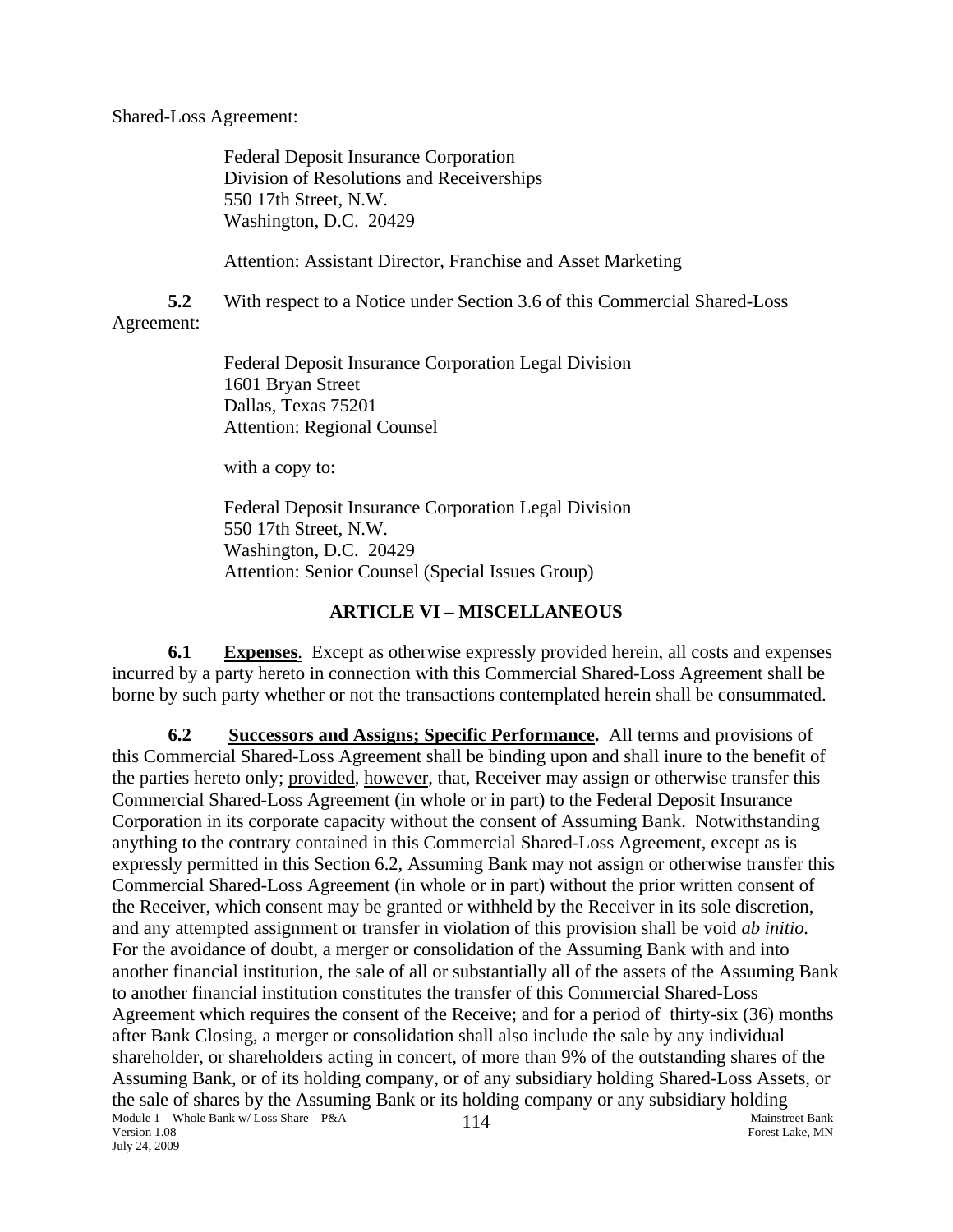Shared-Loss Assets, in a public or private offering, that increases the number of shares outstanding by more than 9%, constitutes the transfer of thisCommercial Shared-Loss Agreement which requires the consent of the Receiver. However, no Loss shall be recognized as a result of any accounting adjustments that are made due to any such merger, consolidation or sale consented to by the FDIC. The FDIC's consent shall not be required if the aggregate outstanding principal balance of Shared-Loss Assets is less than twenty percent (20%) of the initial aggregate balance of Shared-Loss Assets.

**6.3 Governing Law**. This Commercial Shared-Loss Agreement shall be construed in accordance with federal law, or, if there is no applicable federal law, the laws of the State of New York, without regard to any rule of conflict of law that would result in the application of the substantive law of any jurisdiction other than the State of New York.

**6.4 WAIVER OF JURY TRIAL**. EACH PARTY HERETO HEREBY IRREVOCABLY AND UNCONDITIONALLY WAIVES ALL RIGHT TO TRIAL BY JURY IN OR TO HAVE A JURY PARTICIPATE IN RESOLVING ANY DISPUTE, ACTION, PROCEEDING OR COUNTERCLAIM, WHETHER SOUNDING IN CONTRACT, TORT OR OTHERWISE, ARISING OUT OF OR RELATING TO OR IN CONNECTION WITH THIS COMMERCIAL SHARED-LOSS AGREEMENT OR ANY OF THE TRANSACTIONS CONTEMPLATED HEREBY.

**6.5 Captions**. All captions and headings contained in this Commercial Shared-Loss Agreement are for convenience of reference only and do not form a part of, and shall not affect the meaning or interpretation of, this Commercial Shared-Loss Agreement.

**6.6 Entire Agreement; Amendments**. This Commercial Shared-Loss Agreement, along with the Single Family Shared-Loss Agreement and the Purchase and Assumption Agreement, including the Exhibits and any other documents delivered pursuant hereto, embody the entire agreement of the parties with respect to the subject matter hereof, and supersede all prior representations, warranties, offers, acceptances, agreements and understandings, written or oral, relating to the subject matter herein. This Commercial Shared-Loss Agreement may be amended or modified or any provision thereof waived only by a written instrument signed by both parties or their respective duly authorized agents.

**6.7 Severability**. Whenever possible, each provision of this Commercial Shared-Loss Agreement shall be interpreted in such manner as to be effective and valid under applicable law, but if any provision of this Commercial Shared-Loss Agreement is held to be prohibited by or invalid, illegal or unenforceable under applicable law, such provision shall be construed and enforced as if it had been more narrowly drawn so as not to be prohibited, invalid, illegal or unenforceable, and the validity, legality and enforceability of the remainder of such provision and the remaining provisions of this Commercial Shared-Loss Agreement shall not in any way be affected or impaired thereby.

**6.8 No Third Party Beneficiary.** This Commercial Shared-Loss Agreement and the Exhibits hereto are for the sole and exclusive benefit of the parties hereto and their respective permitted successors and permitted assigns and there shall be no other third party beneficiaries, and nothing in Commercial Shared-Loss Agreement or the Exhibits shall be construed to grant to